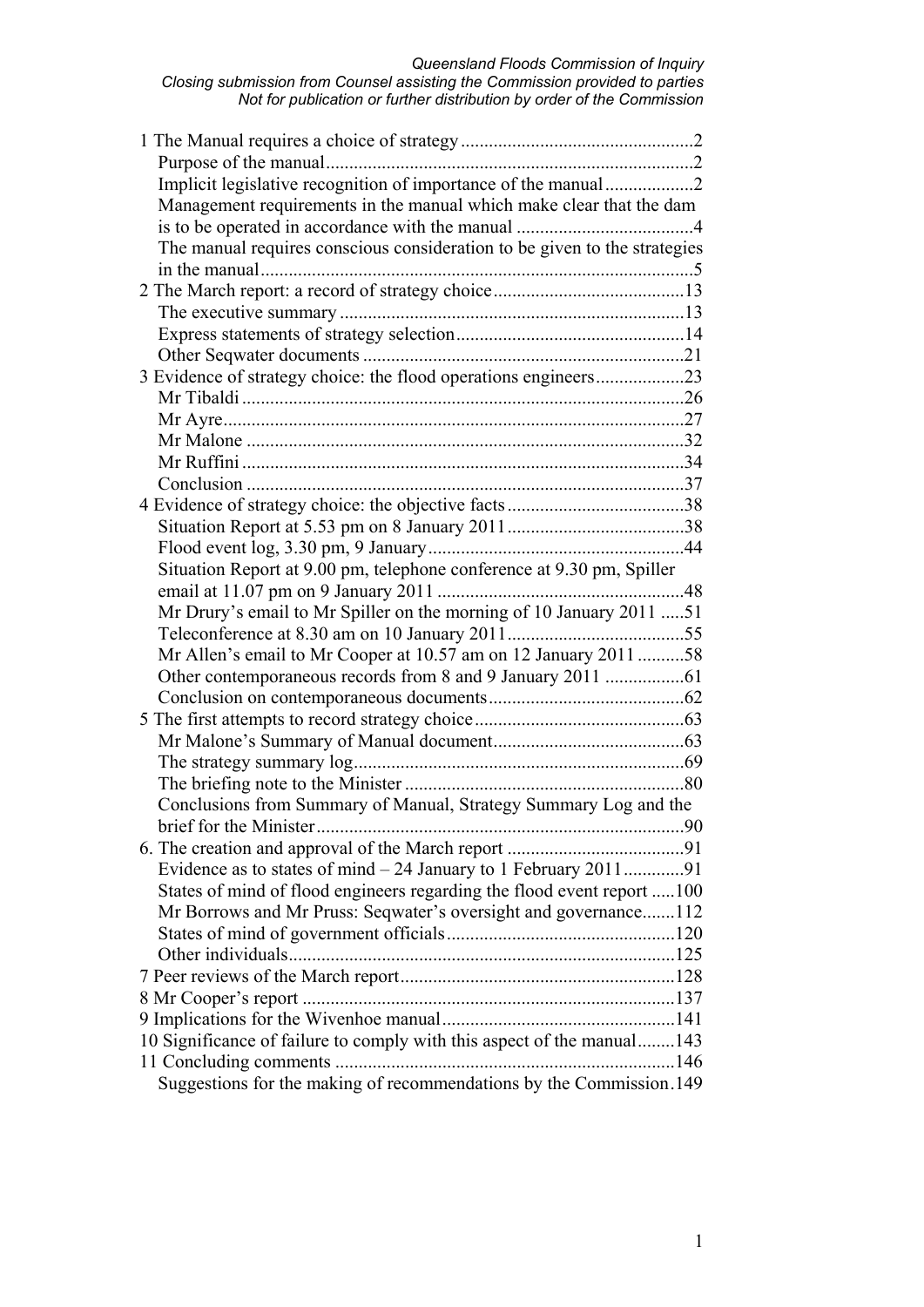# **1 The Manual requires a choice of strategy**

1. The only reasonable interpretation of the Flood Operations Manual<sup>1</sup> is that it requires a conscious act, that is, to "choose" or "adopt" a strategy, that is, W1, W2, W3 or W4, during the flood event. This section of the submissions sets out parts of the manual which lead to this conclusion.

## **Purpose of the manual**

2. The manual's purpose is to define procedures for the operation of the dams, to reduce, so far as practicable, the effects of flooding associated with the dams.<sup>2</sup> This purpose is to be achieved "by the proper control and regulation in time of the flood release infrastructure at the dams, with due regard to the safety of the dam structures".<sup>3</sup>

# **Implicit legislative recognition of importance of the manual**

- 3. The manual is a "flood mitigation manual" pursuant to Chapter 4 Part 2 of the *Water Supply (Safety and Reliability Act) 2008* ("the Act"), requiring approval by the chief executive of the Department of Natural Resources.<sup>4</sup>
- 4. The Manual provides that the prime purpose of incorporating flood mitigation measures into the dams is to reduce flooding in the urban areas of the floodplains below Wivenhoe Dam.5
- 5. Operation of the dam in accordance with the manual gives Seqwater protection from liability as provided for by section 374 of the Act.<sup>6</sup>
- 6. The manual makes it clear that operating the dam in accordance with the manual is a requirement, not a choice.

 $\overline{a}$ <sup>1</sup> Exhibit 21, Manual of Operational Procedures for Flood Mitigation at Wivenhoe Dam and Somerset Dam, Revision 7, November 2009.

<sup>&</sup>lt;sup>2</sup> Exhibit 21, Manual of Operational Procedures for Flood Mitigation at Wivenhoe Dam and Somerset Dam, Revision 7, November 2009 [p3: para 1.3].

<sup>&</sup>lt;sup>3</sup> Exhibit 21, Manual of Operational Procedures for Flood Mitigation at Wivenhoe Dam and Somerset Dam, Revision 7, November 2009 [p3: para1.3].

<sup>&</sup>lt;sup>4</sup> Exhibit 21, Manual of Operational Procedures for Flood Mitigation at Wivenhoe Dam and Somerset Dam, Revision 7, November 2009 [p3: para 1.4].

<sup>&</sup>lt;sup>5</sup> Exhibit 21, Manual of Operational Procedures for Flood Mitigation at Wivenhoe Dam and Somerset Dam, Revision 7, November 2009 [p10: para 3.3].

<sup>&</sup>lt;sup>6</sup> Exhibit 21, Manual of Operational Procedures for Flood Mitigation at Wivenhoe Dam and Somerset Dam, Revision 7, November 2009 [p3: para 1.5]; Section 374, *Water Supply (Safety and Reliability Act) 2008*.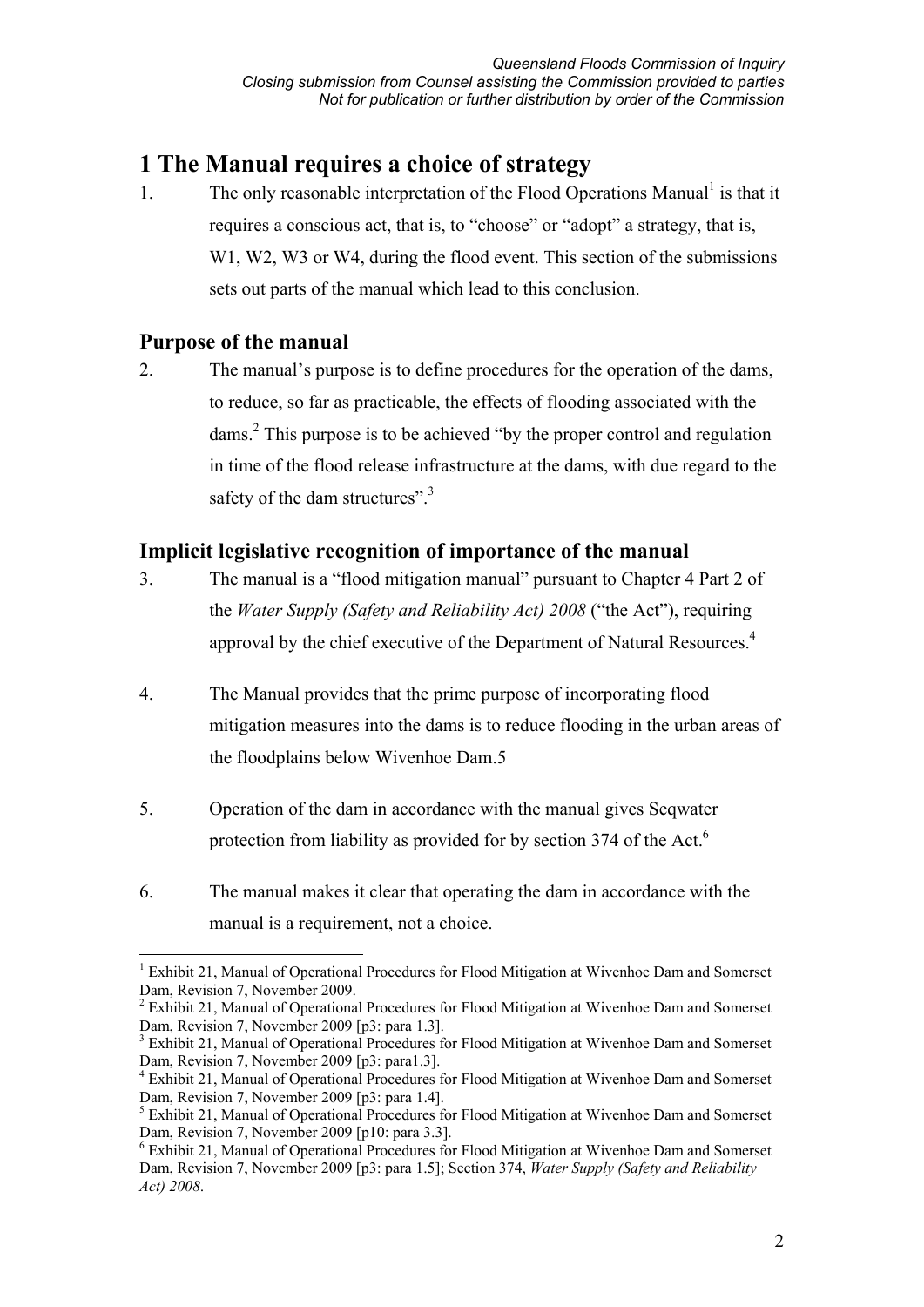7. In this regard, section 1.7 provides that the manual must be used for the operation of the dams during flood events, $\lambda$  the Act obliges Seqwater to operate the dams in accordance with the manual in order to retain the protection from liability, $\delta$  and the preface states:

Given their potential significant impact on downstream populations, **it is imperative that Wivenhoe and Somerset Dams be operated during flood events in accordance with clearly defined procedures to minimise impacts to life and property**. This manual outlines these procedures and is an approved Flood Mitigation Manual under Water Supply Act 2008.<sup>9</sup>

- 8. The preface also makes clear the primary objectives of the procedures. It states that they are, in order of importance, to:
	- Ensure the structural safety of the dams
	- Provide optimum protection of urbanised areas from inundation
	- Minimise disruption to rural life in the valleys of the Brisbane and Stanley Rivers
	- Retain the storage at Fully Supply Level at the conclusion of the Flood Event
	- Minimise impacts to riparian flora and fauna during the drain down phase of the Flood Event<sup>10</sup>
- 9. These objectives are repeated later in the manual, under the heading General $11$
- 10. Merely having regard to these "objectives" when operating the dam will not amount to compliance: the manual contemplates that the "objectives" and

 $\overline{a}$ <sup>7</sup>Exhibit 21, Manual of Operational Procedures for Flood Mitigation at Wivenhoe Dam and Somerset Dam, Revision 7, November 2009 [p4: para 1.7].

<sup>&</sup>lt;sup>8</sup> Exhibit 21, Manual of Operational Procedures for Flood Mitigation at Wivenhoe Dam and Somerset Dam, Revision 7, November 2009 [p5: para 2].

<sup>&</sup>lt;sup>9</sup> Exhibit 21, Manual of Operational Procedures for Flood Mitigation at Wivenhoe Dam and Somerset Dam, Revision 7, November 2009, [p1: para 1.1], bold added.

<sup>&</sup>lt;sup>10</sup> Exhibit 21, Manual of Operational Procedures for Flood Mitigation at Wivenhoe Dam and Somerset Dam, Revision 7, November 2009 [p1: para 1.1].

<sup>&</sup>lt;sup>11</sup> Exhibit 21, Manual of Operational Procedures for Flood Mitigation at Wivenhoe Dam and Somerset Dam, Revision 7, November 2009 [p9: para.3.1].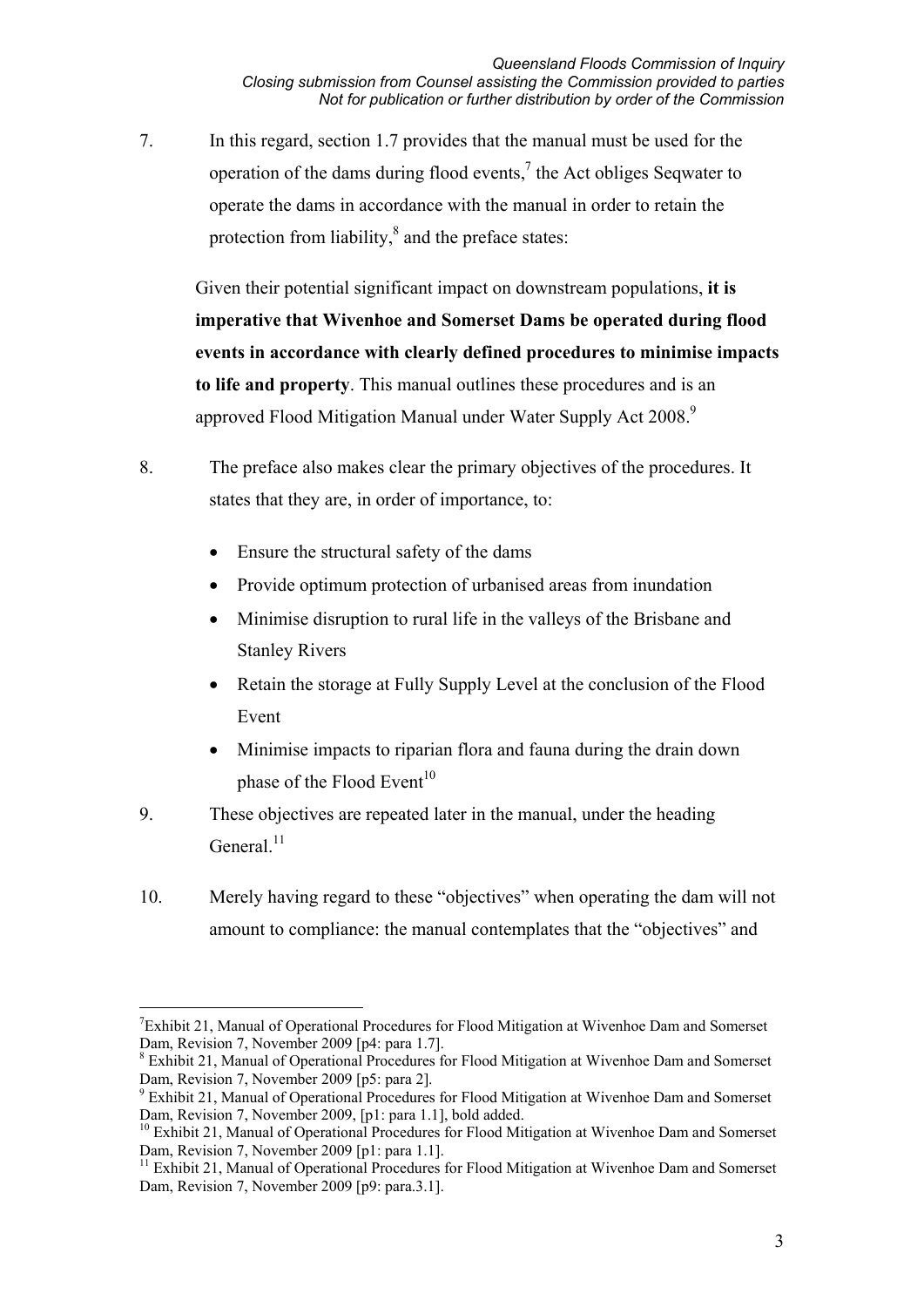"procedures" are different things. So, for example, section 5.2 "Operation" provides:

The Senior Flood Operations and Flood Operations Engineers use the RTFM [Real Time Flood Model] for flood monitoring and forecasting during flood events to operate the dams in accordance with this Manual. This is done by optimising releases of water from the dams to minimise the impacts of flooding in accordance with the objectives **and** procedures contained in this Manual.<sup>12</sup>

# **Management requirements in the manual which make clear that the dam is to be operated in accordance with the manual**

- 11. Section 2.2 requires that a Senior Flood Operations Engineer is designated to be in charge of Flood Operations at all times during a Flood Event and that release of water at the dams during Flood Events is carried out under the direction of the Duty Flood Operations Engineer.
- 12. Section 2.3 provides that when rostered on duty during a Flood event, the responsibilities of the Senior Flood Operations Engineer are as follows:
	- Set the overall strategy for management of the Flood Event in accordance with the objectives of this Manual.
	- Provide instructions to site staff to make releases of water from the Dams during Flood Events that are in accordance with this Manual.
	- Apply reasonable discretion in managing a Flood Event as described in Section 2.8 $13$
- 13. Section 2.4 requires that flood operations engineers:
	- Direct the operation of the dams during a flood event in accordance with the general strategy determined by the Senior Flood Operations Engineer.

 $\overline{a}$ <sup>12</sup> Exhibit 21, Manual of Operational Procedures for Flood Mitigation at Wivenhoe Dam and Somerset Dam, Revision 7, November 2009 [p13: para 5.2], bold and underline added.

<sup>&</sup>lt;sup>13</sup> Exhibit 21, Manual of Operational Procedures for Flood Mitigation at Wivenhoe Dam and Somerset Dam, Revision 7, November 2009 [p5].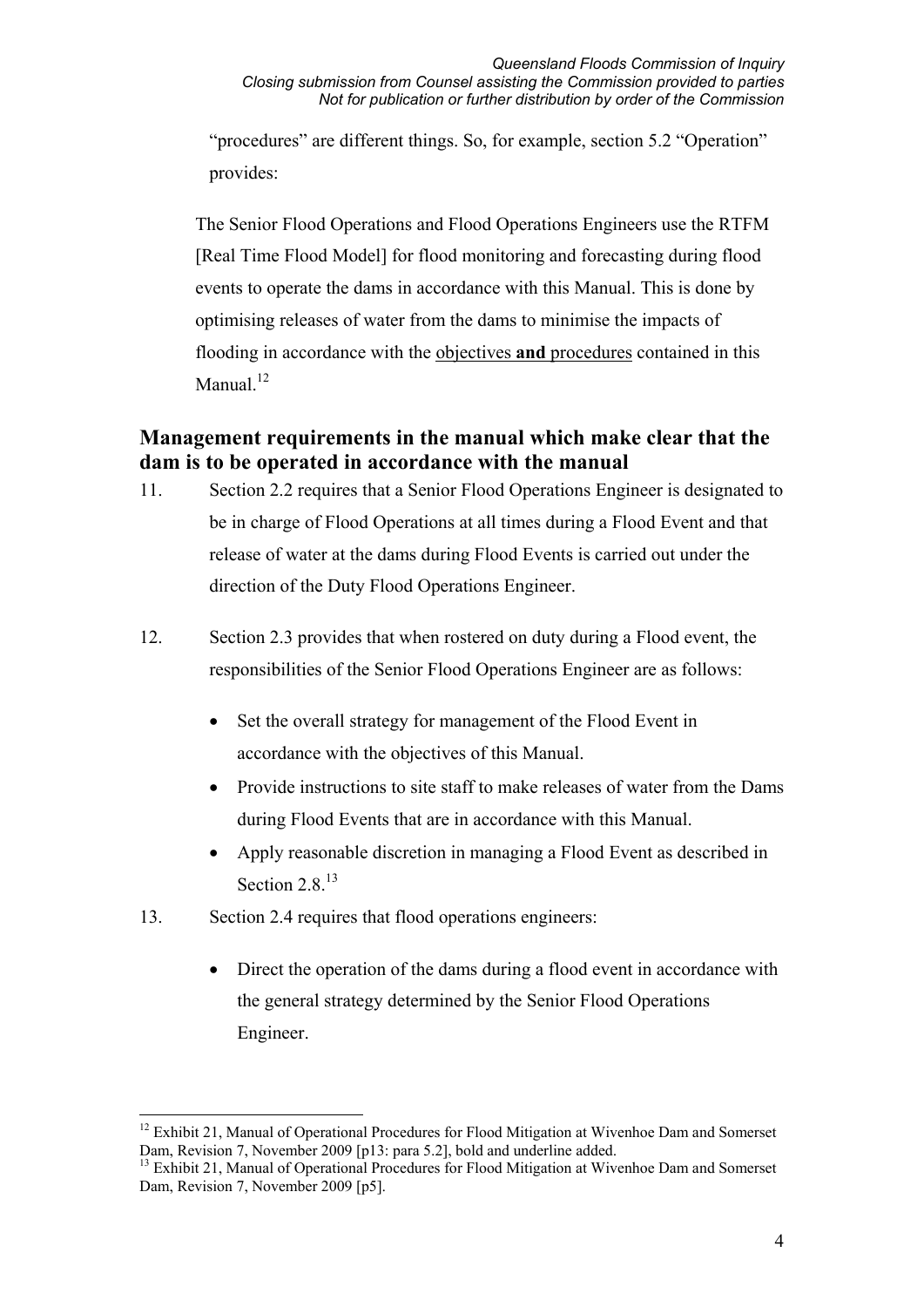- Follow any direction from the Senior Flood Operations Engineer in relation to applying reasonable discretion in managing a Flood Event as described in Section 2.8. Unless otherwise directed, a Flood Operations Engineer is to follow this Manual in managing Flood Events and is not to apply reasonable discretion unless directed by the Senior Flood Operations Engineer or the Chief Executive.
- Provide instructions to site staff to make releases of water from the Dams during Flood Events that are in accordance with this Manual.<sup>14</sup>

# **The manual requires conscious consideration to be given to the strategies in the manual**

- 14. Section 2.8 vests a discretion in the Senior Flood Operations Engineer to depart from the manual, but a precondition to this discretion arising is that the Senior Flood Operations Engineer holds the opinion that it is necessary to depart from the procedures. This implies a requirement for the engineer to have turned his mind to the procedures in the manual: that is, to have consciously considered the strategies provided for in the manual and to have rejected them as being appropriate to meet the flood mitigation objectives in the circumstances.
- 15. Section 8.4 "Flood Operations Strategies" makes it clear that the four strategies are "used" during the operation of Wivenhoe Dam in a flood event; and that the strategy used is "changed" in response to changing rainfall forecasts and stream flow conditions.
- 16. Section 8.4 provides:

There are four strategies (W1 to W4) **used** when operating Wivenhoe Dam during a flood event as outlined below. These strategies are based on the Flood Objectives of this manual.<sup>15</sup>

17. Section 8.4 then repeats the objectives, set out above.

 $\overline{a}$ 

<sup>&</sup>lt;sup>14</sup> Exhibit 21, Manual of Operational Procedures for Flood Mitigation at Wivenhoe Dam and Somerset Dam, Revision 7, November 2009 [p6].

<sup>&</sup>lt;sup>15</sup> Bold added.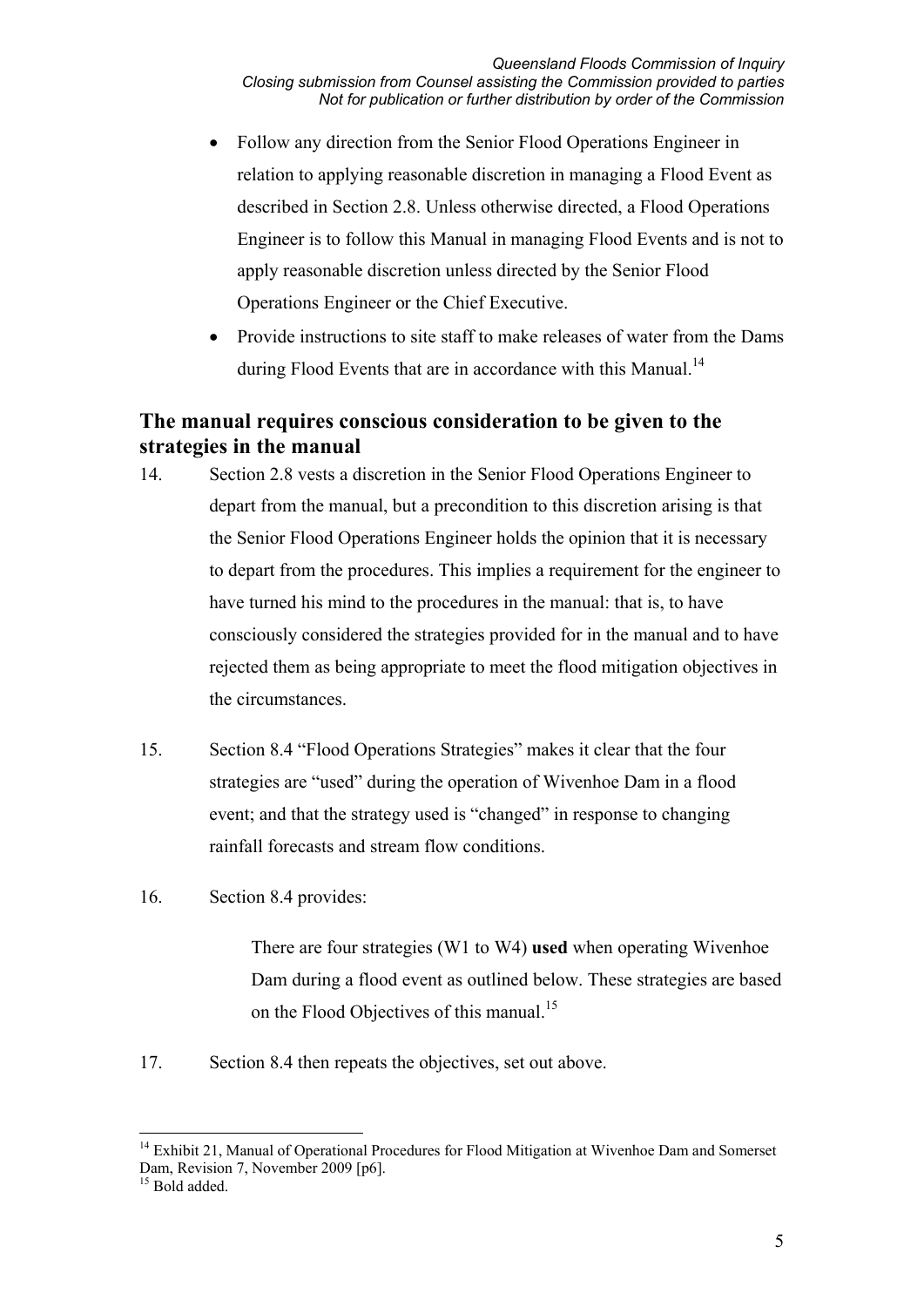- 18. Section 8.4 contemplates that when one is within a strategy, then consideration must be given to these objectives. It states: "**Within any strategy**, consideration is always given to these objectives in this order, when making decisions on dam releases." Being "within a strategy" clearly requires that the strategy has been invoked: that is conscious adoption. The notion of being "within" the strategy appears again later in 8.4 in the following way: "When determining dam outflows **within all strategies**, peak outflow should generally not exceed peak inflow."16
- 19. Section 8.4 also states:

The strategy **chosen** at any point in time will depend on the actual levels in the dams and the following predictions, which are to be made using the best forecast rainfall and stream flow information available at the time:

- Maximum storage levels in Wivenhoe and Somerset Dams.
- Peak flow rate at the Lowood Gauge (excluding Wivenhoe Dam releases).
- Peak flow rate at the Moggill Gauge (excluding Wivenhoe Dam releases).
- 20. **Strategies are likely to change during** a flood event as forecasts change and rain is received in the catchments. It is not possible to predict the range of strategies that will be used during the course of a flood event at the commencement of the event. **Strategies are changed in response** to changing rainfall forecasts and stream flow conditions to maximise the flood mitigation benefits of the dams. $17$
- 21. This terminology implies contemporaneous choice, such choice (and changes to that choice) being made by taking into account rainfall forecasts, flow conditions and maximum storage levels in the dam. The fact that the choice is to be informed by forecasts is compelling. It would be nonsensical

 $\overline{a}$ 

<sup>&</sup>lt;sup>16</sup> Exhibit 21, Manual of Operational Procedures for Flood Mitigation at Wivenhoe Dam and Somerset Dam, Revision 7, November 2009 [p22: para 8.4], bold added.

<sup>&</sup>lt;sup>17</sup> Emphasis added.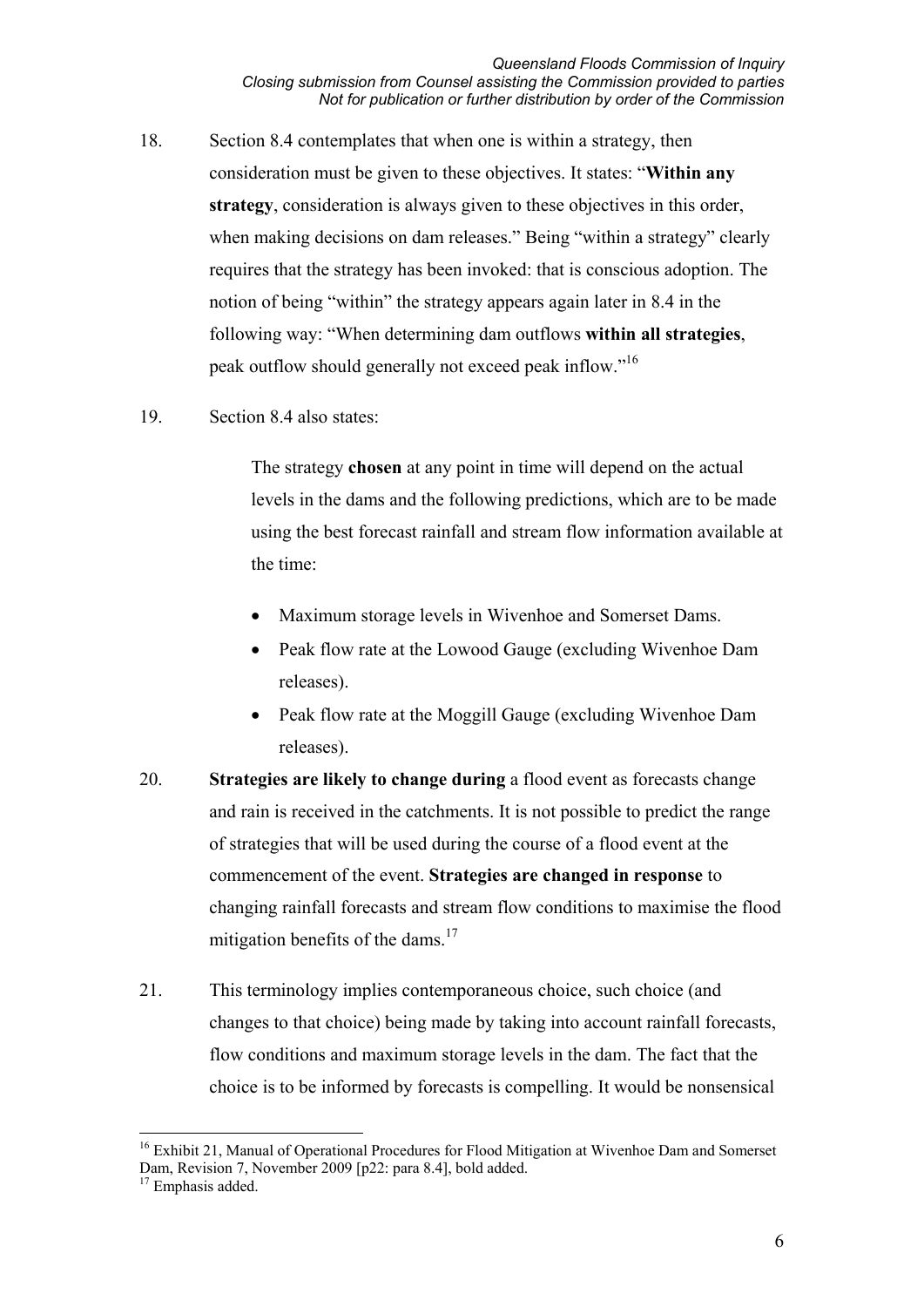to suggest that a strategy could be determined retrospectively by reference to forecasts which were issued at some time in the distant past.

- 22. Section 8.4 expresses the active concept of contemporaneous selection of a strategy. It sets out a flow chart "showing how best to select the appropriate strategy to use at any point in time".<sup>18</sup>
- 23. The flow chart is a "decision tree", again requiring actual selection of strategy depending on the circumstances which are operating at any point in time. For example, if Wivenhoe is not likely to exceed 68.5 metres, it requires "use" of strategy 1; if it is likely to exceed 68.5, it requires further decision making down the tree.

 $\overline{a}$ <sup>18</sup> Exhibit 21, Manual of Operational Procedures for Flood Mitigation at Wivenhoe Dam and Somerset Dam, Revision 7, November 2009 [p23: para 8.4].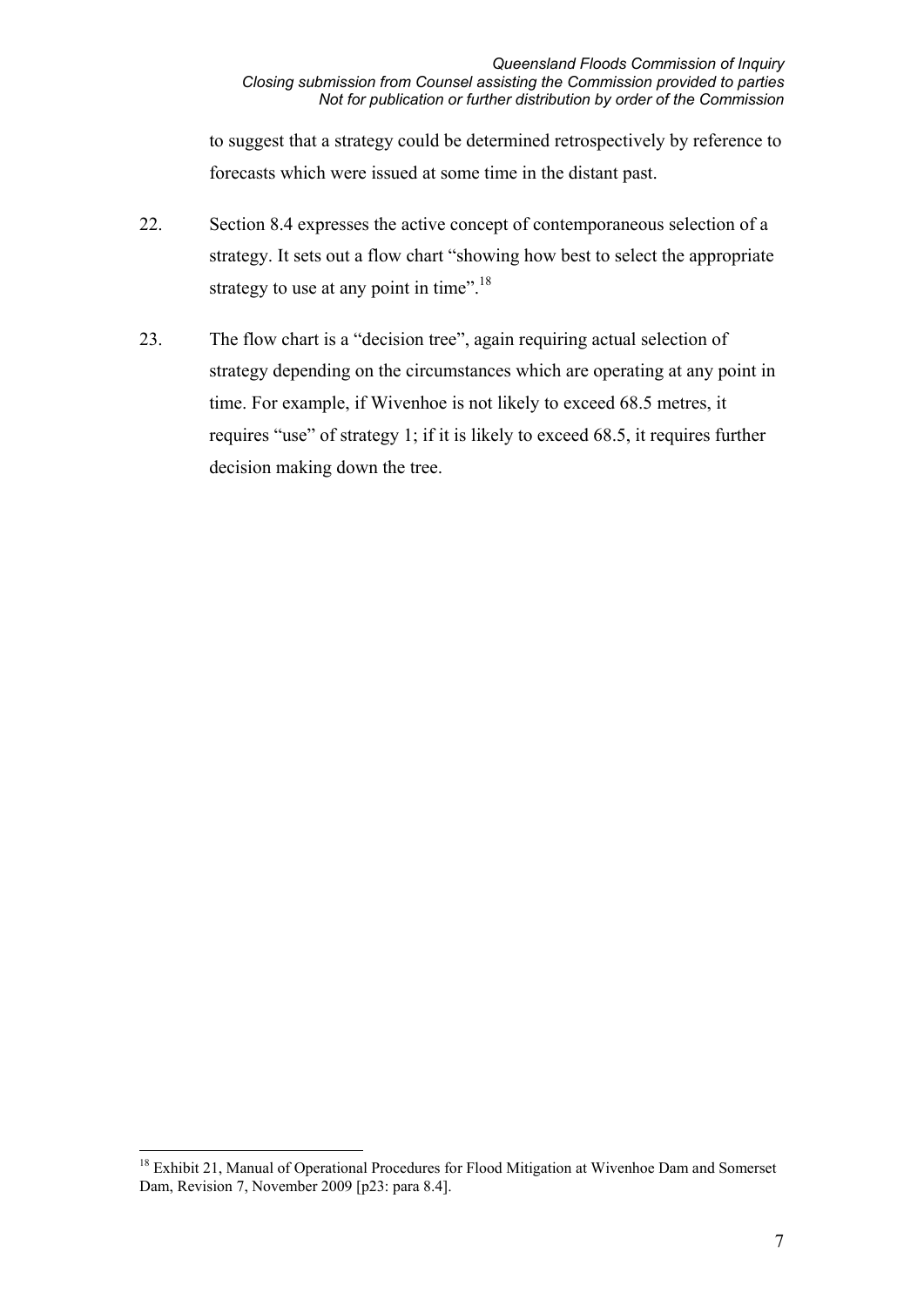*Queensland Floods Commission of Inquiry Closing submission from Counsel assisting the Commission provided to parties Not for publication or further distribution by order of the Commission* 

24. The flow chart appears below:<sup>19</sup>



#### **WIVENHOE FLOOD STRATEGY FLOW CHART**

 $\overline{a}$ <sup>19</sup> Exhibit 21, Manual of Operational Procedures for Flood Mitigation at Wivenhoe Dam and Somerset Dam, Revision 7, November 2009 [p23].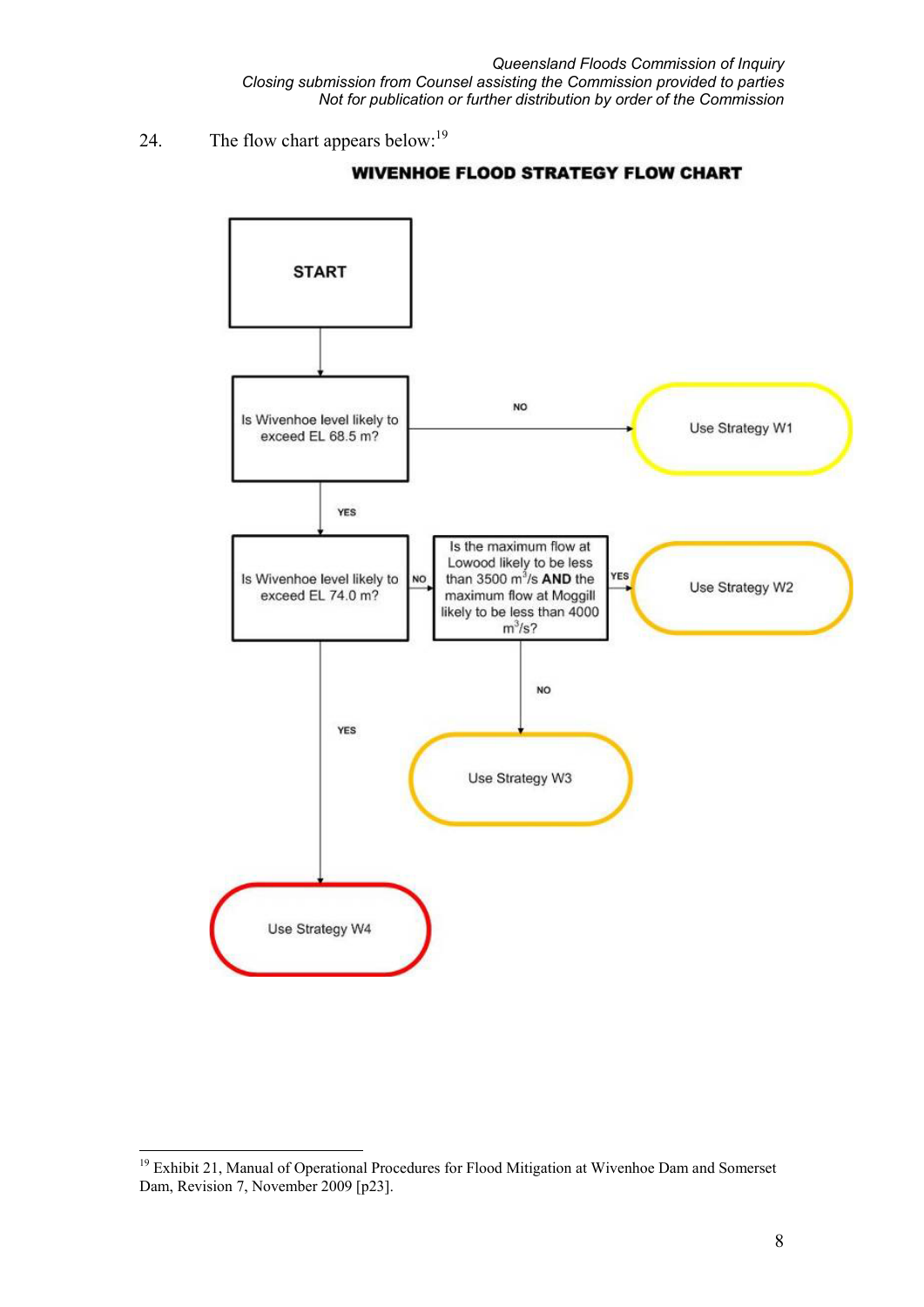25. The language of the flow chart is clear. It directs the reader to actually use the relevant strategy. It is not something which can be designed after the event.

26. Mr Tibaldi's evidence on 15 April 2011 illustrates that point. He stated:

The flowchart is on page 23 and the sentence prior to the flowchart says: "A flowchart showing how best to select the appropriate strategy", so previously **we have got all our information together, now we're coming to the stage where we're going to select the appropriate strategy** - "a flowchart showing how to best select the appropriate strategy to use at any point in time is shown below." **So once you've got all your information together, now you have got to select your strategy, now you go to the flowchart**. You will notice in the flowchart that forecast is not mentioned at all, but the engineer that has to choose the strategy has to make an engineering judgment or a judgment about what is likely. He is asked essentially two questions about what is likely. The first question is about the likely level in Wivenhoe Dam. Again, he has got to make a judgment on what is likely. He can assign whatever weight his judgment feels worthy in terms of the forecasts. Now, as I said, generally given the great uncertainties in the QPF as provided by BOM, no weight is provided to those forecasts. However, as I said, there are three circumstances under which you may provide – assign some weight to those forecasts. $^{20}$ 

27. The manual then sets out the conditions when Strategy W1 is utilised, and the primary consideration which operates under it.<sup>21</sup> It requires that there be a "switch" to W2 or W3 as appropriate if the level of Wivenhoe reaches EL  $68.5$  m AHD.<sup>22</sup> Again, the word "switch" connotes contemporaneous thought and action.

 $\overline{a}$ 

<sup>&</sup>lt;sup>20</sup> Transcript, John Tibaldi, 15 April 2011, Brisbane [p441: line 13-33], bold added.

<sup>&</sup>lt;sup>21</sup> Exhibit 21, Manual of Operational Procedures for Flood Mitigation at Wivenhoe Dam and Somerset Dam, Revision 7, November 2009 [p24].

<sup>&</sup>lt;sup>22</sup> Exhibit 21, Manual of Operational Procedures for Flood Mitigation at Wivenhoe Dam and Somerset Dam, Revision 7, November 2009 [p26 – 27].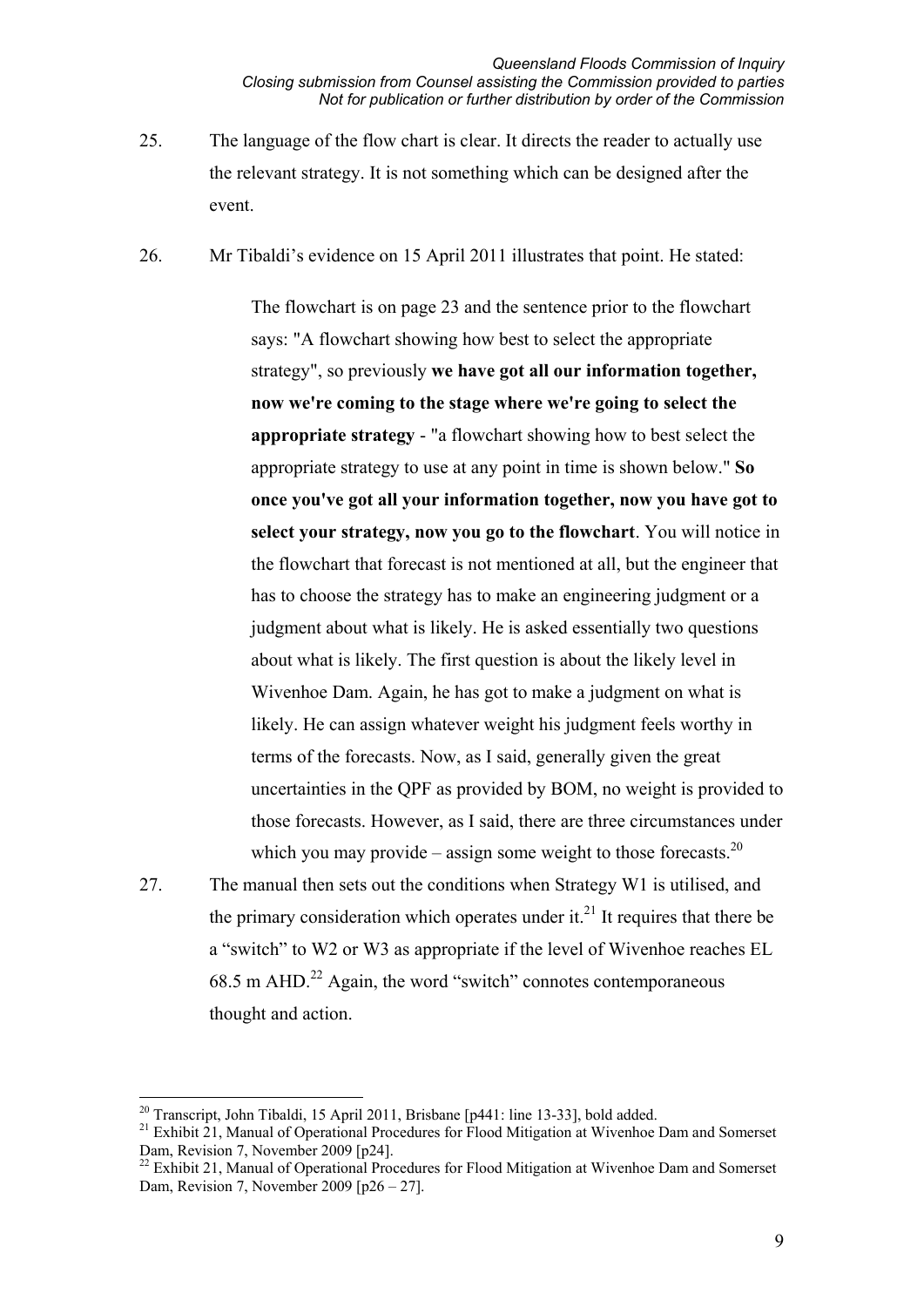- 28. The manual provides that W2 is a "transition strategy": the word "transition" connotes contemporaneous thought and planning. The manual sets out the conditions under which W2 can be invoked, and that, as a transition strategy, "the primary consideration changes from Minimising Impact to Downstream Rural Life to Protecting Urban Areas from Inundation".<sup>23</sup>
- 29. It provides that "the intent of Strategy W2 is limit the flow in the Brisbane River to less than the naturally occurring peaks at Lowood and Moggill, while remaining within the upper limit of non-damaging floods at Lowood". "Intent" implies a state of mind which is directed to a desired result: that state of mind must necessarily be contemporaneous with events.
- 30. In respect of W3, the manual sets out the conditions for it being invoked, and the primary considerations when operating under it.<sup>24</sup> Again, the manual prescribes what must be the intent of the engineer while operating under it:

The intent of Strategy W3 is to limit the flow in the Brisbane River at Moggill to less than 4000 m<sup>3</sup>/s, noting that 4000 m<sup>3</sup>/s at Moggill is the upper limit of non-damaging floods downstream.

- 31. As with W4, the manuals sets out the conditions for it being invoked, the primary considerations operating and the intent of the strategy.<sup>25</sup>
- 32. There is only one way to interpret the combined effect of these provisions: a Flood Operations Engineer was required, as a conscious act, to "choose" or "adopt" a strategy as defined by the manual.
- 33. That this is what is required was accepted by the flood operations engineers and Mr Allen:
	- a. Mr Tibaldi accepted that a strategy must be adopted during the flood event:<sup>26</sup> he accepted that it is impossible but to read the manual as

 $\overline{a}$ 

<sup>&</sup>lt;sup>23</sup> Exhibit 21, Manual of Operational Procedures for Flood Mitigation at Wivenhoe Dam and Somerset Dam, Revision 7, November 2009 [p27].

<sup>&</sup>lt;sup>24</sup> Exhibit 21, Manual of Operational Procedures for Flood Mitigation at Wivenhoe Dam and Somerset Dam, Revision 7, November 2009 [p28].

<sup>&</sup>lt;sup>25</sup> Exhibit 21, Manual of Operational Procedures for Flood Mitigation at Wivenhoe Dam and Somerset Dam, Revision 7, November 2009 [p29].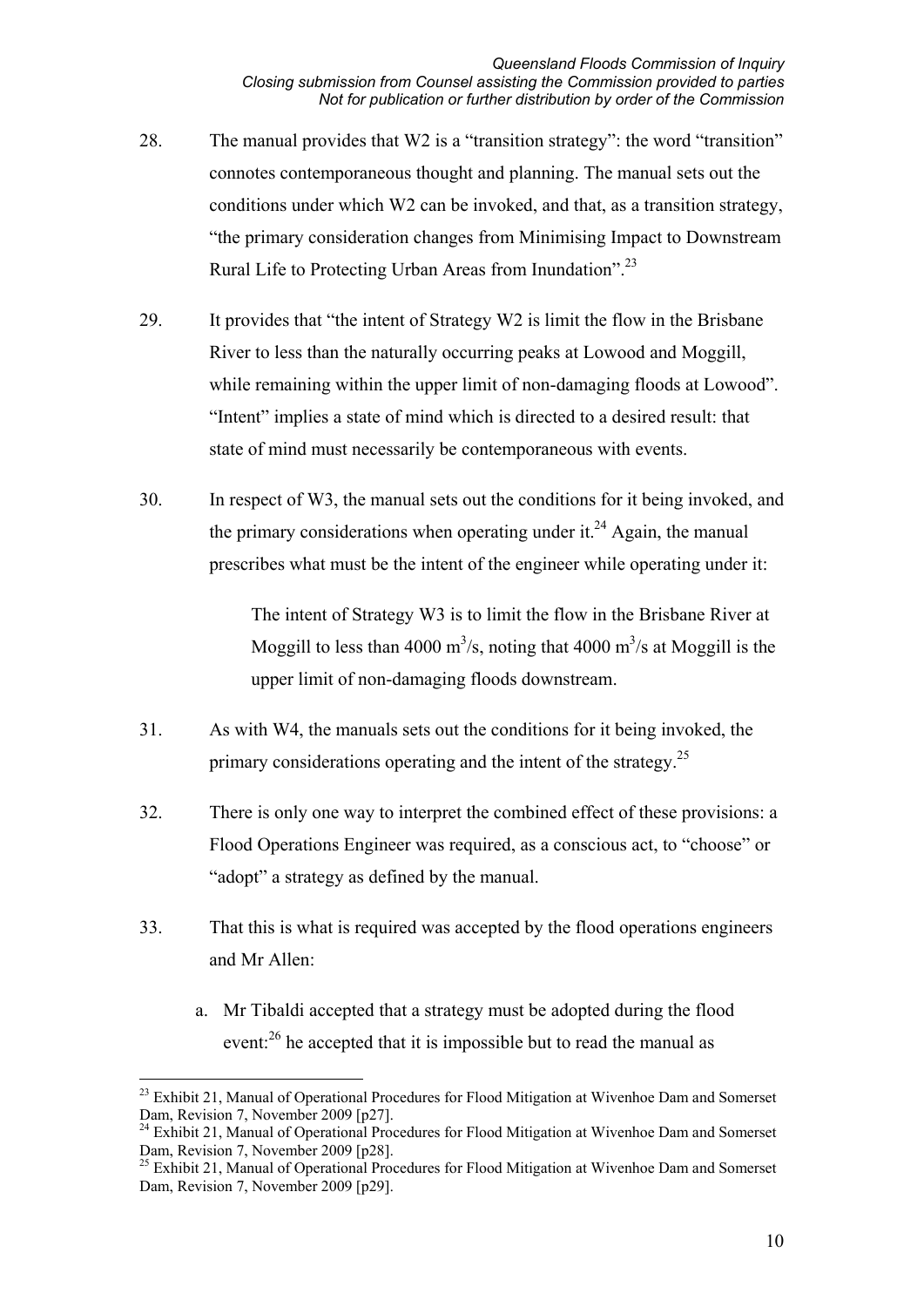requiring that a flood operation engineer make a choice of strategy during the event. $27$ 

- b. Mr Ayre accepted that the manual requires the conscious choice of a strategy at the time the dam is being operated<sup>28</sup> and that compliance could not be achieved by retrospectively constructing a version of events as to the way the dam was managed. $29$
- c. Mr Malone agreed that for engineers operating the dam during a flood event, one of the strategies must be engaged,<sup>30</sup> but observed that some of the strategies are dictated by the lake levels and maximum releases (and thus don't require a conscious decision to be made to move to a particular strategy).<sup>31</sup>
- d. Mr Ruffini accepted that the word "chosen" on page 22 of the manual means that the flood operations engineer on duty has to choose a strategy, that is, he has to make a conscious decision as to what is the appropriate strategy to apply. $32$
- e. Mr Allen agreed that the manual requires the adoption of a single strategy at any one time.  $33$
- 34. That choice of strategy will dictate the "primary consideration". This is necessarily a reference to the consideration which must be foremost in the mind of the Flood Operation Engineer when determining release rates. The manual then sets out the means by which this primary consideration objective is to be achieved. It does not permit merely having the primary

<sup>&</sup>lt;sup>26</sup> Transcript, John Tibaldi, 2 February 2012, Brisbane [p5069: line 31]. See also [p5071: line 10] where Mr Tibaldi agreed with the proposition that 8.4 of the manual says that there are four strategies used when operating the dam – operating, not when writing about it afterwards: [p5071: line 8]. See also [p5072: line 9]; [p5068: line 16], although, his view given in evidence, is that there was no requirement for the engineer operating the dam to actually turn their mind to the strategy which was applicable at any given time: [p5079: line 45].

<sup>27</sup> Transcript, John Tibaldi, 2 February 2012, Brisbane [p5077: line 18].

<sup>&</sup>lt;sup>28</sup> Transcript, Robert Ayre, 3 February 2012, Brisbane [p5213: line 12]. See also [p5214: line 57] where Mr Ayre accepted that the manual requires the adoption of a strategy at the time of the event so there can be no mistake, if that is done, as to what the primary consideration was.

<sup>&</sup>lt;sup>29</sup> Transcript, Robert Ayre, 3 February 2012, Brisbane [p5213: line12].

<sup>&</sup>lt;sup>30</sup> Transcript, Terrence Malone, 4 February 2012, Brisbane [p5296: line 27].

<sup>&</sup>lt;sup>31</sup> Transcript, Terrence Malone, 4 February 2012, Brisbane [p5373: line 33].

<sup>&</sup>lt;sup>32</sup> Transcript, John Ruffini, 6 February 2012, Brisbane [p5421: line 55].

<sup>&</sup>lt;sup>33</sup> Transcript, Peter Allen, 10 February 2012, Brisbane [p5904: line 56]. See also [p5924: line 4] where Mr Allen agreed with the proposition that "by requiring a conscious engagement of strategy, the manual requires the engineer on duty to adopt a particular state of mind, that is to say a particular primary consideration".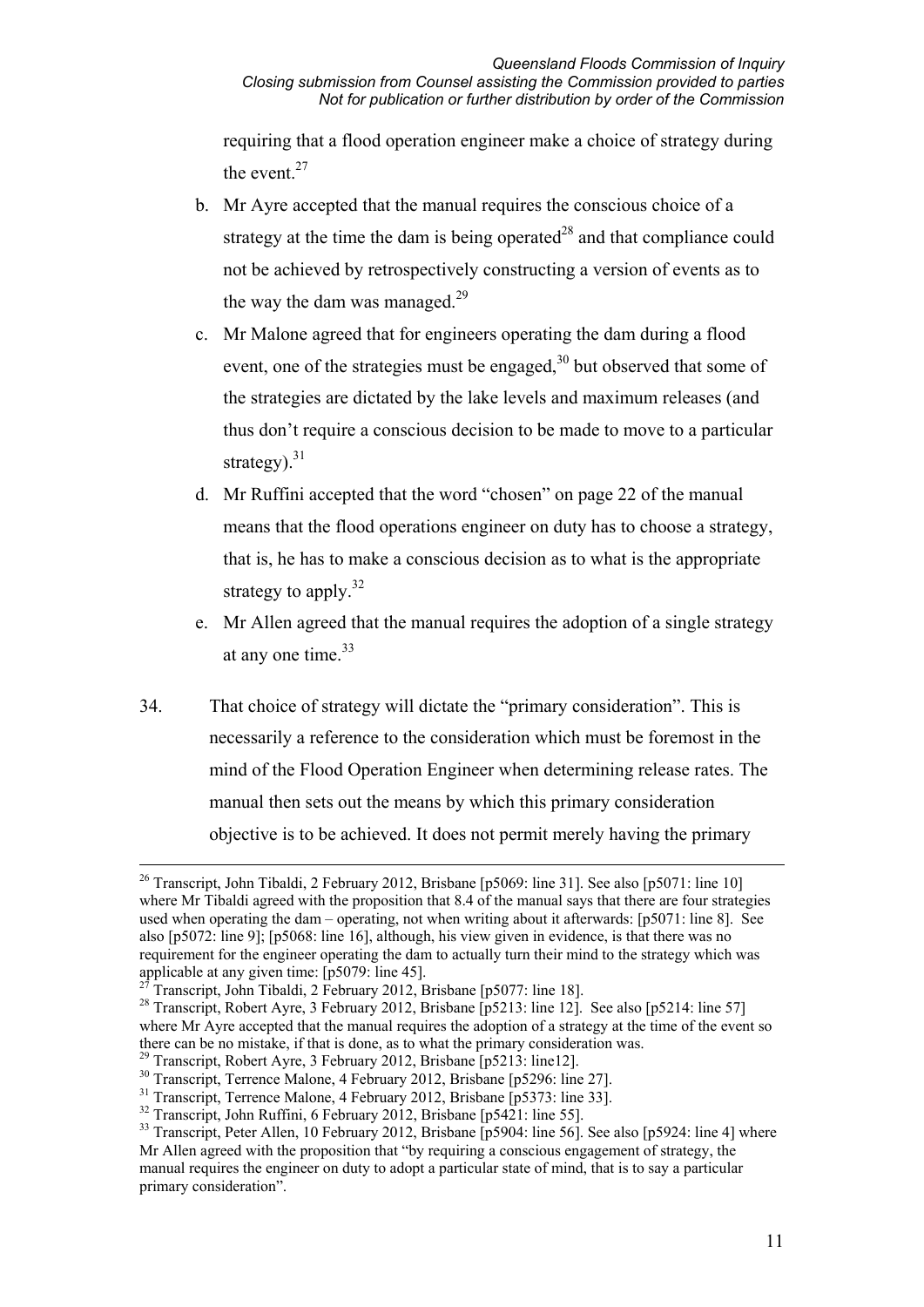#### *Queensland Floods Commission of Inquiry Closing submission from Counsel assisting the Commission provided to parties Not for publication or further distribution by order of the Commission*

consideration in one's mind without having first consciously selected the strategy: there is more to a strategy than that.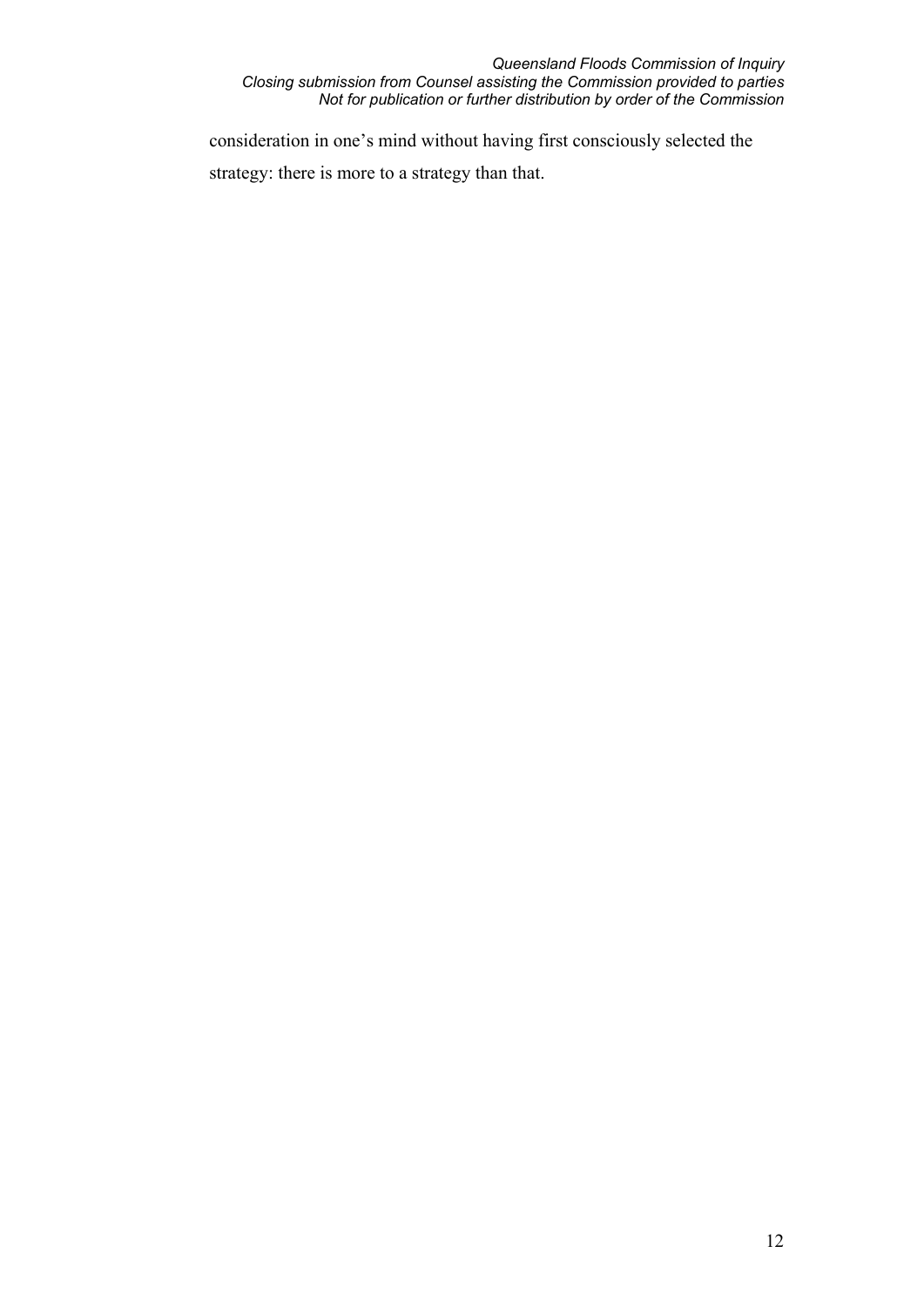# **2 The March report: a record of strategy choice**

- 35. The manual requires Seqwater to prepare a report after each flood event, and that the report **must contain details of the procedures used**, the reasons therefore and other pertinent information.<sup>34</sup> Seqwater must forward the report to the chief executive of DERM within six weeks of the completion of the Flood Event.<sup>35</sup> The report prepared in purported discharge of these obligations is the March Report.
- 36. The March Report was constructed in such a fashion as to give the clear impression that the engineers had made choices of strategy during the flood event: that is they had consciously and overtly adopted the strategies referred to therein at the relevant time. The effect of the March Report is to paint a clear picture of compliance with the Manual.

# **The executive summary**

- 37. The executive summary contains propositions that things were done "in accordance with the Manual". In this regard, it includes the following statements:
	- a. "During the January 2011 Flood Event, **operational decisions were made in accordance with the Manual.**<sup>356</sup> (This proposition was also contained in the Conclusion.37
	- b. The dam was operated "in accordance with the Manual".<sup>38</sup>
	- c. "The data collection and flood modelling systems used to support decisions made during the Event performed well and assisted informed decision-making, in accordance with the Manual."
- 38. These statements, that the dam was operated in accordance with the Manual convey that there was compliance with all aspects of the Manual, including those aspects of the Manual which mandate selection of strategy during the event.

-

<sup>&</sup>lt;sup>34</sup> Section 2.9 of the manual; page 8.

<sup>&</sup>lt;sup>35</sup> Section 2.9 of the manual; page 8.

<sup>&</sup>lt;sup>36</sup> Exhibit 24, The March Report [piii].

 $37$  Exhibit 24. The March Report [p223].

 $38$  Exhibit 24, The March Report [piv].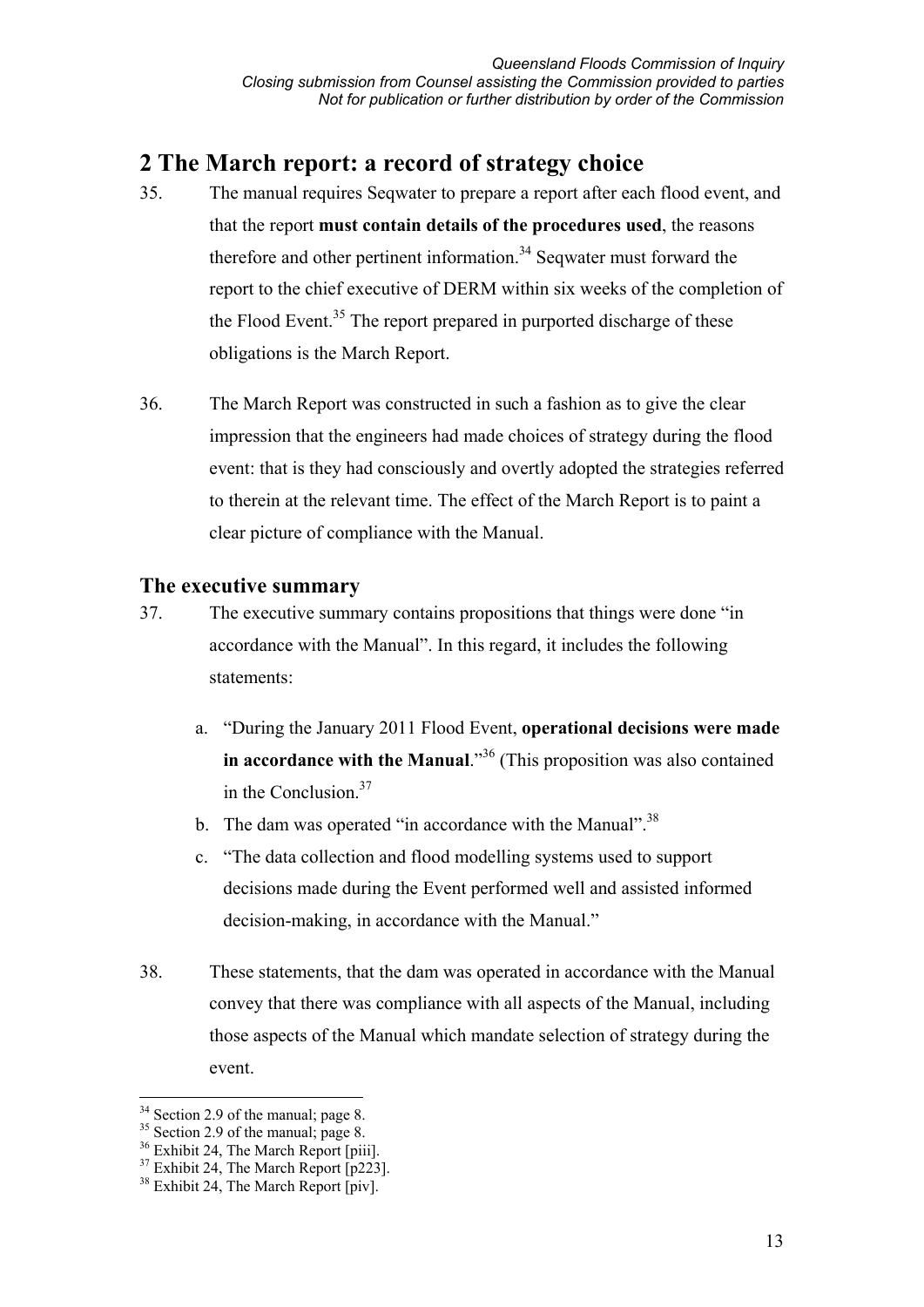### **Express statements of strategy selection**

39. Chapter 2 contains a series of tables covering a period of the flood event during which "there **was a transition or change to the flood operations strategy used**, **as defined by the Manual**."39 The paragraphs preceding the group of tables contains the following statement:

> "Each table also provides a summary of relevant background information and a summary of the information **that was used to make decisions** during the period covered by the table. This information includes:

The strategy **used and/or adopted** during the period..."40

- 40. The heading "Strategy" in the final column within those tables, and other entries, create the unambiguous impression that what is written reflects decisions to transition into and out of strategies were made during the flood event. Such entries include:
	- a. Page 10, period between 7.42 am, 6 January 2011, until 2.00am, 7 January 2011, under heading "Background": "Strategy W1A and Strategy W1B".. *Transitioned from Strategy W1A to W1B once the Wivenhoe lake level exceeded 67.50 m.*
	- b. Page 11, period between 2.00 am, 7 January 2011, until 9.00am, 7 January 2011, under heading "Background": "Strategy W1B"… *Transitioned from Strategy W1B to W1C once the Wivenhoe lake level exceeded 67.75m.*  Under heading "Strategy": "Strategy W1B (Lake level greater than 67.50m, maximum release 380m3 /s)"… *Water was held in Wivenhoe Dam in an attempt to keep Burtons Bridge trafficable, in accordance with Strategy W1B.*
	- c. Page 12, period between 9.00am, 7 January 2011, until 3.00pm, 7 Jan 2011, under heading "Background": "Strategy W1C"... *Transitioned from Strategy W1C to Strategy W1D once the Wivenhoe Dam lake level exceeded 68.0m.* Under heading "Strategy": "Strategy W1C"… *Releases from Wivenhoe Dam were managed in an attempt to ensure Mt Crosby*

<sup>-</sup> $39$  Exhibit 24, The March Report [p9] (emphasis added).

 $40$  Exhibit 24, The March Report  $\overline{[p9]}$  (emphasis added).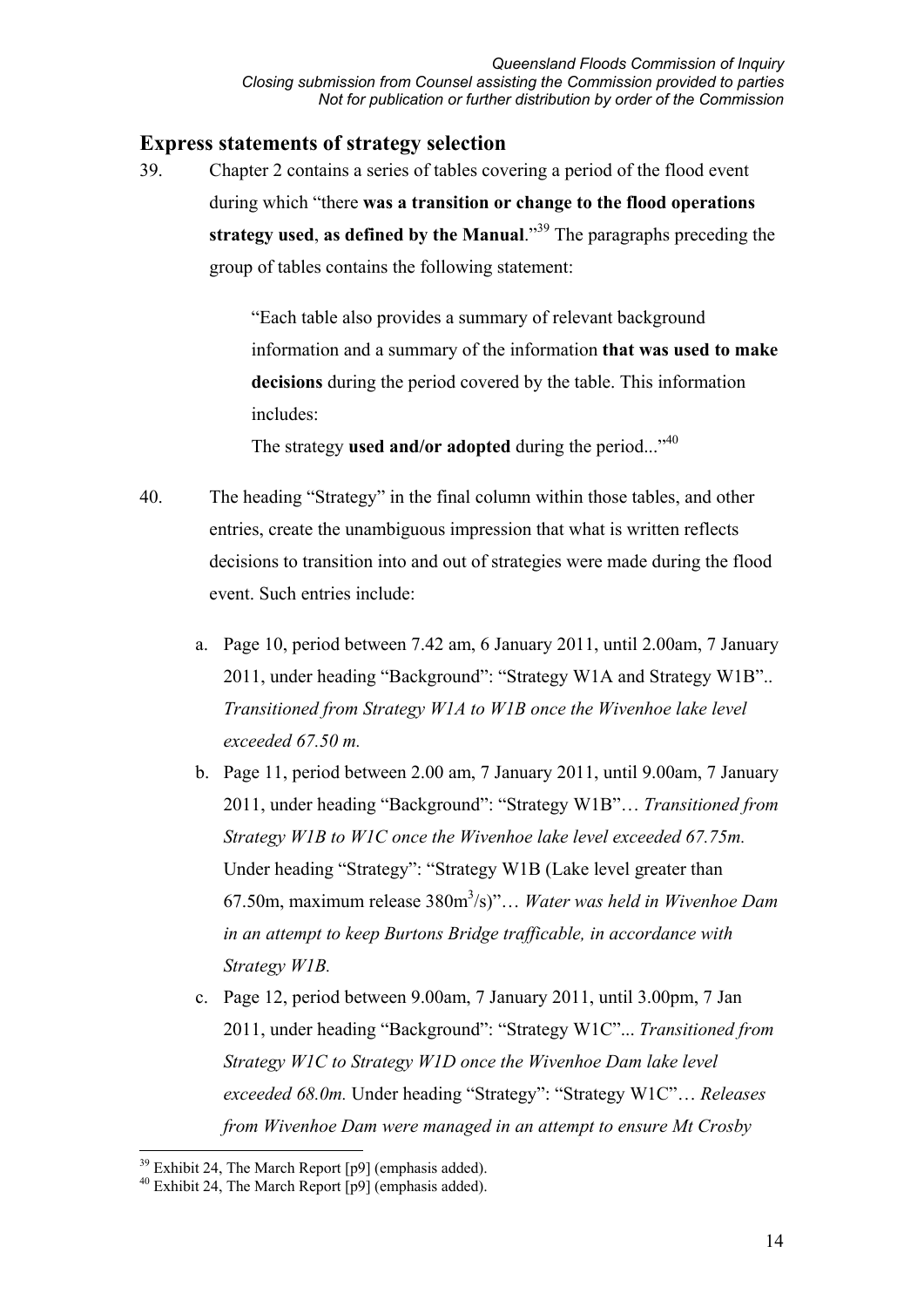*Weir and Fernvale Bridge remained trafficable, in accordance with Strategies W1D and W1E.*

- d. Page 13, period between 3.00pm, 7 January 2011, until 2.00pm, 8 January 2011, under heading "Background": "Transition from Strategy W1D to W1E to W3"… *Transitioned from Strategy W1D to W1E when the Wivenhoe Dam level exceeded 68.25m (22:00 on 7 Jan 2011). Transitioned from Strategy W1E to W3 as it became apparent Wivenhoe Dam level would exceed 68.5m (08:00 on 8 Jan 2011). Strategy W2 was by-passed as it was not possible to achieve this strategy by limiting the flow in the Brisbane River to less than the naturally occurring peaks at Lowood and Moggill.* Under heading "Strategy": "Strategy W3" … *The strategy transitioned from W1 to W3 as it became apparent Wivenhoe Dam level was likely to exceed 68.5m and Strategy W2 couldn't be applied. Strategy W3 also required lower level manual objectives to be considered…consideration was given to minimising disruption to downstream rural life and endeavouring to keep Mt Crosby Weir Bridge and Fernvale Bridge trafficable.*
- e. Page 14, period between 2.00pm, 8 January 2011, until 1.00am, 9 January 2011, heading "Background": "Strategy W3". Under heading "Strategy": "Strategy W3"…*Strategy W3 required the flow at Moggill to be lowered to 4,000m3 /s as soon as possible after the naturally occurring peak at Moggill (excluding Wivenhoe Dam releases). This was already achieved. Strategy W3 also required lower level Manual objectives to be considered. Therefore, with lake levels rising slightly (Wivenhoe Dam) and falling (Somerset Dam) consideration during this period remained on minimising disruption to downstream rural life and endeavouring to keep Mt Crosby Weir Bridge and Fernvale Bridge trafficable. Wivenhoe Dam outflows were more than doubling the natural peak flows at Moggill. Increasing releases from Wivenhoe Dam to produce a flow rate at Moggill of up to 3,000m3 /s would have meant transitioning back to operating strategy W1 in around 18 hours from this time. Therefore, increasing Dam releases could not be justified given the resulting impacts such a flow would have downstream, especially on localised flooding in Brisbane.*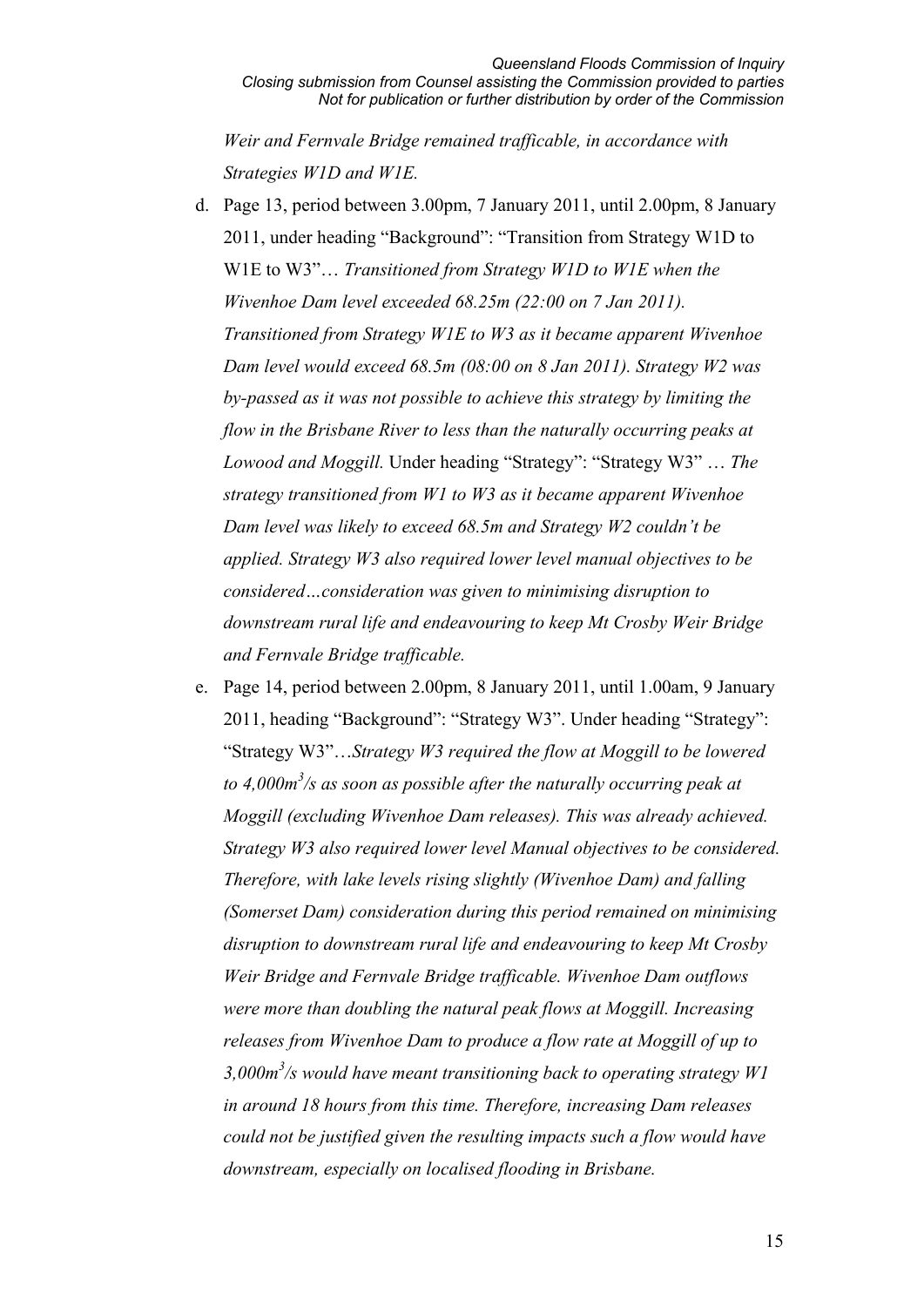- f. Page 15, period between 1.00am, 9 January 2011, until 8.00am, 9 January 2011, heading "Background": "Strategy W3". Under heading "Strategy": "Strategy W3"… *Strategy W3 required the flow at Moggill to be lowered to 4,000m3 /s as soon as possible after the naturally occurring peak at Moggill (excluding Wivenhoe Dam releases). This was already achieved. Strategy W3 also required lower level Manual objectives to be considered. Therefore, with lake levels falling at both Dams, consideration during this period remained on minimising disruption to downstream rural life and endeavouring to keep Mt Crosby Weir Bridge and Fernvale Bridge trafficable. Wivenhoe Dam outflows were more than doubling the natural peak flows at Moggill. Increasing releases from Wivenhoe Dam to produce a flow rate at Moggill of up to 3,000m3 /s would have meant transitioning back to operating Strategy W1 in around 18 hours form this time. Therefore, increasing Dam releases could not be justified given the resulting impacts such a flow would have downstream, especially on localised flooding in Brisbane.*
- g. Page 16, period between 8.00am, 9 January 2011, until 2.00pm, 9 January 2011, heading "Background": "Strategy W3", and heading "Strategy": "Strategy W3".
- h. Page 17, period between 2.00pm, 9 January 2011, until 7.00pm, 9 January 2011, heading "Background": "Strategy W3", and heading "Strategy": "Strategy W3"
- i. Page 18, period between 7.00pm, 9 January 2011, until 1.00am, 10 January 2011, heading "Background": "Strategy W3", and heading "Strategy": "Strategy W3".
- j. Page 19, period between 1.00am, 10 January 2011, until 9.00am, 10 January 2011, heading "Background": "Strategy W3". Under heading "Strategy": "Strategy W3"… *The approach in the Manual which states the intent of Strategy W3 is to limit the flow in the Brisbane River at Moggill to less than 4,000m3 /s and protect urban areas from inundation, was adopted. Advice received from Brisbane City Council that the upper limit of non-damaging floods was below the 4,000m3 /s stated in the Manual was noted and taken into account in the decision making processes.*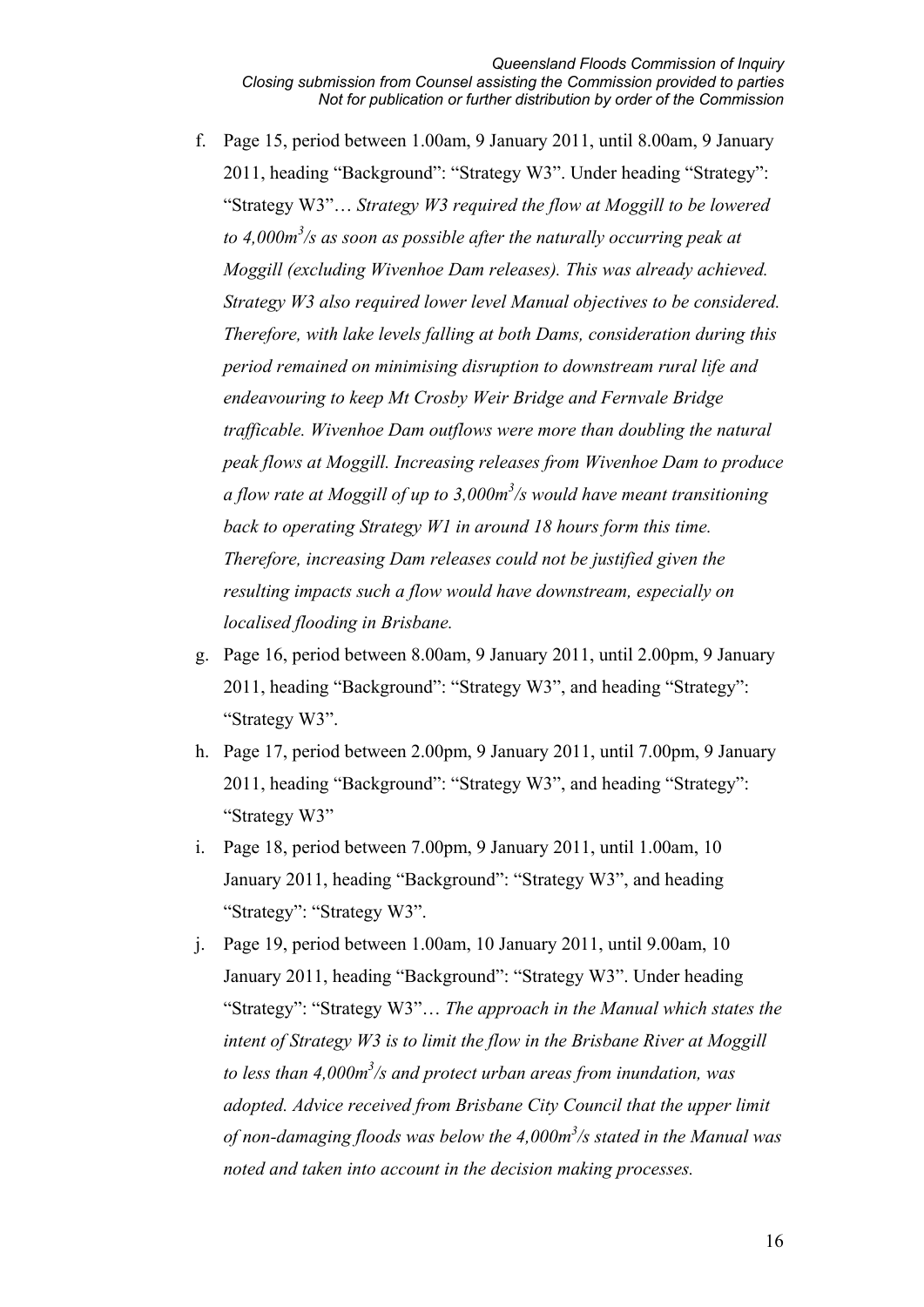- k. Page 20, period between 9.00am, 10 January 2011, until 3.00pm, 10 January 2011, under heading "Background": "Strategy W3"… *At 15:00,*  the attempt to restrict Brisbane River flows at Moggill to 3,500m<sup>3</sup>/s was *abandoned due to rainfall in the Dam catchments. A new target of 4,000m3 /s was set in accordance with the Manual, on the basis that Strategy W3 intends to limit the flow in the Brisbane River at Moggill to*  less than 4,000m<sup>3</sup>/s and minimise urban damage. Under heading "Strategy": "Strategy W3"… *Continued to follow the approach in the Manual which states the intent of Strategy W3 is to limit the flow in the Brisbane River at Moggill to less than 4,000m3 /s.*
- l. Page 21, period between 3.00pm, 10 January 2011, until 8.00pm, 10 January 2011, heading "Background": "Strategy W3". Under heading "Strategy": "Strategy W3"… *The strategy continued to be not releasing flows that would cause high level urban inundation until it was certain it could not be avoided.*
- m. Page 22, period between 8.00pm, 10 January 2011, until 4.00am, 11 January 2011, under heading "Background": "Strategy W3"… *In accordance with the Manual, a target flow of 4,000m3 /s at Moggill was set on the basis of Strategy W3 to limit the flow in the Brisbane River at Moggill to less than 4,000m<sup>3</sup>/s.* Under heading "Strategy": "Strategy W3"… *Consideration focused on protecting urban areas from inundation and minimising urban damage. The target maximum flow at Moggill remained 4,000m<sup>3</sup>/s. The approach in the Manual, which states the intent of Strategy W3 is to limit the flow in the Brisbane River at Moggill to less than 4,000m3 /s, continued to be followed… At 21:00, the Dam Safety Regulator was asked for permission to exceed a level of 74.0m in Wivenhoe Dam for a short period (maximum 12 hours) without invoking Strategy W4, provided the safety of the Dam could be guaranteed.*
- 41. Chapter 4, "Flood event procedures" stated that "When the Flood Operations Centre was mobilised, the Duty Flood Operations Engineer ensured the following actions were undertaken: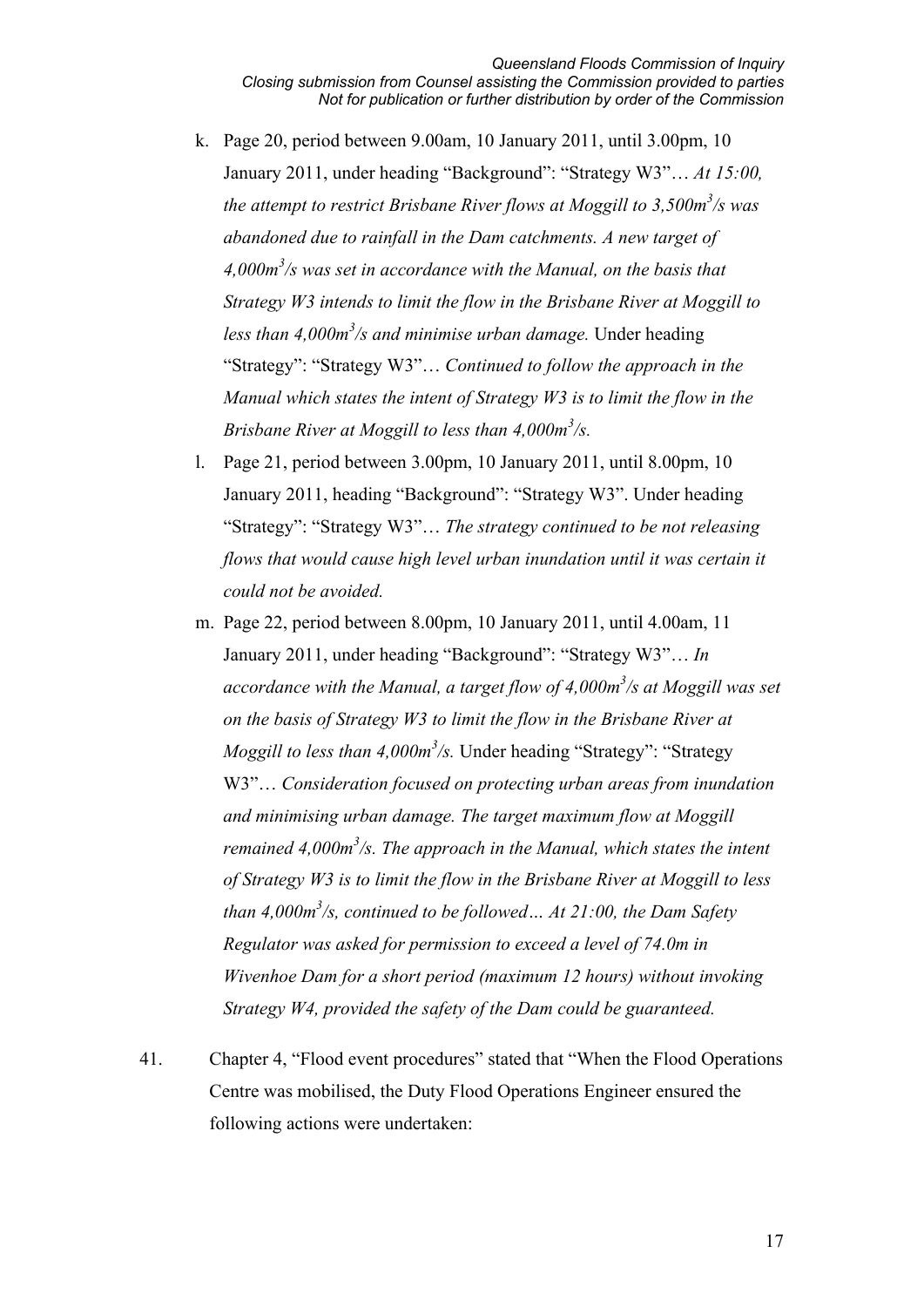"Determined gate operations strategies for Somerset and Wivenhoe Dams based on the resulting data from the operations spreadsheet and **in accordance with the strategies outlined in the Manual**."<sup>41</sup>

- 42. Table 9.1.1 provides full details of inflows into and releases from Wivenhoe Dam for the duration of the January 2011 Flood Event. The Report then states "Details of the strategies used in determining these releases and how these strategies comply with the Manual are contained in Sections 2 and 10 of this Report."<sup>42</sup>
- 43. This asserts that strategies were "used" and that that use complied with the Manual. So too does the following statement from Chapter 10, " Flood Management Strategies and Manual Compliance", section 10.4, 'Wivenhoe Dam – Manual Compliance':

Table 10.4.1 summarises **the strategies used** in the operation of Wivenhoe Dam during the January 2011 Flood Event and provides explanations of how **the use of these strategies complies with the Manual**. 43

- 44. Table 10.4.1 outlines the dates and times of when strategies were implemented in accordance with the Manual.<sup>44</sup> Relevant extracts from that table which show that the Report was representing that strategies had in fact been selected, and applied, are set out below:
	- a. Page 187, period between 7.42 am, 6 January 2011, until 2.00 am, 7 January 2011, heading "Strategies used during the period": "Strategy W1A", under heading "Explanation of strategies used during the period"... *At the start of the Event, Strategy W1A was used because the lake level was between 67.25m and 67.60m… The strategy transitioned from Strategy W1A to Strategy W1B once the lake level exceeded 67.50m*.
	- b. Page 187, period between 2.00 am, 7 January 2011, until 9.00 am, 7 January 2011, heading "Strategies used during the period": "Strategy W1B", under heading "Explanation of strategies used during the period"...

-

<sup>&</sup>lt;sup>41</sup> Exhibit 24, The March Report  $[p41]$  (emphasis added.

<sup>&</sup>lt;sup>42</sup> Exhibit 24, The March Report  $\overline{[p153]}$  (emphasis added).

<sup>&</sup>lt;sup>43</sup> Exhibit 24, The March Report [p186] (emphasis added).

<sup>&</sup>lt;sup>44</sup> Exhibit 24, The March Report  $\lceil p187 - 195 \rceil$ .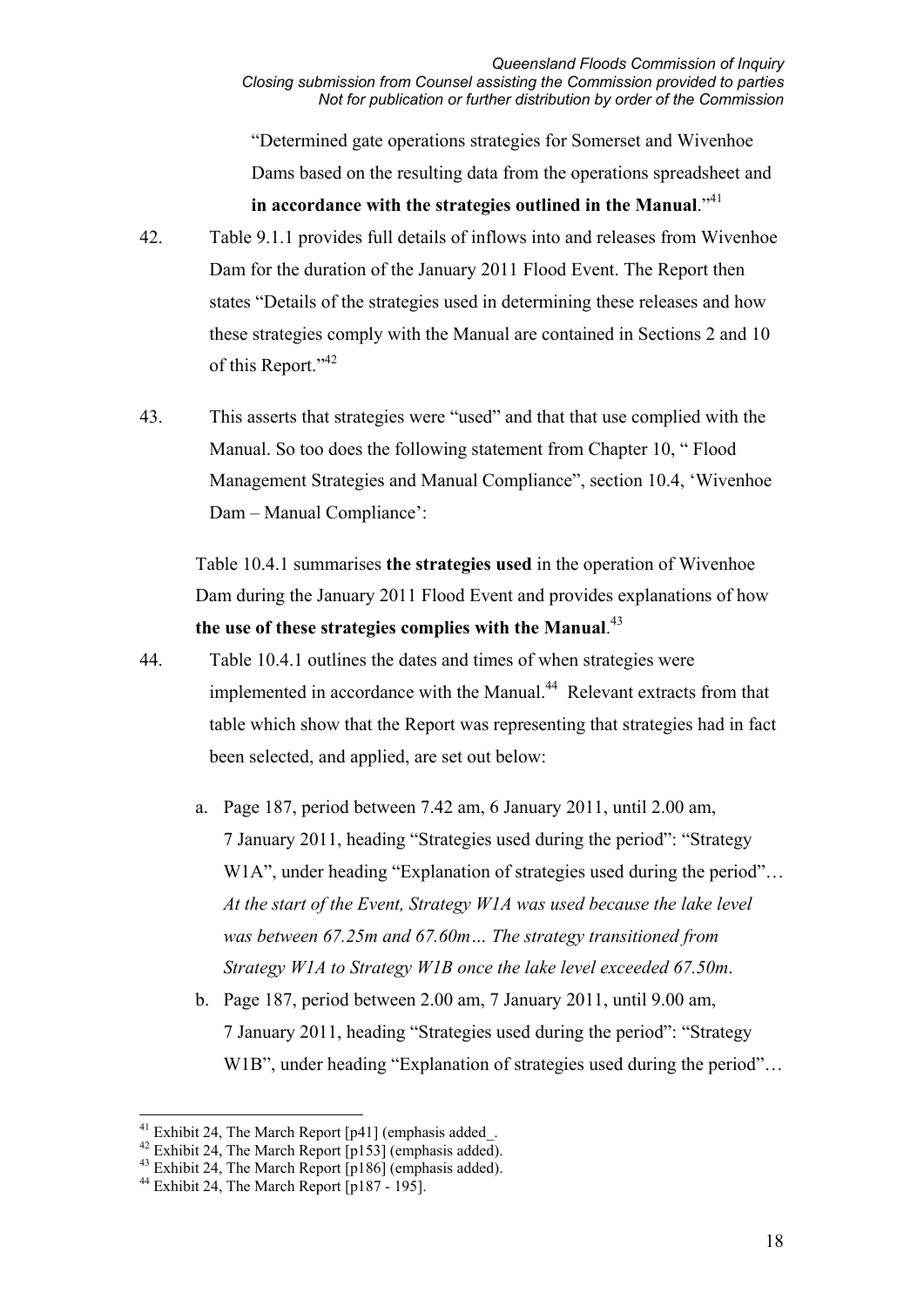*The strategy transitioned from Strategy W1A to Strategy W1B once the lake level exceeded 67.50m… The strategy transitioned from Strategy W1B to Strategy W1C once the lake level exceeded 67.75m.*

- c. Page 188, period between 9.00am, 7 January 2011, until 3.00pm, 7 January 2011, heading "Strategies used during the period": "Strategy W1C", under heading "Explanation of strategies used during the period"... *The strategy transitioned from Strategy W1B to Strategy W1C once the lake level exceeded 67.75m… The strategy transitioned from Strategy W1C to Strategy W1D once the lake level exceeded 68.00m.*
- d. Page 189, period between 3.00pm, 7 January 2011, until 10.00pm, 7 January 2011, heading "Strategies used during the period": "Strategy W1D", under heading "Explanation of strategies used during the period"... *The strategy transitioned from Strategy W1C to Strategy W1D once the lake level exceeded 68.00m… The strategy transitioned from Strategy W1D to Strategy W1E once the lake level exceeded 68.25m.*
- e. Page 189, period between 10.00pm, 7 January 2011, until 8.00am, 8 January 2011, heading "Strategies used during the period": "Strategy W1E", under heading "Explanation of strategies used during the period"... *The strategy transitioned from Strategy W1D to Strategy W1E once the lake level exceeded 68.25m. The strategy transitioned from Strategy W1E to Strategy W2 once the lake level reached 68.50m.*
- f. Page 190, at 8.00am, 8 January 2011, heading "Strategies used during the period": "Attempt to transition to Strategy W2", under heading "Explanation of strategies used during the period"… *At this time, it was not possible to satisfy Strategy W2 by limiting the flow in the Brisbane River to less than the naturally occurring peaks at Lowood and Moggill. The calculated naturally occurring peaks at Lowood and Moggill were*  530m<sup>3</sup>/s and 800m<sup>3</sup>/s respectively, whereas the release rate from the Dam *at this time was 927m3 /s. Accordingly, it was not appropriate to switch to Strategy W2, and Strategy W3 was adopted for use at 08:00 on Saturday 8 January 2011.*
- g. Page 191, period between 8.00am, 8 January 2011, until 8.00am, 9 January 2011, heading "Strategies used during the period": "Strategy W3", under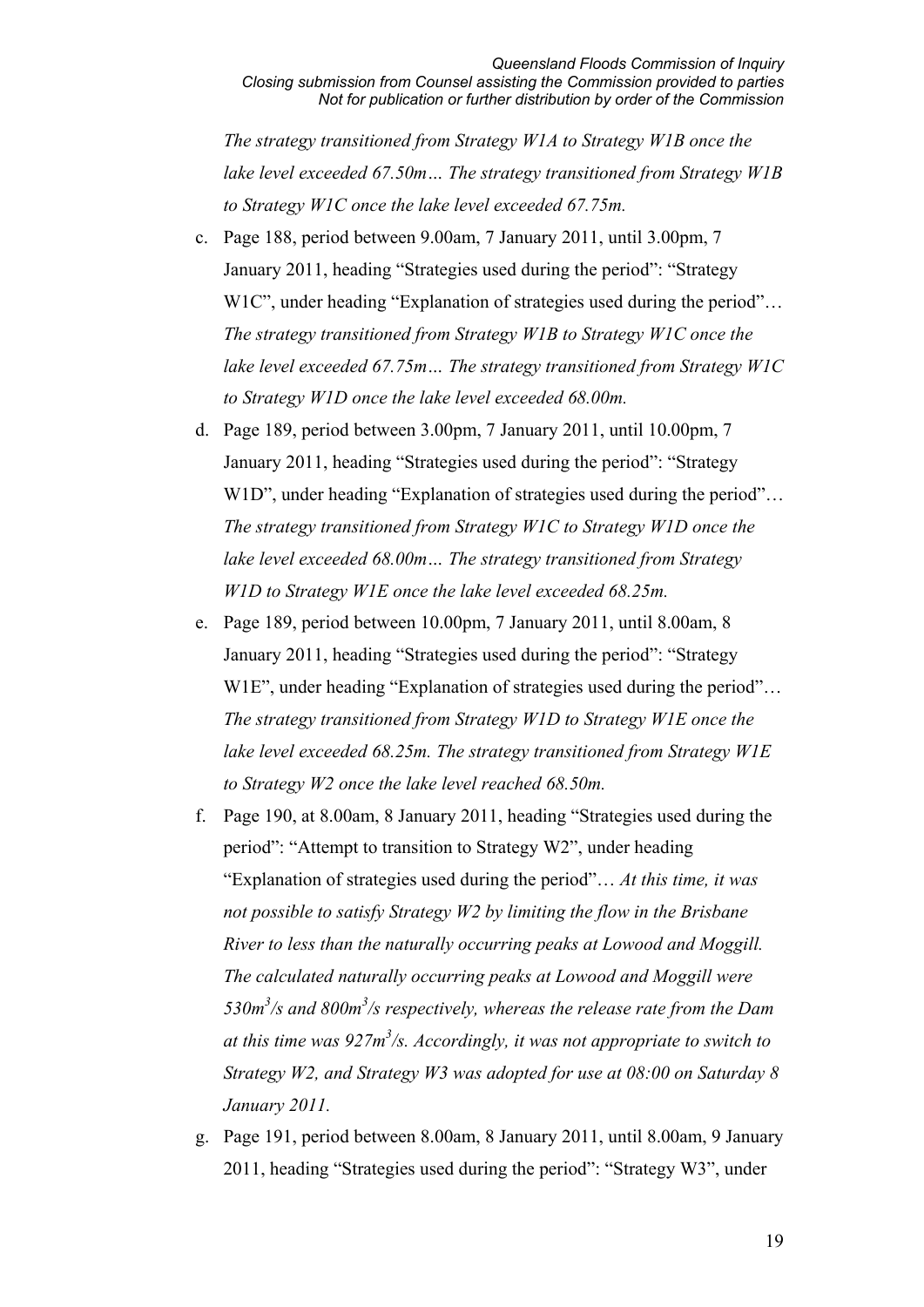heading "Explanation of strategies used during the period"… *The naturally occurring peak at Moggill was estimated to have occurred at 05:00 on 08 January 2011 (i.e. in the past). Strategy W3 requires the flow at Moggill to be lowered to 4,000m3 /s as soon as possible after the naturally occurring peak at Moggill (excluding Wivenhoe Dam releases). This was already achieved. Strategy W3 also requires consideration of lower level Manual objectives, and on the basis of this requirement, consideration during this period was given to minimising disruption to downstream rural life and endeavouring to keep Mt Crosby Weir Bridge and Fernvale Bridge trafficable.*

- h. Page 192, period between 8.00 am, 9 January 2011, until 7.00 pm, 9 January 2011, heading "Strategies used during the period": "Strategy W<sub>3</sub>".
- i. Page 193, period between 7.00 pm, 9 January 2011, until 8.00 am, 11 January 2011, heading "Strategies used during the period": "Strategy W3", under heading "Explanation of strategies used during the period"... *By two thirds of the way through this period (20:00, 10 January 2011), model results estimated Wivenhoe Dam to peak at 73.6m (excluding forecast) and 74.3m (including forecast). A discussion with the Dam Safety Regulator was held at 21:00 to obtain permission to exceed a level of 74.0m in Wivenhoe Dam for a short period without invoking Strategy W4 (provided the safety of the Dam could be guaranteed). This issue was considered carefully at all times during the period in view of the continued rainfall. At 04:00 on 11 January 2011, a period of intense rainfall commenced within the Wivenhoe Dam catchment area. By 08:00, model results estimated Wivenhoe Dam would peak at 74.5m (excluding forecast) and 75.1m (including forecast). A decision was made to transition to Strategy W4 and the Dam Safety Regulator, Seqwater CEO and the Councils were advised of this decision. The Wivenhoe lake level was 73.70m.*
- j. Page 194, period between 8.00 am, 11 January 2011, until 12.00 pm, 13 January 2011, heading "Strategies used during the period": "Strategy W4", under heading "Explanation of strategies used during the period"...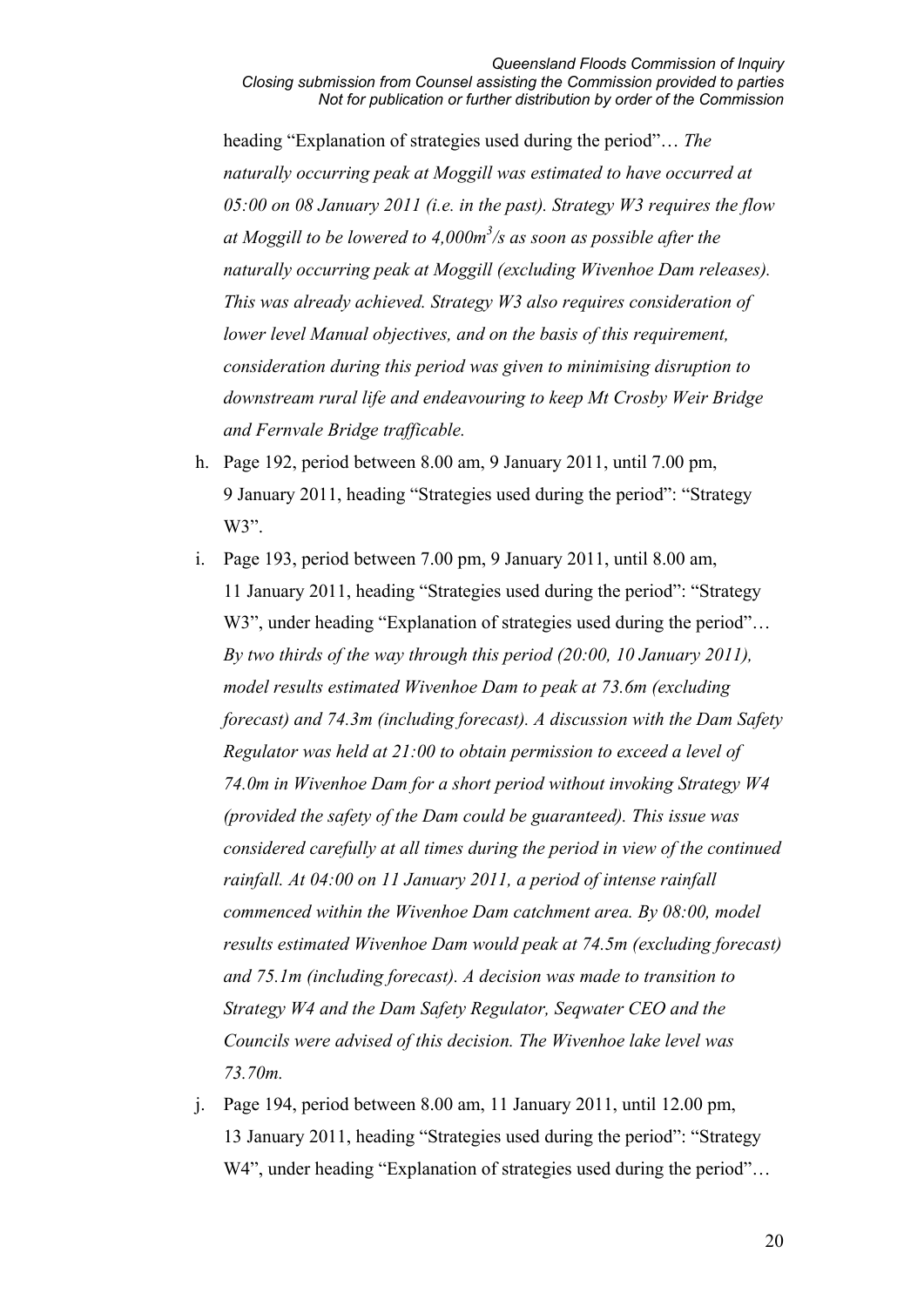*On the basis of the information from the previous period, at the start of this period it was decided to transition to Strategy W4.*

45. Of particular note is the following quote from chapter 16, "Review of the Manual's Objectives and Strategies". It is there stated:

> "As discussed in detail in Section 10, a range of strategies were used during the Event, in accordance with the Manual. **Having to apply the strategies during such an extremely large and rare event provided the opportunity to consider how the strategies are worded from a practical sense."**<sup>45</sup>

#### **Other Seqwater documents**

- 46. The impression that strategies were selected and implemented during the flood event was reinforced by other material including:
	- a. Its 11 March 2011 submission to the Commission, its executive summary states that:

"Seqwater acted carefully and in compliance with the terms of the approved flood mitigation manuals which outline the operational procedures to be followed during flood events. By observing the operational procedures contained in the flood mitigation manual, Seqwater does not incur civil liability for an act done, or omission made, honestly and without negligence in observing the procedures."46

b. In the body of the submission, that the 'Wivenhoe Flood Report (in section 10, and in the summary in section 2) identifies the steps taken by them throughout the January 2011 Flood Event. The explanation provided in those sections demonstrates that operational decisions were carefully considered and made in accordance with the Manual.'47

<sup>&</sup>lt;u>.</u>  $45$  Exhibit 24, The March Report [p217] (emphasis added).

<sup>46</sup> Submission of Seqwater, 11 March 2011 [p9: para 34-35].

 $47$  Submission of Seqwater, 11 March 2011  $\overline{p}$ 48: para 187.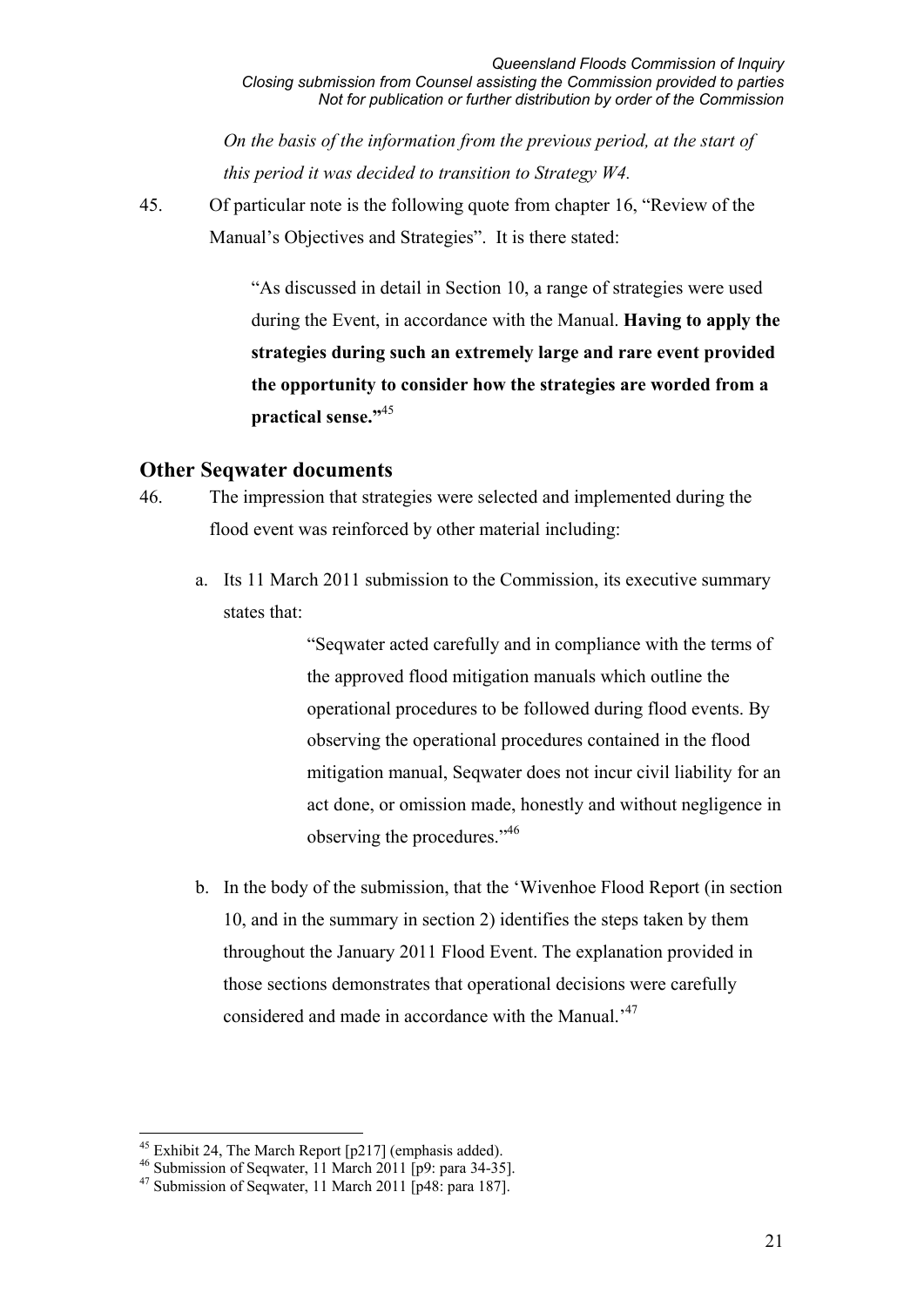- c. Its 4 April 2011 supplementary submission to the Commission, which stated in relation to a criticism<sup>48</sup> that the 'decision not to implement strategy W2 at period 4, and possibly subsequent periods, does not appear to comply with the Manual flow chart…', Seqwater assert that there was no failure to comply because the requirements of strategy W2 could not be fulfilled at the relevant time, so the appropriate course was to invoke strategy W3, which they did.<sup>49</sup>
- d. In the January 2011 report to the Minister, (see Part 5(c) *The report to the Minister:* "The table clearly suggests that the strategies were actually employed at the times indicated").

-

<sup>48</sup> By Mr Leonard McDonald.

<sup>49</sup> Supplementary submission of Seqwater, 4 April 2011 [p43-44].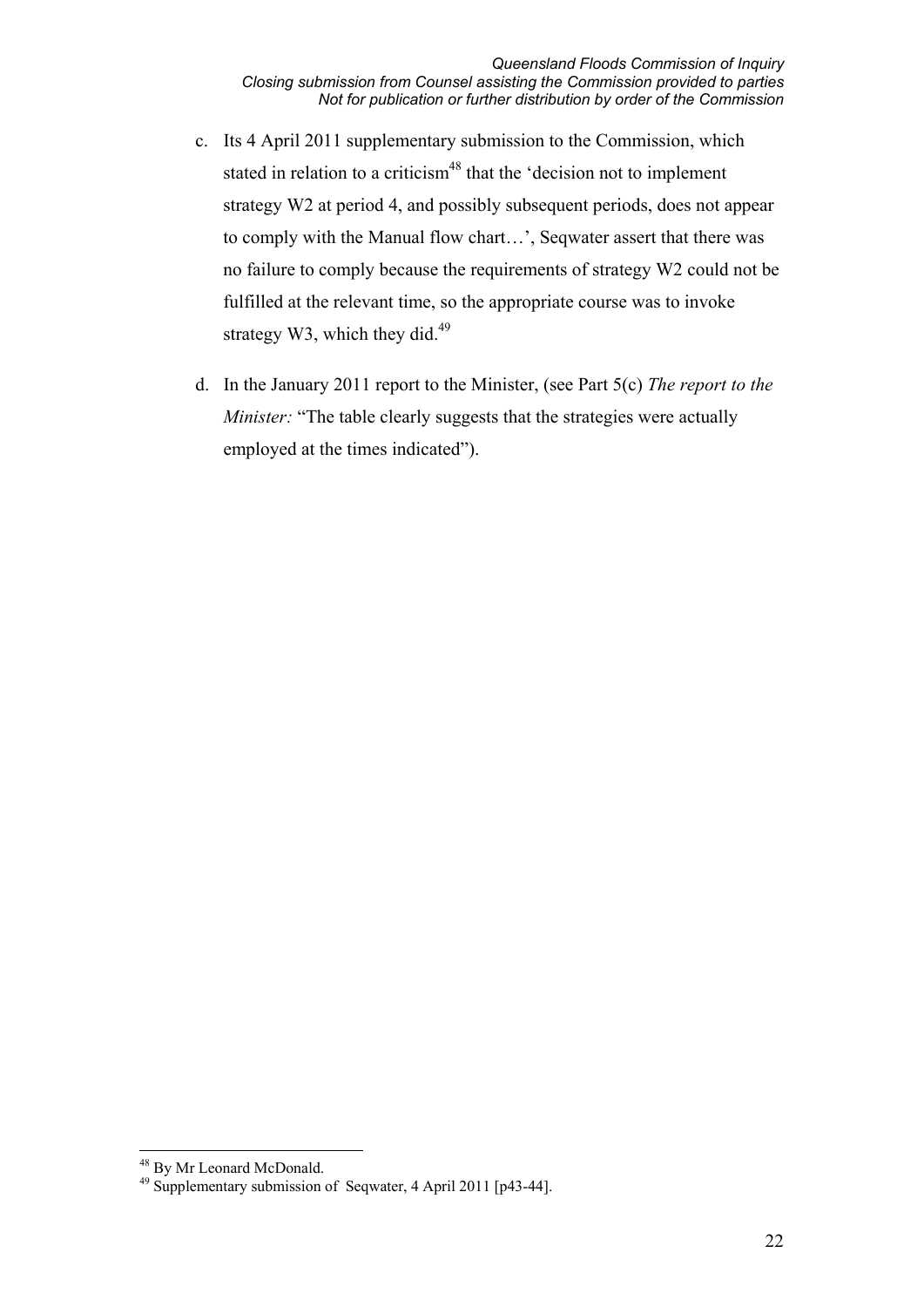# **3 Evidence of strategy choice: the flood operations engineers**

- 47. As noted above, the Wivenhoe manual demands that there be a conscious engagement of strategy by the engineer on duty – that one be 'chosen' and 'implemented'. And as is demonstrated in the preceding section of these submissions, the March report is drafted and presented in such a way as to give the impression that this is exactly what happened.
- 48. At the outset, it is necessary to deal with the possibility that some party may advance the argument that, since the manual dictates that once the lake level is over 68.5 metres, there must be a change in strategy, then that is in fact what happened. A more perfectly circular argument would be difficult to compose. For the reasons identified above, the manual requires a conscious choice of strategy. A change in strategy does not occur independently of those operating the dam. It involves a state of mind – the current investigation involves the question of the extent to which relevant minds were engaged.

#### **Gate openings on the morning of 8 January 2011**

- 49. It is also convenient, at this point, to deal with suggestions made in the course of the hearings that the gate opening directives put in place for 8 January 2011 demonstrate that the flood engineers anticipated and intended that strategy W3 would be engaged at or around 8:00am on 8 January  $2011^{50}$
- 50. This contention was most comprehensively ventilated through Mr Ayre. Mr Ayre said on 3 February 2012 that the decision to move to W3 was effectively made by Mr Ruffini at  $5:00$  am on 8 January 2011.<sup>51</sup> He explained that Mr Ruffini analysed future inflows to the lake using a model, recognised that it would go above 68.5m and put in place directives that would inevitably result in W3 being engaged, as those directives resulted in releases that exceeded the naturally occurring flow at Lowood.<sup>52</sup> Mr Ayre, who took over from Mr Ruffini as Duty Engineer and was the duty engineer

 $\overline{a}$ 

<sup>&</sup>lt;sup>50</sup> Transcript, John Tibaldi, 3 February 2012, Brisbane [p5138: line 46].<br><sup>51</sup> Transcript, Rob Ayre, 3 February 2012, Brisbane [p5213: line 9; p5214: line 58].<br><sup>52</sup> Transcript, Rob Ayre, 3 February 2012, Brisbane [p5212: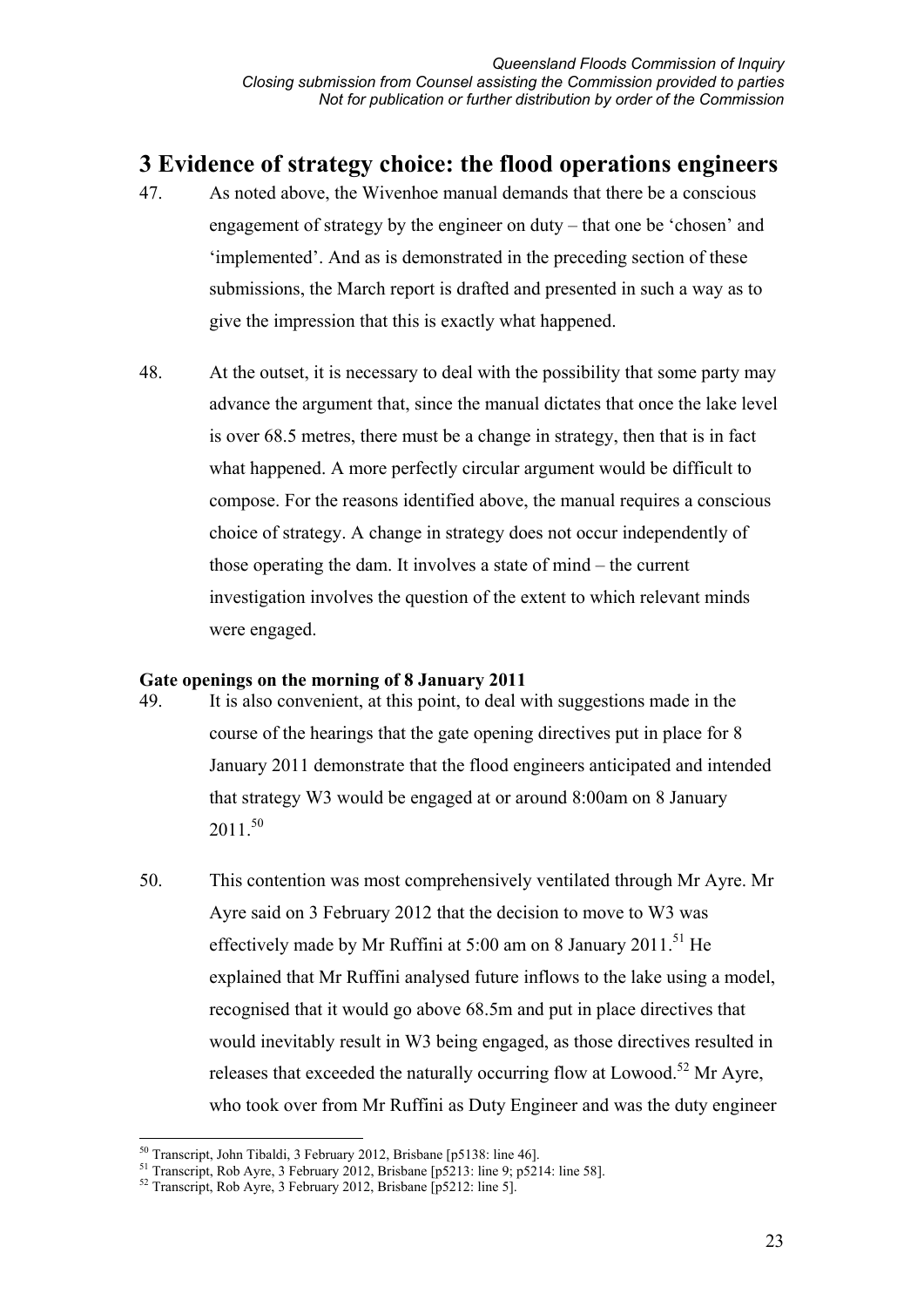at 8:00 am, therefore did no more than implement Mr Ruffini's directives.<sup>53</sup> Mr Ruffini supported this account of events but acknowledged that he had not kept a record of that decision to go to W3.<sup>54</sup>

51. On 11 February 2012, Mr Ruffini was taken to modelling and gate openings from the morning of 8 January 2011 by Counsel for Seqwater<sup>55</sup> and asked about his consideration of W2 based on this information<sup>56</sup>:

> Mr O'Donnell: Do you have a recollection of addressing based upon this information the availability of W2 if the lake level crossed 68.5?

Mr Ruffini: As I said I think the spreadsheets are a good record of my thinking at the time

Mr O'Donnell: What was your thinking at the time?

Mr Ruffini: That, you know, if we had held it back then we'd certainly - if we'd restricted it to those releases we wouldn't have got an appropriate drain, wouldn't have drained the storage within the seven days so we couldn't do it, and we were already - and we needed to go to the higher releases.

Mr O'Donnell: Did you draw any conclusions about strategy W2 or its availability?

Mr Ruffini: As I said, I - if you asked me now to have a direct recollection of that, as I said I can't say that today, sitting here today I can recall that, but you know when I look at this information then I would say yes, that is what I was thinking.

- 52. Notwithstanding Mr Ruffini's suggestion to the contrary, it is not possible to infer that Mr Ruffini had chosen W3 as the strategy on the morning of 8 January 2011 from this information.
- 53. The gate operations directed by Wivenhoe Directive  $3^{57}$  (issued by Mr Ruffini at 4.50am, 8 January 2011) and Wivenhoe Directive  $4^{58}$  (issued by Mr Ayre at 8.15am, 8 January 2011) are reflected in the gate operations

<sup>&</sup>lt;sup>53</sup> Transcript, Rob Ayre, 3 February 2012, Brisbane [p5213: line 57].

<sup>&</sup>lt;sup>54</sup> Transcript, John Ruffini, 6 February 2012, Brisbane [p5390: line 16] [p5396: line 8].<br><sup>55</sup> Transcript, John Ruffini, 11 February 2012, Brisbane [p6082: line 42].

<sup>56</sup> Transcript, John Ruffini, 11 February 2012, Brisbane [p6084: line 53].

 $57$  Exhibit 24, Appendix L [p4].

 $58$  Exhibit 24, Appendix L  $\overline{p5}$ .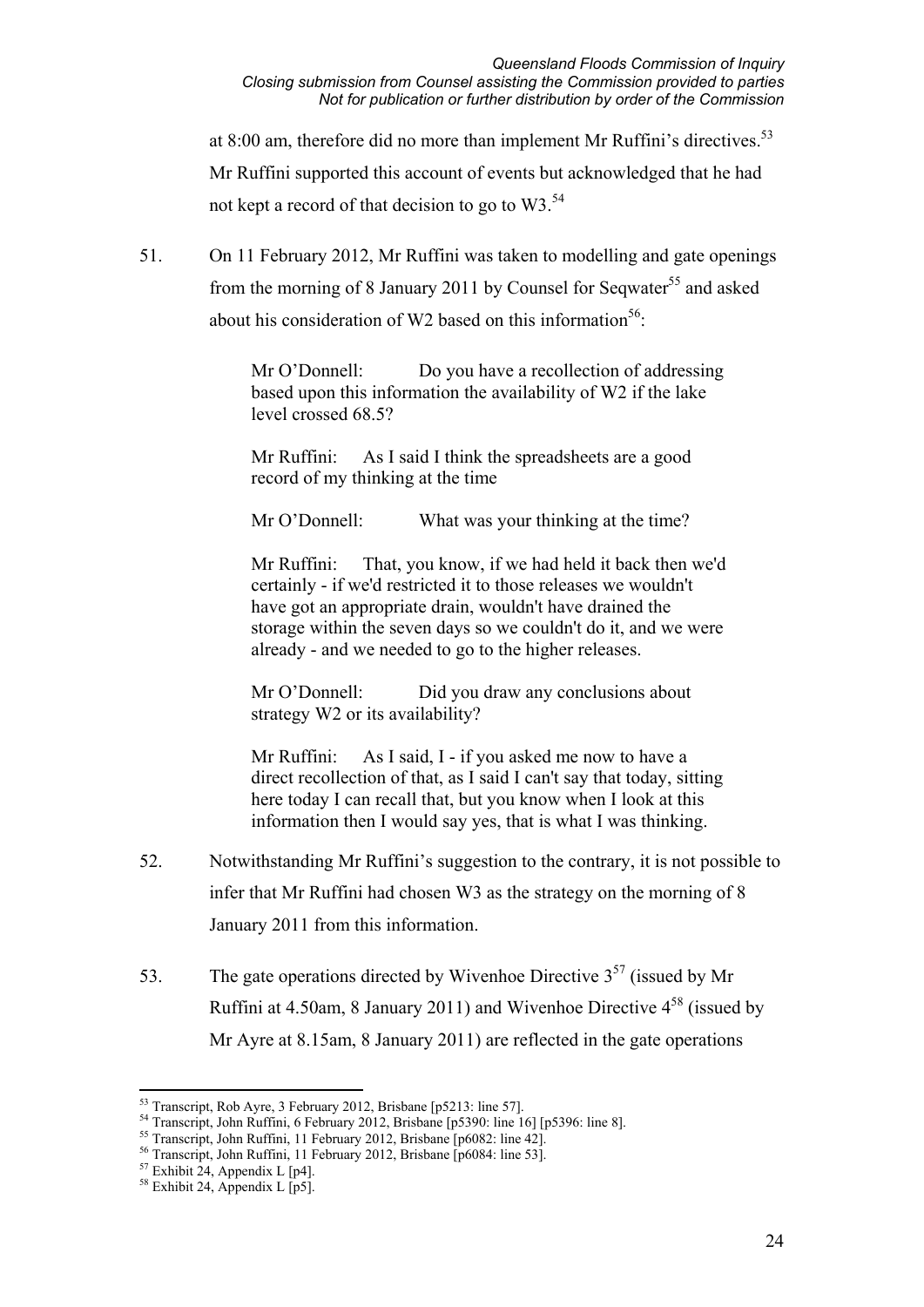#### *Queensland Floods Commission of Inquiry Closing submission from Counsel assisting the Commission provided to parties Not for publication or further distribution by order of the Commission*

spreadsheets relevant to model run  $8^{59}$  (3.00pm on 7 January) and model run  $9^{60}$  (7.00am on 8 January) and the operational version spreadsheet titled 'SDWD-201101071800'61 which was presumably saved at 6.00pm, 7 January 2011. Assuming that these spreadsheets have been accurately recreated and saved and not otherwise amended, it follows that Mr Malone, who was on shift for model run 8, must have decided those gate openings were appropriate moving into the future.

- 54. The 'without forecast' model run at 3.00pm on 7 January does not predict that the lake level will ever exceed 68.5 metres; the maximum lake level predicted is 68.4 metres. Therefore, Mr Malone was operating in W1 with no expectation of moving to W2 or W3 when he set those gate opening sequences. That these gate openings were then implemented by Mr Ruffini (who allegedly predicted the move to W3) and Mr Ayre (who transitioned to W<sub>3</sub> at 8.00 am on 8 January according to the March flood event report) cannot lead to the conclusion that the gate openings were referable to a decision to adopt strategy W3. On their face, the directives show the continuation of the gate openings determined the previous evening as appropriate for W1.
- 55. Even if the directives put in place by Mr Ruffini were consistent with an eventual transition to W3, that says nothing about whether such a transition in fact occurred. That the lake level was predicted to exceed 68.5 metres means that the flood engineers should have switched to strategy W3 in light of the releases. It is relatively easy to conclude what the flood engineers should have done; to reach that conclusion does not achieve a determination of what they actually did.

 $\overline{a}$ <sup>59</sup> Exhibit 524, Attachment 34, Full time-series sets and spreadsheets used to create the values and graphs contained in Appendix A to the January 2011 Flood Event Report on the Operation of Wivenhoe and Somerset Dams and the document named 'Appendix A1', Run 8 (no rainfall spreadsheet – 'SDWD-run8 nr').  $\frac{60}{100}$  Exhibit 524, Attachment 34, Full time-series sets and spreadsheets used to create the values and graphs contained in Appendix A to the January 2011 Flood Event Report on the Operation of Wivenhoe and Somerset Dams and the document named 'Appendix A1', Run 9 (no rainfall spreadsheet – 'SDWD run9 nr'). <sup>61</sup> Exhibit 524, Attachment 34, Full time-series sets and spreadsheets used to create the values and graphs

contained in Appendix A to the January 2011 Flood Event Report on the Operation of Wivenhoe and Somerset Dams and the document named 'Appendix A1', 'SDWD-201101071800' in folder titled 'Operational Versions'.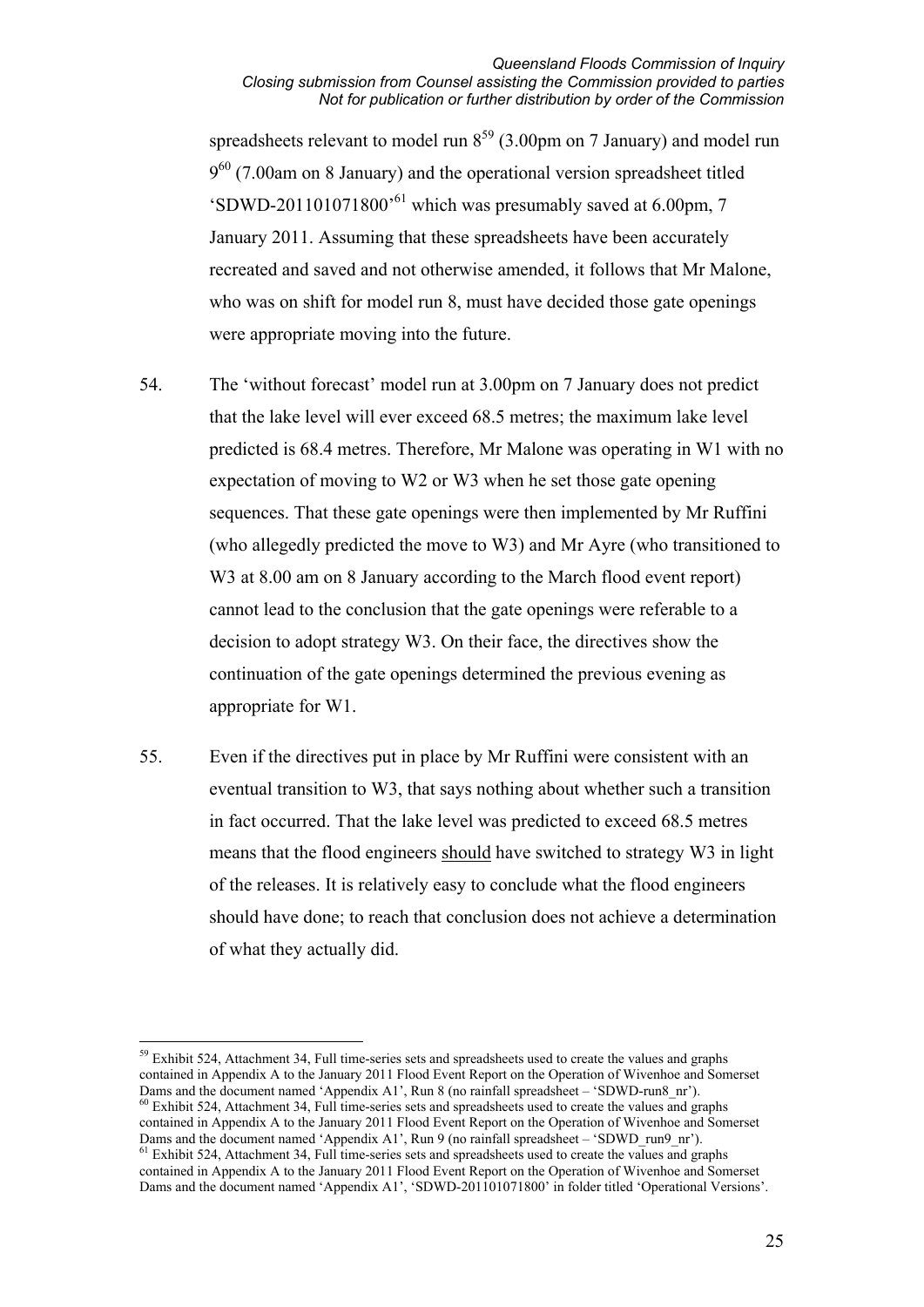- 56. There are however, different ways in which it might be proved that, to the extent that it is said to demonstrate compliance with the manual, the March Report is accurate. This could occur upon acceptance of direct evidence from the engineers themselves, that there was in fact, conscious, deliberate selection of strategy.
- 57. Alternatively, it might be open to infer from evidence as to what they 'would have done' or what the practice 'would have been', that such selection occurred.
- 58. The qualifications in placing any reliance upon evidence in this latter category is that it relies for its efficacy on the facts:
	- a. that there is some sort of well established practice, and
	- b. that those practising were so well drilled in their application of the practice as to leave little room for doubt that it was followed on the given occasion.

### **Mr Tibaldi**

- 59. Mr Tibaldi was the principal author of the March report: the impression it creates is discussed above. Unsurprisingly, Mr Tibaldi's evidence did not deviate from the account presented in the March report. In his statement of 25 March 2011, he represented that W3 was 'adopted' at about 8.00 am on Saturday 8 January 2011.<sup>62</sup> The same word, 'adopt,' was used in relation to strategy  $W4<sup>63</sup>$  indeed, in that same statement, the decision to adopt W4 was described as a 'formal' one.<sup>64</sup>
- 60. In dealing with W2, Mr Tibaldi confirmed that it was 'bypassed'.<sup>65</sup> It was, he said, simply not possible 'to invoke' that strategy 'in a practical sense'. The relating of the decision to 'practical' considerations reinforces the notion that it was something done 'in practice', and does not suggest that it was a part of an academic exercise after the event.

<sup>&</sup>lt;sup>62</sup> Exhibit 51, Statement of John Tibaldi, 25 March 2011 [p : para 34].

<sup>&</sup>lt;sup>63</sup> Exhibit 51, Statement of John Tibaldi, 25 March 2011 [p8: para 38].<br><sup>64</sup> Exhibit 51, Statement of John Tibaldi, 25 March 2011 [p11: para 54].<br><sup>65</sup> Exhibit 51, Statement of John Tibaldi, 25 March 2011 [p11: para 62].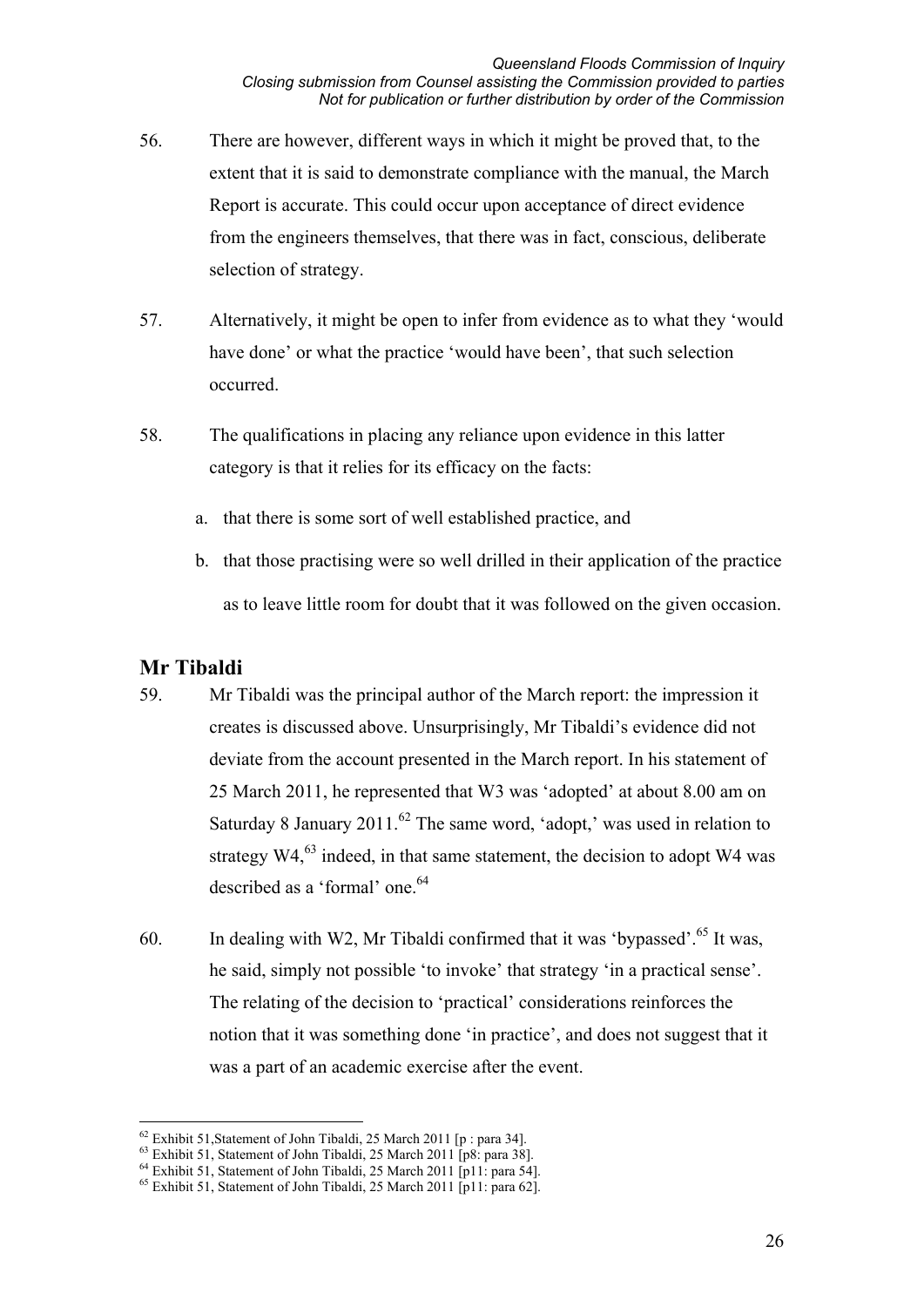- 61. Mr Tibaldi did not attempt to support the impression created by the report with any direct evidence to the effect that he recalled engaging strategies at any particular time. His memory, he said, did not now permit him to do so  $66$ – there were many questions asked of him about matters which he said he could not now recall. In terms of the way the dams were in fact operated, then, the most Mr Tibaldi could do is say what 'would have' happened.
- 62. As noted above, it is open to act on such evidence and reason from it a conclusion about what did in fact happen. However, Mr Tibaldi offered little in this kind of evidence to support the proposition that there was active engagement with strategy selection during the operation of the dam. The failure to document strategy selection is established. It was not standard practice to discuss it at handover.<sup>67</sup> There was no acknowledgement of any requirement that a discrete act of strategy selection be undertaken during a flood event.
- 63. The overall effect of his evidence was that for so long as lake levels were monitored and releases calculated, the ascription of strategy selection to particular times was something which could wait until after the event.
- 64. While the statements referred to in the report and paragraphs above are clearly contrived to create the impression that an actual decision was made about W3 during the flood event, Mr Tibaldi's evidence does not, on any analysis, advance the proposition that it was.

### **Mr Ayre**

- 65. In his statement of 23 March 2011, Mr Ayre included a table which set out a 'summary of strategies **implemented**.'68 It includes a column which records the 'Time of Transition'.
- 66. Similarly, his statement of 11 April 2011 listed<sup>69</sup> the '**actual times** strategies were **implemented**<sup>70</sup> by the flood operations centre. This information was consistent with and reinforced the effect of the March Report.

 $\overline{a}$ <sup>66</sup> Exhibit 51, Statement of John Tibaldi, 25 March 2011 [p11: para 62].<br><sup>67</sup> Transcript, John Tibaldi, 2 February 2012, Brisbane [p5051: line 47]..

<sup>&</sup>lt;sup>68</sup> Exhibit 17, Statement of Robert Ayre, 23 March 2011 [p84: para 384]. Bold added.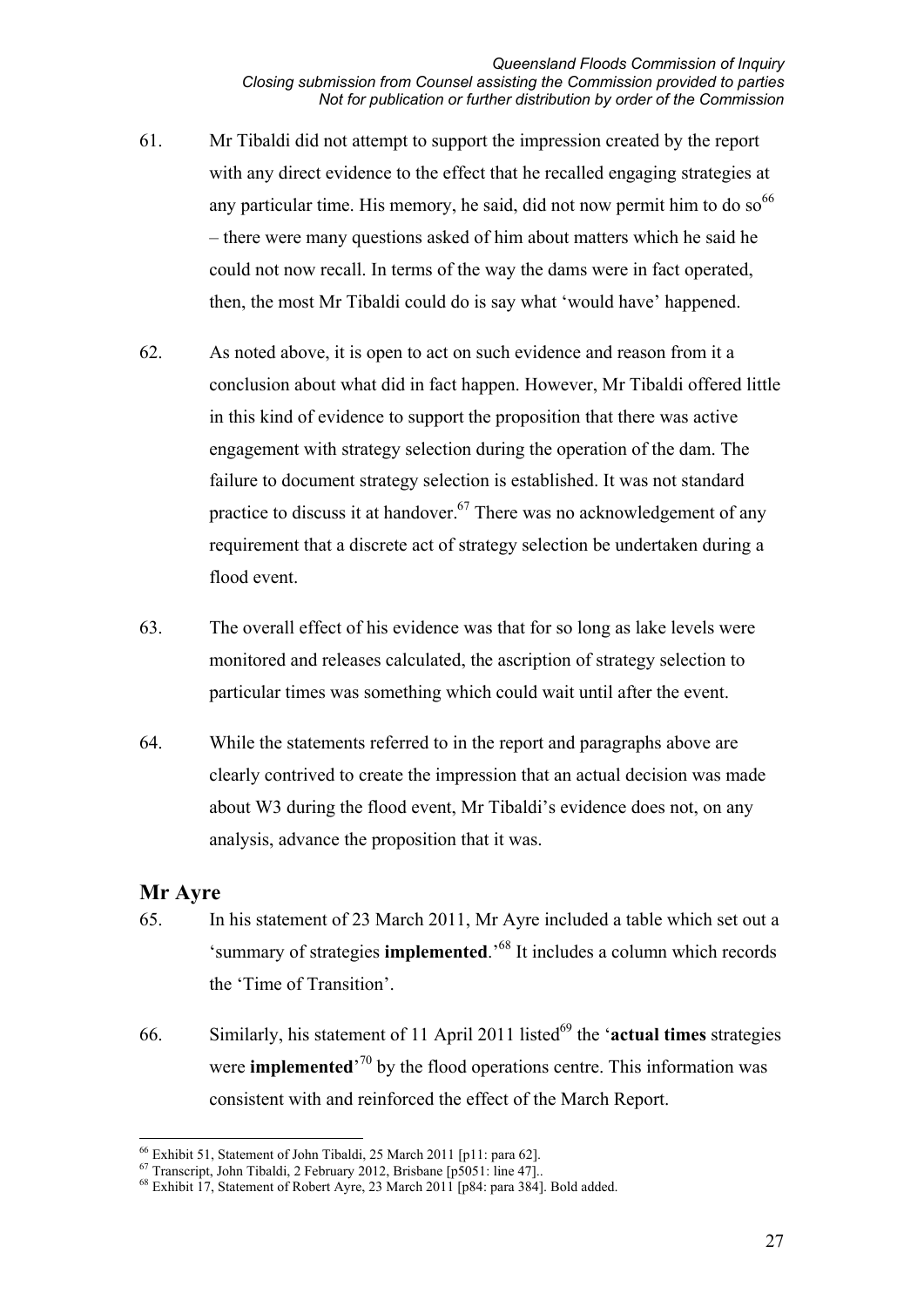- 67. Further, in his sworn testimony Mr Ayre indicated that W3 was 'engaged' with the directive issued by Mr Ruffini, which would have been 'during the handover ... between John (Ruffini) and I'.<sup>71</sup>
- 68. His evidence was that by 8.00 am on 8 January 2011 he had transitioned into W3,  $^{72}$  It was engaged at that time.<sup>73</sup> All such statements suggested the making of conscious decisions as required under the Wivenhoe manual.<sup>74</sup> So too does paragraph 44 of his seventh statement which says:

I also noted that the predicted peak lake level was above the limit of application of strategy W1 and therefore I would need to transition to a higher strategy W2 or W3.

- 69. If the impression created by this evidence was to be accepted, then the position would be quite clear, and compliance with the Wivenhoe manual, in respect of the transition out of W1, would be established.
- 70. However other aspects of Mr Ayre's own evidence call into question whether the engagement of strategies was a conscious act at any stage. Indeed, one of the clearest statements made about the strategies, anywhere in the evidence, is Mr Ayre's acknowledgement that 'strategy labels are generally only attributed after the event as part of the reporting process'.<sup>75</sup>
- 71. This concession is consistent with all that is known about the creation of the March report, and betrays, at the very least, indifference towards the proposition that the manual demands the actual adoption of a strategy during the event.
- 72. There is in fact evidence which suggests Mr Ayre did not believe that there was a need for any particular thought process or analysis to occur at the

<sup>&</sup>lt;sup>69</sup> Exhibit 20, Statement of Rob Ayre, 11 April 2011 [p25: para 120].<br><sup>70</sup> Bold added.<br><sup>71</sup> Transcript, Robert Ayre, 12 April 2011, Brisbane [p155: line 39-49].

<sup>71</sup> Transcript, Robert Ayre, 12 April 2011, Brisbane [p155: line 39-49]. 72 See Transcript, Robert Ayre, 3 February 2012, Brisbane [p5183: line 18-30]; Transcript, Robert Ayre, 12 April 2011, Brisbane [p156: line 15; p172: line 13].

<sup>&</sup>lt;sup>73</sup> Transcript, Robert Ayre, 12 April 2011, Brisbane, [p172: line 16].

<sup>74</sup> See Transcript, Robert Ayre, 3 February 2012, Brisbane [p5209]. 75 Exhibit 1049, Statement of Robert Ayre, 1 February 2012 [p5: para 28].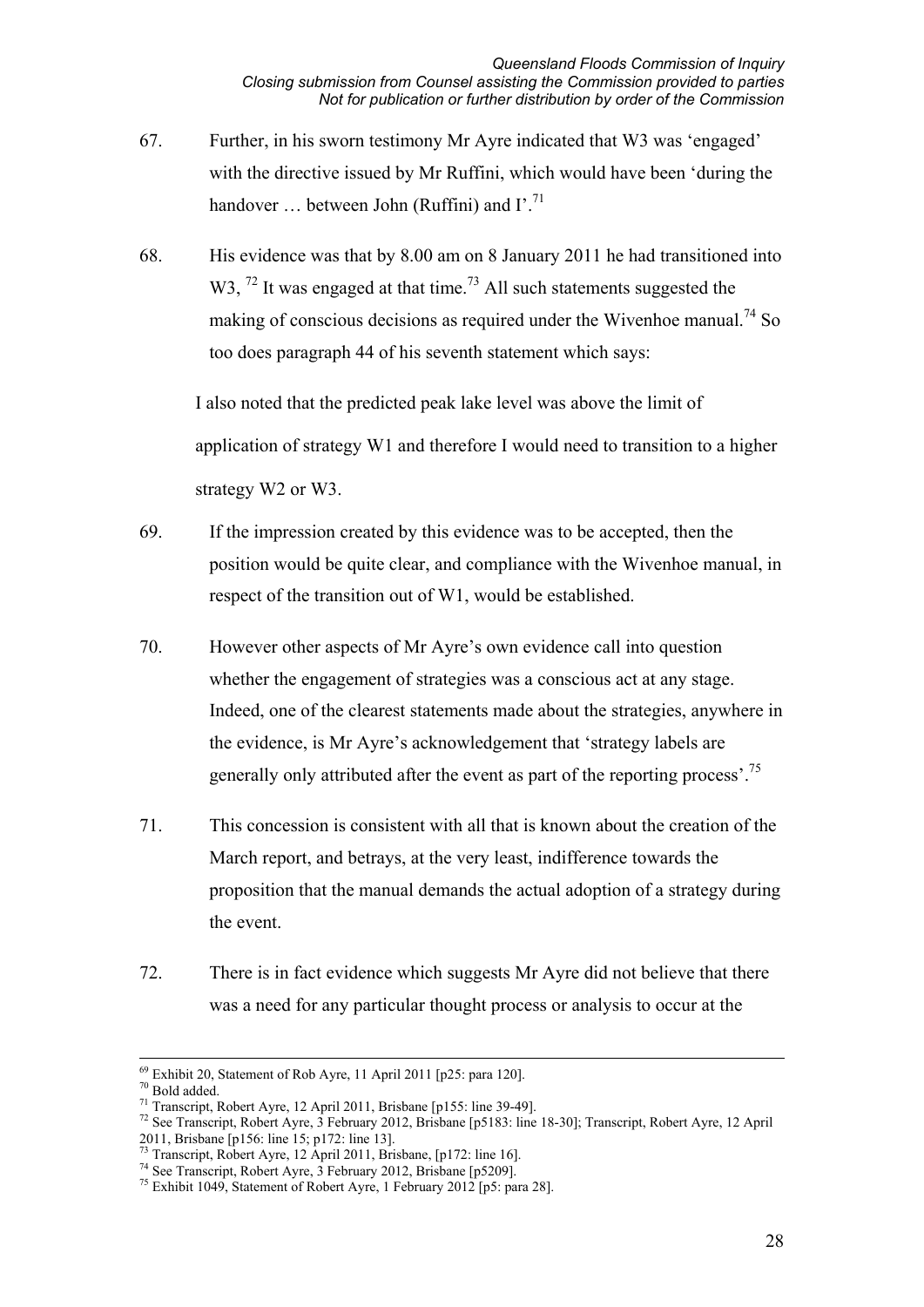#### *Queensland Floods Commission of Inquiry Closing submission from Counsel assisting the Commission provided to parties Not for publication or further distribution by order of the Commission*

point of moving out of W1. He acknowledged that, when he was actually at that point, he could not consciously recall knowing whether he was in W2 or W3.<sup>76</sup> There was, he said, 'nothing ...which would have prompted' him to make a decision.<sup>77</sup> He guessed that he 'wasn't really contemplating anything other than we weren't in W1'.<sup>78</sup>

73. Such statements are, of themselves, enough to preclude reliance upon Mr Ayre's representations that strategies were actually implemented during the event. Indeed, any suggestion that there was conscious engagement of strategy was laid to rest in the following exchange:  $^{79}$ 

Q: I just want to clarify this. Is it your evidence that while the flood engineer is managing the flood, the flood engineer does or does not have in mind, 'What is the current strategy I'm using?'

A: I believe we are aware of the objectives. We are aware of all of the associated parameters or conditions that describe the relevant strategies but do I go around necessarily thinking W3? No, not necessarily.

74. It is as well also to include here reference to the following exchange:<sup>80</sup>

Q: On the basis of your evidence we've discussed before, your role as flood engineer wasn't one of deciding to transition it to the higher strategy, your role was to use the higher strategy in managing the dam for the balance?

A: Yes

Q: ..while the water remained over 68.5?

A: On that occasion, yes.

<sup>&</sup>lt;sup>76</sup> Transcript, Robert Ayre, 3 February 2012, Brisbane [p5220: line 50].

<sup>&</sup>lt;sup>77</sup> Transcript, Robert Ayre, 3 February 2012, Brisbane [p5190: line 4-48],<br><sup>78</sup> Transcript, Robert Ayre, 3 February 2012, Brisbane [p5190: line 30-32].<br><sup>79</sup> Transcript, Robert Ayre, 4 February 2012, Brisbane [p5273: line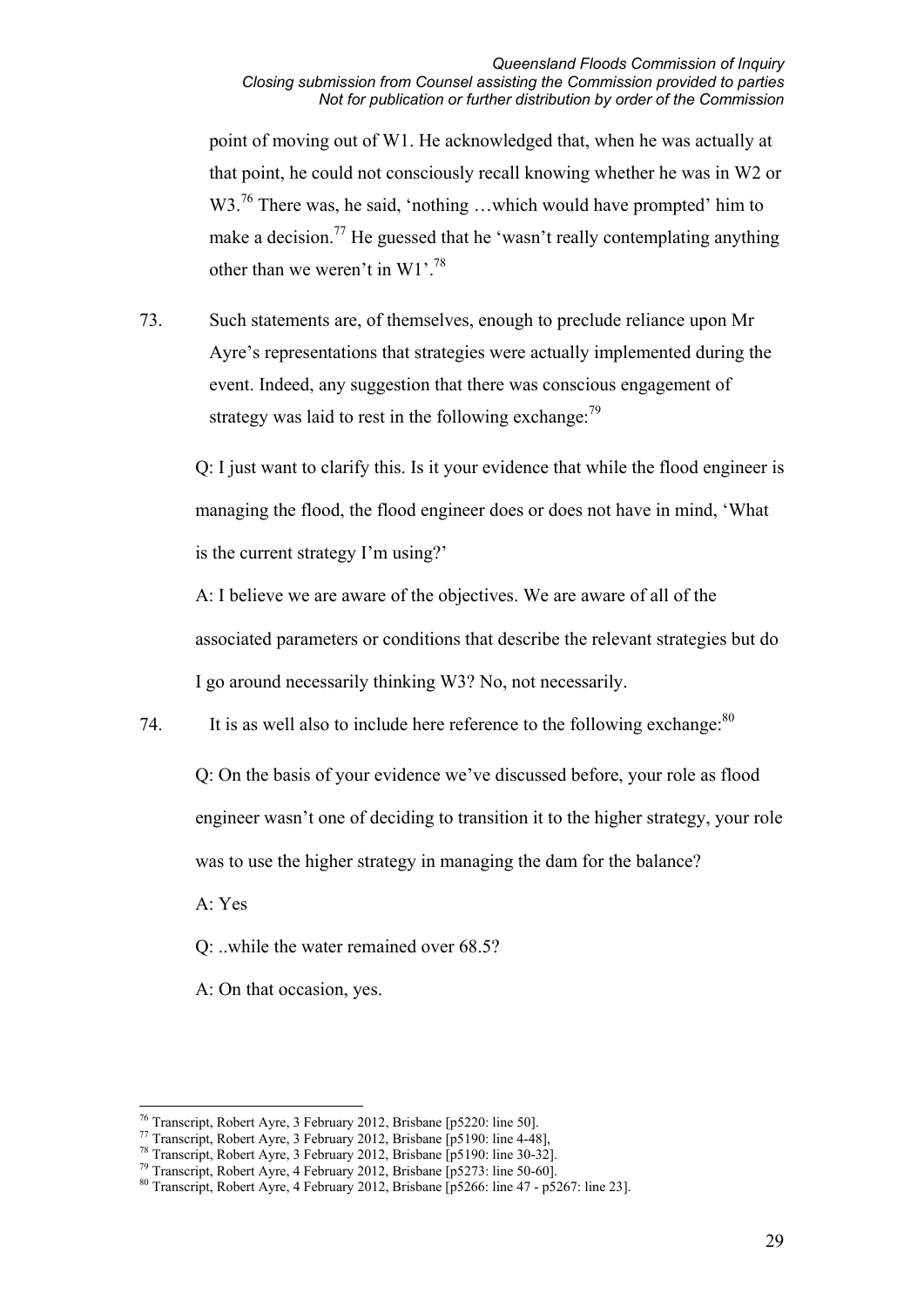Q: And you've given evidence yesterday in your earlier statements that you were conscious that the water level had gone over 68.5 and, therefore, you were required to apply a higher strategy?

A: Yes

Q: And you also said in evidence yesterday that during that day, you appreciated your primary consideration had to be protection of urban inundation?

A: Yes.

Q: And do you have a natural recollection of those being your thoughts on Saturday, the  $8<sup>th</sup>$ , while acting as a flood officer?

A: Yes. I suppose having done the previous Thursday night shift and also having talked to Terry Malone when the event was being mobilised and, indeed, when Terry first proposed a strategy at the start of the event, I was very much aware that the sequencing they were putting in place was going to be designed to meet the objective as such.

Q: So it's your sworn evidence to the Commission that during your shift on the Saturday, after 8 am, you were conscious that you had to apply a higher strategy?

A: Yes. I was conscious that we were looking at the objective of optimising the protection of urban areas.

Q: And that you did apply the higher strategy in managing the dam during your shift?

A: I believe I did, yes.

75. The proposition might be advanced that, by consciously engaging with the requirement that protecting urban areas from inundation was an objective,

30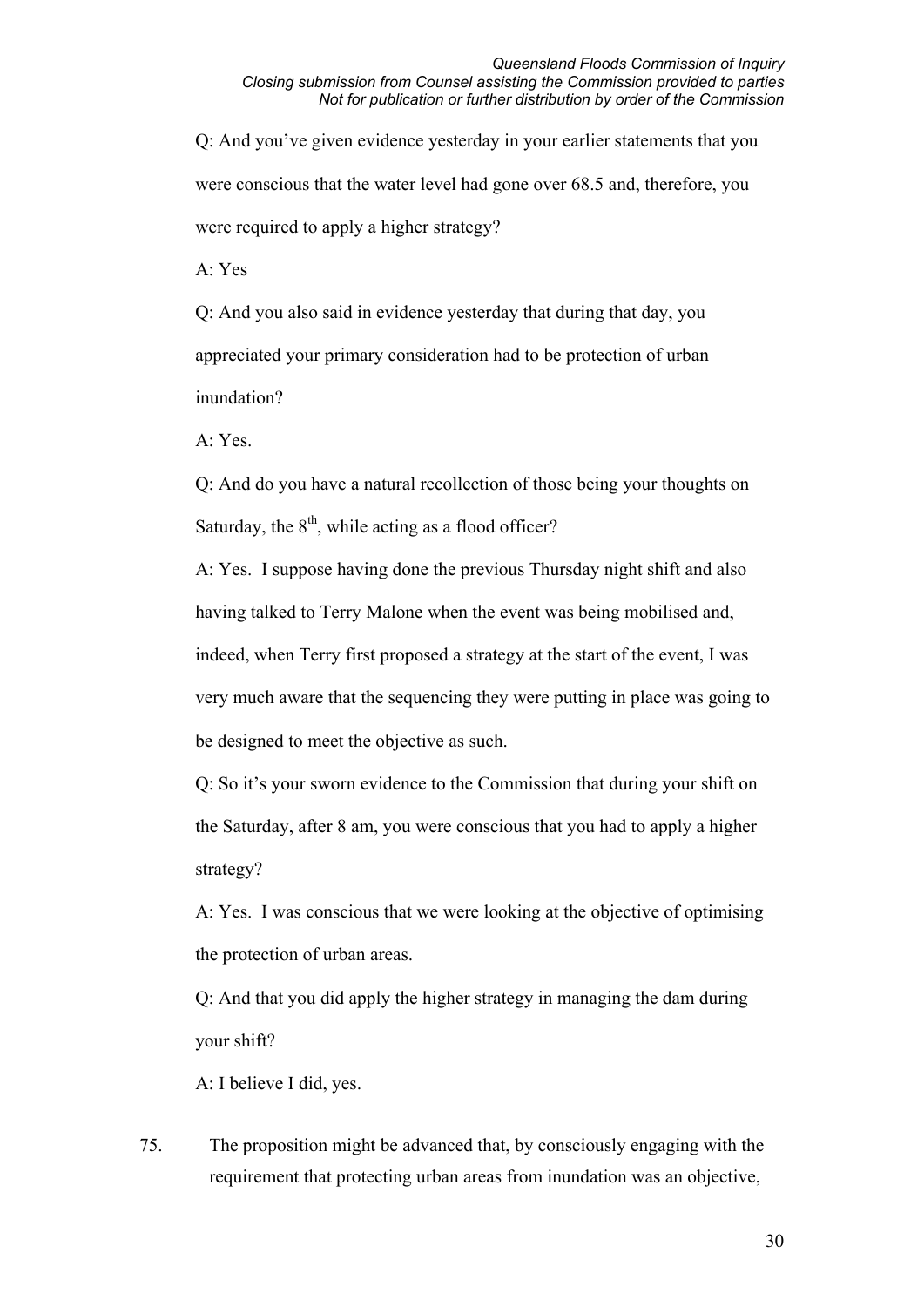and asserting that a 'higher strategy' was applied, there was no breach occasioned merely by the failure to refer to the term 'W3'.

- 76. There are difficulties in allowing that this proposition could be supported by evidence such as the passage just quoted.
- 77. First, the evidence that a 'higher strategy' had been applied would be more convincing had it not taken form as an adoption of a leading question during sympathetic cross-examination. Especially is this so when, in answer to the question about being conscious of the need at 8.00 am, to apply a higher strategy, the answer given: 'I was conscious that we were looking at the objective of optimising the protection of urban areas' was free of the term 'primary consideration'.81 That answer could as well have been given in response to any question about 'consciousness' during any strategy, since all objectives must be always considered, albeit in differing orders.
- 78. Second, while, the singularity of the primary consideration in W3 is obvious, the same cannot be said about W2. To acknowledge that there was a need for a 'higher strategy' does not establish that the move from W1 has been effected according to the manual, which requires a choice between W2 and W3.
- 79. Third, to have force, the whole of the evidence would need clearly to demonstrate that all relevant thoughts were now free from W1. As will be seen below, that is simply not the case. Indeed, the existence of the 5:53 pm situation report, the inference to be drawn from it and the evidence given about it all point to a conclusion that if any strategy was dominating thought processes at the time, it was W1. This is discussed below.
- 80. If, notwithstanding Mr Ayre's concessions, the argument is advanced that, since he was a senior and experienced flood engineer, there can be no doubt that his immediate response to a 68.5 metre lake level would have been to snap over to W3. The evidence does not, however, permit that conclusion about his state of mind. Even if the circumstances had warranted it, he was

 $\overline{a}$  $81$  Transcript, Robert Ayre, 4 February 2012, Brisbane [p5267: lines 18-20].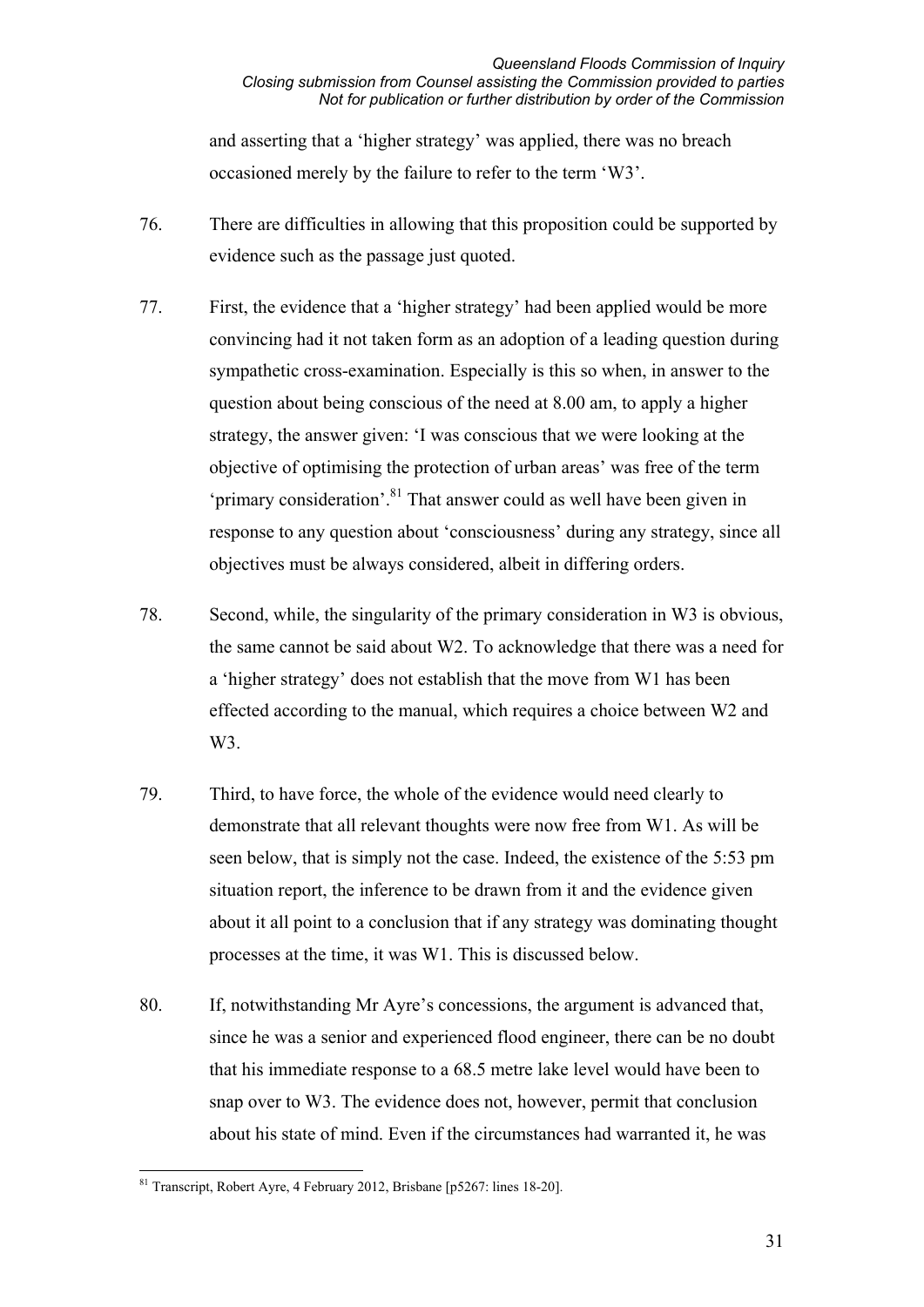not at all experienced in making the transition to  $W3$ <sup>82</sup> His instant recognition of the situation he was in cannot be assumed.

- 81. Parts of Mr Ayre's statements and evidence were clearly calculated to give the impression that decisions about strategies were in fact made at the time of the event. In determining whether this evidence should be acted upon, it would be open to have regard to all aspects of the evidence which have a legitimate impact on Mr Ayre's credibility. These include his 'recent invention' of an explanation for his entry in the 8 January Situation Report and his inconsistent and unconvincing accounts of the email which forwarded the 'Strategy summary log'.
- 82. For current purposes, however, regard need only be had to Mr Ayre's own concession about the 'labelling process' and the uncertainties he experienced as between W2 and W3. Those are a sufficient basis upon which to conclude that his previously unqualified assertions about the 'engagement' and 'implementation' of W3 cannot be accepted.

### **Mr Malone**

- 83. Mr Malone's oral testimony<sup>83</sup> was that:  $84$ 
	- a. during the flood event, 'you'll be adopting different strategies at different time', one or other of them;
	- b. whenever you are in a flood event, you are adopting and applying a strategy;
	- c. a strategy involves a state of mind, that is to say, a primary consideration; and
	- d. whoever is operating the dam must have a primary consideration in their mind at any one time during the flood event.

<sup>&</sup>lt;sup>82</sup> Transcript, Robert Ayre, 3 February 2012, Brisbane [p5208: line 8].

<sup>&</sup>lt;sup>83</sup> By direct responses; and accepting propositions put to him.

 $84$  Transcript, Terrence Malone, 4 February 2012, Brisbane [p5296: line 41-52].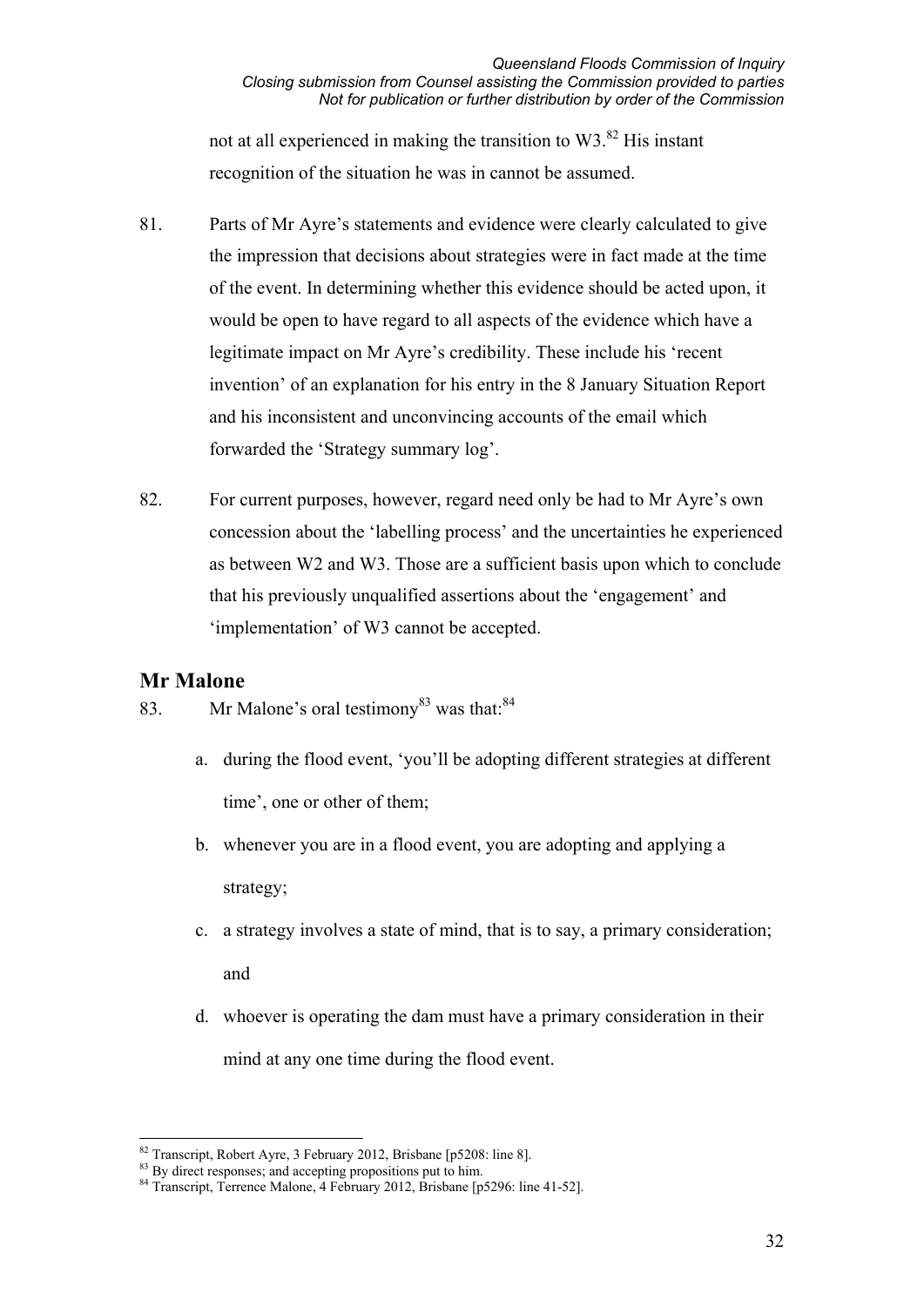- 84. He also asserted that he knew as a fact that, when came on duty at 7.00 am on 9 January 2011, the dam was operating in W3. He knew that because 'it would have been discussed at the handover that morning'.<sup>85</sup>
- 85. He later allowed that he did not recall any specific conversation about strategy.<sup>86</sup>
- 86. Interestingly, he affirmed that W3 was 'operated' from about 8.00 am on Saturday 8 January until it was realised on the Sunday night that the lower level objective of keeping bridges open was no longer feasible. $87$  On any version, W3 was (or ought to have been) applicable long after Sunday night. In any case, the overall effect of Mr Malone's testimony is that W3 was 'operated' well until the Tuesday morning. For current purposes it is enough to record that within this affirmation there is an implied assertion that Mr Malone was 'operating' the dam in W3 during his shift which began at 7.00 am on Sunday 9 January.
- 87. He also gave evidence that he knew the basic requirements for the determination of strategies of the lake levels and the flow rates – and did not need to turn to the Wivenhoe manual to 'see what were the requirements for W<sub>2</sub> or W<sub>3</sub>'.<sup>88</sup>
- 88. If this were in fact so, it would support the proposition that conscious engagement of strategy was easily done, and not something which required much active mental effort. If that was accepted, it might be a small step to infer that there was compliance.
- 89. However, this assertion should be contrasted with his response when it was put directly to Mr Malone that he had, during the January 2011 event, no real appreciation of what was involved with the strategy  $W2$ <sup>89</sup> His answer, even

 $\overline{a}$ 

<sup>&</sup>lt;sup>85</sup> Transcript, Terrence Malone, 15 April 2011, Brisbane [p379: line 45-55].

<sup>86</sup> Transcript, Terrence Malone, 4 February 2012, Brisbane [p5299: line 5].

<sup>&</sup>lt;sup>87</sup> Transcript, Terrence Malone, 5 February 2012, Brisbane [p5356: line 26].

<sup>88</sup> Transcript, Terrence Malone, 5 February 2012, Brisbane [p5356: line 1].

<sup>89</sup> Transcript, Terrence Malone, 11 February 2012, Brisbane [p6094: lines 35-40].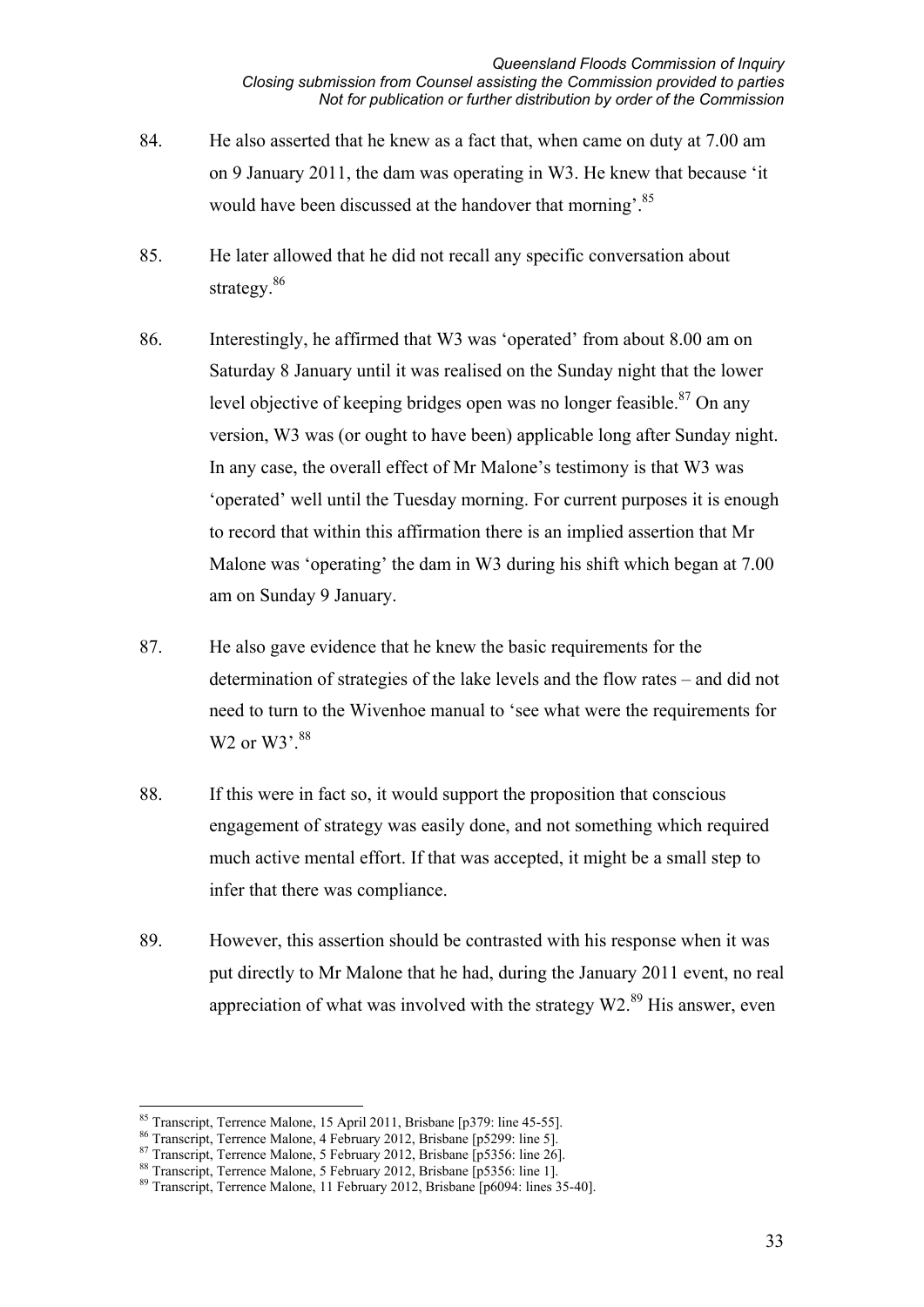when read in conjunction with the elaborations which followed.<sup>90</sup> provides no confidence that he did.

- 90. Other parts of Mr Malone's testimony also raise doubt about the proposition that there was any conscious engagement of strategy by anyone, at least during 8 and part of 9 January 2011. His evidence about his own state of mind, as at the start of his shift on 9 January 2011, does not suggest that he had attempted any differentiation between W2 or W3. $91$
- 91. This is consistent with his evidence that, as at the time he wrote the report for Mr Borrows on 15 January 2011.<sup>92</sup> he did not 'think anyone had decided that we'd clearly skipped  $W2^{93}$  and that his impression was that no-one was really sure when W2 or W3 was engaged.<sup>94</sup>
- 92. Mr Malone's testimony about his consideration of the report by Mr Cooper is also noted. Mr Malone said he read Mr Cooper's report during the flood event. That report contained a statement that 'W2 would have been in place' a day or so before 12 January 2011. Mr Malone said that, while 'there were some questions' about Mr Cooper's discussion of the application of strategies, he saw 'nothing untoward' in the report; nor did anything stand out as requiring his attention.<sup>95</sup>
- 93. Mr Malone's testimony provides no acceptable evidence, direct or indirect, that strategies were engaged as required, nor did he establish any basis from which it could be inferred that they must have been.

# **Mr Ruffini**

94. Mr Ruffini affirmed, in his statement of 24 March 2011, that details of **what happened** at the Flood Operations Centre were set out on pages 41 to 44 of the Seqwater Report.<sup>96</sup> These references to page numbers within the

 $\overline{a}$ <sup>90</sup> Transcript, Terrence Malone, 11 February 2012, Brisbane [p6099: lines 1-10, 45]; Transcript, Terrence Malone, 11 February 2012, Brisbane [p6100: line 20].<br><sup>91</sup> Transcript, Terrence Malone, 4 February 2012, Brisbane [p5300: lines 28-38].

<sup>&</sup>lt;sup>92</sup> This report was emailed to the flood operations engineers and Mr Drury at 1.02 pm on 15 January 2011 (Exhibit 1050).<br><sup>93</sup> Transcript, Terrence Malone, 4 February 2012, Brisbane [p5306: lines 2-4].

<sup>&</sup>lt;sup>94</sup> Transcript, Terrence Malone, 4 February 2012, Brisbane [p5329: lines1-46].<br><sup>95</sup> Transcript, Terry Malone, 11 February 2012, Brisbane [p6095: line 5 – p6096: line 35].<br><sup>96</sup> Exhibit 42, Statement of John Ruffini, 24 Mar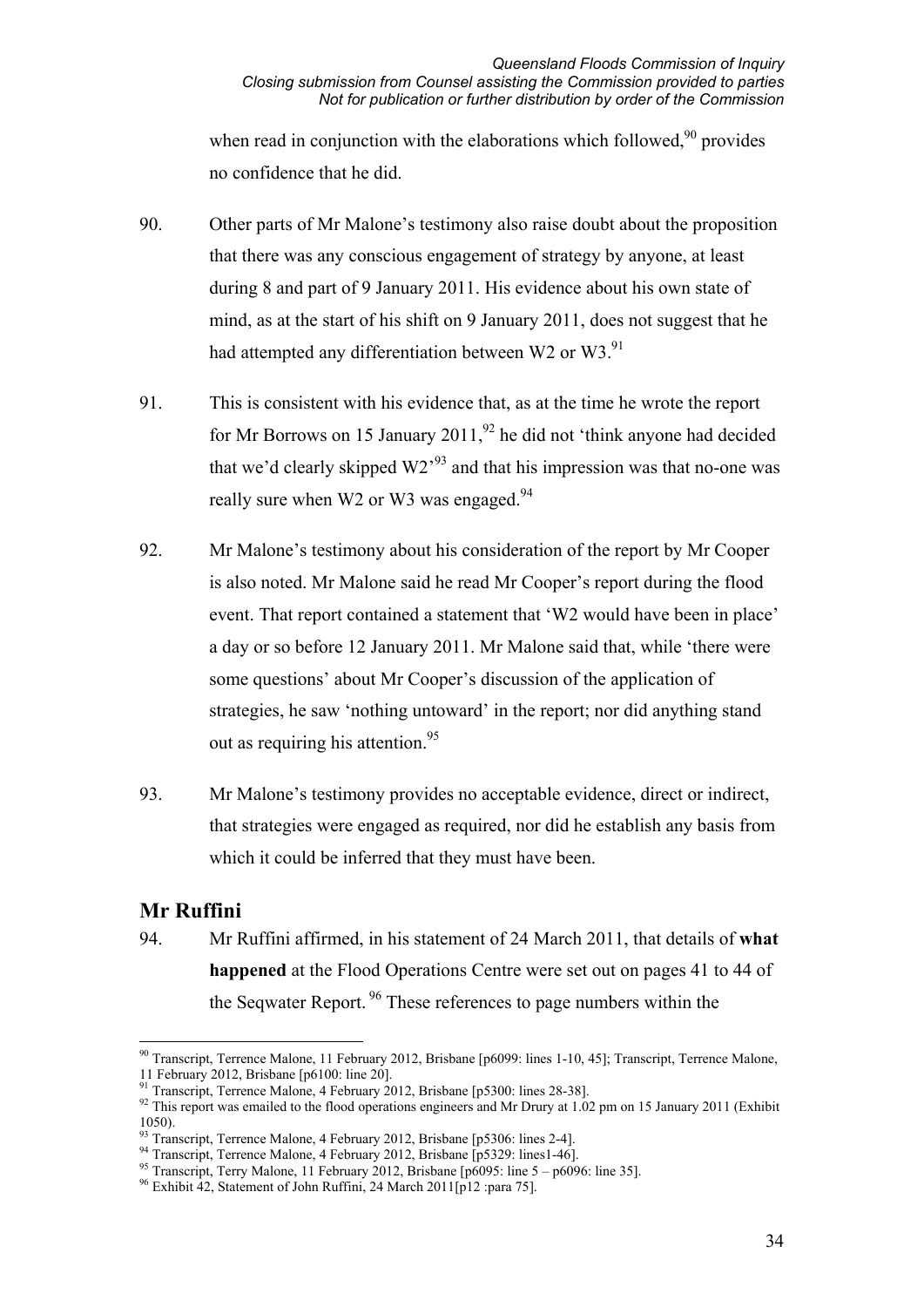Seqwater report may have been made in error, but it is clear from Mr Ruffini's oral testimony that he had read through the main body of the report, including going through the section concerning compliance with the Wivenhoe manual. He stated that he endorsed that section as being accurate, and had no reason now to think it was not accurate.  $97$ 

- 95. He asserted that the dams were operated in accordance with the Wivenhoe manual.<sup>98</sup> In his 29 March 2011 interview with the Commission he said that he had been through 'the compliance with the Wivenhoe Manual stuff' <sup>99</sup> and allowed only that 'there well could be little errors'.<sup>100</sup> When taken through the flood event summary, $101$  his attention was drawn to the entry on page 13 which recorded that 'Strategy 2 was bypassed'102 and explained the dam drain down requirements to the questioner.
- 96. Mr Ruffini began his recent testimony by giving what appeared to be direct evidence that, during the shift which concluded at 7.00 am on Saturday 8 January 2011 he 'started to transition into the W3 strategies'.<sup>103</sup> He also made reference to what he 'would have' done<sup>104</sup> and what his 'general practice' was.105
- 97. However, his true state of mind was revealed when questioned about the March report. Mr Ruffini swore that Mr Tibaldi, after describing the method adopted for writing the report and putting all the information together, provided it to the other engineers to see if it 'matched their recollection'. Mr Ruffini responded by telling him that it did match his recollection. In this regard, his oral testimony was as follows: $106$

Q: What did you say in response to the query as to whether or not it matched

your recollection?

<sup>97</sup> Transcript, John Ruffini, 6 February 2012, Brisbane [p5413: lines 25-45].

<sup>&</sup>lt;sup>98</sup> Exhibit 42, Statement of John Ruffini, 24 March 2011 [p11: para 63].<br><sup>99</sup> Exhibit 43, interview transcript of John Ruffini, 29 March 2011 [p45: lines13-14].<br><sup>100</sup> Exhibit 43, interview transcript of John Ruffini, 29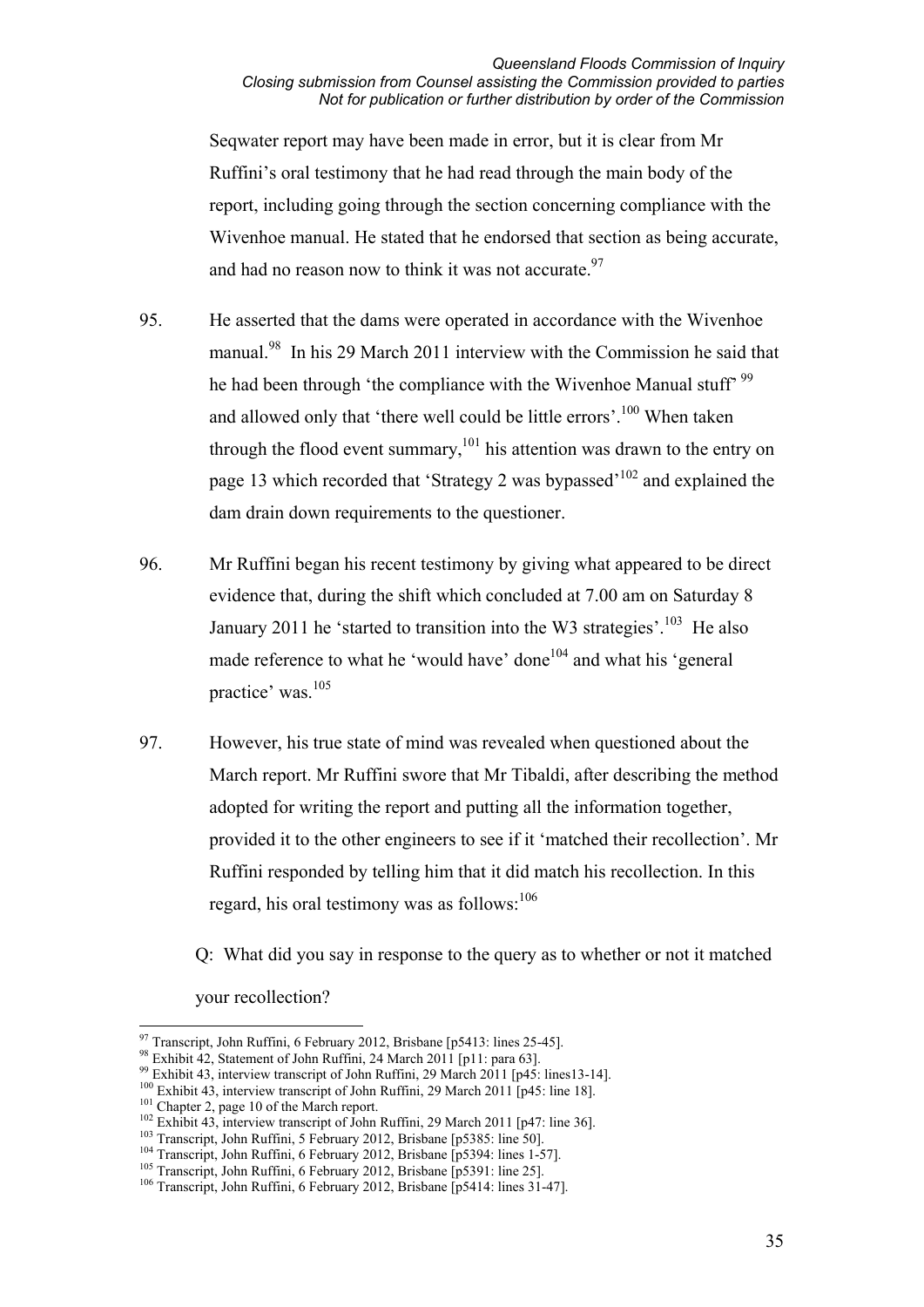A: When I reviewed it I thought what he had written was accurate.

Q: Did you say, 'yes, that matches my recollection?'

A: Did I say, 'That matches my recollection?'

Q: Yeah. That was the question he asked you?

A: Well, yeah, I would think – did I – yes, I think that – well, obviously, yeah, I would have said that, yeah.

Q: So you told him, 'Yes, that does match my independent recollection'?

A: That matches my recollection, yeah.

Q: So it wasn't the case that you looked at it and came up with what your recollections were?

A: No. Well, I don't remember at the time as to – like, if he didn't remember – are you saying, okay, if we didn't remember at the time exactly what we were doing.

- 98. The confusion at this point may have been triggered by memory of his earlier evidence that his state of mind, at least in so far as it related to strategies, was a deduction<sup>107</sup> at which he arrived after looking at the March report in order to come up with his 'recollections'.
- 99. In any event, overall, he made it clear that he did not mean, by any evidence he gave, to give the impression that he had an actual recollection of strategy engagement at the time.<sup>108</sup> The only real interpretation of his evidence is that Mr Tibaldi's report achieved a complete displacement effect, whereby Mr Tibaldi's conclusions were substituted for any independent recollection Mr Ruffini may have left.
- 100. There is no direct evidence then, in Mr Ruffini's account, of engagement with strategies.

<sup>&</sup>lt;sup>107</sup> Transcript, John Ruffini, 6 February 2012, Brisbane [p5398: line 50 – p5399: line 5].

<sup>&</sup>lt;sup>108</sup> Transcript, John Ruffini, 6 February 2012, Brisbane [5390: line 38; p5397: line 20].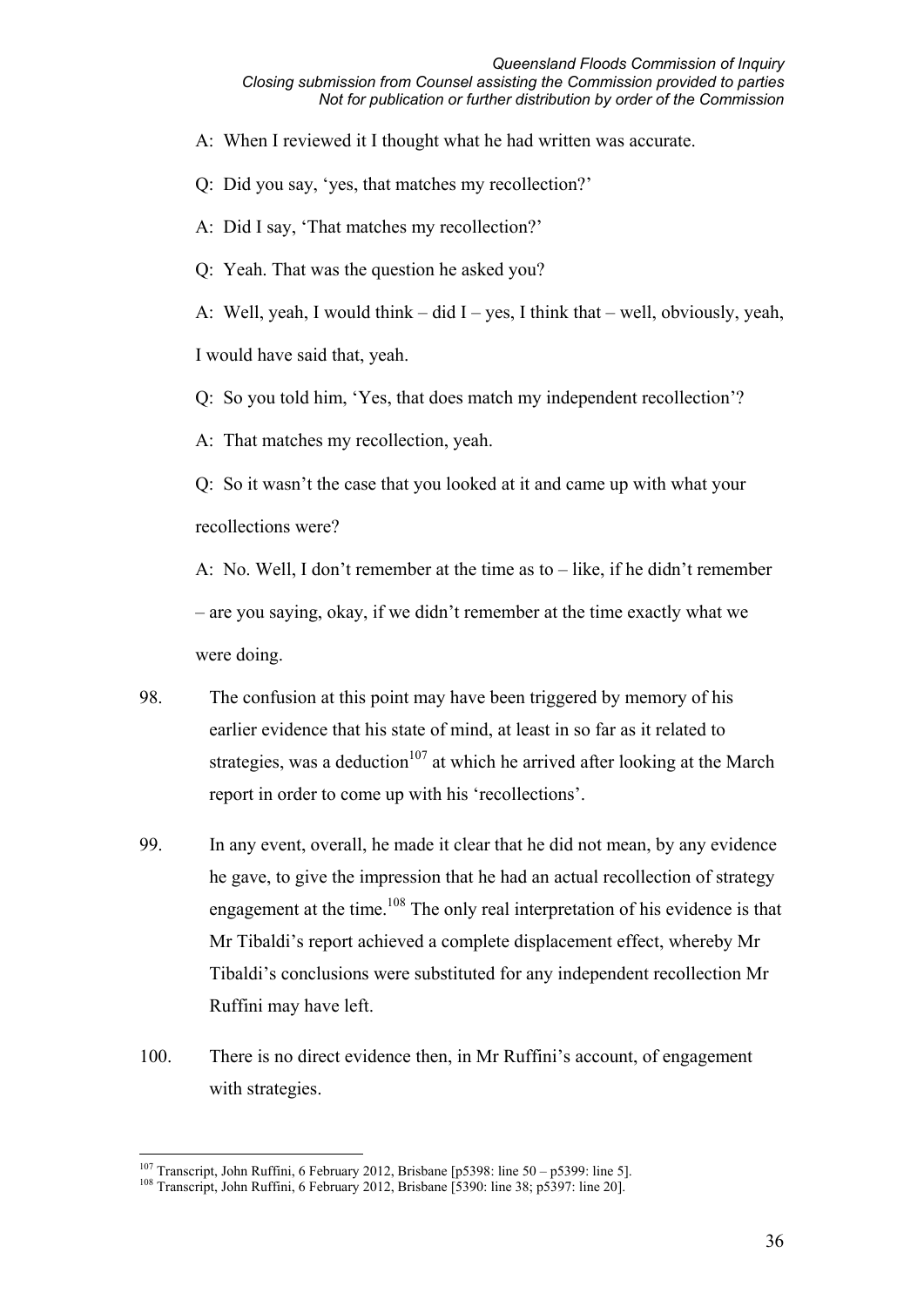### **Conclusion**

- 101. The net effect of the evidence which might positively support the proposition that there was engagement of strategies, and therefore compliance with the manual, may be summarised as follows:
	- a. To the extent that any witness has endorsed or adopted the March report, that is some direct evidence that strategies were adopted and implemented as described in that report.
	- b. There are also, in the evidence, some direct claims to have actually engaged strategies during the event. In particular, Mr Ayre has made statements and given evidence to the effect that W3 was in fact implemented at 8.00 am on 8 January 2011.
	- c. However, all such evidence is so tainted by contradiction and confusion as to provide no basis for a conclusion that strategies were consciously selected.
	- d. There is no evidence of any system or habit which would allow for the conclusion that strategies 'would have' been adopted as required. The absence of any clear understanding as to whether W2 or W3 was in place demonstrates the further absence of any 'innate' understanding as to that which was required.
	- e. Compliance cannot be established by an assumption that it must have occurred.
- 102. The absence of evidence establishing compliance with the manual does not compel the view that there was non-compliance. Such a view, if it can be formed, would have to be supported by inferences drawn from other circumstances, consideration of which follows below.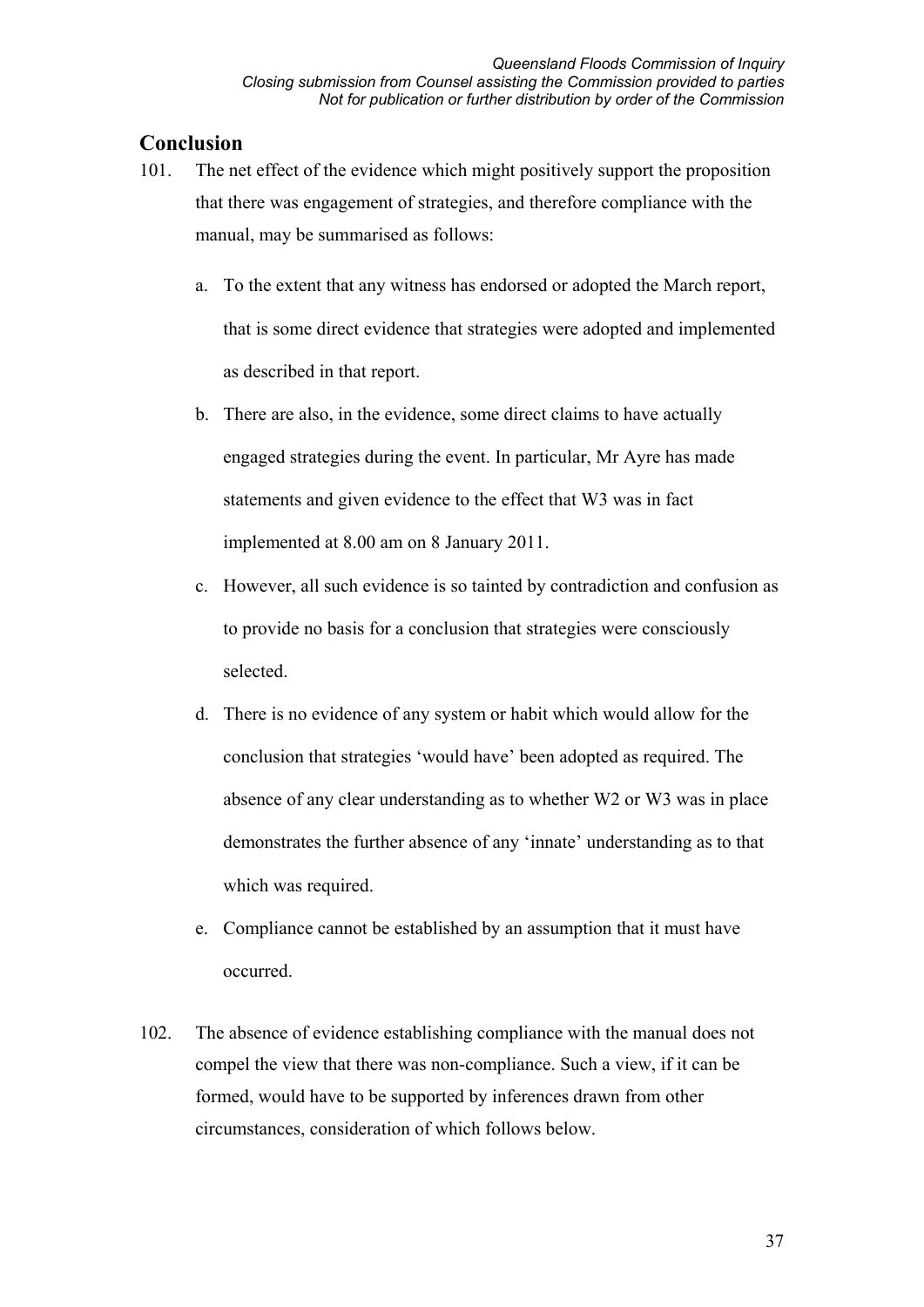# **4 Evidence of strategy choice: the objective facts**

# **Situation Report at 5.53 pm on 8 January 2011**

103. At 5.53 pm on 8 January 2011, a situation report was sent from the Duty Engineer email account by Mr Ayre.<sup>109</sup> In that situation report, under the heading: Forecast Scenario – Based upon mid-range rainfall forecasts, the first paragraph stated:

> Assessments have been undertaken to determine possible increases to releases given the high likelihood of significant inflows in the next few days. The interaction with runoff from the Bremer River and Warrill Creek catchment is an important consideration as **the event magnitude will require the application of Wivenhoe Dam flood operation strategy W2** (Transition strategy between minimizing downstream impacts and maximizing protection to urban areas).

Projections based upon the forecast rainfalls suggest flows of up to 1,200 m3/s will emanate from the Bremer River catchment. If similar rainfall magnitudes occur in the Upper Brisbane and Stanley Rivers then increased releases may be required from both Somerset Dam and Wivenhoe Dam. Preliminary projections suggest that such a forecast will extend the release duration until next Saturday 15 January, but mid-Brisbane River flows will be kept to a maximum of 1,800 m3/s. However, if falls are greater than those forecast releases from Wivenhoe Dam may need to adversely impact Mt Crosby Weir Bridge (1,900 m3/s) and possibly Fernvale Bridge (2,100 m3/s) but will be maintained below 3,500 m3/s.

[emphasis added]

104. Mr Ayre accepted that he was not speaking, in that paragraph, about a move directly from W3 to W2.<sup>110</sup> Mr Ayre's most recent explanation, on 3 February 2012, for this entry was:

> It is possible that based on the forecast rainfall and the temporal distribution of that forecast rainfall, current release rates will drive the lake level down below the threshold limit, back into W1, and then with the rainfall that was coming through on the Sunday and the Monday, you would be back up into the range again. However, this time the forecasted peaks in the Lockyer

<u>.</u>

 $109$  Exhibit 1047, Situation report, 8 January 2011 at 5:53pm.

<sup>110</sup> Transcript, Robert Ayre, 3 February 2012, Brisbane [p5184: line 17].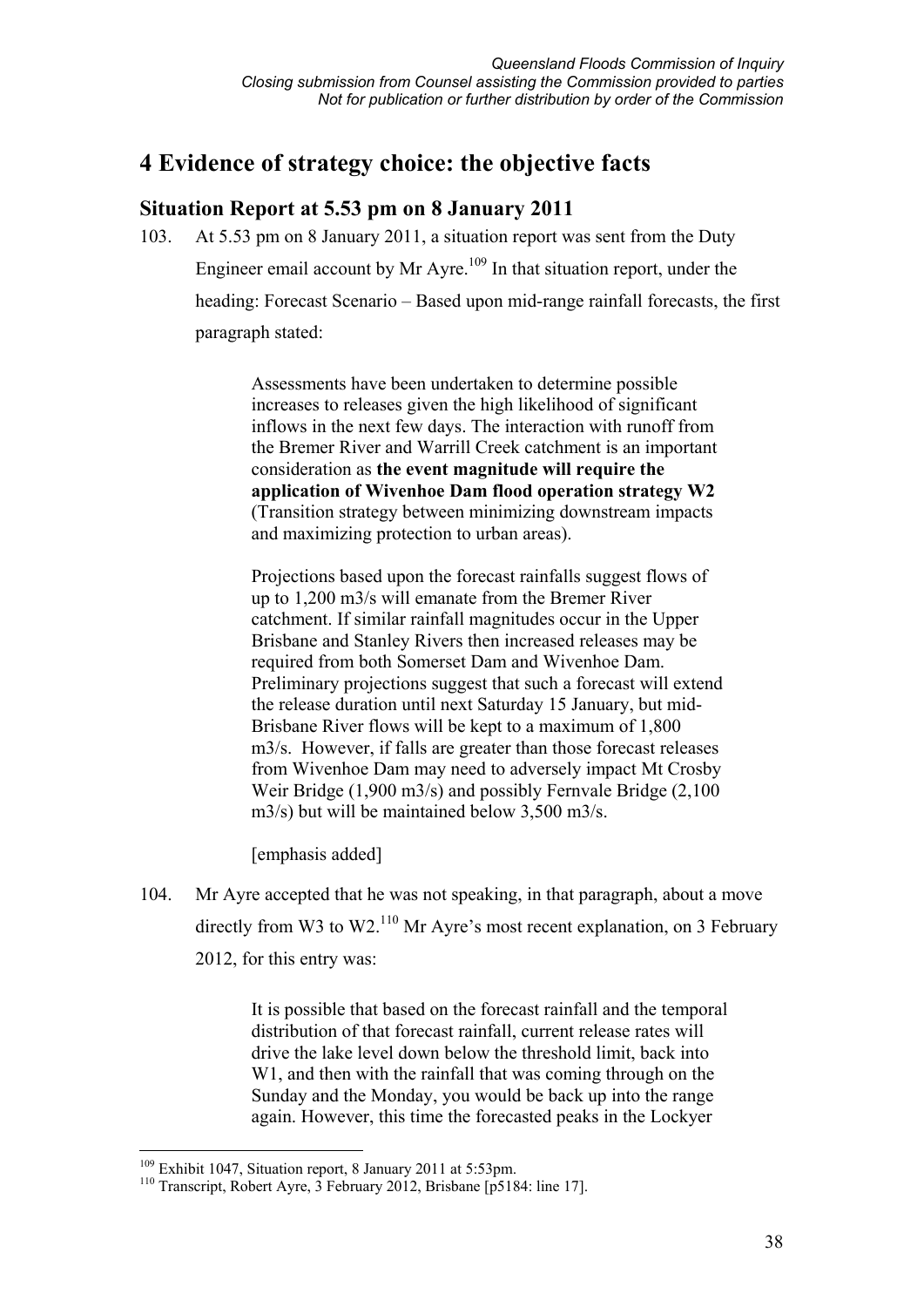and the Bremer will be much higher than what they were previously. 111

- 105. In essence, Mr Ayre's 3 February 2012 explanation was that the strategy in use on the afternoon of 8 January 2011 was W3 but the paragraph flagged the possibility of having to move from the W1 strategy to the W2 strategy after the strategy had changed from W3 to W1 as a result of a fall in the lake level.  $112$  There was some internal inconsistency in Mr Ayre's evidence on 3 and 4 February 2012 as to when he was foreshadowing a change to W2. He initially said that they would get back to W2 on 'Sunday night, Monday'<sup>113</sup>. When he was later asked whether he was 'saying that there was a possibility that you might get into W2 the following Tuesday' he replied 'Possibility'.<sup>114</sup> The following day, Mr Ayre was asked, 'if the rainfall came with the inflows on Tuesday or Wednesday increasing the lake level, if it goes back above 68.5, you're back in either strategy two or three?' Mr Ayre responded, '[y]es, that's correct.<sup>,115</sup>
- 106. Even Mr Ayre was prepared to accept that the entry was a 'bit cryptic'.<sup>116</sup>
- 107. In favour of this most recent explanation by Mr Ayre is that the paragraph comes under the heading 'Forecast Scenario – Based upon mid-range rainfall forecasts'.
- 108. However, there are a number of problems with Mr Ayre's recent explanation.
- 109. First, it is inconsistent with Mr Ayre's previous explanation for the entry. When he appeared before the Commission on 12 April of last year and was asked about this entry. Mr Ayre said, 'That was an error on my behalf.'<sup>117</sup> Mr Ayre then went on to say:

<sup>&</sup>lt;sup>111</sup> Transcript, Robert Ayre, 3 February 2012, Brisbane [p5223: line 28].

<sup>&</sup>lt;sup>112</sup> Transcript, Robert Ayre, 3 February 2012, Brisbane [p5185: line 28].<br><sup>113</sup> Transcript, Robert Ayre, 3 February 2012, Brisbane [p5188: line 57].

<sup>&</sup>lt;sup>114</sup> Transcript, Robert Ayre, 3 February 2012, Brisbane [p5223: line 46].

<sup>115</sup> Transcript, Robert Ayre, 4 February 2012, Brisbane [p5276: line 39].

<sup>116</sup> Transcript, Robert Ayre, 3 February 2012, Brisbane [p5225: line 41].

<sup>117</sup> Transcript, Robert Ayre, 12 April 2011, Brisbane [p172: line 14].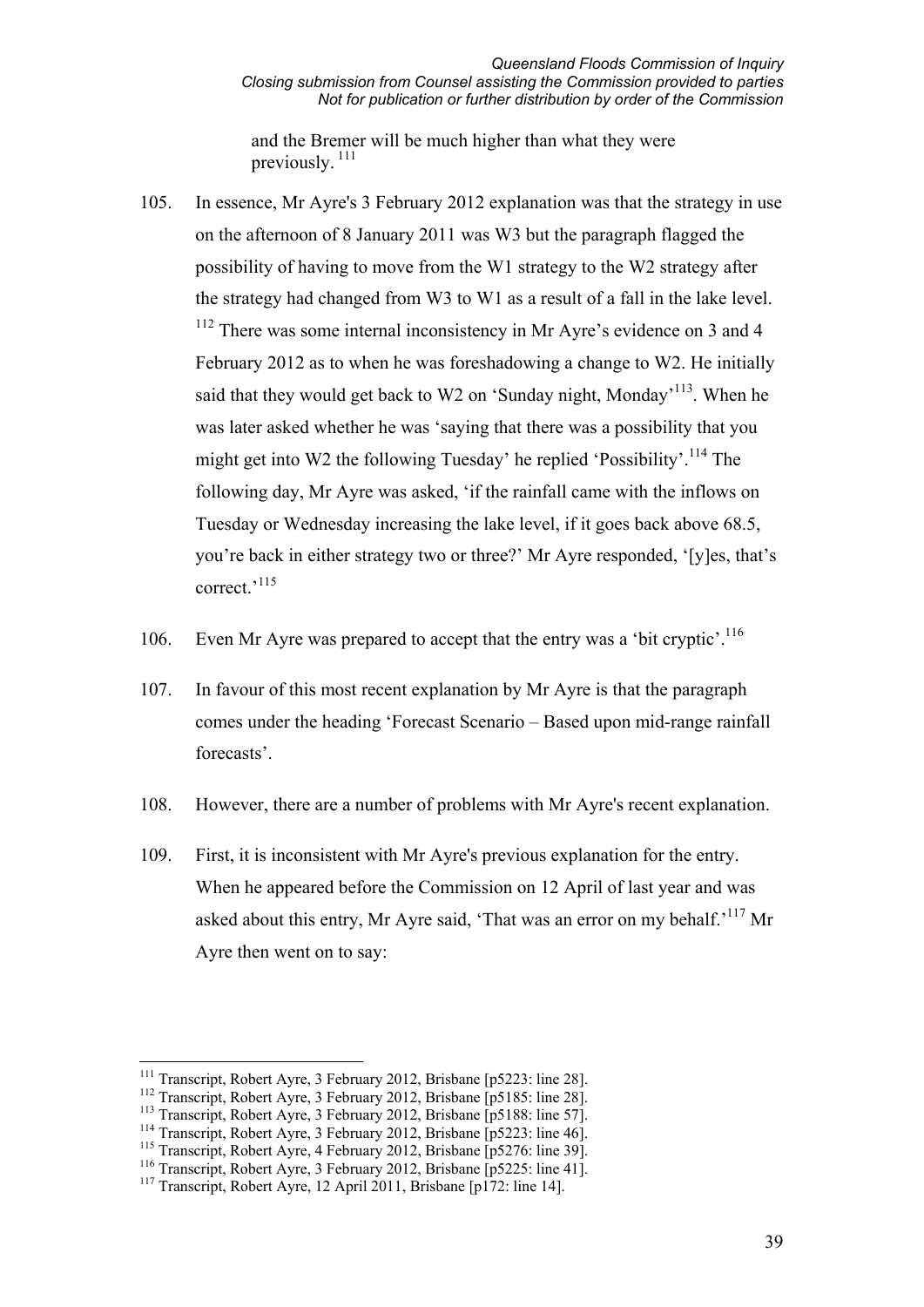- a. 'I was certainly contemplating, at the time I wrote that, that we were in transition between strategy W1 and W3'.<sup>118</sup>
- b. 'I do acknowledge that I had inadvertently recorded strategy W2 at that point in time but recognise that that wasn't correct, we had transitioned into W3 earlier in the day'.<sup>119</sup>
- c. at the time he would have thought they were applying strategy W2 'otherwise I wouldn't have put it in the situation report'.<sup>120</sup>
- 110. Mr Ayre's explanation to the Commission, in April 2011, that he mistakenly thought on the afternoon of 8 January 2011 that strategy W2 was in operation is irreconcilable with his explanation on 3 February 2012 that he knew strategy W3 was being used on the afternoon of 8 January 2011 and he was intending to communicate, in the 5.53 pm situation report, that the strategy might change to W2 **after** first falling from W3 to W1.
- 111. This inconsistency was put to Mr Ayre. His explanation was that he thought he may have been confused by the line of questioning in April 2011 and 'it was a confusion between what the current situation was or what we were talking about in that forecast scenario.<sup>121</sup>
- 112. In particular, on 3 February 2012, Mr Ayre attempted to explain his answer on 12 April 2011 that 'I had inadvertently recorded strategy W2 at that point in time but recognise that that wasn't correct, we had transitioned into W3 earlier in the day' as the product of confusion: 122

Mr Ayre: Again, it was the context of were we talking about the future operation or the point - or what we were actually implementing at the time.

Mr Callaghan: Well, I'm sorry, but the question is did you think that you were applying strategy W2?

<sup>&</sup>lt;u>.</u> <sup>118</sup> Transcript, Robert Ayre, 12 April 2011, Brisbane [p172: line 21].

<sup>&</sup>lt;sup>119</sup> Transcript, Robert Ayre, 12 April 2011, Brisbane [p172: line 33].<br><sup>120</sup> Transcript, Robert Ayre, 12 April 2011, Brisbane [p172: line 47].

<sup>&</sup>lt;sup>121</sup> Transcript, Robert Ayre, 3 February 2012, Brisbane [p5189: line 32].<br><sup>122</sup> Transcript, Robert Ayre, 3 February 2012, Brisbane [p5190: line 83].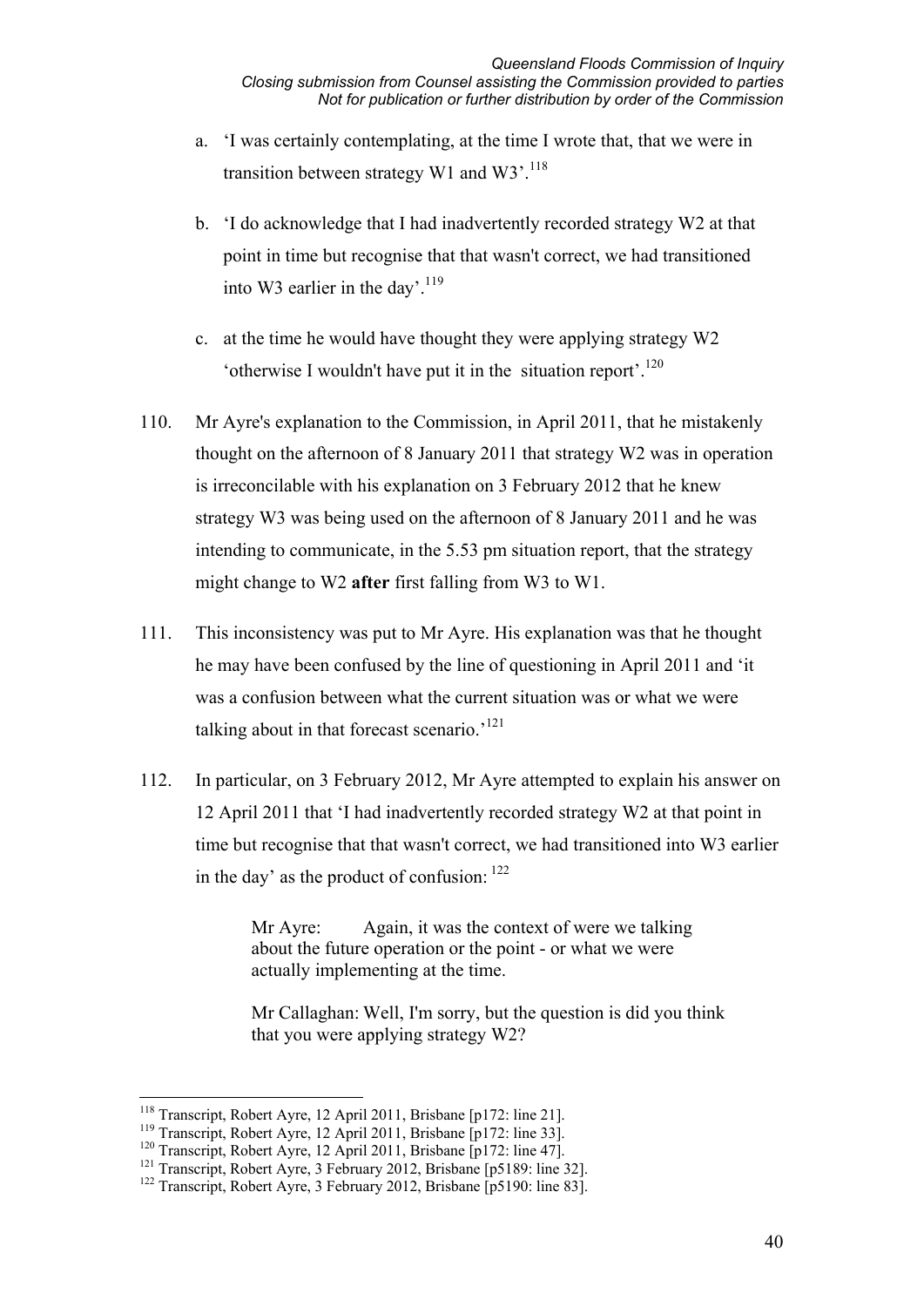Mr Ayre: Well, I was applying strategy W2 in the forecast scenario, yes.

- 113. That answer is disingenuous. It is plain that Mr Ayre was saying on 12 April 2011 that he had been mistaken when he recorded W2 **on** 8 January 2011 because the strategy on that day was already W3. There is no room for interpreting his 12 April 2011 evidence as the product of confusion. The questions are clear. The answers are clear. Mr Ayre's attempt to say otherwise on 3 February 2012 is troubling.
- 114. The second problem with Mr Ayre's recent explanation is that, on his own account, the move to W3 was a relatively rare and significant event.<sup>123</sup> He could not recall having operated under the W3 strategy before it was implemented, he says, on the morning of 8 January  $2011$ .<sup>124</sup> He made no contemporaneous record of having transitioned to this strategy under which, he says, he had never operated in the past. Rather, on his evidence, when he did make a reference in a record to any strategy on 8 January 2011, it was not of the then applicable and surely significant strategy, not of the next strategy that he anticipated would be engaged, but of a strategy that he forecast might be employed after that next strategy. That is a difficult proposition to accept.
- 115. The third problem with Mr Ayre's explanation is that it necessitates acceptance of clear foresight as to the need for a change from W3 down to W1 and back to W2, and the means by which this would occur. This seems inconsistent with his evidence that he did not distinguish on Saturday, 8 January 2011 between W2 and W3:
	- a. 'I can't record [sic] with clarity there was nothing at that point in time that I needed to distinguish between Strategy W2 or W3.'<sup>125</sup>
	- b. 'I was conscious that we weren't in W1. I knew we had transitioned. I wasn't necessarily - I can't recall right now whether at 8 o'clock on Saturday the 8th of January I was consciously aware that we were in W3.

<sup>&</sup>lt;sup>123</sup> Transcript, Robert Ayre, 3 February 2012, Brisbane [p5208: line 8].

 $124$  Transcript, Robert Ayre, 3 February 2012, Brisbane [p5208: line 14].

<sup>&</sup>lt;sup>125</sup> Transcript, Robert Ayre, 3 February 2012, Brisbane [p5213: line 44].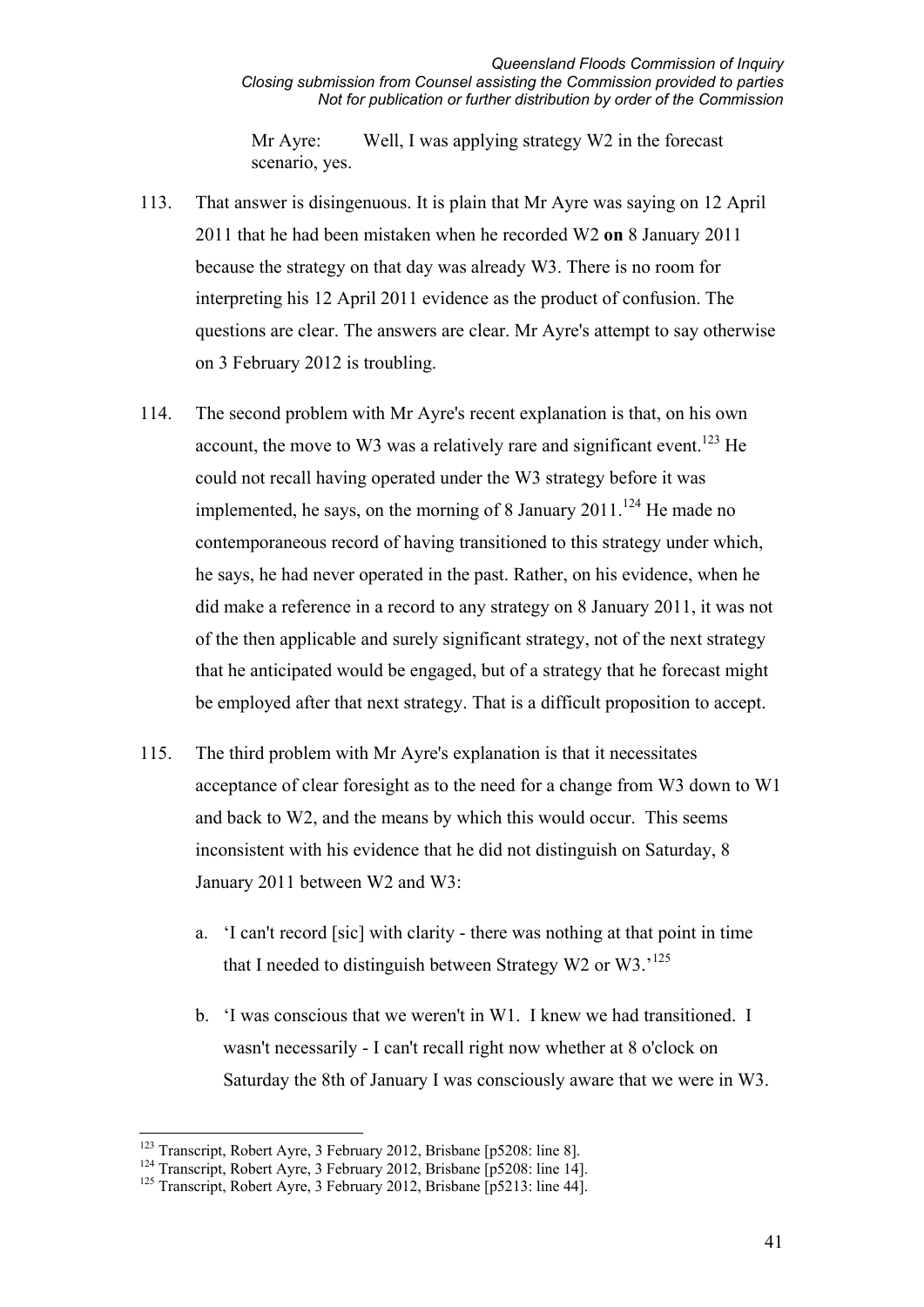I know we'd transitioned out, but there was nothing happening at that time that meant that I needed to differentiate between strategy W2 or W3.<sup>126</sup>

- c. 'Well, all through the day I guess the volume that we had to manage was effectively the same. There was no additional rainfall on the catchment, so there was no real decision to be made necessarily once I put that gate sequence in place. Nobody asked me what strategy we were in, so I guess I didn't really need to actually know at that point, I suppose.<sup>127</sup>
- 116. The fourth problem is that the words, as written and in context, seem incapable of conveying the information that Mr Ayre now says they were meant to convey. Mr Ayre's evidence was that what he had written 'was predominantly a heads-up, I suppose, more internally for John Tibaldi, but it was basically to give people an idea that there was certainly more rain coming, but the current strategy could – adopted – sorry, adapt to it relatively straightforward. The W2 reference is pretty meaningless, I suppose, for most people in that context.<sup>'128</sup> Yet, on Mr Ayre's most recent explanation:
	- a. 'will' should be understood as 'may'
	- b. there was no indication of a fall to W1
	- c. the reference to W2 is, as Mr Ayre suggests, 'pretty meaningless'. It conveys nothing to the reader because the strategy of W3, that Mr Ayre says was in place at the time, already required that the primary consideration was protecting urban areas from inundation, and provided for the possibility of higher release rates than under W2.
- 117. To attempt to construe the words as conveying a need to go to W2 after a fall to W1 from W3 is fanciful. The entry should be interpreted as its natural meaning would suggest: the next strategy that will be required is one which involves a transition of primary considerations appropriate to the magnitude of the event. To the extent that Mr Ayre turned his mind to which strategy was

<sup>&</sup>lt;u>.</u> <sup>126</sup> Transcript, Robert Ayre, 3 February 2012, Brisbane [p5220: line 49].

<sup>&</sup>lt;sup>127</sup> Transcript, Robert Ayre, 4 February 2012, Brisbane [p5267: line 33].

<sup>&</sup>lt;sup>128</sup> Transcript, Robert Ayre, 3 February 2012, Brisbane [p5223: line 37].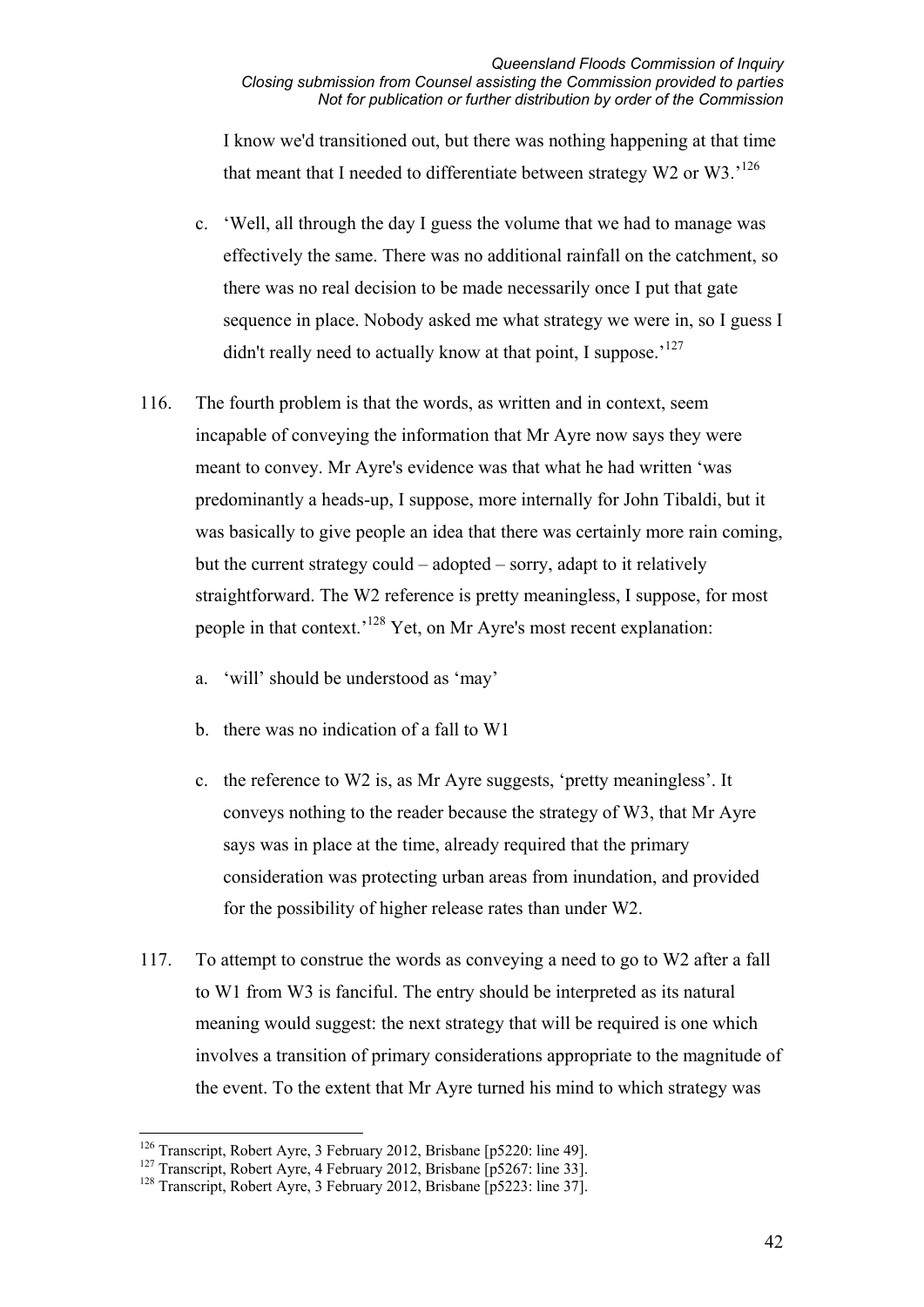being applied on the afternoon of Saturday, 8 January 2011, he believed it was W<sub>1</sub>.

118. Mr Ayre's attempt to suggest a different interpretation on 3 and 4 February of this year could only be recent invention. On 11 February 2012, he was asked when he had first advanced this explanation to anyone else.<sup>129</sup> He said that he could not recall when he had 'first described it to anyone' but believed that he had 'described that to the legal team when we were preparing statements'.<sup>130</sup> He was asked if it appeared in any of his statements. He said, '[i]t would be in the supplementary statement as such.<sup>'131</sup> Mr Ayre's supplementary statement, signed by him on 29 March  $2011$ ,<sup>132</sup> does specifically address the relevant section of the 5.53 pm situation report.<sup>133</sup> It says:

> One important point to note from this situation report is the information under the heading 'Forecast Scenario - Based on mid-range forecasts'. The models that I used in preparing the projections I refer to were based on 72 hour rainfall forecasts (I note that the 72 hour forecast models were included in Appendix K of the Wivenhoe and Somerset Dams Flood Report 2011). The information contained in this section was included to make the regional councils aware that:

(a) If the forecast rainfall eventuated the flows could be limited to  $1,800 \text{m}^3/\text{s}$  and Fernvale Bridge and Mt Crosby Weir Bridge could remain open;

(b) If more than the forecast rainfall eventuated then Fernvale Bridge and Mt Crosby Weir Bridge would be closed; and

(c) The model projections were that downstream flow would still be maintained below  $3,500\,\text{m}^3/\text{s}$  (which is the W&S Manual reference to  $3,500m^3/s$  at Lowood).

119. It does not record any suggestion along the lines now advanced by Mr Ayre. It does not suggest that any part of the 5.53 pm situation report was about communicating information to Mr Tibaldi. It suggests that Mr Ayre was equating W2 with having to close Fernvale Bridge and Mt Crosby Weir Bridge while keeping releases below  $3,500 \text{ m}^3/\text{s}$  at Lowood and that Mr Ayre

<u>.</u>

<sup>&</sup>lt;sup>129</sup> Transcript, Robert Ayre, 11 February 2012, Brisbane [p6107: line 1].

<sup>&</sup>lt;sup>130</sup> Transcript, Robert Ayre, 11 February 2012, Brisbane [p6107: line 18].

<sup>&</sup>lt;sup>131</sup> Transcript, Robert Ayre, 11 February 2012, Brisbane [p6107: line 25].

<sup>&</sup>lt;sup>132</sup> Exhibit 18, Supplementary Statement of Robert Ayre, 29 March 2011.

<sup>&</sup>lt;sup>133</sup> Exhibit 18, Supplementary Statement of Robert Ayre, 29 March 2011 [p20: para. 51].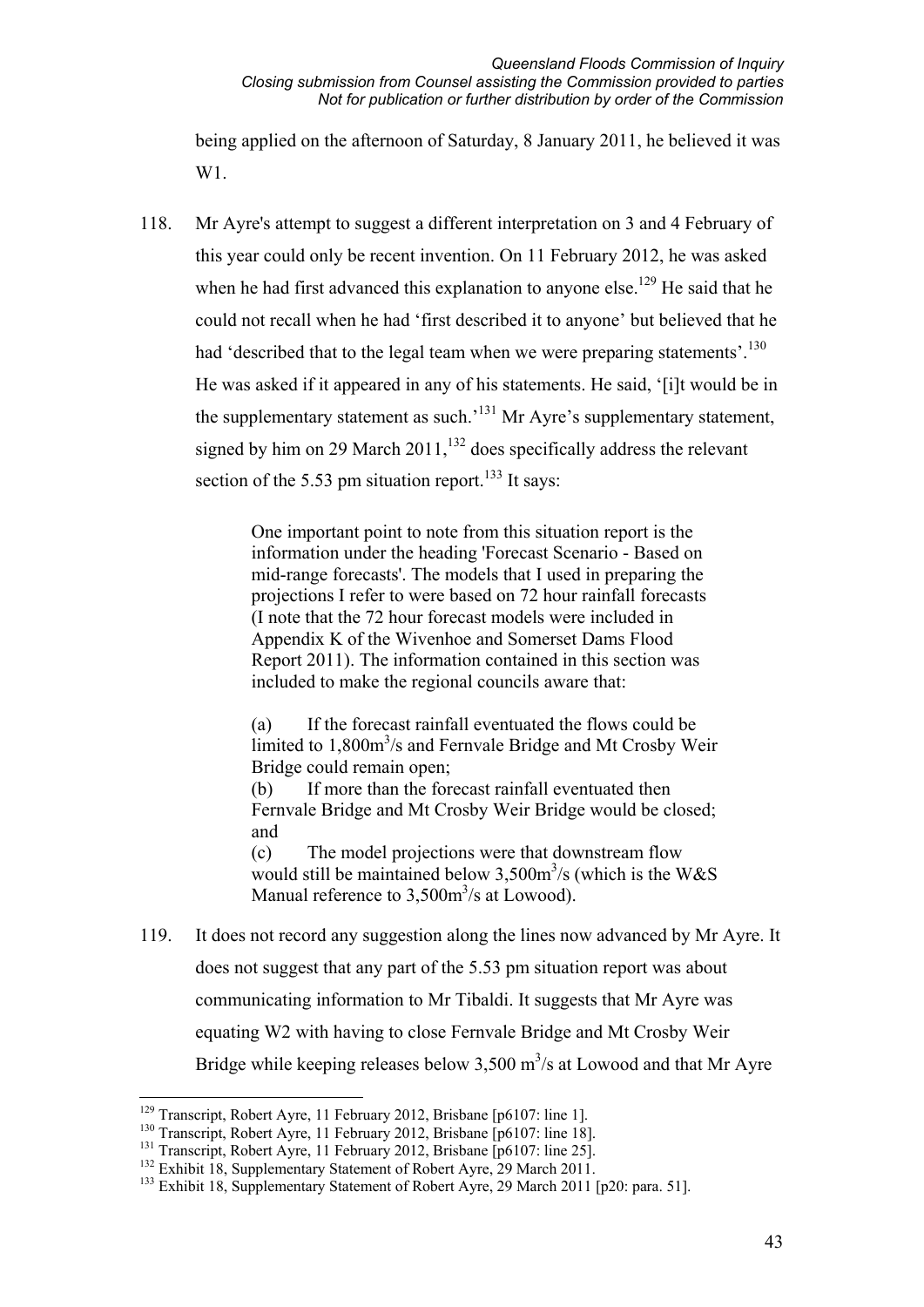wished to communicate to the regional councils that it would be necessary to move to this strategy if more than the forecast rainfall eventuated. Mr Ayre appears to have confirmed this in his evidence last year.<sup>134</sup>

- 120. Mr Ayre has had the same solicitors throughout the course of the Inquiry. It was open to him to put on evidence from his lawyers recording that he had told them of his explanation at an earlier time, before 3 February 2012. He did not do so.
- 121. Mr Ayre's evidence in respect of the 5.53 situation report cannot be accepted. This conclusion must be added to the observations which can be made about Mr Ayre's credibility.

### **Flood event log, 3.30 pm, 9 January**

122. The flood event log records a meeting between the four flood engineers at 3.30 pm on 9 January 2011.<sup>135</sup> This is significant, as a meeting between all four of the engineers was rare. The entry in the flood log states:

> Duty Engineer Conference held at the FOC: Attended by RA, JR, TM with JT on conf phone. At this stage operating at the top end of W1 and the bottom end of W2. …

- 123. The entry has the initials 'NGA' as the person who made the entry.<sup>136</sup> 'NGA' refers to Neville Ablitt, a flood officer. Mr Ablitt's evidence was that  $137$ .
	- a. He would have created the entry at 3:30 pm and written a brief description.
	- b. He probably wrote the words 'Duty Engineer Conference held at the FOC: Attended by RA, JR, TM with JT on conf phone.'
	- c. He did not believe he had written the remainder of the entry.
- 124. Each of the four flood engineers was asked about this entry.

<sup>-</sup><sup>134</sup> Transcript, Robert Ayre, 12 April 2011, Brisbane [p173: line 45].

<sup>&</sup>lt;sup>135</sup> Exhibit 23, Original and Unredacted Flood Event Log, 19 January 2011..

<sup>&</sup>lt;sup>136</sup> Exhibit 24, Seqwater – January 2011 Flood Event – Report on the operation of Somerset Dam and Wivenhoe Dam, Appendix M identifies 'Engineer 1' as the author of entry at 3:30pm on 9 January 2012. 'Engineer 1' is Mr Ayre. Mr Ayre says that this is an error: Exhibit 1048, Statement of Robert Ayre, 30 January 2012 [p16: para 121].

<sup>&</sup>lt;sup>137</sup> Transcript, Neville Ablitt, 9 February 2012, Brisbane [p5862: line 22].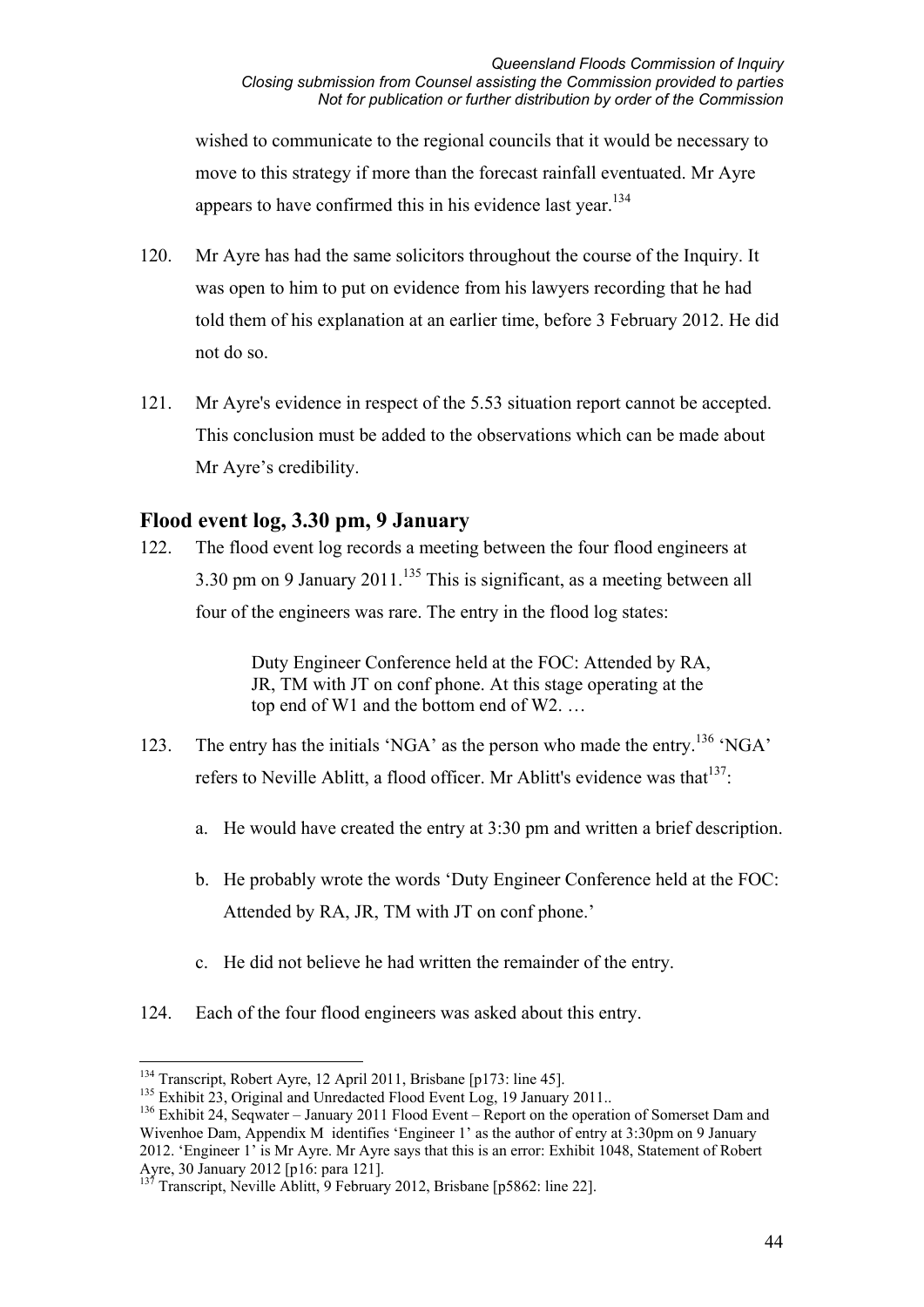- 125. Mr Tibaldi had participated in the conference by telephone and could not recall the discussion other than his impression that 'I couldn't understand why they were getting concerned'.<sup>138</sup>
- 126. Mr Tibaldi had commented on the flood event log that appeared as Appendix M to Seqwater's report, 'January 2011 Flood Event – Report on the operation of Somerset Dam and Wivenhoe Dam'.139 Those comments were made by 21 March 2011. Next to the 3.30 pm entry, Mr Tibaldi's comment was:

Discussion on possible operational strategies over coming days. Numerous scenarios were possible.

- 127. That comment suggests that, at this time at least, Mr Tibaldi did have some recollection of this conversation. In any event, he did not take any issue with the content of the entry as at March of last year.
- 128. The other three engineers were present at the flood operations centre for the conference.
- 129. Mr Ayre described the statement that they were 'operating at the top end of W<sub>1</sub> and the bottom end of W<sub>2</sub>' as 'a Ruffini-ism' and said that it 'was an expression that John Ruffini used, although I can't be exactly sure it was him.<sup>'140</sup> His explanation for what the statement meant was:

I think all he was trying to describe was the phase that we'd been operating up to and that we were able to store water in the dam at that point and make releases in a manner that optimised the protection, but also had the benefit of keeping the highlevel bridges open.<sup>141</sup>

130. That explanation does not sit easily with the proposition that the engineers were operating under W3. But it is, in any event, speculation as to what Mr Ruffini might have meant by a phrase he might have used.

<sup>&</sup>lt;sup>138</sup> Transcript, John Tibaldi, 2 February 2012, Brisbane [p5058: line 53].

<sup>&</sup>lt;sup>139</sup> Exhibit 1141, Transcript of Interview with Chloe De Marchi, 7 February 2012 [Exhibit 9].<br><sup>140</sup> Transcript, Robert Ayre, 3 February 2012, Brisbane [p5193: line 29].

<sup>&</sup>lt;sup>141</sup> Transcript, Robert Ayre, 3 February 2012, Brisbane [p5193: line 42].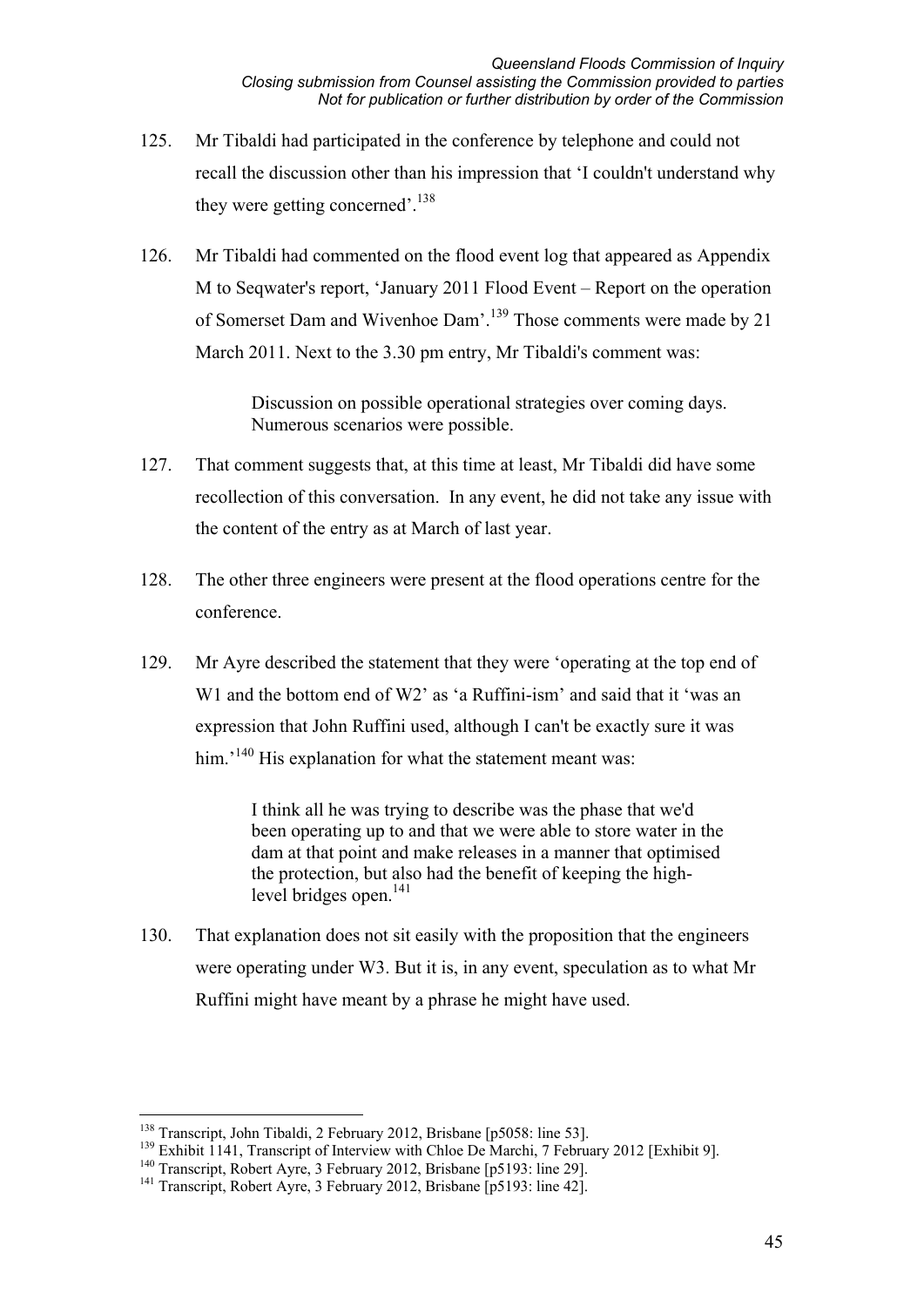- 131. Mr Ruffini had no recollection of using the words.<sup>142</sup> He initially speculated that the use of 'W1' and 'W2' might have been shorthand methods of referring to the discharge rates but, having been taken through the logic of that proposition, ultimately accepted that it 'doesn't seem to make sense'.<sup>143</sup>
- 132. Mr Ruffini had also previously commented on a draft of Appendix M in response to a requirement of the Commission.<sup>144</sup> Those comments were an attachment to his 24 March 2011 statement. His comment on the 3.30 pm entry was, 'I can't recall the exact words spoken at this meeting. The description provided is consistent with my recollection of the meeting.' Mr Ruffini made some attempt in his recent evidence to dilute this comment, saying 'I said I didn't remember the details of what was spoken at that meeting but, you know, basically the general thrust of it was probably okay.<sup>145</sup> Mr Ruffini's comment from March 2011 is not qualified in the way he suggested in his recent evidence.
- 133. Mr Malone could not recall anyone speaking during the conference about being 'at the top end of W1 and bottom end of  $W2$ <sup>', 146</sup> However, he said that he could 'quite understand why it was stated.<sup>147</sup> The relevant exchange in the evidence was:

Mr Malone: ...the statement is correct. ... It doesn't say we are not operating under strategy 3. It says we are operating at a particular point.

Mr Callaghan: You'd just better explain that for us?

Mr Malone: At this stage, we are operating at the top end of W<sub>1</sub> and the bottom end of W<sub>2</sub>. It says we are operating at a particular point. It doesn't say we are operating under strategy W<sub>1</sub> or W<sub>2</sub>.

Mr Callaghan: So, that should be read to interpret, 'Even though we are in three, we are at one and end of two,' is that the way we should read it?

<sup>&</sup>lt;u>.</u> <sup>142</sup> Transcript, John Ruffini, 6 February 2012, Brisbane [p5404: line 38].

<sup>&</sup>lt;sup>143</sup> Transcript, John Ruffini, 6 February 2012, Brisbane [p5403: line 9].<br><sup>144</sup> Exhibit 42, Statement of John Ruffini, 24 March 2011, Annexure JLR-11.

<sup>&</sup>lt;sup>145</sup> Transcript, John Ruffini, 6 February 2012, Brisbane [p5402: line 30].

<sup>&</sup>lt;sup>146</sup> Transcript, Terrence Malone, 4 February 2012, Brisbane [p5301: line 10].

<sup>&</sup>lt;sup>147</sup> Transcript, Terrence Malone, 4 February 2012, Brisbane [p5301: line 13].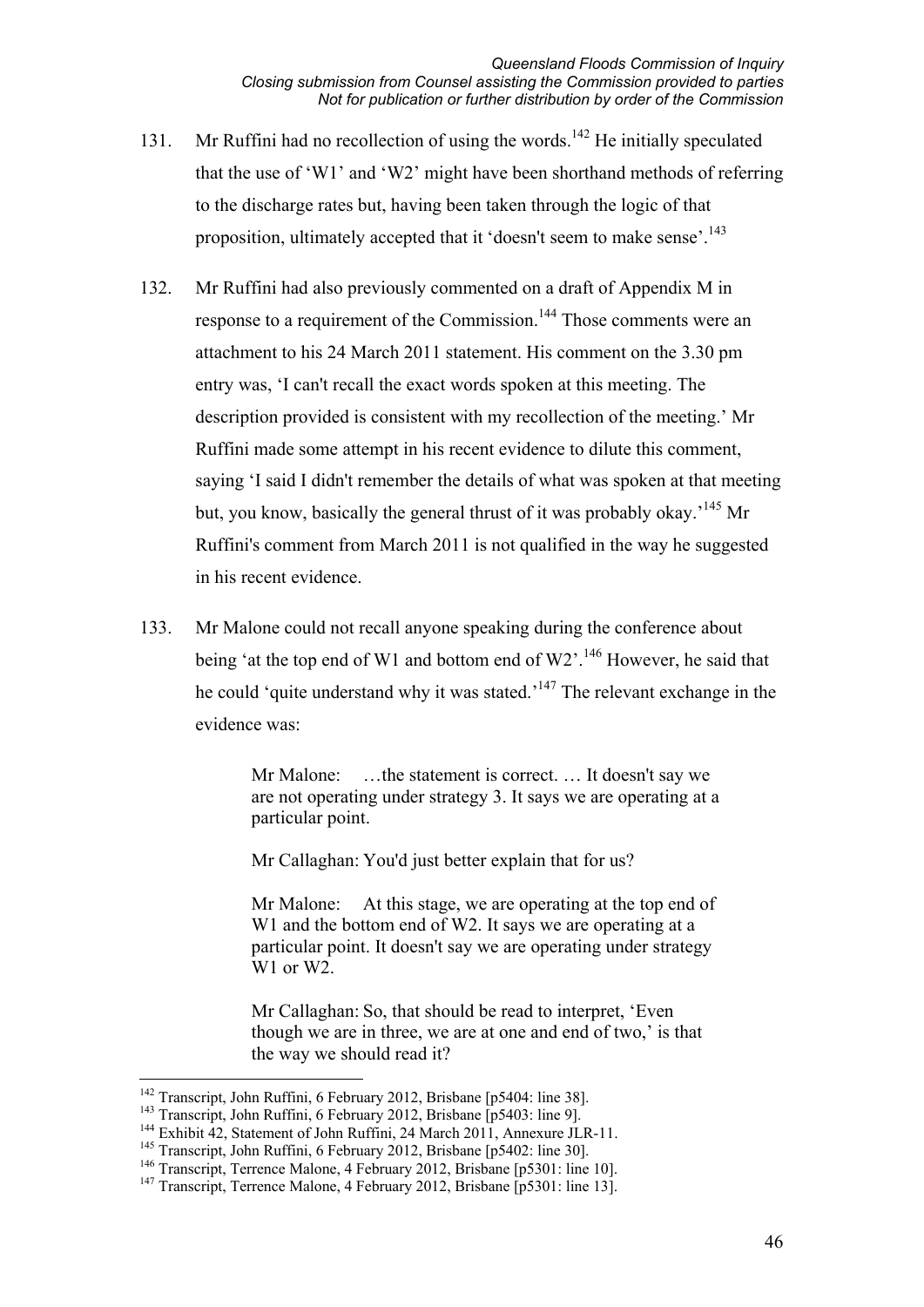Mr Malone: If you look at the levels ... and the releases at that particular point, that was the condition - those conditions might also satisfy the top end of W1 or the bottom end of W2.

Mr Callaghan: Well, quite, they might, but-----

Mr Malone: But it doesn't say that you're operating under strategy W2.

Mr Callaghan: Well, under, okay?

Mr Malone: It says 'at'.

Mr Callaghan: It's all in the prepositions, is it?

Mr Malone: Well, if we're being very precise, yes.

- 134. To accept this explanation is to accept that, rather than recording the strategy they were actually operating under, the engineers instead used the opportunity of all four being involved in a conference to note that the releases they were making might also satisfy opposite ends of two other strategies under which they were not operating.
- 135. Once again, in respect of one of the critical points of investigation, the Commission is faced with a collective loss of memory. None of the four flood engineers admitted to having made the statement. None had a specific recollection of having heard it. Three of them speculated as to what meaning it might have, apart from its natural meaning, and none of those speculative interpretations were reasonable interpretations of the statement. In any case, none advanced the proposition that such interpretations were in fact what was intended to be conveyed at the time.
- 136. The argument may run that, since these were all experienced flood engineers, steeped in the ways of the Wivenhoe manual, constantly updated with information about lake level and flow rates, there could have been no possibility that they were not aware of the Strategy engaged.
- 137. This would be more convincing if the engineers had demonstrated such knowledge at any point during the event (they cannot) or presented since with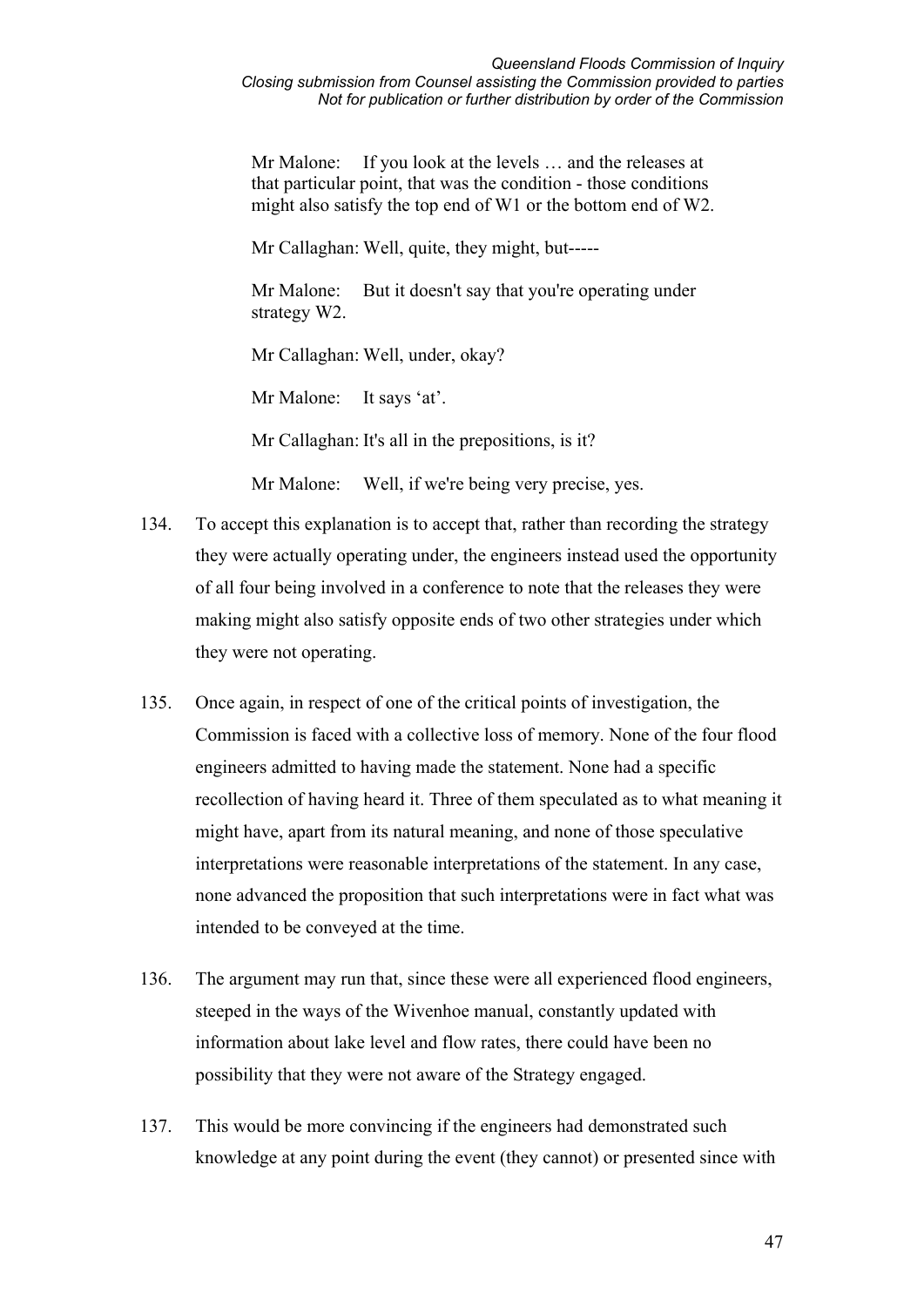a consistent, coherent account of the manner in which Strategies were engaged. As is demonstrated elsewhere they have not.

- 138. There is a simple explanation for the entry: to the extent that any regard was had to the Strategies in the Wivenhoe manual, the shared understanding of the flood engineers at this meeting was that they were at the point of change from W<sub>1</sub> to W<sub>2</sub>.
- 139. That is consistent with the evidence that suggests that Mr Tibaldi<sup>148</sup>, Mr Ayre<sup>149</sup> (though in his evidence this year he appeared to suggest that this was a trap into which others might fall)<sup>150</sup> and Mr Malone (though he denied he was confused about the implementation of  $W2$ <sup>151</sup>, at least, may have thought, at the time, that the progression between strategies W1, W2 and W3 was linear with W2 a necessary transition between W1 and W3.

# **Situation Report at 9.00 pm, telephone conference at 9.30 pm, Spiller email at 11.07 pm on 9 January 2011**

140. A Situation Report was sent at 9.00 pm on 9 January 2011 that relevantly said:

The objective for dam operations will be to minimise the impact of urban flooding in areas downstream of the dam and, at this stage, releases will be kept below 3,500m3/s and the combined flows is [sic] the lower Brisbane will be limited to 4,000m3/s. This is below the limit of urban damages in the City  $r$ eaches.<sup>152</sup>

141. This is the first situation report that mentions protection of the urban environment. This situation report was written by Mr Malone.

<sup>-</sup><sup>148</sup> Exhibit 1036, Statement of John Tibaldi, 1 February 2012 [p4: para 25-26].

<sup>149</sup> Transcript, Robert Ayre, 11 April 2011, Brisbane [p81: line 38]; Transcript, Robert Ayre, 11 April 2011, Brisbane [p83: line 17]; Transcript, Robert Ayre, 12 April 2011, Brisbane [p172: line 21 to p173: line 38]; Transcript, Robert Ayre, 13 April 2011, Brisbane [p192: line 36]; Transcript, Robert Ayre, 13 April 2011, Brisbane [p193: line 7].

 $150$  Transcript, Robert Ayre, 3 February 2012, Brisbane [p5194: line 8].

<sup>&</sup>lt;sup>151</sup> Transcript, Terrence Malone, 11 February 2012, Brisbane [p6099: line 45]. See also Transcript, Terrence Malone, 11 February 2012, Brisbane [p6094: line 35].

<sup>&</sup>lt;sup>152</sup> Exhibit 24, Seqwater January 2011Flood Event Report on the operation of Somerset Dam and Wivenhoe Dam, Appendix E [p21].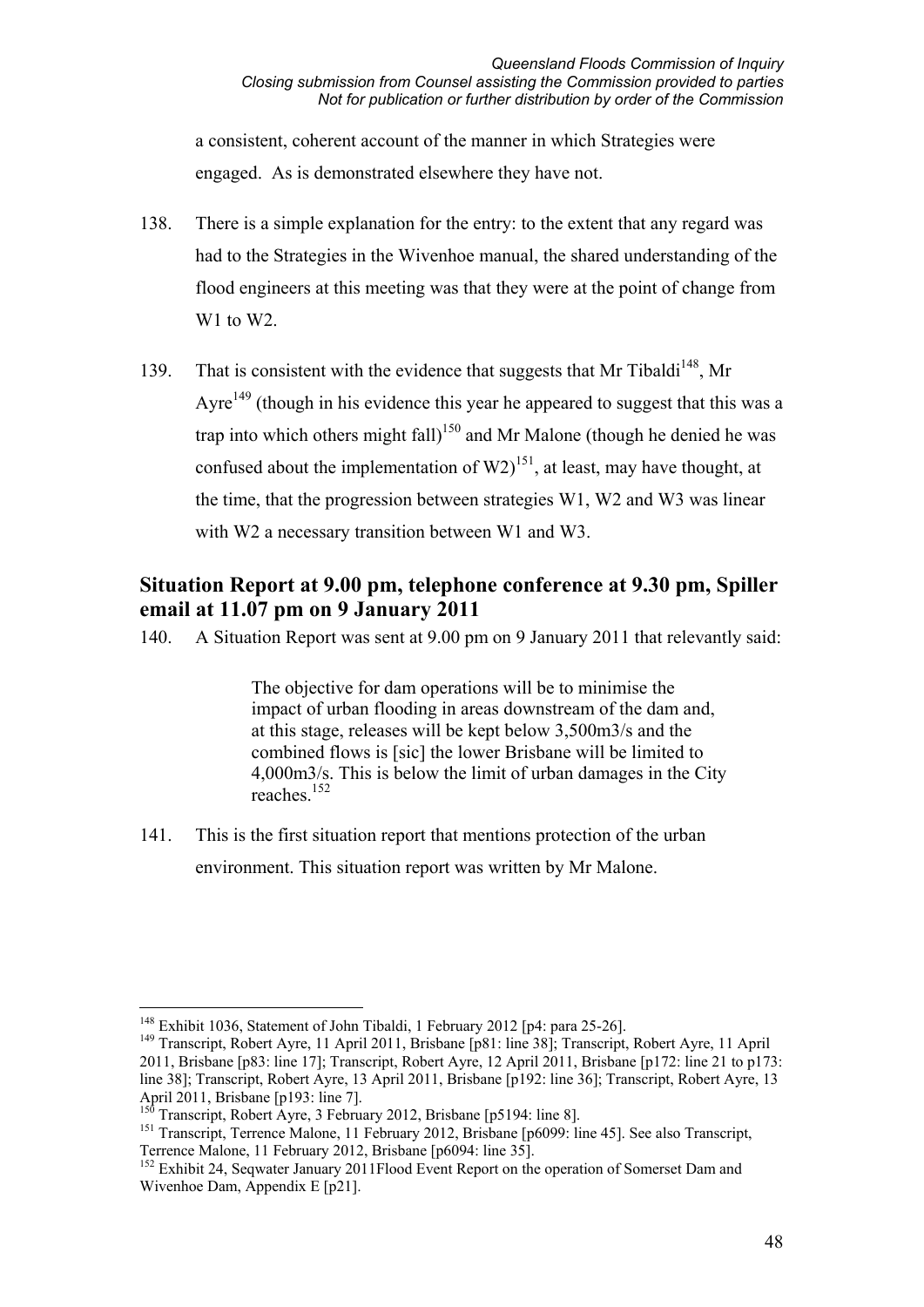142. An explanation advanced by the flood engineers for the appearance at this time of protection of the urban environment is encapsulated in this exchange between counsel for Fernvale residents and Mr Malone: <sup>153</sup>

> Mr Rangiah: And then the next sentence is, 'The objective for dam operations will be to minimise the impact of urban flooding in areas downstream of the dam.' You see that?

Mr Malone: I see that.

Mr Rangiah: And did you write this situation report?

Mr Malone: Yes.

Mr Rangiah: And did you mean what you wrote in that last sentence I took you to?

Mr Malone: Well, the objective of dam operations is to always minimise the downstream impacts, but you've got to take in context the circumstances under which that applies. I can understand there's some confusion about tense but-----

Mr Rangiah: What is the confusion about tense that you are referring to?

Mr Malone: Well, 'will be' and 'the objective of dam operations is always to minimise the impact of urban flooding', but what I'm talking about is the expected urban flooding in the next day or two.

Mr Rangiah: And what do the words 'will be' suggest?

Mr Malone: I can understand how it suggests that 'we will' go to this sort of situation, but that's not the case. We were already in that sort of situation of considering the impact of down to urban flooding and there's plenty of references in the document in the situation reports where we were doing that. I suggest that's just a very poor choice of words which implies that we were not considering it.

- 143. Mr Tibaldi<sup>154</sup> suggested a similar interpretation.
- 144. The flood event  $log^{155}$  shows that Mr Drury spoke to Mr Ayre at 9.10 pm.

<u>.</u>

<sup>&</sup>lt;sup>153</sup> Transcript, Terrence Malone, 5 February 2012, Brisbane [p5333: line 33].

<sup>&</sup>lt;sup>154</sup> Transcript, John Tibaldi, 2 February 2012, Brisbane [p5098: line 33].

<sup>&</sup>lt;sup>155</sup> Exhibit 23.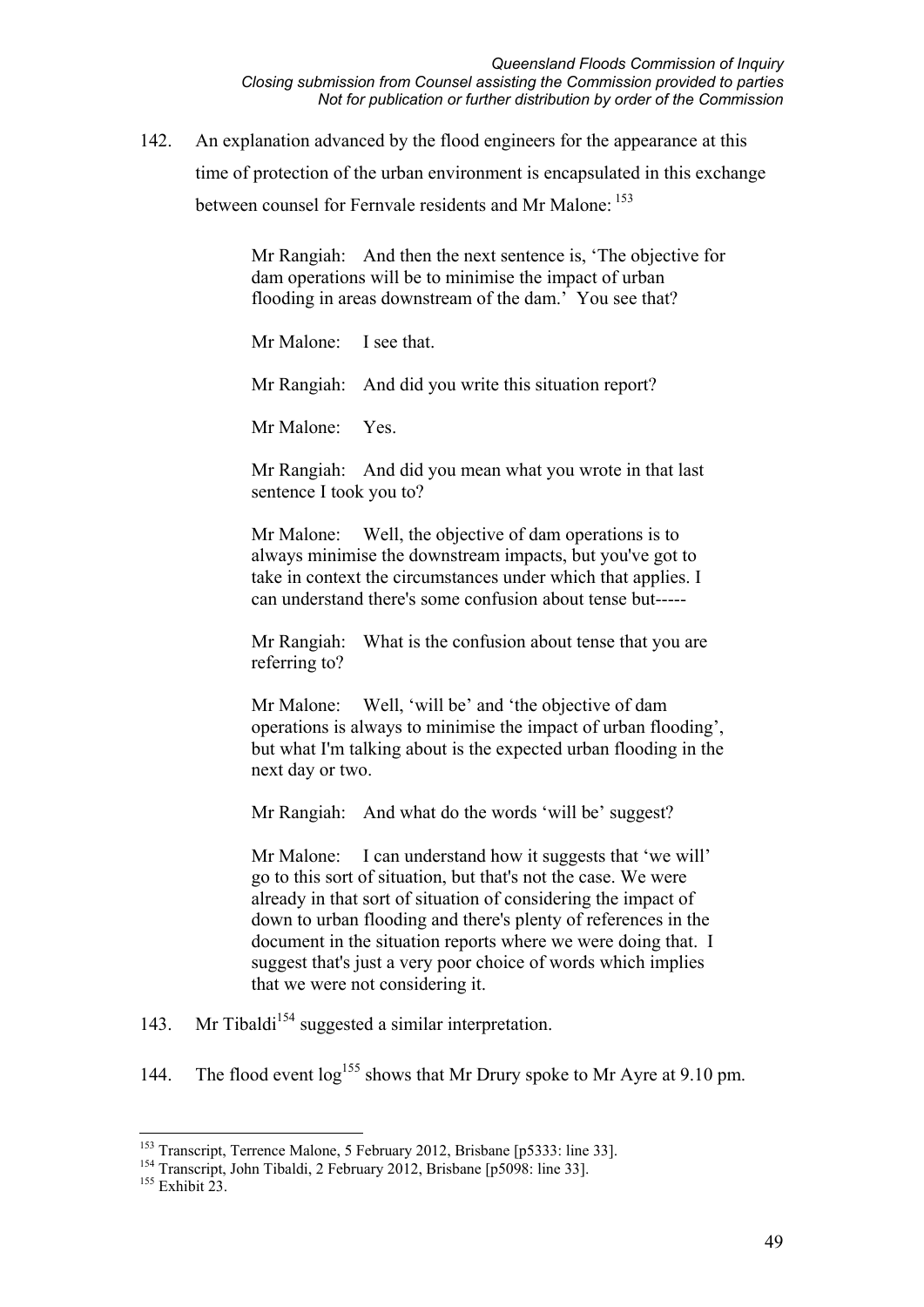- 145. At 9.18 pm on 9 January 2011, Robert Drury sent an email to, among other people, Daniel Spiller from the SEQ Water Grid Manager.<sup>156</sup> The email attached Technical Situation Report W34. TSR W34 was based on the 9.00 pm situation report. It included the statement from the 9.00 pm situation report quoted above.
- 146. At 9.30 pm on 9 January 2011, a telephone conference was held between, among other people, Mr Spiller, Mr Drury and Debra-Lee Best.<sup>157</sup>
- 147. Mr Drury did not have a specific recollection of the 9.30 telephone conference.158 Mr Spiller initially said in his evidence that his recollection was that during this teleconference Mr Drury had indicated that there had been a change in objectives to protect against urban inundation and this 'was the genesis and the introduction to the teleconference'.159 However, some other answers given by Mr Spiller were ambiguous:

Ms Wilson: And was it the case that Mr Drury told that meeting that night that there had been a change in strategy?

Mr Spiller: I can't recall the specific words that he used but specifically - he did explain that the bridge would need to be inundated and that that would occur in the next 24 hours. And I believe it to be consistent with what I - what was in the e-mails we received from him in the technical situation reports and in the summaries I subsequently sent out.

Ms Wilson: Was it discussed in terms of there was a change of strategy from protecting rural areas to protecting against urban inundation?

Mr Spiller: I don't recall the details of that part of the discussion. Certainly I think there was a discussion that said at that time or going forward the impact - the primary objective would be urban inundation. $160$ 

…

<sup>&</sup>lt;u>.</u> <sup>156</sup> Exhibit 1080, Third Statement of Daniel Spiller, Page 104 of Annexure B.

<sup>&</sup>lt;sup>157</sup> Exhibit 1080, Third Statement of Daniel Spiller, Page 110 of Annexure B; Exhibit 1150, Statement of Debra-Lee Best, 9 February 2012 [p1: para 6].

<sup>&</sup>lt;sup>158</sup> Transcript, Robert Drury, 6 February 2012, Brisbane [p5479: line 10].

<sup>&</sup>lt;sup>159</sup> Transcript, Daniel Spiller, 8 February 2012, Brisbane [p5614: line 12].

<sup>&</sup>lt;sup>160</sup> Transcript, Daniel Spiller, 8 February 2012, Brisbane [p5416: line 1].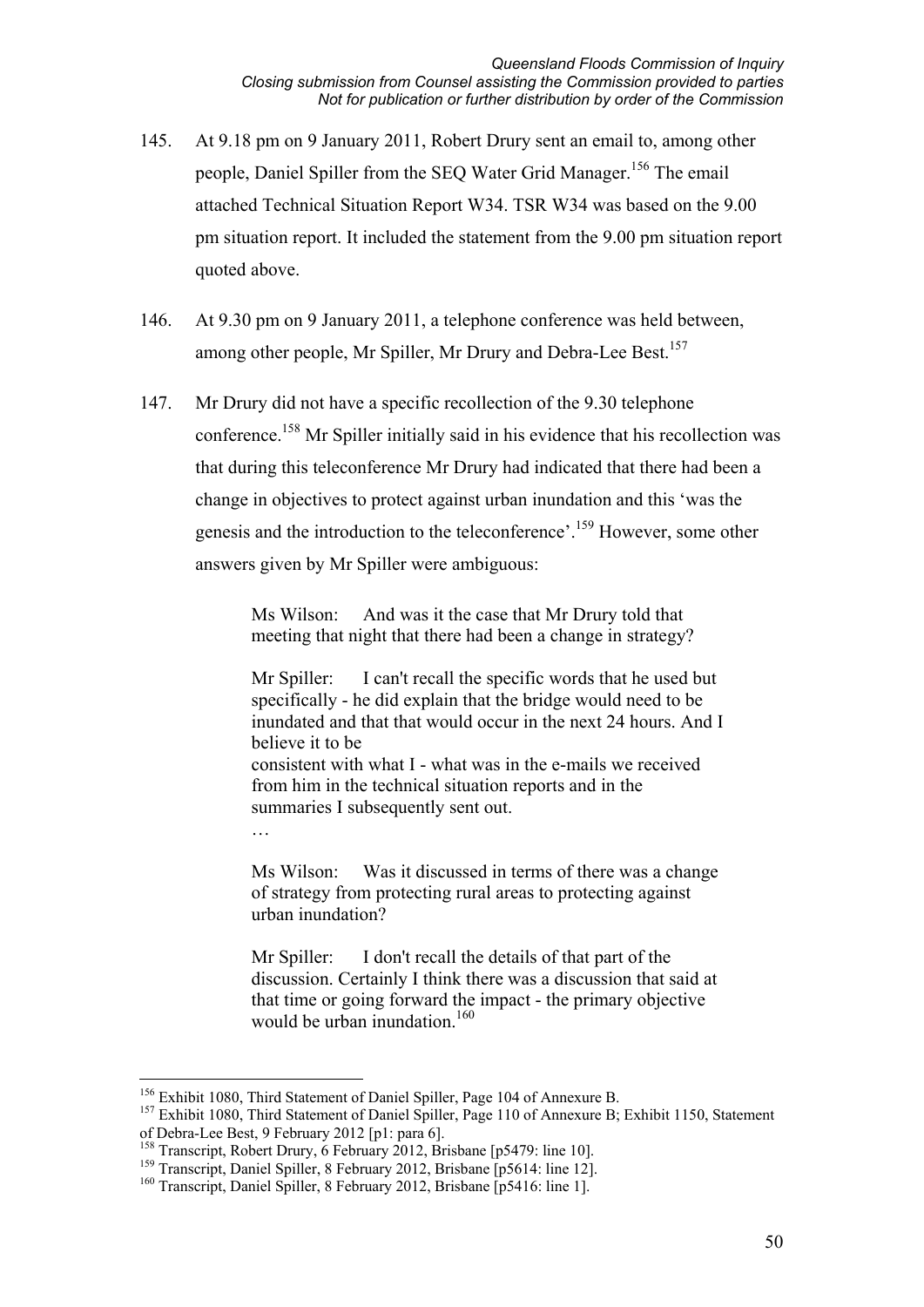- 148. Ms Best took notes of that teleconference.<sup>161</sup> Her notes relevantly against Mr Drury's name, 'have to start releasing large', 'looking at urban inundations' and 'will impact on bridges'.<sup>162</sup>
- 149. The flood event log shows that Mr Drury called and spoke with Mr Ayre at 10.20 pm in the flood operation centre. The entry relevantly records, 'A teleconference with Water Grid Manager and DERM was completed. Explained 9.00 pm situation report. Water Grid Manager will be distributing media release in the morning regarding closure of bridges.'
- 150. At 11.07 pm that evening, Mr Spiller sent an email to a number of people, including Minister Robertson, and copied to recipients that included Mr Drury, that stated:

To date, the primary objective for this event has been managing to prevent inundation of the Mt Crosby Weir and Fernvale Bridges.

With the forecast volumes, this primary objective is being changed to minimizing the risk of urban inundation.<sup>163</sup>

151. An inference available on the evidence is that Mr Drury had informed Mr Spiller and Ms Best, during the teleconference at 9.30 pm, that there had been a change of objective to protecting against urban inundation. However, the competing inference is that while Mr Drury spoke of protecting against urban inundation, the identification of this as a 'change' to 'primary objective' was supposition on the part of Mr Spiller. No finding should be made that Mr Drury told Mr Spiller that there was a change to the primary objective.

# **Mr Drury's email to Mr Spiller on the morning of 10 January 2011**

152. On the morning of 10 January 2011, at 8.13 am, Daniel Spiller, the Director of Operations at the SEQ Water Grid Manager, sent an email to Robert Drury, the Dam Operations Manager for Seqwater.<sup>164</sup> That email asked:

Are you now operating under release strategy W2 or W3?

<sup>&</sup>lt;sup>161</sup> Exhibit 1150, 9 February 2012 Statement of Debra-Lee Best, [p1: para 3].

<sup>&</sup>lt;sup>162</sup> Exhibit 1150, 9 February 2012 Statement of Debra-Lee Best, Attachment DLB-23.

<sup>&</sup>lt;sup>163</sup> Exhibit 1080, Third Statement of Daniel Spiller, Page 116 of Annexure B.

<sup>&</sup>lt;sup>164</sup> Exhibit 1080, Third Statement of Daniel Spiller, 1 February 2012, Annexure B [p167].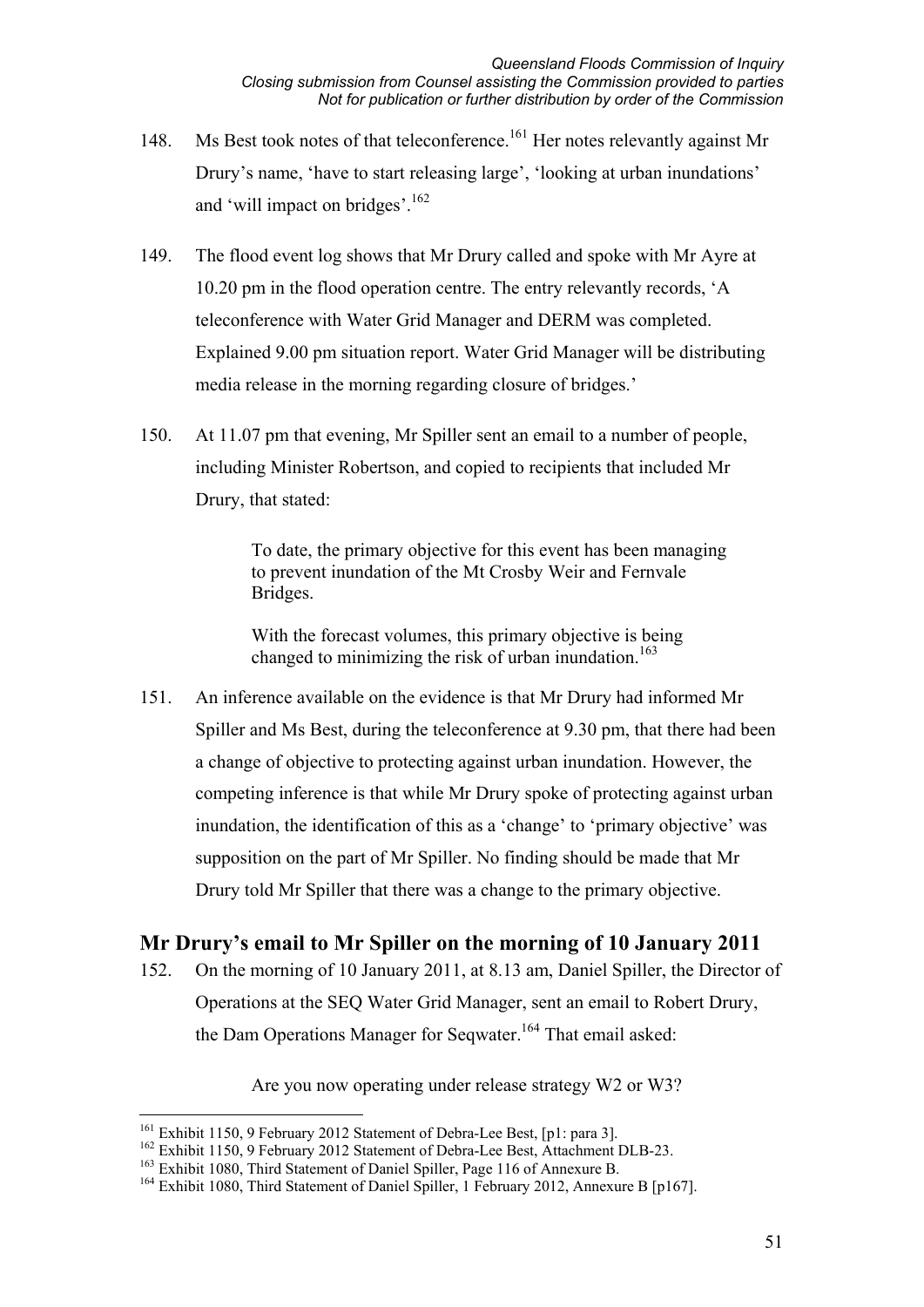153. At 8.23 am, Mr Drury replied:

 $W2^{165}$ 

154. Mr Drury was asked why he said that the strategy was 'W2' in that email. His answer was:

That would have been what I thought at the time. …

I didn't make it up. I assume at the time I just thought that was what we were still on and to be honest it might have been from an earlier report or it may have been what I thought at the time.<sup>166</sup>

- 155. Mr Drury was asked a number of times during the course of his examination by different counsel for different parties what the basis of his understanding was for the statement that the strategy in operation was W2 and some suggestions were made to him. For example, counsel for SunWater suggested to Mr Drury that he might have derived this understanding from reading a situation report sent at 8.00 am on the morning of 10 January  $2011$ .<sup>167</sup>
- 156. During the course of his evidence, Mr Drury often spoke as if he had a recollection of why he said 'W2'. For example:

…the W strategies were not a priority for operation in the field. Me **saying the wrong W strategy was purely on the top of my head what I thought at the time.** The strategies, the releases, the Sitreps were all the important things. There certainly wasn't comments on W strategies [in] those because they were not at the time a priority, nor a necessity to think about every minute of the day. … It's easy to go back now and see the strategies are extremely important but those W strategies at the time, when I said W2 and I thought it was right and it was wrong, is not affecting the releases or the information or what people were actually doing subsequently. $168$ 

157. However, it is apparent that Mr Drury had no actual recollection of how he came to give the answer 'W2'. Indeed, as Mr Drury said when the topic was

<sup>&</sup>lt;sup>165</sup> Exhibit 1080, Third Statement of Daniel Spiller, 1 February 2012, Annexure B [p169].

<sup>&</sup>lt;sup>166</sup> Transcript, Robert Drury, 6 February 2012, Brisbane [p5485: line 50].

<sup>&</sup>lt;sup>167</sup> Transcript, Robert Drury, 7 February 2012, Brisbane [p5552: line 53].

<sup>&</sup>lt;sup>168</sup> Transcript, Robert Drury, 7 February 2012, Brisbane [p5543: line 11].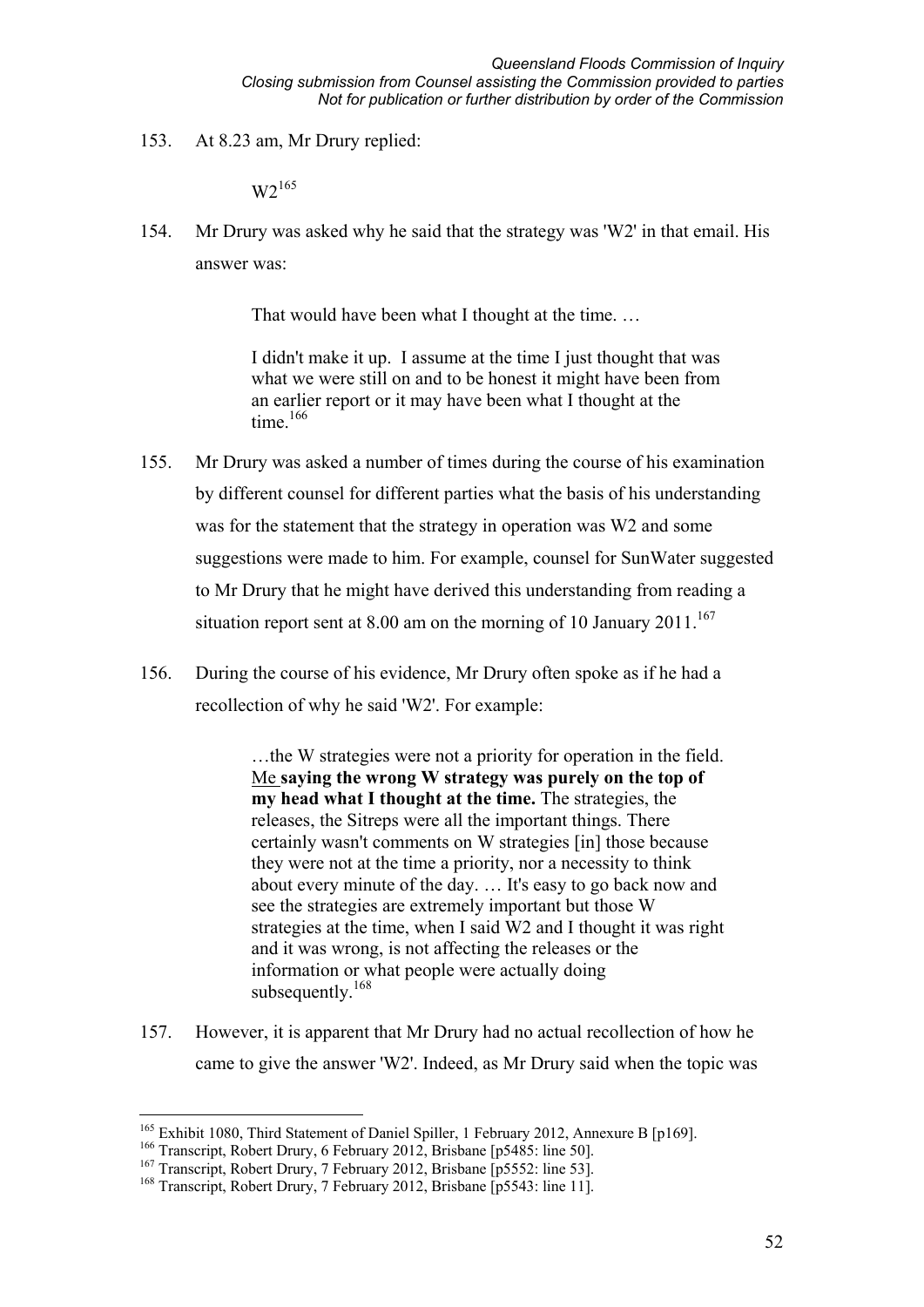first raised with him on 6 February 2012, he did not actually recall even sending the email:

> Ms Wilson: Do you have any actual recollection of responding to W2 or is this just something that you thought, 'That's what would have happened'?

Mr Drury: I don't recall sending an e-mail but at the time if Dan just sent it through I would have answered what I thought at the time …169

- 158. Accepting Mr Drury's evidence that, as he said it, it must have been what he thought at the time, there are two ways that Mr Drury could have come to believe that the strategy in use was W2:
	- a. The first way is that, as suggested by counsel for SunWater,  $170$  Mr Drury came to this view based upon information contained in a situation report he had received from the flood operations centre.
	- b. The second way is that Mr Drury came to this view based on what he was told by somebody in the flood operations centre.
- 159. There are several difficulties with accepting that it was by the first way that Mr Drury came to the view that the strategy was W2.
- 160. First, none of the situation reports say that the strategy is W2. The 5.53 pm situation report of Mr Ayre, dealt with above, foreshadows that strategy as a possible future. But that situation report was more than 36 hours old at the time Mr Drury responded to Mr Spiller's question.
- 161. Second, the proposition that Mr Drury engaged in such an exercise in interpretation seems inconsistent with Mr Drury's evidence that he was 'not intimately knowledgeable with the manual $1^{171}$  and that his role 'was taking the Situational Reports and moving them on'172. Counsel for SunWater suggested to Mr Drury that he might have inferred that the strategy was W2 from the

<sup>&</sup>lt;sup>169</sup> Transcript, Robert Drury, 6 February 2012, Brisbane [p5488: line 15].

<sup>&</sup>lt;sup>170</sup> See, for example, Transcript, Robert Drury, 7 February 2012, Brisbane [p5578: line 33].

<sup>&</sup>lt;sup>171</sup> Transcript, Robert Drury, 6 February 2012, Brisbane [p5463: line 23].

<sup>&</sup>lt;sup>172</sup> Transcript, Robert Drury, 6 February 2012, Brisbane [p5464: line 10].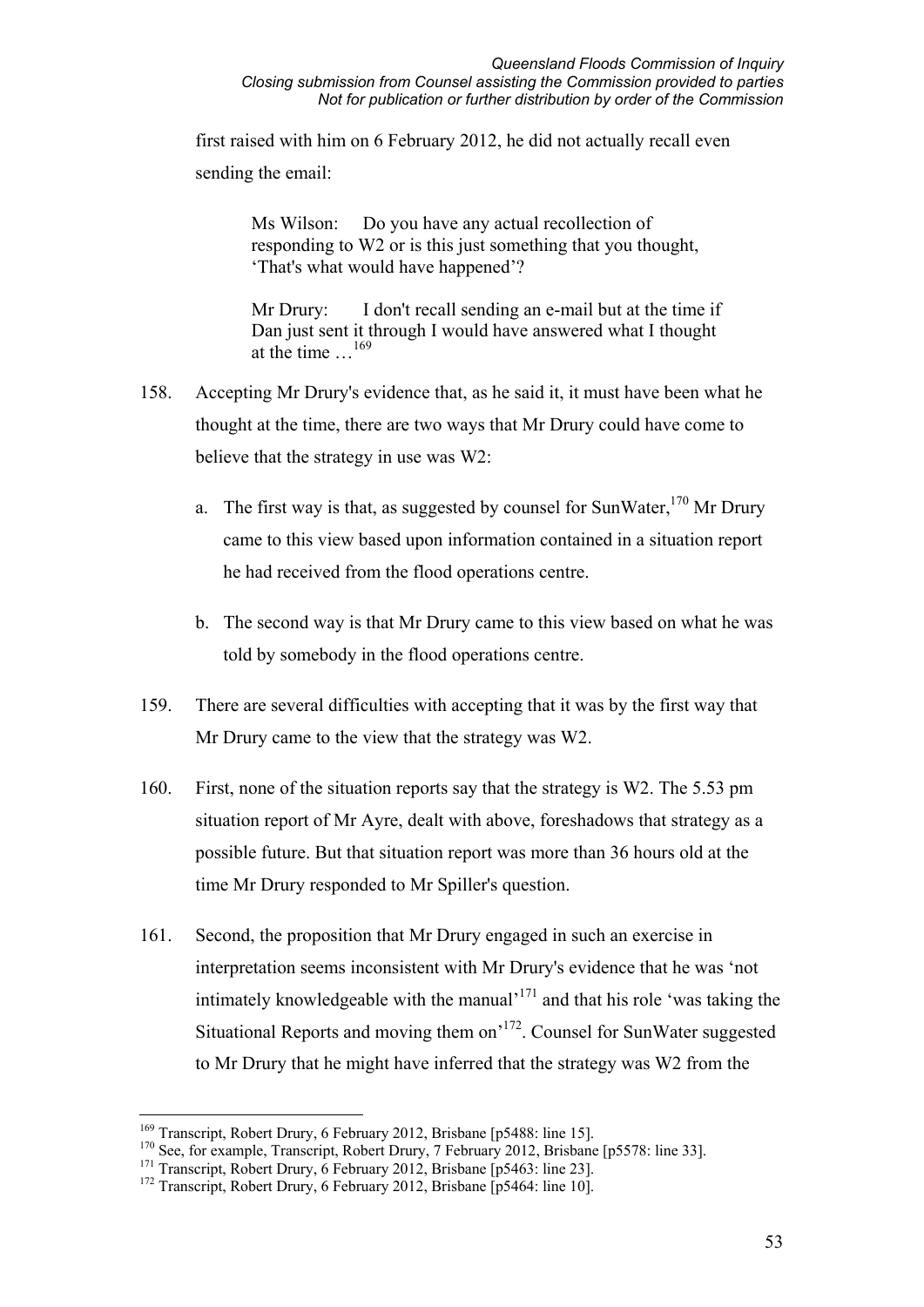flow rates shown in the situation report sent at 6:30am on the morning of 10 January  $2011$ <sup> $173$ </sup> Mr Drury eventually gave an answer that seemed to suggest this was possible.<sup>174</sup> But the answer is ambiguous when read with the preceding questions and answers. In particular, Mr Drury's answers that he was not familiar with the differences in flow rates between W2 and  $W3^{175}$ make it difficult to know what it was that Mr Drury was allowing as a possibility.

- 162. Third, it is very difficult to accept that Mr Drury, with a cursory knowledge of the Wivenhoe manual, was so reckless that he was willing to spontaneously answer a direct question about the strategy under the Wivenhoe manual based on an inference from ambiguous statements in a situation report. If that is what happened, it suggests a profound failure on the part of Seqwater to manage communications appropriately.
- 163. Fourth, it overlooks the many opportunities for Mr Drury to check the strategy with the flood operations centre. Mr Drury was asked a direct question by Mr Spiller. He may not have regarded the information as particularly important, but he was in regular contact with people at the flood operations centre which was the immediate and logical place to obtain information about which strategy was being applied. The flood event  $\log^{176}$  shows:
	- a. On the evening of 9 January 2011, Mr Drury spoke to Mr Ayre at 9.10 pm, 10.20 pm and 10.45 pm.
	- b. Mr Ruffini spoke to Mr Drury at 12.55 am on the morning of 10 January 2011 and again at 5.05 am.
- 164. If Mr Drury had not already been told by somebody at the flood operations centre what strategy was being applied, he could have called and asked.
- 165. The inference is open from the evidence that Mr Drury must have been told that the strategy was W2 by somebody from the flood operations centre during

<sup>-</sup><sup>173</sup> Transcript, Robert Drury, 7 February 2012, Brisbane [p5578: line 10].

<sup>&</sup>lt;sup>174</sup> Transcript, Robert Drury, 7 February 2012, Brisbane [p5578: line 20].

<sup>&</sup>lt;sup>175</sup> Transcript, Robert Drury, 7 February 2012, Brisbane [p5577: line 30].

<sup>&</sup>lt;sup>176</sup> Exhibit 23, Original and Unredacted Flood Event Log, 19 January 2011.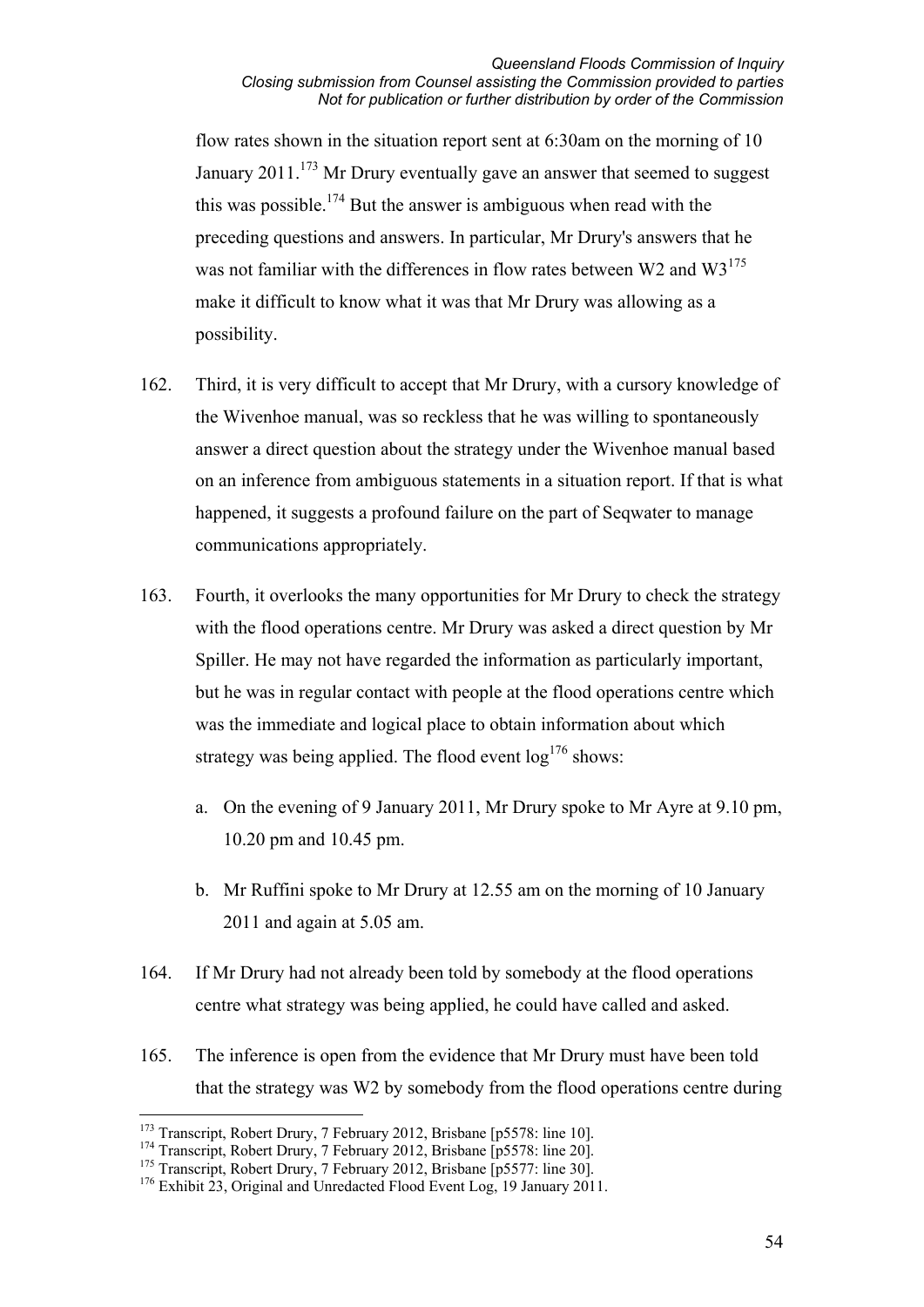one of his regular calls. That inference is strengthened by the similar view expressed by Mr Peter Allen to Mr Brian Cooper, dealt with below.

- 166. Telling against that inference is Mr Drury's evidence that he could not recall having checked with anyone what strategy was being used<sup>177</sup> and could not recall 'asking anyone or ringing' the flood operations centre.<sup>178</sup>
- 167. In those circumstances, although the evidence weighs towards the view that somebody in the flood operations centre must have told Mr Drury that the strategy in operation was W2, it is not possible to reach a concluded view about that matter.
- 168. Even if it was found that Mr Drury had been told by somebody in the flood operation centre that W2 was being applied, it would not necessarily follow that the view within the flood operations centre at 8.00 am on the morning of 10 January 2011 was that W2 was in operation. Mr Drury may have been informed that the strategy was W2 at an earlier time on the evening of 9 January 2011 or early morning on 10 January 2011. The strategy might have changed by 8.00 am on 10 January 2011 without anyone informing Mr Drury.

### **Teleconference at 8.30 am on 10 January 2011**

- 169. Representatives of the SEQ Water Grid Manager and representatives of Seqwater had a teleconference at 8.30 am on 10 January 2011.
- 170. There is a note of that teleconference that was prepared by Mr Lee Hutchison, from the SEQ Water Grid Manager.<sup>179</sup> It refers to W2 and W3.
- 171. Mr Spiller said in his third statement that he clarified on the morning of 10 January 2011 that the strategy being used was W2 both in his email exchange with Mr Drury 'and during a subsequent teleconference that morning in which he and Mr Peter Borrows, the CEO of Seqwater, were involved.<sup>180</sup>

<sup>-</sup><sup>177</sup> Transcript, Robert Drury, 6 February 2012, Brisbane [p5489: line 48].

<sup>&</sup>lt;sup>178</sup> Transcript, Robert Drury, 7 February 2012, Brisbane [p5540: line 58].

<sup>&</sup>lt;sup>179</sup> Exhibit 1150, Statement of Lee Hutchison, 10 February 2012 [Annexure A].

<sup>&</sup>lt;sup>180</sup> Exhibit 1080, Third Statement of Daniel Spiller, 1 February 2012 [p6: para. 19].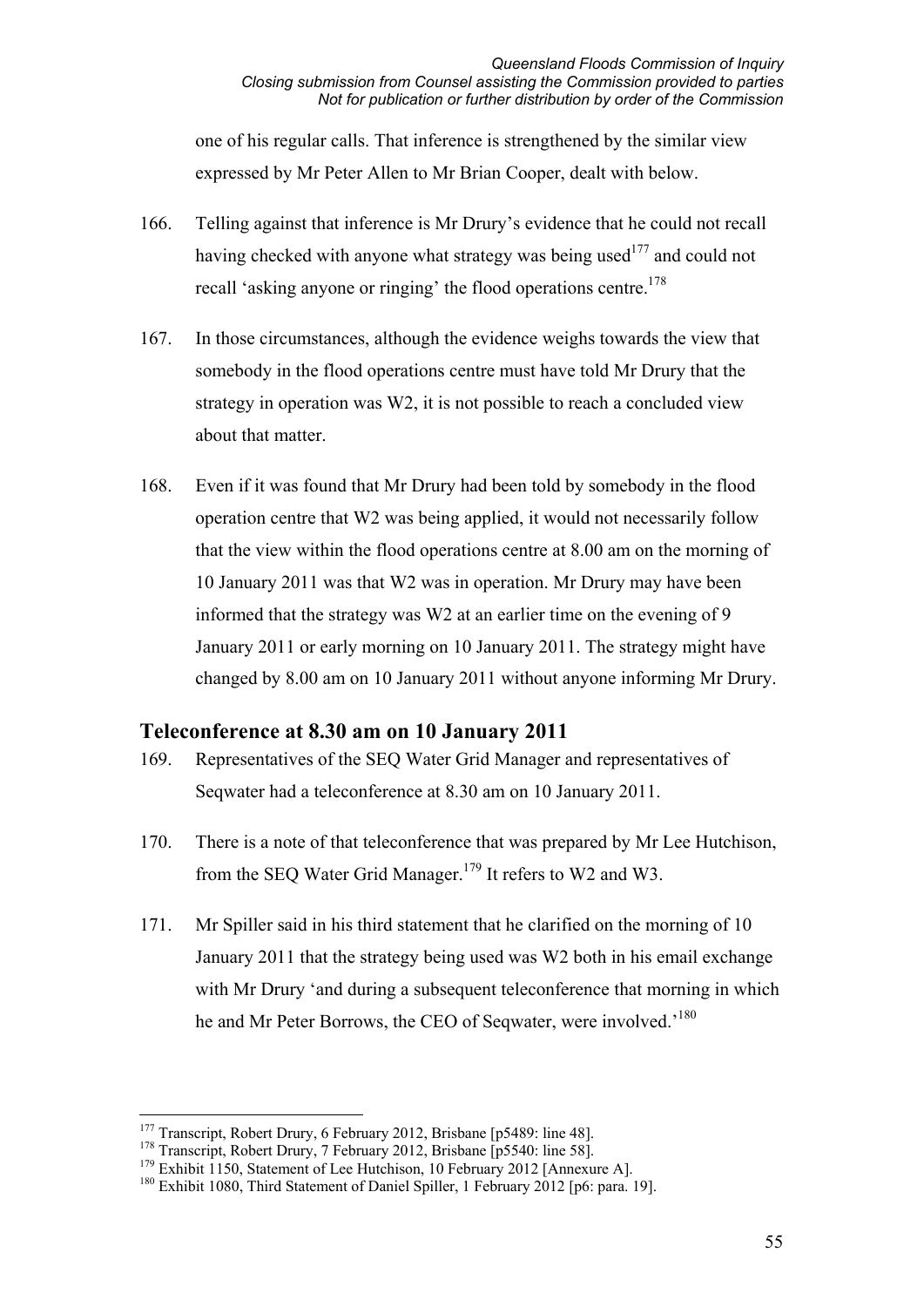- 172. In his evidence, Mr Spiller clarified that he did not specifically recall who had spoken about W2 and W3 during the teleconference, only that they had been discussed.<sup>181</sup>
- 173. Mr Barry Dennien, from the SEQ Water Grid Manager, also participated in the teleconference. His evidence was that he had no specific recollection of the term 'W2' being used during the meeting but he could recall that he had read the minutes after the meeting and did not have any issue with the minutes.<sup>182</sup> Mr Dennien agreed with a number of propositions put to him by counsel for Seqwater: 183

Mr O'Donnell: In that 8.30 meeting where there's a note of discussion about the point between W2 and W3, is it your best recollection that the context in which - of the discussion that note reflects was you were saying that the current flows in the river are of the order of 3500 CUMECS. That's comfortable levels. We can live with that. But if the flows increase above that, we start to get to the risk be of people's homes being flooded?

Mr Dennien: Correct

Mr O'Donnell: And that was the context, wasn't it?

Mr Dennien: That was the context of that component part of that bullet point, yes.

Mr O'Donnell: Thank you. Was that the substance of what was said?

Mr Dennien: Yes.

Mr O'Donnell: It wasn't a discussion about what's the strategy which the flood engineers are employing in their current thinking about managing the dam, was it?

Mr Dennien: No.

Mr O'Donnell: That wasn't a subject that was actually raised in the meeting, was it?

<sup>&</sup>lt;u>.</u> <sup>181</sup> Transcript, Daniel Spiller, 8 February 2012, Brisbane [p5649: line 32].

<sup>&</sup>lt;sup>182</sup> Transcript, Barry Dennien, 8 February 2012, Brisbane [p5659: line 6].

<sup>&</sup>lt;sup>183</sup> Transcript, Barry Dennien, 8 February 2012, Brisbane [p5684: line 38].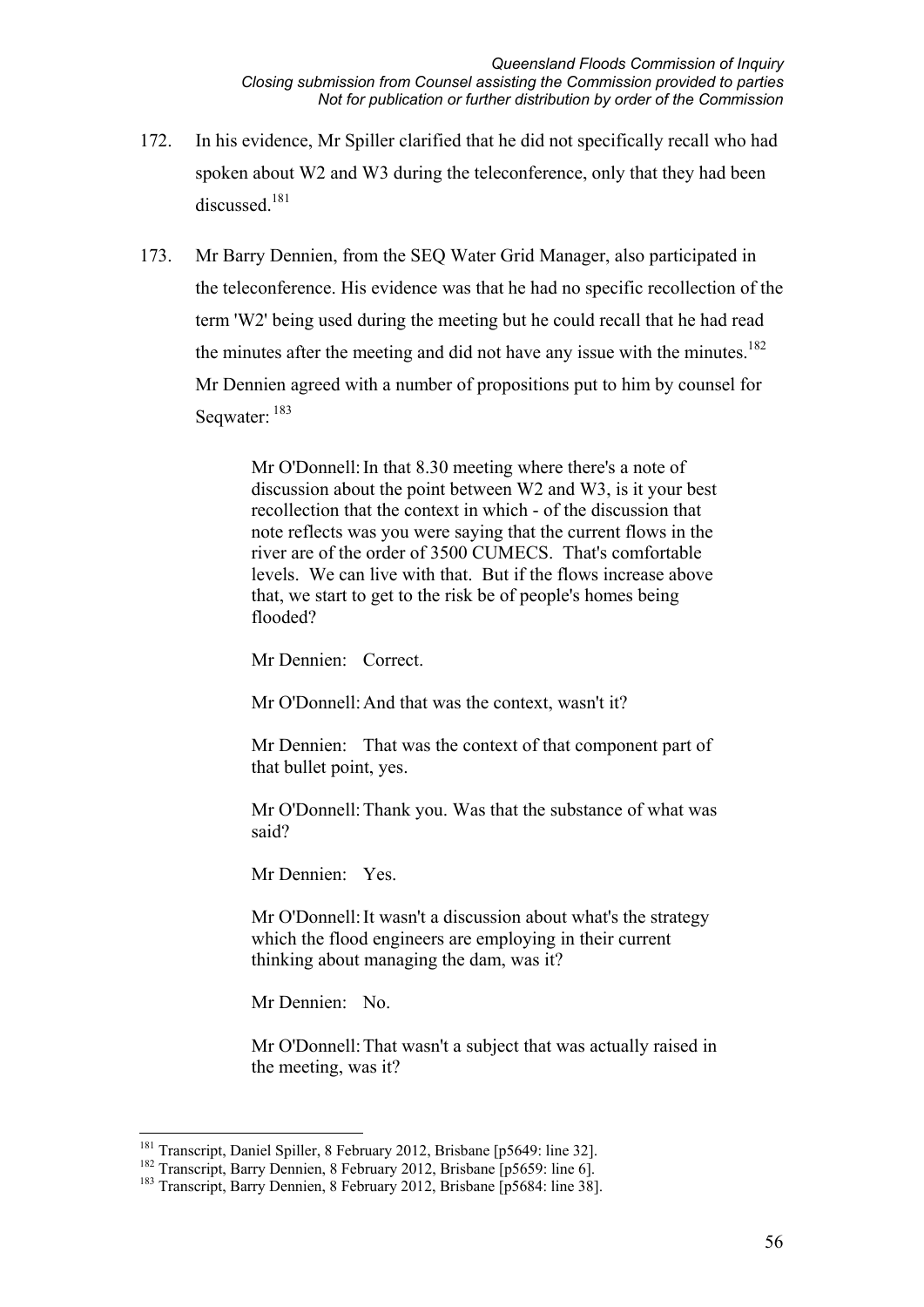Mr Dennien: No, it was about the release requirement – release rates.

- 174. Mr Drury could not recall the teleconference.<sup>184</sup>
- 175. Mr Peter Borrows, the CEO of Seqwater, participated in the conference. His attention was directed to the references to W2 and W3 in the note made by Mr Hutchison. He denied that there had been a discussion of the operating strategies which the flood engineers were using at the time in managing Wivenhoe.<sup>185</sup>
- 176. Further statements were obtained from other participants in the telephone conference. Those statements have been tendered.
- 177. Mr Stan Stevenson, from Seqwater, took some notes of the conference.<sup>186</sup> His notes do not refer to any operating strategies. He has no recollection of the terms 'W1', 'W2', 'W3' or 'W4' being used during the teleconference.<sup>187</sup> But he has no recollection of the teleconference independent from his notes.<sup>188</sup>
- 178. Mr Paul Bird, from Seqwater, took some notes of the conference.<sup>189</sup> His notes do not refer to any operating strategies. Based on a review of his notes, he does not believe there was a discussion involving the terms 'W1', 'W2', 'W3' or 'W4'.<sup>190</sup> He has no independent recollection of the teleconference.<sup>191</sup>
- 179. Mr Michael Lyons, from the SEQ Water Grid Manager, recalls 'that the 'W' term was used during the teleconference' but 'cannot recall who used that term or in what context'.<sup>192</sup>
- 180. As noted above, Mr Hutchison took notes of the conference. Those notes refer to W2 and W3. Mr Hutchison says that he prepared those minutes

<u>.</u>

<sup>&</sup>lt;sup>184</sup> Transcript, Robert Drury, 6 February 2012, Brisbane [p5490: line 38].

<sup>&</sup>lt;sup>185</sup> Transcript, Peter Borrows, 10 February 2012, Brisbane [p5964: line 19].

<sup>&</sup>lt;sup>186</sup> Exhibit 1150, Statement of Stan Stevenson, 10 February 2012 [Annexure SS-1].

<sup>&</sup>lt;sup>187</sup> Exhibit 1150, Statement of Stan Stevenson, 10 February 2012 [p1, para. 6].

<sup>&</sup>lt;sup>188</sup> Exhibit 1150, Statement of Stan Stevenson, 10 February 2012 [p1, para. 3].

<sup>&</sup>lt;sup>189</sup> Exhibit 1150, Statement of Paul Bird, 10 February 2012 [Annexure PB-1].

<sup>&</sup>lt;sup>190</sup> Exhibit 1150, Statement of Paul Bird, 10 February 2012 [p2: para 6].

<sup>&</sup>lt;sup>191</sup> Exhibit 1150, Statement of Paul Bird, 10 February 2012 [p1: para 3].

<sup>&</sup>lt;sup>192</sup> Exhibit 1150, Statement of Michael Lyons, 10 February 2012 [p3: para 13].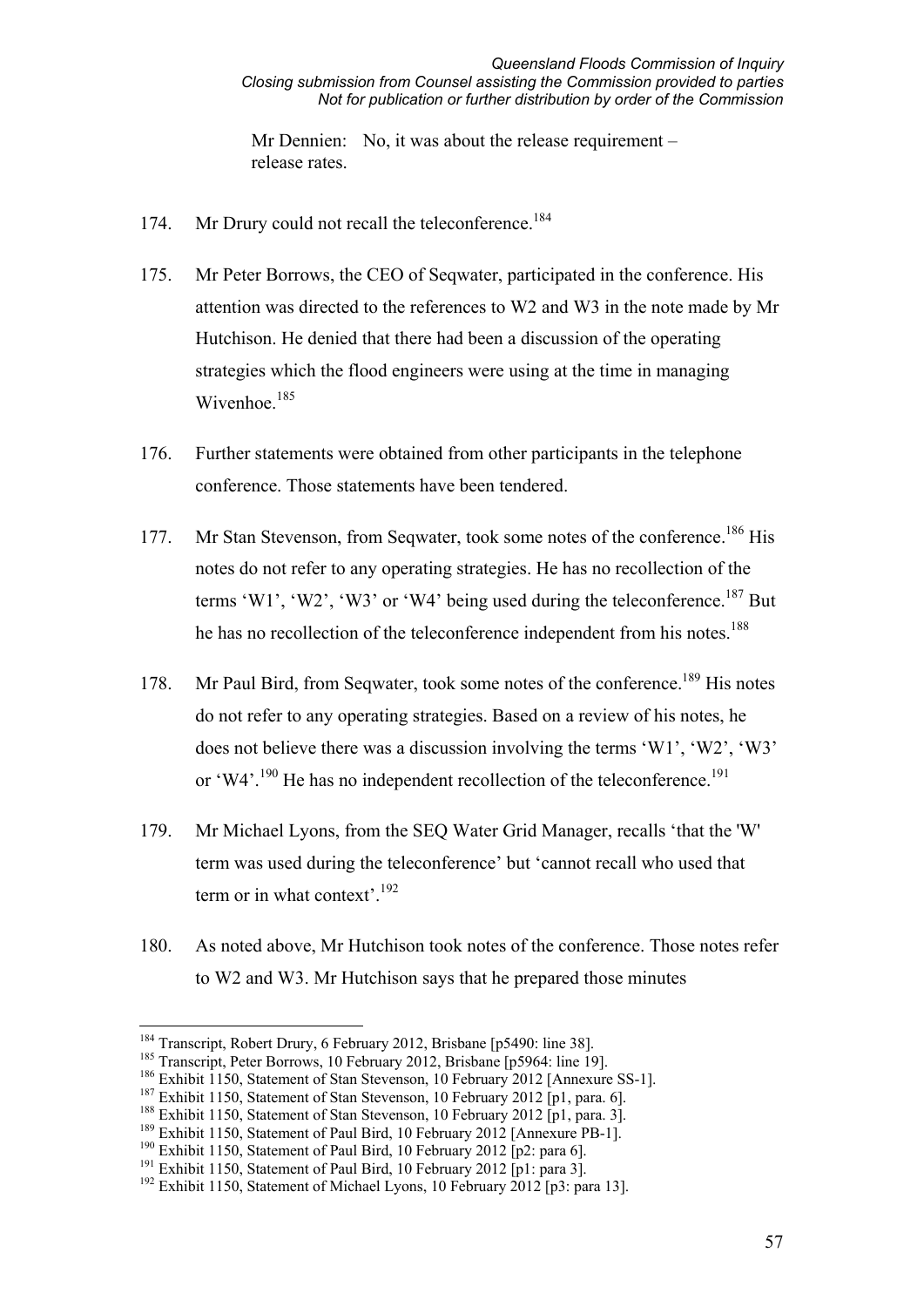'contemporaneously using a computer in the Emergency Room' and he 'used the same language as that used by the participants'.<sup>193</sup> Mr Hutchison says that he 'would not have used terms like 'W2' and 'W3' in the Minutes unless they were specifically mentioned by someone' but 'cannot recall who used the expressions 'W2' and 'W3' and cannot remember in what context the terms were used.'194

181. None of the participants in the teleconference from Seqwater can recall the terms 'W2' or 'W3' being used. Yet the evidence from Mr Spiller, Mr Lyons and Mr Hutchison makes clear that those terms were used.

182. On the evidence, the 8.30 am teleconference does not support the drawing of any particular inference about the state of mind of the four flood engineers in relation to the strategies prescribed by the Wivenhoe manual.

| 183. |  |  |
|------|--|--|
|      |  |  |
|      |  |  |
| 184. |  |  |
|      |  |  |

# **Mr Allen's email to Mr Cooper at 10.57 am on 12 January 2011**

- 185. At 10.22 am on the morning of 12 January 2011, Mr Cooper sent an email to Mr Allen that attached Mr Cooper's draft report into compliance with the manual at Wivenhoe.<sup>195</sup>
- 186. Mr Cooper's draft report relevantly stated:

<sup>&</sup>lt;u>.</u> <sup>193</sup> Exhibit 1150, Statement of Lee Hutchison, 10 February 2012 [p3: para 10].

<sup>&</sup>lt;sup>194</sup> Exhibit 1150, Statement of Lee Hutchison, 10 February 2012  $\overrightarrow{p}$ 3: para 13 and 14].

<sup>&</sup>lt;sup>195</sup> Exhibit 1100, Statement of Peter Allen, 7 February 2012 [Annexure PHA63: p2].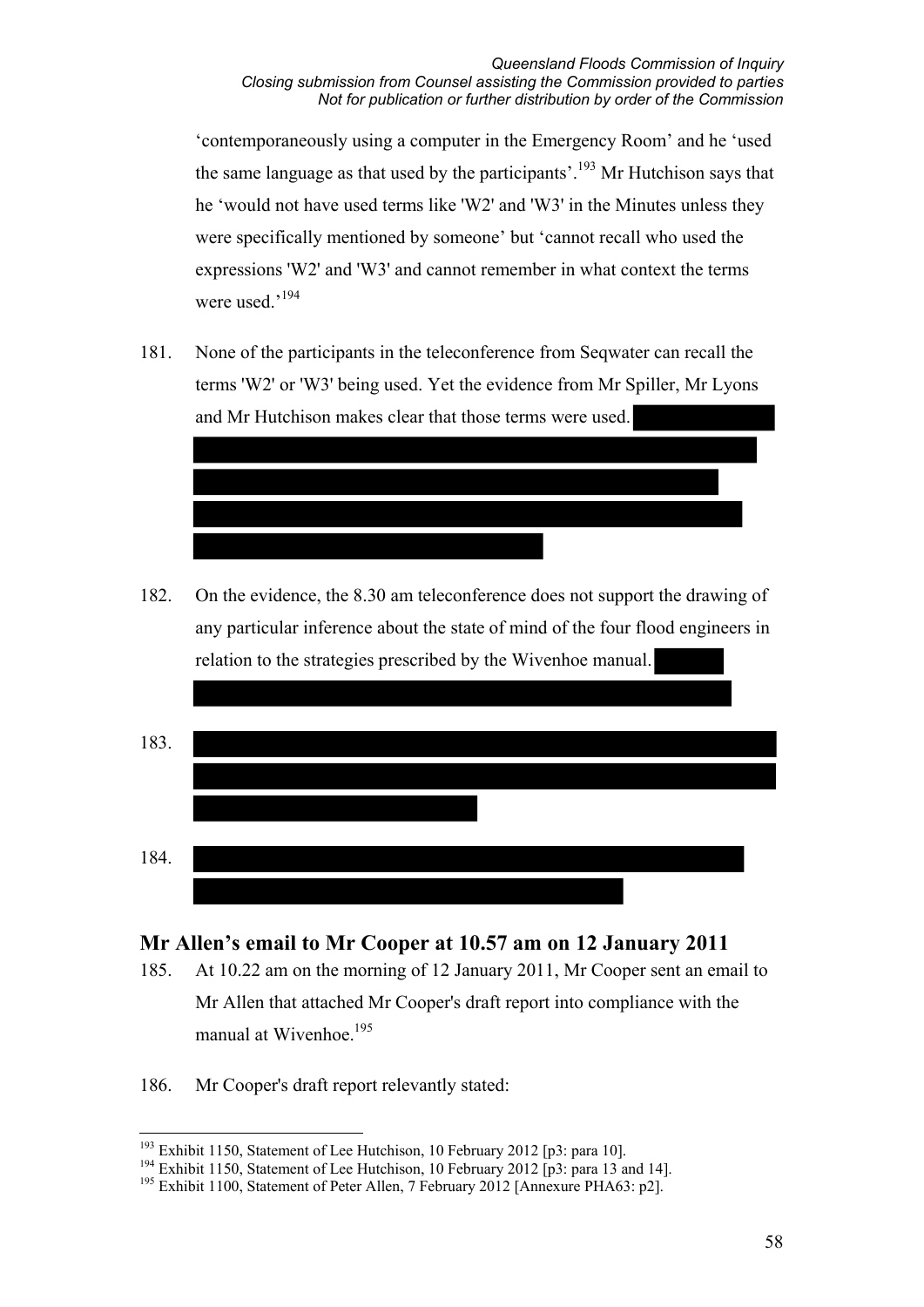Until the last day or so, Wivenhoe Dam has been below EL74.0 and accordingly, would be operating under Strategy W1 …

Over the last couple of days, the storage level in Wivenhoe Dam has increased to above EL 74.0 … This situation would demand strategy W3 for Wivenhoe Dam …<sup>196</sup>

187. Mr Allen replied to Mr Cooper at 10.57 am and relevantly said:

Just a couple of comments after a very quick read of your report.

 $2<sup>nd</sup>$  page: Strategy W1 applies until the reservoir exceeds 68.5 and then it moves into W2 or W3. For the last day or so before yesterday's big rise, it would have been in W2. It moved into W<sub>4</sub> at about EL 73.5 ...<sup>197</sup>

- 188. Mr Allen accepted in evidence that this email must have represented his understanding at the time but he was uncertain as to from where he had derived that understanding <sup>198</sup>
- 189. Mr Allen suggested that he had derived this understanding from the technical situation reports and information he 'could get on the internet'.<sup>199</sup> However, he acknowledged that he had not made his own assessment<sup>200</sup> and had not turned his mind to which of the W strategies might have been being employed $^{201}$ . Consequently, what he said to Mr Cooper must have in turn been based on something he had received or been told.<sup>202</sup>
- 190. He accepted that what he said to Mr Cooper may have been based on information he received during calls with people at the flood operations centre.<sup>203</sup>
- 191. The flood event log records:

<u>.</u>

<sup>196</sup> Exhibit 1100, Statement of Peter Allen, 7 February 2012 [Annexure PHA63: p8].

<sup>&</sup>lt;sup>197</sup> Exhibit 1100, Statement of Peter Allen, 7 February 2012 [Annexure PHA63: p1].

<sup>198</sup> Transcript, Peter Allen, 10 February 2012, Brisbane [p5911: line 33].

 $199$  Transcript, Peter Allen, 10 February 2012, Brisbane  $\overline{1}$ p5910: line 361.

<sup>200</sup> Transcript, Peter Allen, 10 February 2012, Brisbane [p5911: line 43].

<sup>&</sup>lt;sup>201</sup> Transcript, Peter Allen, 10 February 2012, Brisbane [p5910: line 12].

<sup>&</sup>lt;sup>202</sup> Transcript, Peter Allen, 10 February 2012, Brisbane [p5911: line 48].

<sup>&</sup>lt;sup>203</sup> Transcript, Peter Allen, 10 February 2012, Brisbane [p5910: line 56].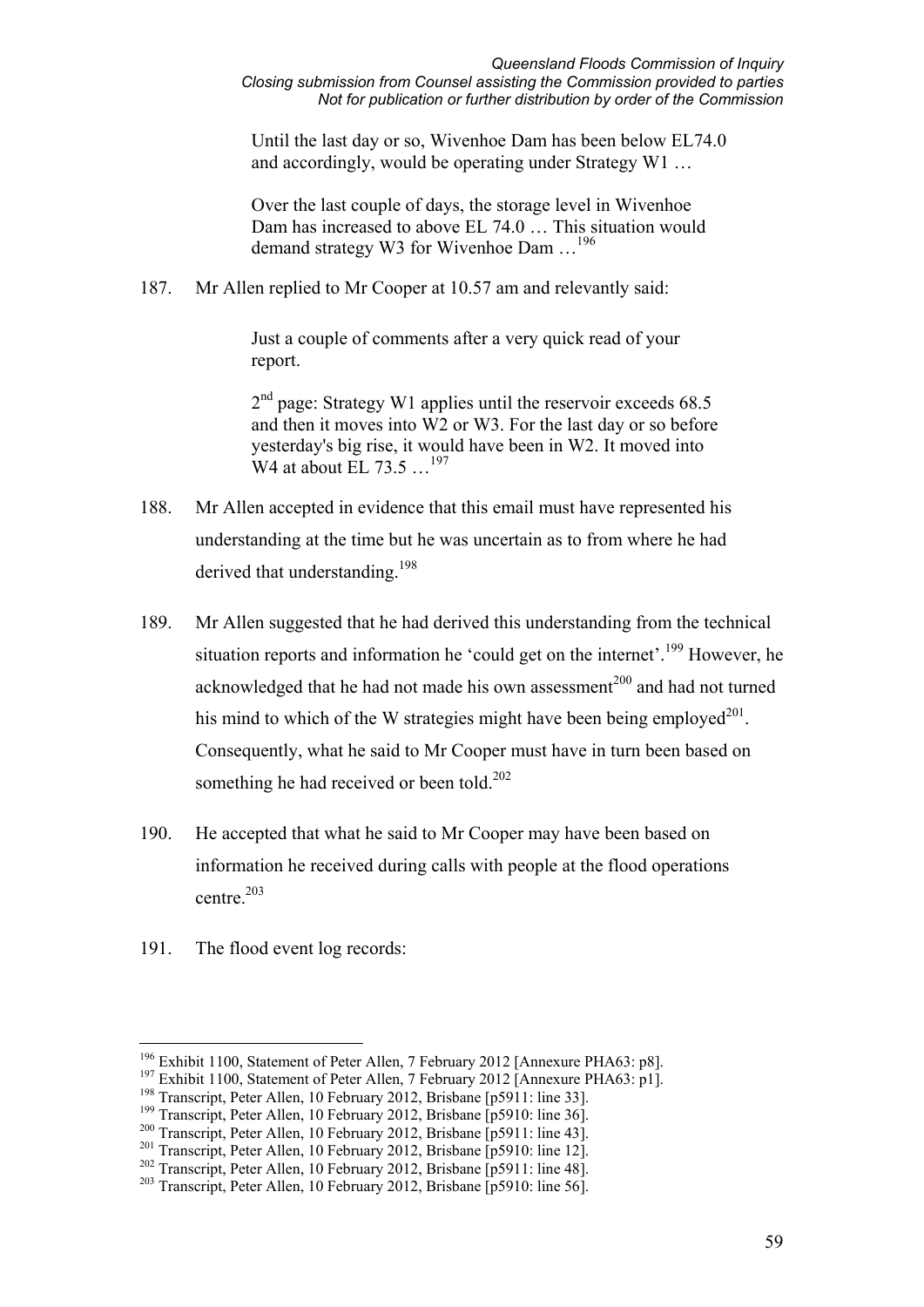- a. A telephone call from somebody at the flood operations centre to Mr Allen at 7.15 pm on 9 January 2011.
- b. A telephone call from somebody at the flood operations centre to Mr Allen at 9.00 pm on 10 January 2011.
- c. A telephone call at 8.10 am on 11 January 2011 between Mr Tibaldi and Mr Allen.
- d. A telephone call at 4.41 pm on 11 January 2011 from Mr Allen to somebody at the flood operations centre.
- 192. It was suggested to Mr Allen by counsel for Seqwater that he must have drawn an inference as to the strategy being used based on information contained in the technical situation reports.<sup>204</sup> Mr Allen accepted that this was possible but said that he could not recall where he 'got the W2 from'.<sup>205</sup>
- 193. It cannot be accepted that Mr Allen derived his understanding that strategy W<sub>2</sub> was being employed from an inference he made from the technical situation reports. His evidence was that he had not made his own assessment.206 He knew that Mr Cooper's report was a report for the Premier as to compliance with the Wivenhoe manual<sup>207</sup> and it is unlikely, in those circumstances, that he would have so casually risked misleading Mr Cooper. He was in contact with the people at the flood operations centre and could have easily checked what strategy had been applied before W4 if he had any doubt.
- 194. The better inference from the evidence is that Mr Allen must have been communicating to Mr Cooper what he, in turn, had been told by people at the flood operations centre.
- 195. It could only have been one or more of the flood engineers who communicated that information to Mr Allen.

<sup>-</sup><sup>204</sup> Transcript, Peter Allen, 10 February 2012, Brisbane [p5938: line 30].

<sup>&</sup>lt;sup>205</sup> Transcript, Peter Allen, 10 February 2012, Brisbane [p5938: line 36].

<sup>206</sup> Transcript, Peter Allen, 10 February 2012, Brisbane [p5910: line 33; p5911: line 43].

<sup>&</sup>lt;sup>207</sup> Transcript, Peter Allen, 10 February 2012, Brisbane [p5911: line 43].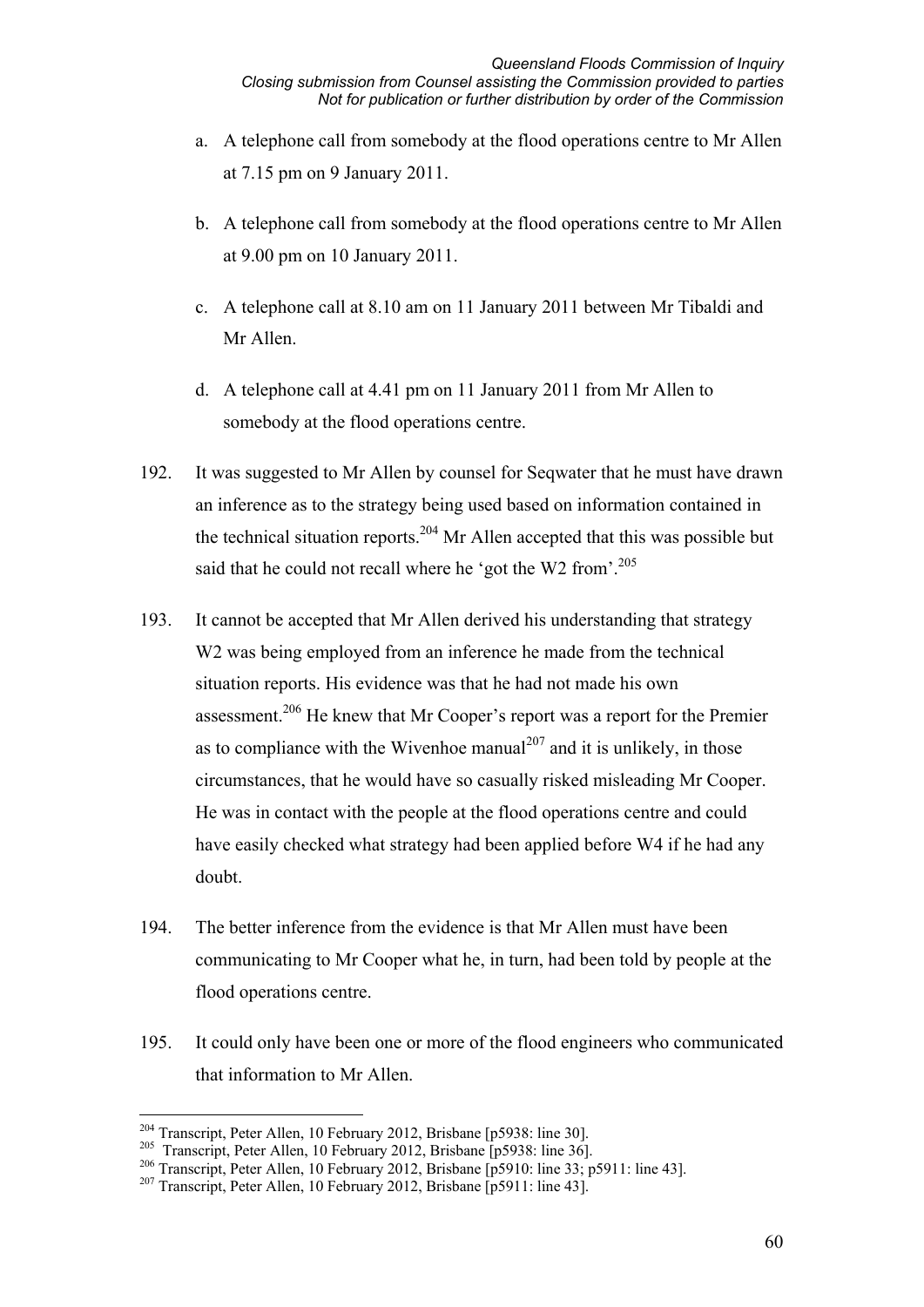### **Other contemporaneous records from 8 and 9 January 2011**

- 196. In the period between 6am on 8 January 2011 and 9.00 pm on 9 January 2011 a number of documents were produced that indirectly touched on the choice of strategy at Wivenhoe Dam: four situation reports, two technical situation reports and 23 flood event log entries. A schedule of these documents was prepared by the Commission and tendered as Exhibit 1046.<sup>208</sup>
- 197. Any of these documents would have been an appropriate place in which to record the operating strategy that was in place at the time.<sup>209</sup> None of them make mention of operating strategy W3 or to the prioritisation of the prevention of urban inundation.210 All four of the situation reports mention keeping certain bridges open. $211$
- 198. Two of the items listed in Exhibit 1046, the situation report of 5.53 pm 8 January 2011 and the flood event log entry of 3.30 pm on 9 January 2011, do refer to operating strategies. These are dealt with separately.
- 199. None of the other entries makes specific mention of the operating strategy that was in use at that time. The focus of the situation reports and technical situation reports is on keeping particular bridges open. To this extent, they tend to suggest that strategy W1 was in use at that time. However, it is not possible to draw any firm conclusion from this material.
- 200. The different operating strategies in the Manual give particular emphasis to certain objectives, but all strategies require that the same objectives are considered and in the same order of importance.212 As a result, with the exception of the two items discussed elsewhere, all of these materials are equally consistent with strategy W1, strategy W2 or strategy W3 having been in place.

<sup>&</sup>lt;u>.</u> <sup>208</sup> Exhibit 1046, Schedule of sitreps, TSRs and flood event log, tendered on 2 February 2012.

<sup>&</sup>lt;sup>209</sup> Transcript, John Tibaldi, 2 February 2011, Brisbane [p5049: line 19].<br><sup>210</sup> Transcript, John Tibaldi, 2 February 2011, Brisbane [p5049: line 28].

<sup>&</sup>lt;sup>211</sup> Transcript, John Tibaldi, 2 February 2011, Brisbane  $[p5049:$  line 28].<br><sup>212</sup> Exhibit 21, Manual of Operational Procedures at Wivenhoe and Somerset Dam, Version 7, November 2009 [p22].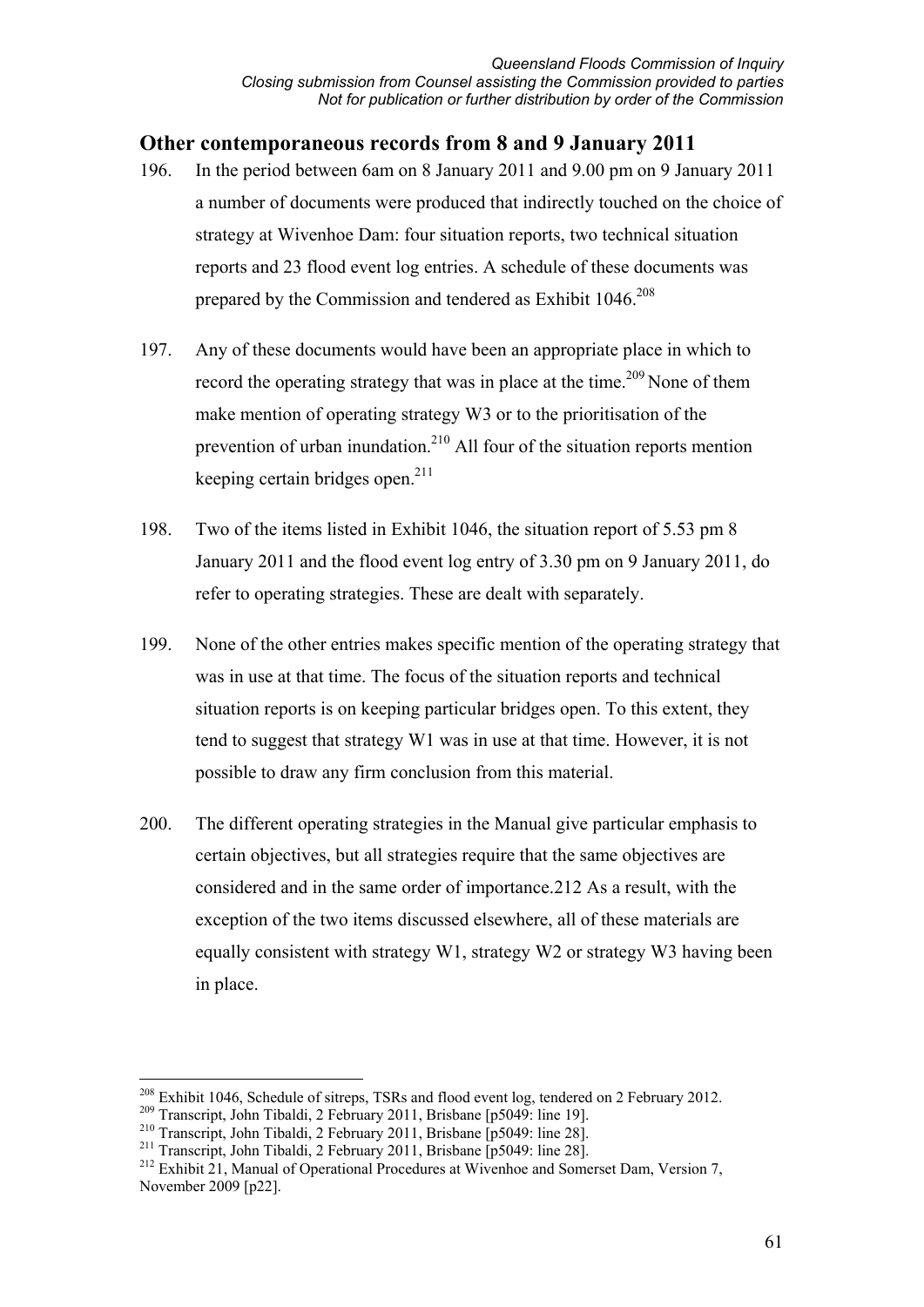#### **Conclusion on contemporaneous documents**

- 201. None of the contemporaneous documents supports the view that the flood engineers began operating under the W3 strategy at 8.00 am on Saturday, 8 January 2011. Rather, where those documents address strategy, they suggest that, to the extent that the flood engineers were conscious of the strategies provided for under the Wivenhoe manual:
	- a. throughout Saturday, 8 January 2011, and some time into the afternoon of Sunday, 9 January 2011, the flood engineers believed they were operating under W1.
	- b. at some point on the afternoon or evening of Sunday, 9 January 2011, they identified the need to apply strategy W2.
- 202. Hence:
	- a. Mr Ayre referred to W2 as a possibility in the future on the afternoon of 8 January 2011, in terms which suggested that it would be a step up from the strategy then being implemented.
	- b. The 3.30 pm entry refers to being at the top of W1 and the bottom of W2.
	- c. Mr Allen, who was in communication with the FOC on the evening of 9 and 10 January 2011, believed that strategy W2 had been implemented.
- 203. That view is also consistent with inferences available in respect of Mr Drury's communications with Mr Spiller. However, as noted above, the evidence is not sufficiently conclusive to permit findings to be made in respect of Mr Drury's communications and the basis for those communications.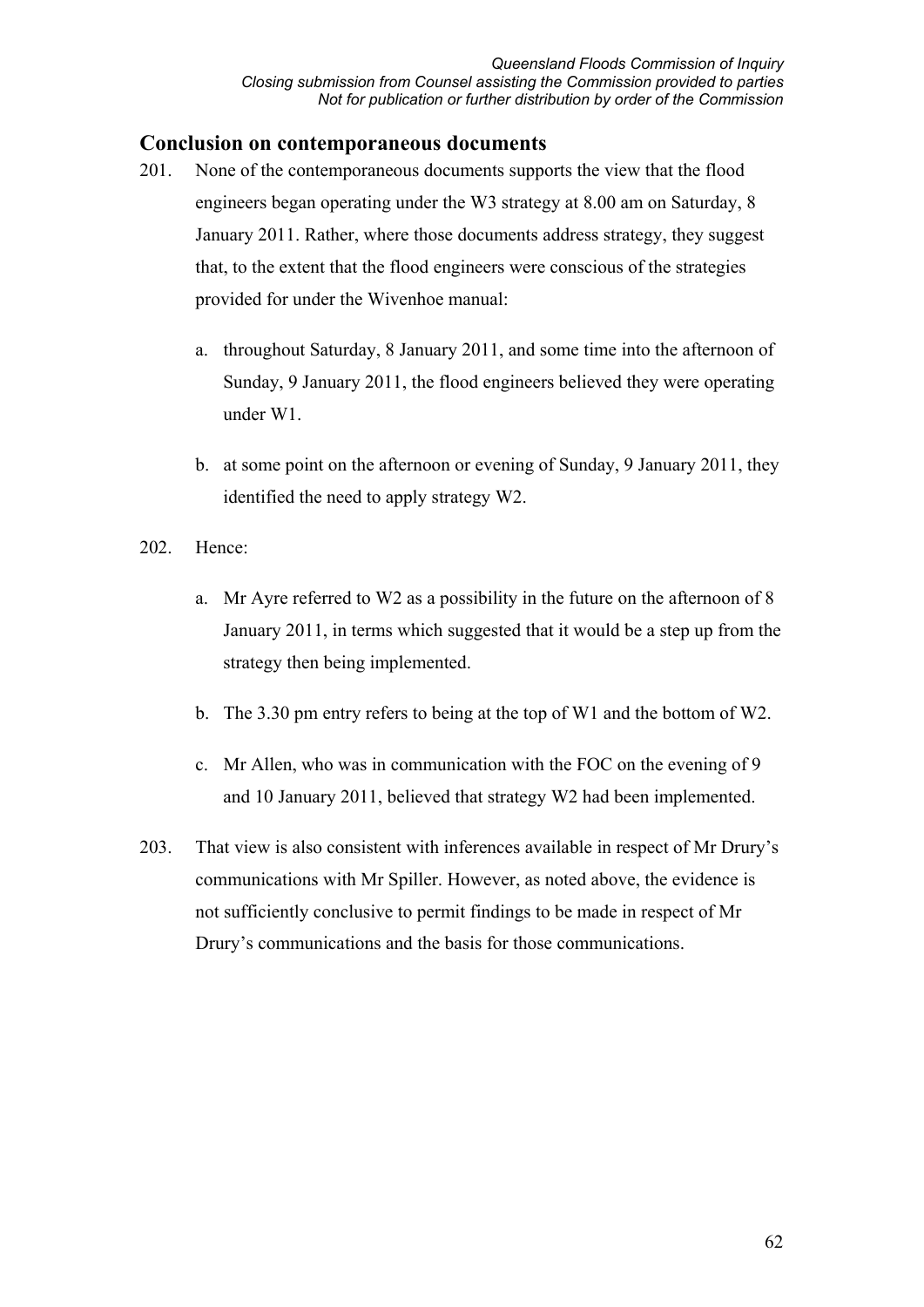# **5 The first attempts to record strategy choice**

204. In the period 15 to 17 January 2011 three documents were prepared that purported to set out accounts of the choice and timing of the strategies used in the January 2011 flood event: Mr Malone's Summary of Manual, the Strategy Summary Log and the brief to the Minister.

# **Mr Malone's Summary of Manual document**

- 205. A Microsoft Word document with the file name Summary of Manual appears to be the earliest written account of the strategies used at Wivenhoe Dam in the January 2011 flood event.<sup>213</sup>
- 206. Mr Malone's authorship of the document is uncontested. At the time of its creation all three of the other flood engineers were specifically invited to review and comment on it, in an email which specifically drew Mr Tibaldi's attention to the attachment in which the document was enclosed.<sup>214</sup>
- 207. The document is titled Summary of Manual of Operational Procedures for Flood Mitigation at Wivenhoe and Somerset Dam. It sets out an overview of the Wivenhoe Manual and includes a summary of the 'W' strategies. Of particular importance is italicised text in the document that sets out the times at which the different W strategies were 'exceeded'. Relevantly, that text records that:215

*The Flood Operations Centre was mobilised at 8am Saturday 6 January 2011.* … [W1] *was exceeded at 8am Saturday 6 January 2011. …*  [W2] *was exceeded approximately 6pm Saturday 8 January 2011. …*  [W3] *was exceeded approximately 9am Tuesday 11 January 2011.*  [Italics in original document.]

<sup>-</sup><sup>213</sup> Exhibit 1050, Email from Duty Engineer (Terry Malone) to Mr Ruffini, Mr Tibaldi, Mr Ayre, Mr Malone and Mr Drury, 15 January 2011.

<sup>&</sup>lt;sup>214</sup> Exhibit 1050, Email from Duty Engineer (Terry Malone) to Mr Ruffini, Mr Tibaldi, Mr Ayre, Mr Malone and Mr Drury, 15 January 2011.

<sup>215</sup> Exhibit 1050, Email from Duty Engineer (Terry Malone) to Mr Ruffini, Mr Tibaldi, Mr Ayre, Mr Malone and Mr Drury, 15 January 2011 [p3].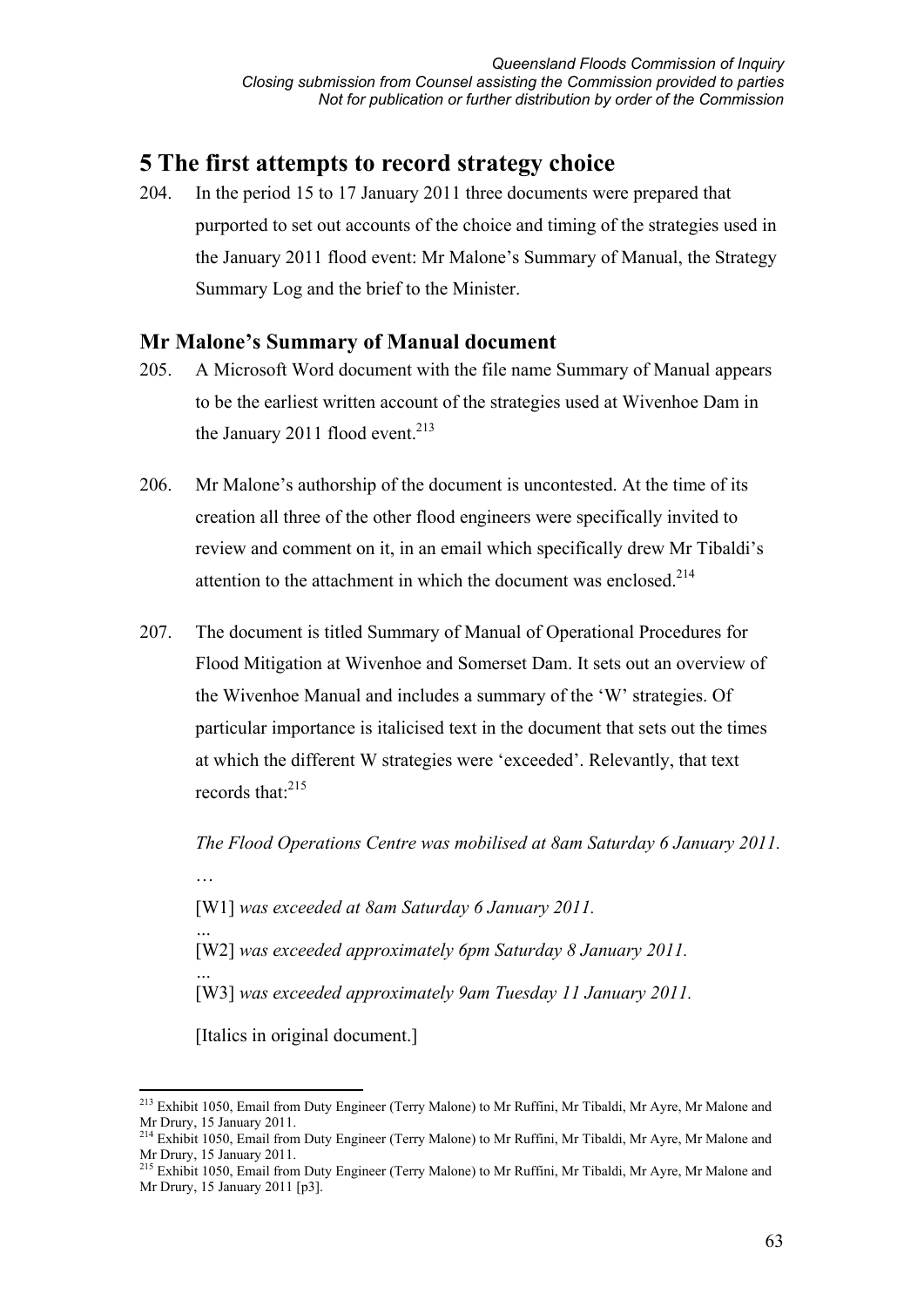- 208. The times of the changes in operating strategies indicated in this document differ from all other accounts (or reconstructions) of when the transitions occurred, even allowing for the reference to W1 being exceeded on 6 January rather than 8 January being a typographic error.<sup>216</sup> The word 'approximately' is used to indicate that the times given may not be precise, but there is nothing on the face of the document that suggests that it is intended as anything other than a record of what had actually occurred during the flood event.
- 209. The documentary record suggests that the Summary of Manual was written by Mr Malone between 11.30 am and 1.02 pm on 15 January 2011.
	- a. The flood event log records that Mr Drury rang the flood operations centre at 11.30 am on 15 January 2011 to request a summary of the operations manual for Wivenhoe Dam, which 'Terry',  $^{217}$  being Mr Malone,  $^{218}$  was to provide after checking with all duty engineers.
	- b. At 1.02 pm, Mr Malone sent an email to Mr Ruffini, Mr Tibaldi, Mr Ayre and Mr Drury entitled Summary of Manual that attached the file of the same name.<sup>219</sup> That email asked for comments on the document in advance of it being passed by Mr Drury to Mr Borrows. The text of the email indicated that the attachment had been prepared because Mr Borrows had asked for a two page summary of the manual. That email also included, in bold red font, the phrase 'JT bring out the red pen!'.
	- c. The flood event log records that at 1.10 pm Mr Allen rang the flood event centre to ask about the summary and was told by Mr Malone that the summary was with the other engineers for checking.<sup>220</sup> It further records that at 1.15 pm Mr Drury rang with questions about the summary.<sup>221</sup>
- 210. In oral evidence Mr Malone confirmed that he was the author of the Summary of Manual and that he intended his email attaching it to be an invitation for

<sup>&</sup>lt;sup>216</sup> Transcript. Terrence Malone, 4 February 2012, Brisbane [p5305: line 18].

<sup>&</sup>lt;sup>217</sup> Exhibit 23, Flood Event Log [p32].<br><sup>218</sup> Transcript, Terrence Malone, 4 February 2012, Brisbane [p5303: line 37].<br><sup>219</sup> Exhibit 1050, Email from Duty Engineer (Terry Malone) to Mr Ruffini, Mr Tibaldi, Mr Ayre, Mr Mal Mr Drury, 15 January 2011.

<sup>&</sup>lt;sup>220</sup> Exhibit 23, Flood Event Log [p32].<br><sup>221</sup> Exhibit 23, Flood Event Log [p32].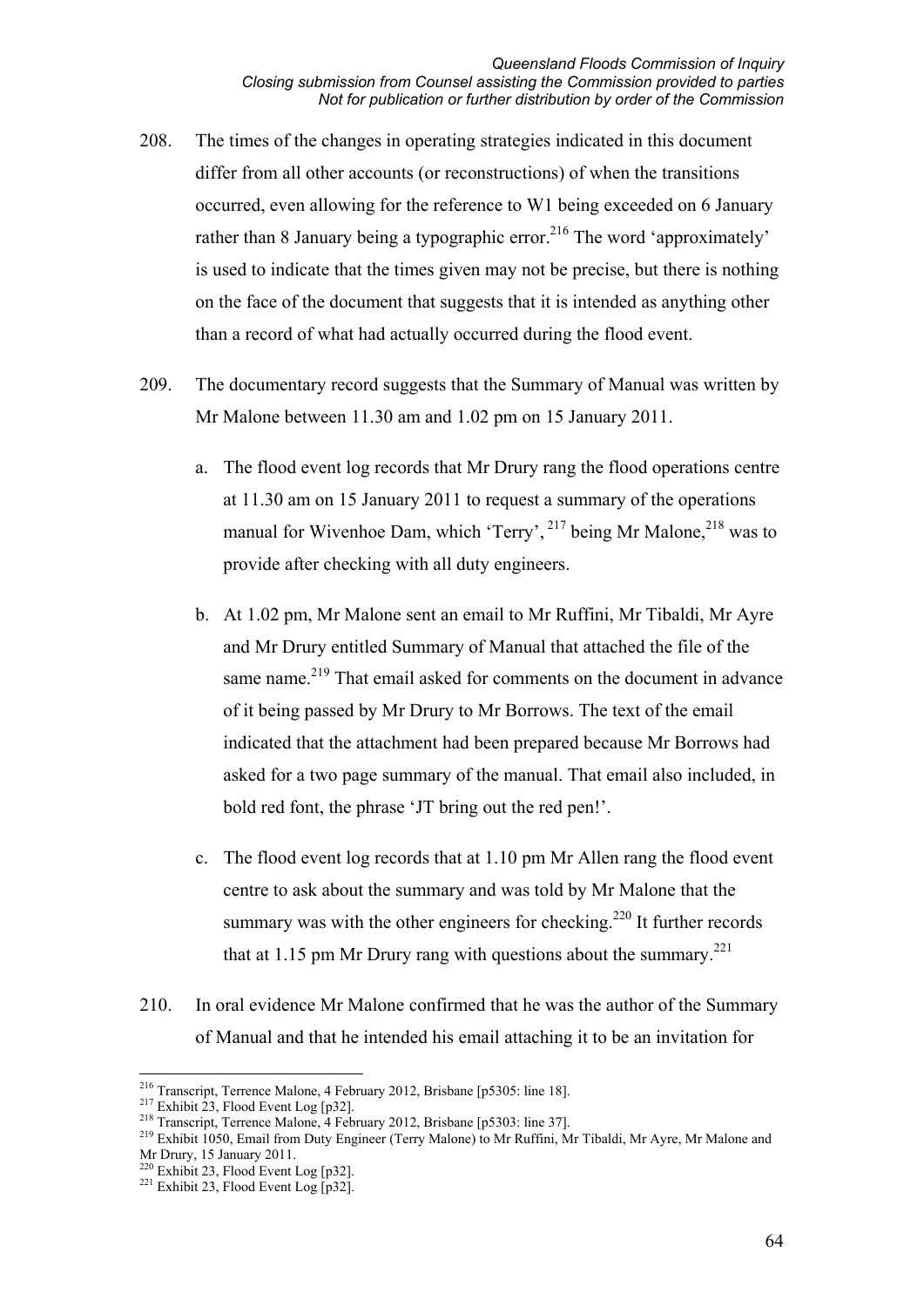feedback on the document.222 Mr Malone explained that the Summary of Manual reflected his understanding, at that time, of the way in which the dam had been operated, although noted that it covered periods for which he was not the duty engineer. $223$ 

211. Mr Malone explained that most of the document had been created by cutting and pasting text directly from the manual, perhaps with some minor adjustments. The main aspect of the document on which he was inviting feedback was the italicised points that referred to the timing of strategy changes.224 In particular, Mr Malone was interested in feedback on the transition times for W2 and W3, which Mr Malone understood had occurred at times when he was not on duty.<sup>225</sup>

#### **Feedback on Mr Malone's summary**

- 212. It appears that Mr Malone did not receive any feedback on the Summary of Manual.
- 213. Mr Malone was unable to recall ever receiving any comments on the document. He explained that this was not a cause of concern to him as he understood that Mr Tibaldi would take up the document and re-edit before it was circulated, possibly without coming back to Mr Malone.<sup>226</sup> Mr Malone said he had no further contact with the document and did not know whether it had ever reached Mr Borrows.<sup>227</sup> He accepted that it was possible the document might have been passed on to Mr Allen.<sup>228</sup>
- 214. None of the other engineers could recall providing any comment on the document.
	- a. Mr Ayre had some recollection of Mr Malone having worked on a document similar to the Summary of the Manual on 15 January 2011.<sup>229</sup>

<sup>&</sup>lt;sup>222</sup> Transcript, Terrence Malone, 4 February 2012, Brisbane [p5303: line 43].

<sup>&</sup>lt;sup>223</sup> Transcript, Terrence Malone, 4 February 2012, Brisbane [p5303: line 43].<br><sup>224</sup> Transcript, Terrence Malone, 4 February 2012, Brisbane [p5305: line 9]; 5 February 2012, Brisbane [p5381: line 26].

<sup>&</sup>lt;sup>225</sup> Transcript, Terrence Malone, 5 February 2012, Brisbane [p5381: line 36].<br><sup>226</sup> Transcript, Terrence Malone, 4 February 2012, Brisbane [p5304: line 8].<br><sup>227</sup> Transcript, Terrence Malone, 4 February 2012, Brisbane [p5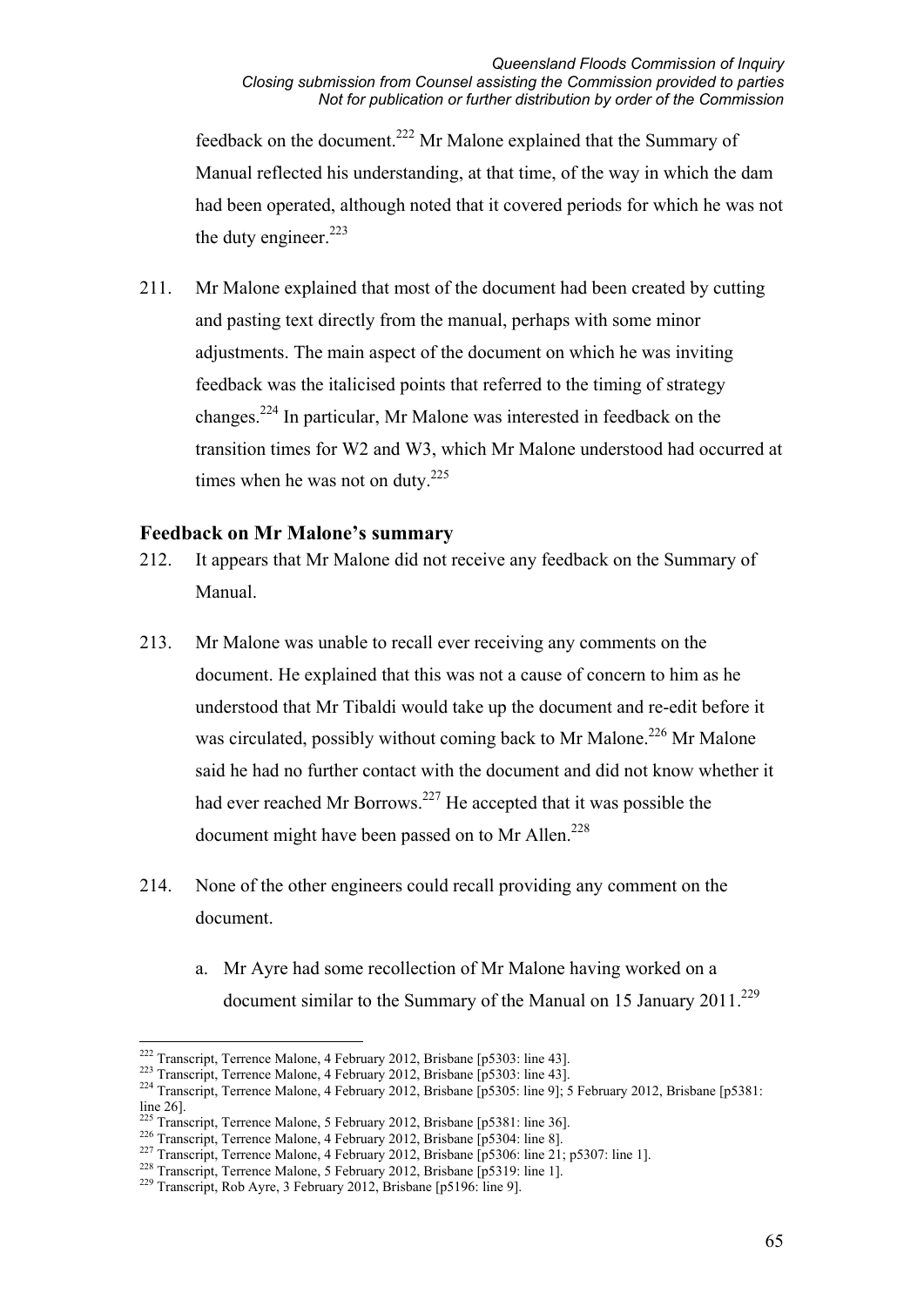He remembered receiving the email Mr Malone sent at 1.02 pm, but not the attached document.<sup>230</sup>

- b. Mr Ruffini said he had no 'real' recollection of seeing or discussing the document.<sup>231</sup>
- c. As for most of 15 January 2011, Mr Tibaldi had no recollection of the email sent by Mr Malone or the entry in the flood event  $\log^{232}$  He accepted that the request by Mr Malone for 'JT bring out the red pen' was a reference to Mr Tibaldi's reputation for extensively editing documents that he was invited to review  $^{233}$  and as an invitation to review the attachment to the email with his usual thoroughness.  $234$
- 215. Mr Drury, who is recorded by the flood event log as having made the request for the summary to be created, and as having made a call to the flood operations centre to discuss it shortly after it was circulated, was unable to offer any explanation as to the document's purpose or subsequent use.
- 216. In oral evidence Mr Drury accepted that he made the call to the flood operations centre at 11.30 am on 15 January 2011, 235 but was unable to recall why he had asked for it. He suggested that, based on the timing he might have made the request so that Mr Burrows could have a short summary of the manual prior to a teleconference being held at  $2.00$  pm that day.  $236$
- 217. Mr Drury could not remember the questions he rang to ask at 1.15 pm, although accepted he might have made the call. $^{237}$  Mr Malone had no recollection of this conversation with Mr Drury.238
- 218. Mr Navruk was the flood officer on duty at the time Mr Malone received the request to provide the Summary of Manual, at the time Mr Malone drafted it

<sup>&</sup>lt;sup>230</sup> Transcript, Rob Ayre, 3 February 2012, Brisbane [p5196: line 17].

<sup>&</sup>lt;sup>231</sup> Transcript, John Ruffini, 6 February 2012, Brisbane [p5405: line 54; p5406: line 7].<br><sup>232</sup> Transcript, John Tibaldi, 2 February 2012, Brisbane [p5062: line 46; p5063: line 4; p5063: line 43].<br><sup>233</sup> Transcript, John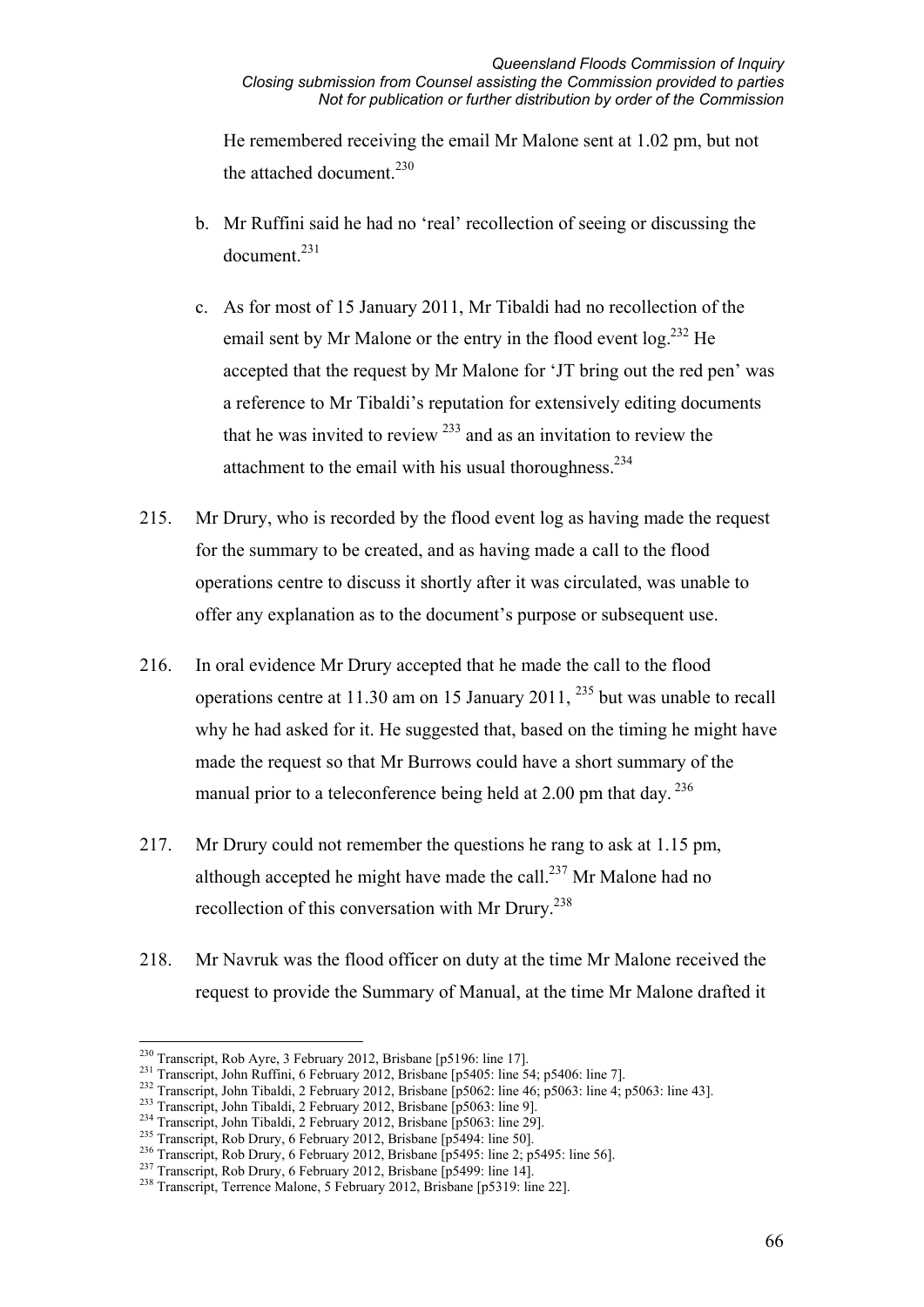and at the times the follow up calls from Mr Drury and Mr Allen were received. Mr Navruk accepted he made the entries in the flood event log that recorded communications about the document,<sup>239</sup> but had no recollection of having seen it. $240$ 

#### **No further circulation**

- 219. No record has been identified to show whether the Summary of Manual was ever put to any further use, or if it was ever passed on by Mr Drury to Mr Borrows.
- 220. Mr Drury was not certain, but thought that he probably had not passed the Summary of Manual on to Mr Borrows as originally intended. He implied that this was because it was superseded by other materials drafted later on 15 January 2011 for the Minister.<sup>241</sup> Mr Drury was unable to say whether, at the time he received Mr Malone's summary, he regarded it as consistent with his understanding of the strategies engaged during the flood event. $242$
- 221. Mr Borrows had no recollection of either having requested<sup> $243$ </sup> the Summary of Manual, or having ever seen it.<sup>244</sup>
- 222. Mr Allen had limited recollection of the document or the call he is recorded to have made at 1.10 pm. He suggested the purpose of his call was to ensure that a summary of the manual was available for the purpose of a review that would occur at a later date, rather than to discuss its content. <sup>245</sup> He had some recollection of having seen a document similar to the Summary of Manual, but was not sure if he had actually seen the particular document.<sup>246</sup>

### **Confusion between W2 and W3**

223. It may well be that the Summary of Manual was, at least at the time it was written, regarded by all four engineers as an acceptable account of the strategies that were used. Its language is clear and, despite having been

<sup>&</sup>lt;sup>239</sup> Transcript, Albert Navruk, 10 February 2012, Brisbane [p5971: line 7].

<sup>&</sup>lt;sup>240</sup> Transcript, Albert Navruk, 10 February 2012, Brisbane [p5970: line 24].<br>
<sup>241</sup> Transcript, Rob Drury, 6 February 2012, Brisbane [p5497: line 9].<br>
<sup>242</sup> Transcript, Rob Drury, 6 February 2012, Brisbane [p5498: line 1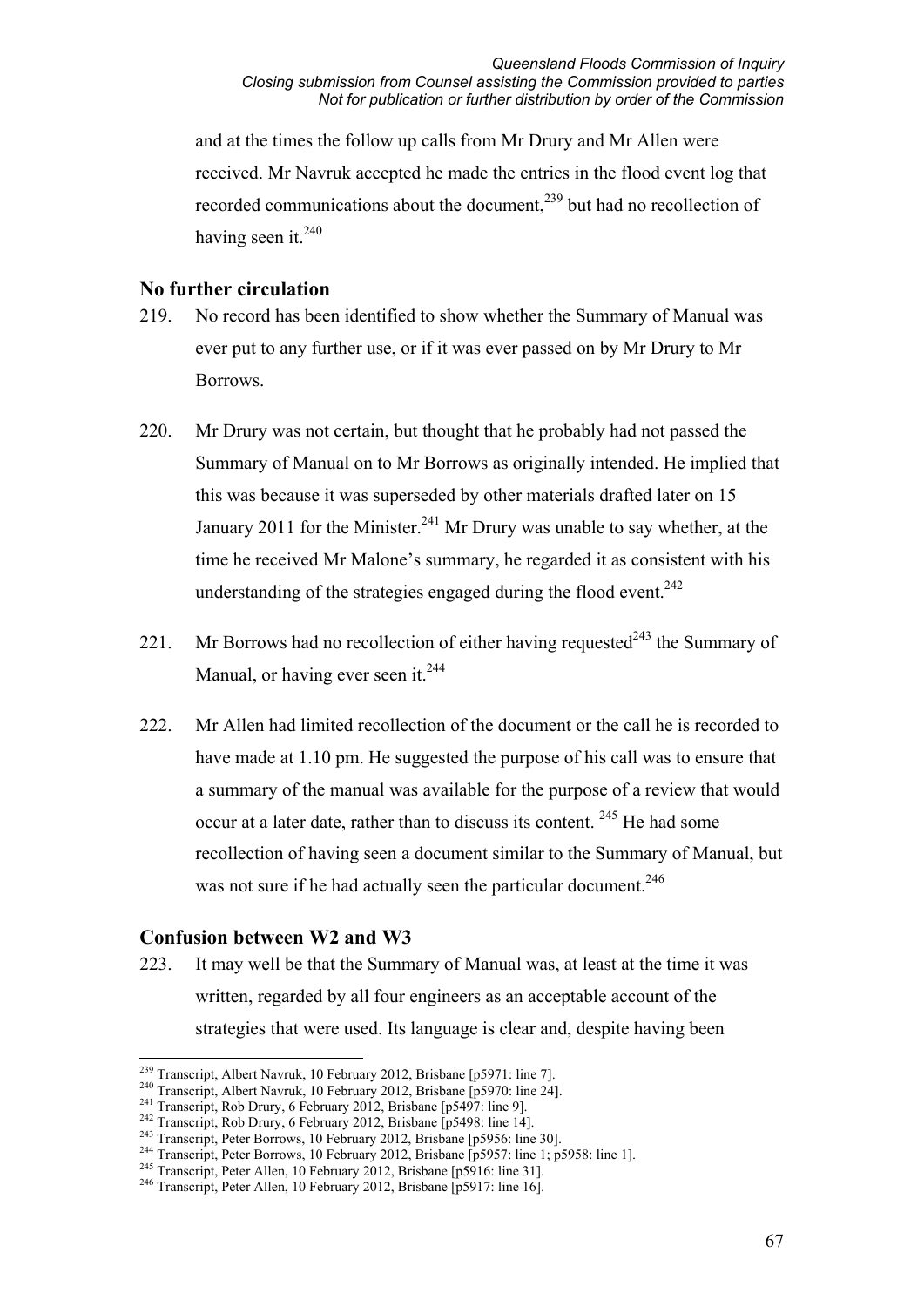circulated under cover of an email expressly requesting feedback, none of the flood engineers raised any concerns about its contents and could be taken to have acquiesced to its accuracy.

- 224. On balance, the Summary of Manual should be seen as Mr Malone's attempt to document the strategies that were used for the purpose of informing senior management. The document is not a lengthy one, and the very fact that it purports to record the progress of strategies is noteworthy. No such effort had been made during the event itself. The title of the document suggests what must have been obvious: the actions of the engineers were going to be closely scrutinised by others, beginning with senior management. The question would be asked: Had there been compliance with the manual? And the contents of the document indicate a recognition that at least part of the answer to that question would involve an examination of which strategy was engaged, and when.
- 225. Mr Malone explained that he did not regard the Summary of Manual as definitive and, in particular, had little confidence in his attribution of the times at which W2 and W3 were exceeded. He explained, against interest, that at the time he prepared the Summary of Manual, none of the engineers were clear on whether or not W2 was skipped during the flood event.<sup>247</sup> When asked, Mr Malone rejected the possibility that the strategy timings shown in the Summary of Manual could be correct<sup> $248$ </sup> or that he had ever considered that they might be. $^{249}$
- 226. This explanation itself raises serious concerns about the choice and documentation of the strategies used at Wivenhoe dam. Not only did Mr Malone not know that W2 was skipped (as it was said to be in the 2 March 2011 report), but, seemingly, none of the engineers did. This document, and Mr Malone's associated testimony, should be added to the body of evidence which suggests that for periods the engineers operating Wivenhoe dam simply

<sup>&</sup>lt;sup>247</sup> Transcript, Terrence Malone, 4 February 2012, Brisbane [p5306: line 9].

<sup>&</sup>lt;sup>248</sup> Transcript, Terrence Malone, 4 February 2012, Brisbane [p6092: line 42].<br><sup>249</sup> Transcript, Terrence Malone, 4 February 2012, Brisbane [p6092: line 51].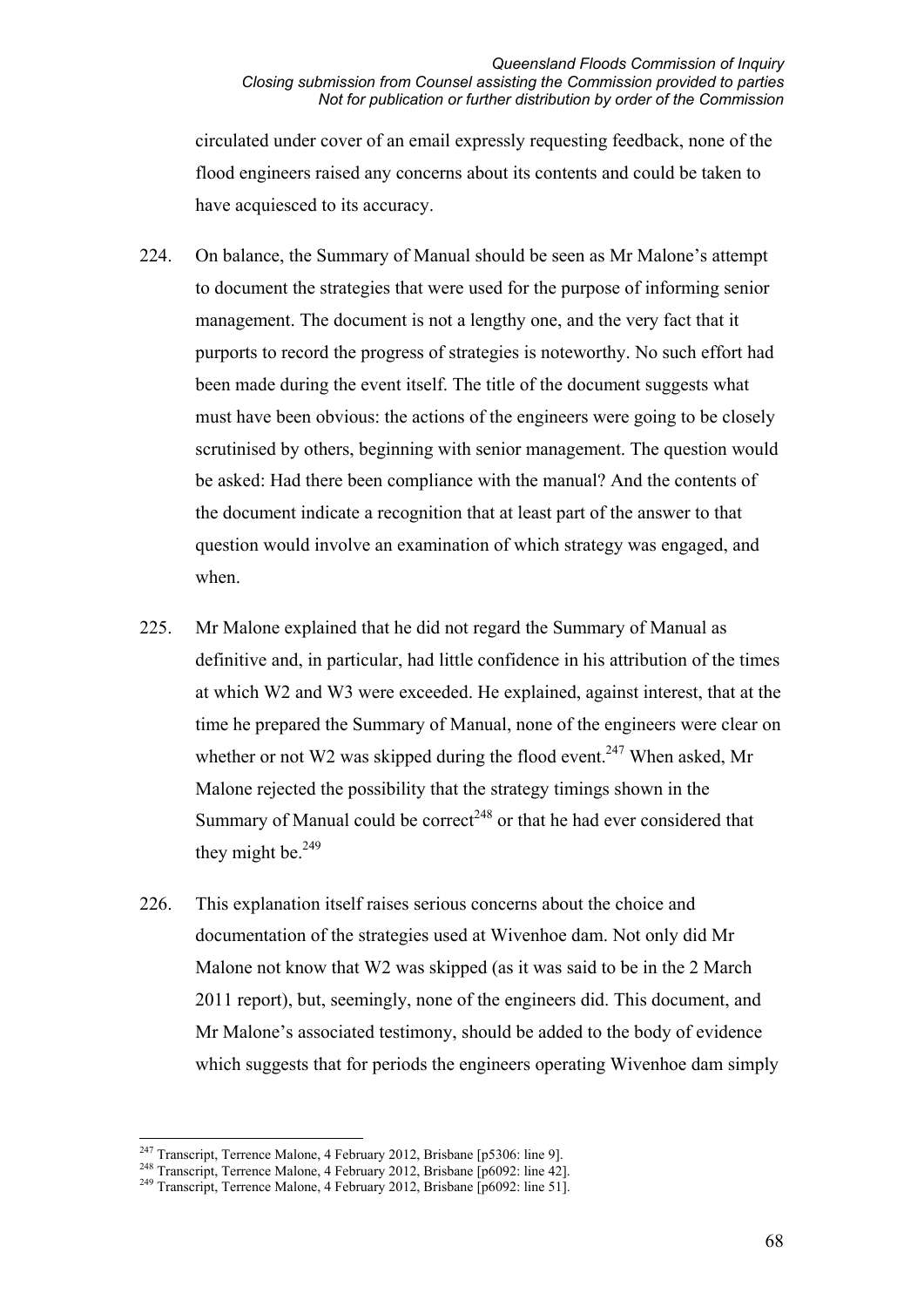did not know whether they were in W2 or W3 and, accordingly, were in breach of the manual.

- 227. There is some significance, also, to Mr Ayre's acknowledgment that Mr Malone was working on such a document and that he received the email attaching it. Knowledge about the energy being applied to such tasks at this time is relevant to any assessment about what is said later about different accounts of strategy selection.
- 228. A further matter of concern is that Mr Malone took no steps to alert the other flood engineers, or any other person, to his concern that his Summary of Manual was unlikely to be correct.<sup>250</sup> It seems unlikely that Mr Malone believed that the other engineers would be able to recall the strategies that were used – if so, he could simply have asked them and his work would have been unnecessary. If, as he acknowledges, he thought that others might be also be confused, then he must have known his account was speculative. The most likely explanation may be that Mr Malone knew that none of the engineers knew which strategies had been used and that an exercise to reconstruct what had occurred would have to be undertaken. He therefore saw his Summary of Manual as similar to an early draft of that exercise. Such an approach raises fewer concerns about the potential for the Summary of Manual to confuse, but means at least that Mr Malone knew from an early stage that no account of strategy choices made existed or was easily discoverable. His subsequent statements and actions must be seen against that background.

### **The strategy summary log**

- 229. A document that has been the subject of considerable interest is the Excel spreadsheet entitled Strategy Summary  $\text{Log}^{251}$  The provenance of this document is controversial, but its contents are striking.
- 230. Strategy Summary Log records that changes in W strategies occurred at the following times:

<sup>&</sup>lt;sup>250</sup> Transcript, Terrence Malone, 4 February 2012, Brisbane [p6093: line 1].

<sup>&</sup>lt;sup>251</sup> Exhibit 1051, Email from Duty Engineer (Rob) to John Tibaldi, 15 January 2011, Attachment.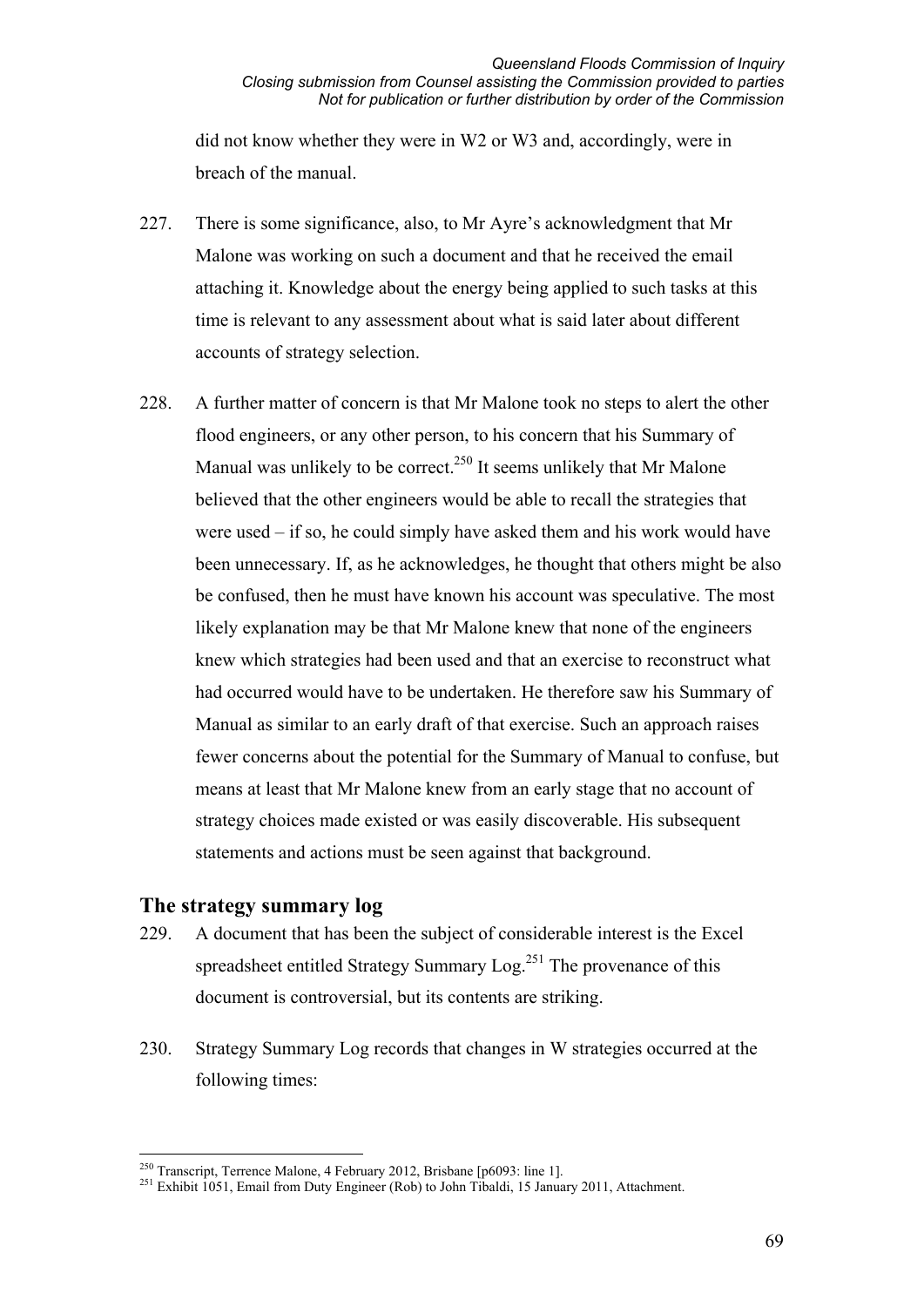- a. Strategy W1 was engaged at or around 7:00 am on 6 January  $2011^{252}$
- b. Strategy W2 was engaged at or around  $3:30$  pm on 9 January  $2011^{253}$
- c. Strategy W3 was transitioned to at or around 7:15 pm and was engaged by 9:04 pm on 9 January 2011<sup>254</sup>
- d. Strategy W4 was engaged between 6:12 am and 12:00 pm on 11 January 2011.
- 231. The times of the changes in operating strategies indicated in this document differ from all other accounts (or reconstructions) of when the transitions occurred.

#### **The documentary record**

- 232. It seems that Strategy Summary Log was created by 'saving as' a version of the flood event log on the evening of 15 January 2011. It was saved onto the shared network space for the flood operations centre in the same electronic folder as the flood event log.
- 233. On the face of the document it is a record of the times at which different operational strategies were engaged at Wivenhoe Dam. The points of transition are unmistakably highlighted in bright yellow. Entries that were contained in the flood event log, but which did not relate to choice of strategies, were deleted. The name given to the file, the choice of rows to delete and the insertion of the bright yellow rows make it clear that the primary purpose of this document was as a record of the strategies that were used.
- 234. Four emails have been identified that attached Strategy Summary Log. The copies of Strategy Summary Log attached to the emails are identical.

 $^{252}$  Exhibit 1051, Email from Duty Engineer (Rob) to John Tibaldi, 15 January 2011 [p2].

<sup>&</sup>lt;sup>253</sup> Exhibit 1051, Email from Duty Engineer (Rob) to John Tibaldi, 15 January 2011 [p7].<br><sup>254</sup> Exhibit 1051, Email from Duty Engineer (Rob) to John Tibaldi, 15 January 2011 [p8].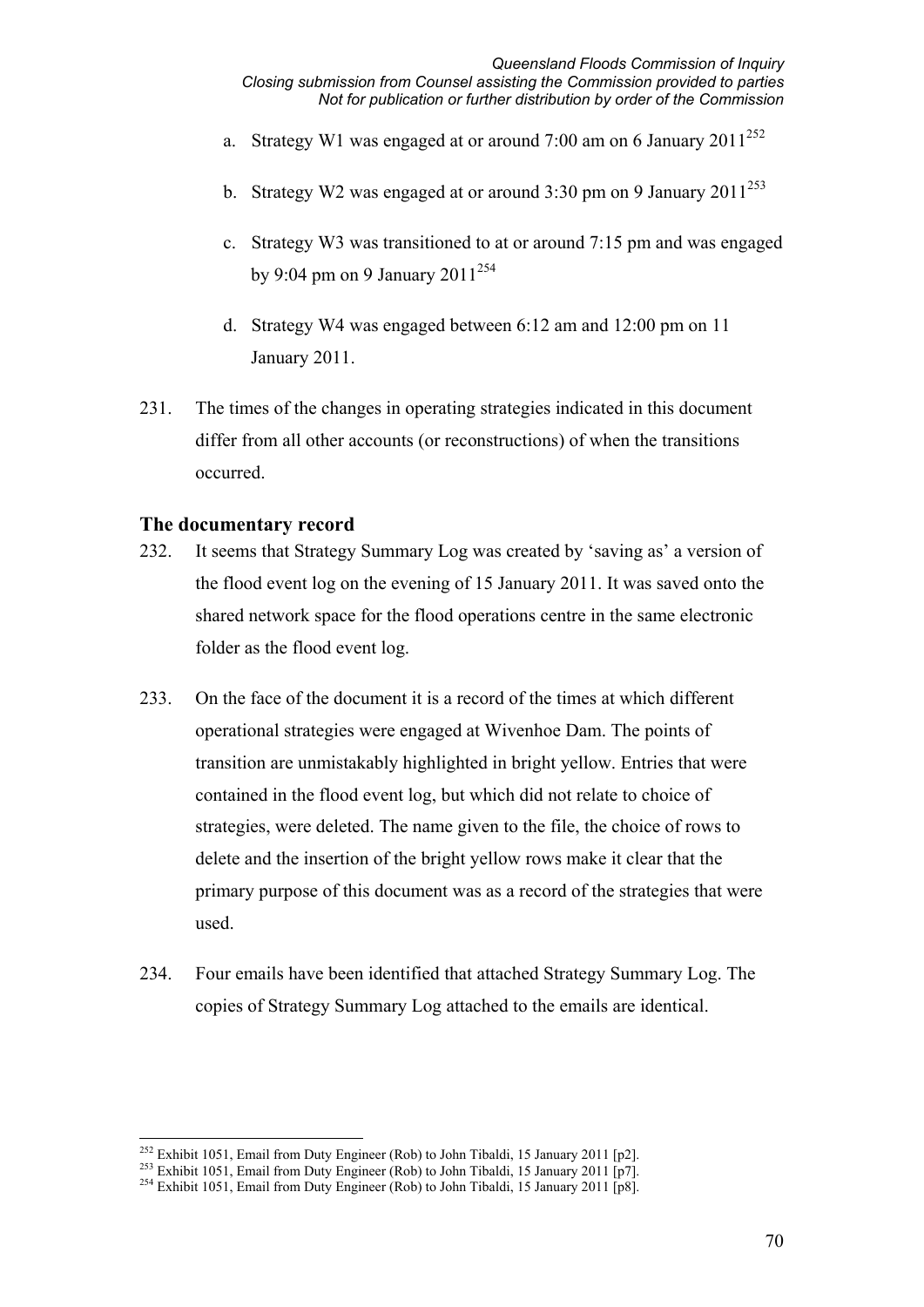- a. At 6.57 pm on 15 January 2011, perhaps soon after the creation of the spreadsheet, it was emailed from the Duty Engineer address to Mr Tibaldi by a person who signed off as 'Rob'.<sup>255</sup>
- b. At 7.51 pm on 15 January 2011, Mr Tibaldi emailed the document to the Duty Engineer email address.<sup>256</sup>
- c. At 1.03 pm on 17 January 2011, Strategy Summary Log was emailed from the Duty Engineer address to Mr Allen and Mr Drury.<sup>257</sup>
- d. At 6.06 pm on 17 January 2011, the email sent to Mr Allen and Mr Drury, including attachments, was forwarded from the Duty Engineer address to Mr Ruffini's email address.
- 235. If this document was prepared, or closely reviewed, by a flood engineer then it is significant as a record of that engineer's recollection (or perhaps reconstruction) of the strategies that were used. It might be of lesser significance if it is the creation of a flood officer, although, as discussed further below, the fact that it was brought into existence at all has freestanding relevance.

### **The creation and circulation of Strategy Summary Log**

236. With the exceptions of Mr Ayre and Mr Allen, the evidence of those involved, or potentially involved, in the creation and circulation of Strategy Summary Log was characterised by a total lack of recollection.

# **Mr Tibaldi**

237. Mr Tibaldi said he had no recollection of the document or the emails sent to and from him on 15 January 2011. He accepted that the 6.57 pm email appeared to have been sent to him and assumed that he would have opened the email and looked at the attachment at the time.<sup>258</sup> He also accepted that it

<sup>&</sup>lt;sup>255</sup> Exhibit 1051, Email from Duty Engineer (Rob) to John Tibaldi, 15 January 2011, 6:57pm.

<sup>&</sup>lt;sup>256</sup> Exhibit 1052, Email from John Tibaldi to Duty Engineer with attachment, 15 January 2011, 7:51pm.<br><sup>257</sup> Exhibit 1076, Email from Duty Engineer to Rob Drury and Peter Allen, 17 January 2011, 1:03pm.<br><sup>258</sup> Transcript, J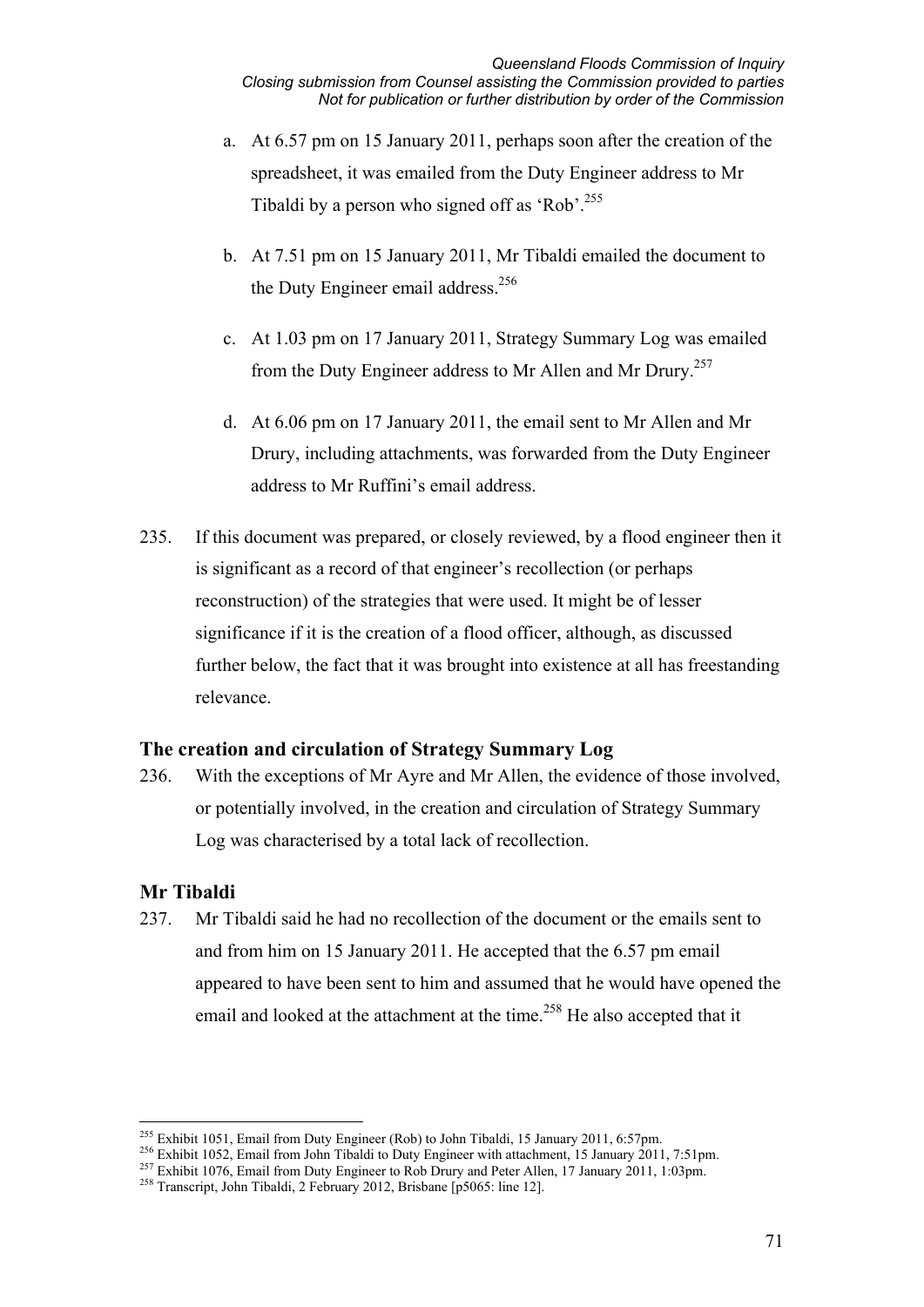appeared that he had sent an email that attached Strategy Summary Log at 7.51 pm that evening to then Duty Engineer, Mr Ruffini.<sup>259</sup>

238. Mr Tibaldi acknowledged that on the same evening, 15 January 2011, he was working on preparing part of a report for the Minister.<sup>260</sup> This timing could suggest that Strategy Summary Log was drafted to assist in preparing that report, which did include a summary of the strategies used and the times at which they were employed. (It is noted however, that those times as recorded in the report to the Minister differed from those in Strategy Summary Log.)

#### **Mr Ruffini**

- 239. Mr Ruffini accepted that an email attaching the strategy summary was sent to him.<sup>261</sup> He could not recall viewing the document or discussing it, but assumed that he would have opened the email.<sup>262</sup> Mr Ruffini disclaimed any involvement in the preparation or review of the document.<sup>263</sup>
- 240. Mr Ruffini accepted that the email attaching the Strategy Summary Log was sent from the duty engineer account to Mr Drury and Mr Allen at the time that Mr Ruffini was on duty, but had no recollection of sending the document himself.<sup>264</sup> He thought it unlikely that he would have sent the document to Mr Drury or Mr Allen unless one of them had requested it.<sup>265</sup>

#### **Mr Ayre**

241. Mr Ayre was the only witness able to recall anything about the creation of Strategy Summary Log, although his evidence was variable and in parts speculative. Mr Ayre assumed that the document was created in the time between 5.30 pm and 7.00 pm on 15 January 2011.<sup>266</sup> He said that he believed he had not created the document and he was unable to recall who had.<sup>267</sup> He

<sup>&</sup>lt;sup>259</sup> Transcript, John Tibaldi, 2 February 2012, Brisbane [p5065: line 25-33].

<sup>&</sup>lt;sup>260</sup> Transcript, John Tibaldi, 2 February 2012, Brisbane [p5066: line 40].<br>
<sup>261</sup> Transcript, John Ruffini, 6 February 2012, Brisbane [p5408: line 1].<br>
<sup>262</sup> Transcript, John Ruffini, 6 February 2012, Brisbane [p5408: li January 2012 [p9: line 53].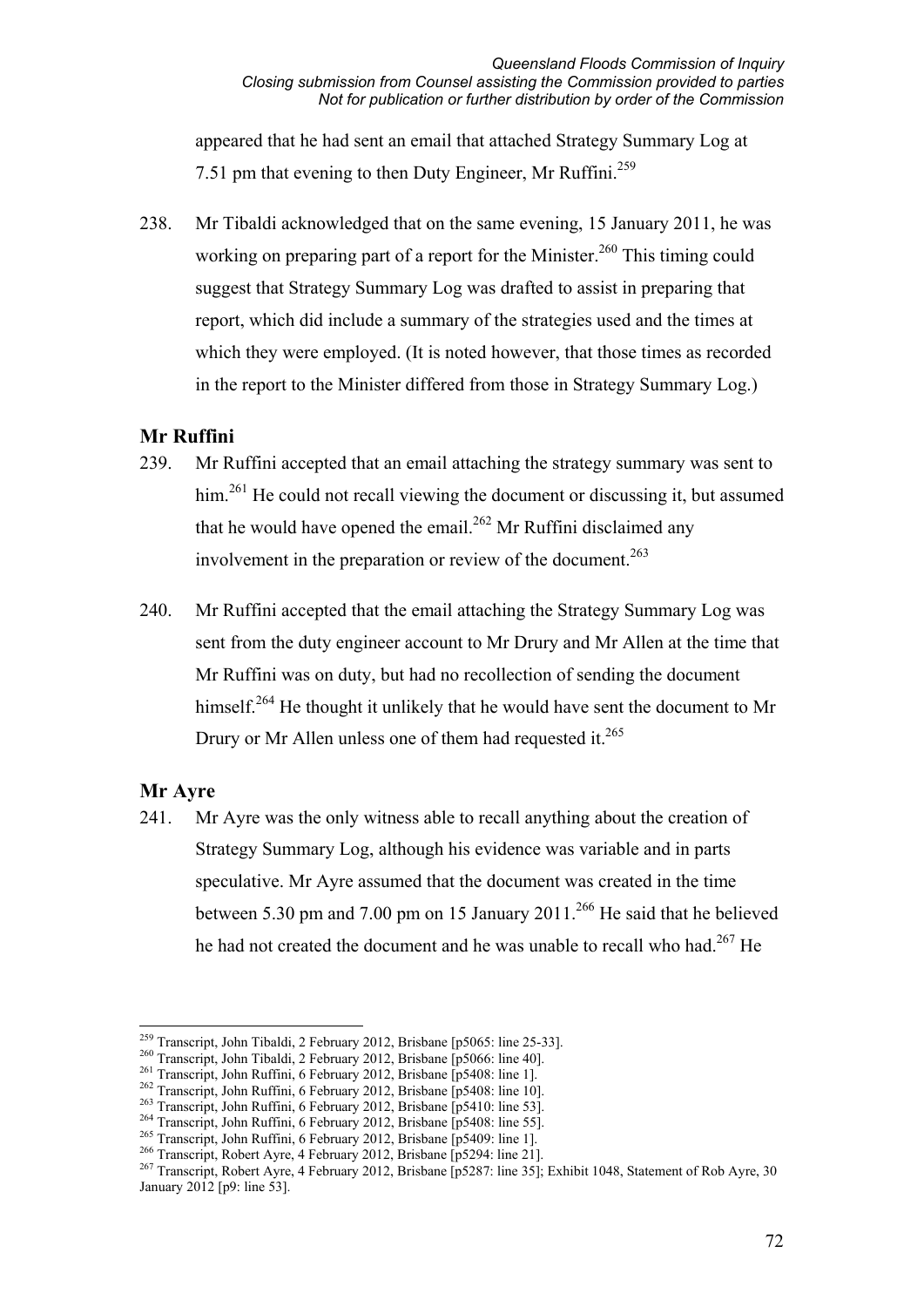accepted it was possible he might have worked on it in collaboration with others.268

242. Mr Ayre's best explanation of the origin of the document was that one of the flood officers was told to do a high level filter of the flood event log on 15 January 2011. Mr Ayre suggested that in order to complete that task, the flood officer created the separate spreadsheet Strategy Summary Log, stripped out the information that did not relate to strategy and made an assessment of the strategies used based on the remaining information, but in ignorance of release rates, lake levels and naturally occurring flows.<sup>269</sup> Mr Ayre suggested that:<sup>270</sup>

> At the time we simply said, 'Here's a copy of the manual. Have a go at allocating what your interpretation is of the strategy at that given time'

When asked, Mr Ayre accepted that this was a reconstruction of events rather than an actual recollection.<sup>271</sup> If so, it is a reasonably detailed reconstruction.

- 243. Mr Ayre rejected the suggestion that he might have been the person who inserted the strategies after a flood officer had done an initial edit of the document.<sup>272</sup> He pointed to the inclusion of strategy W4B in the spreadsheet, which he said all duty engineers knew had never been engaged.<sup>273</sup> However, Mr Ayre did not rule out the possibility that he created the document in the first instance and then made suggestions as to how someone else might complete the task.274
- 244. Mr Ayre suggested that Mr Navruk or Mr Pokarier was probably the author of the Strategy Summary  $\text{Log}^{275}$  At one point Mr Ayre suggested that he delegated the task of creating the Strategy Summary Log to one of Mr Navruk, Mr Pokarier, or possibly Mr Drury.<sup>276</sup> When questioned further on this point

<sup>&</sup>lt;sup>268</sup> Transcript, Robert Ayre, 4 February 2012, Brisbane [p5293: line 18].

<sup>&</sup>lt;sup>269</sup> Transcript, Robert Ayre, 4 February 2012, Brisbane [p5242: line 38]; [p5244: line 41]; [p5246: line 9].<br><sup>270</sup> Transcript, Robert Ayre, 4 February 2012, Brisbane [p5246: line 9].<br><sup>271</sup> Transcript, Robert Ayre, 4 Febr

February 2012 [p10: para 76].<br>
<sup>274</sup> Transcript, Robert Avre, 4 February 2012, Brisbane [p5201: line 9: p5293: line 19].

<sup>&</sup>lt;sup>275</sup> Transcript, Robert Ayre, 4 February 2012, Brisbane [p5243: line 19].<br><sup>276</sup> Transcript, Robert Ayre, 4 February 2012, Brisbane [p5293: line 39].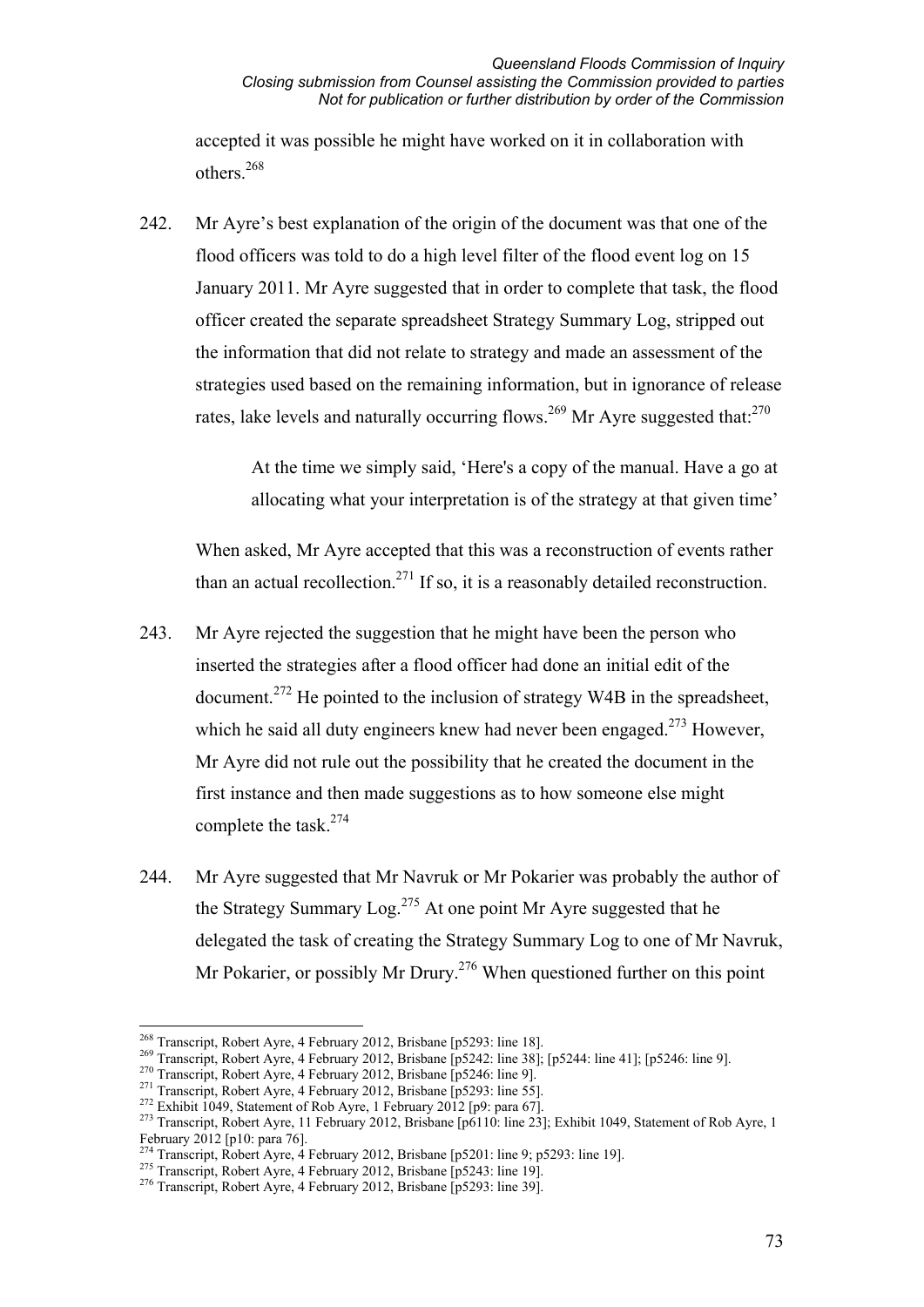Mr Ayre was unsure as to whether it was himself, Mr Tibaldi or Mr Drury who had given the instruction to the flood officer,  $277$  but was relatively confident that it was one of the three.<sup>278</sup> The document was then sent to Mr Tibaldi to assist him with preparing the briefing for the Minister.<sup>279</sup> Mr Ayre's understanding was that Mr Tibaldi would review the document.<sup>280</sup>

- 245. Mr Ayre explained that the Minister's office had requested that the briefing for the Minister focus on what had occurred on 11 January 2011 and that, accordingly, this was the focus of the engineers' work.<sup>281</sup> For this reason, apparently, the work of considering the timing of strategies other than W4 was delegated to a flood officer or Mr Drury. Mr Ayre accepted that this process was flawed, but said that at the time there were not enough resources or time to do a comprehensive report and that it would have been grossly unfair to make the already exhausted flood engineers work through the night to verify all aspects of the work that was done.<sup>282</sup>
- 246. Mr Ayre gave inconsistent accounts about whether the 'Rob' who sent the 6.57 pm email attaching Strategy Summary was himself or Mr Drury. On 30 January 2012 Mr Ayre provided a statement to the Commission saying that he sent the email,<sup>283</sup> but then provided a second statement on 1 February 2012 stating that he no longer believed this to be true.<sup>284</sup> He acknowledged that he had seen media coverage on 31 January 2012 that referred to Strategy Summary Log and the  $6.57$  pm email.<sup>285</sup> In oral evidence Mr Ayre said that he had no specific recollection<sup>286</sup> and simply did not know whether or not he had sent the email.<sup>287</sup>
- 247. Mr Ayre had some recollection that 'a document like' Strategy Summary Log was discussed amongst the engineers, looking at it on a computer screen, and

<sup>&</sup>lt;sup>277</sup> Transcript, Robert Ayre, 4 February 2012, Brisbane [p5293: line 39].

<sup>&</sup>lt;sup>278</sup> Transcript, Robert Ayre, 4 February 2012, Brisbane [p5293: line 51].<br><sup>279</sup> Transcript, Robert Ayre, 4 February 2012, Brisbane [p5243: line 23].<br><sup>280</sup> Transcript, Robert Ayre, 4 February 2012, Brisbane [p5245: line 3 assumed that Strategy Summary Log was created for the purpose of the Minister's brief.<br>  $^{283}$  Exhibit 1048, Statement of Rob Ayre, 30 January 2012 [p9: para 53].<br>  $^{284}$  Exhibit 1049, Statement of Rob Ayre, 1 February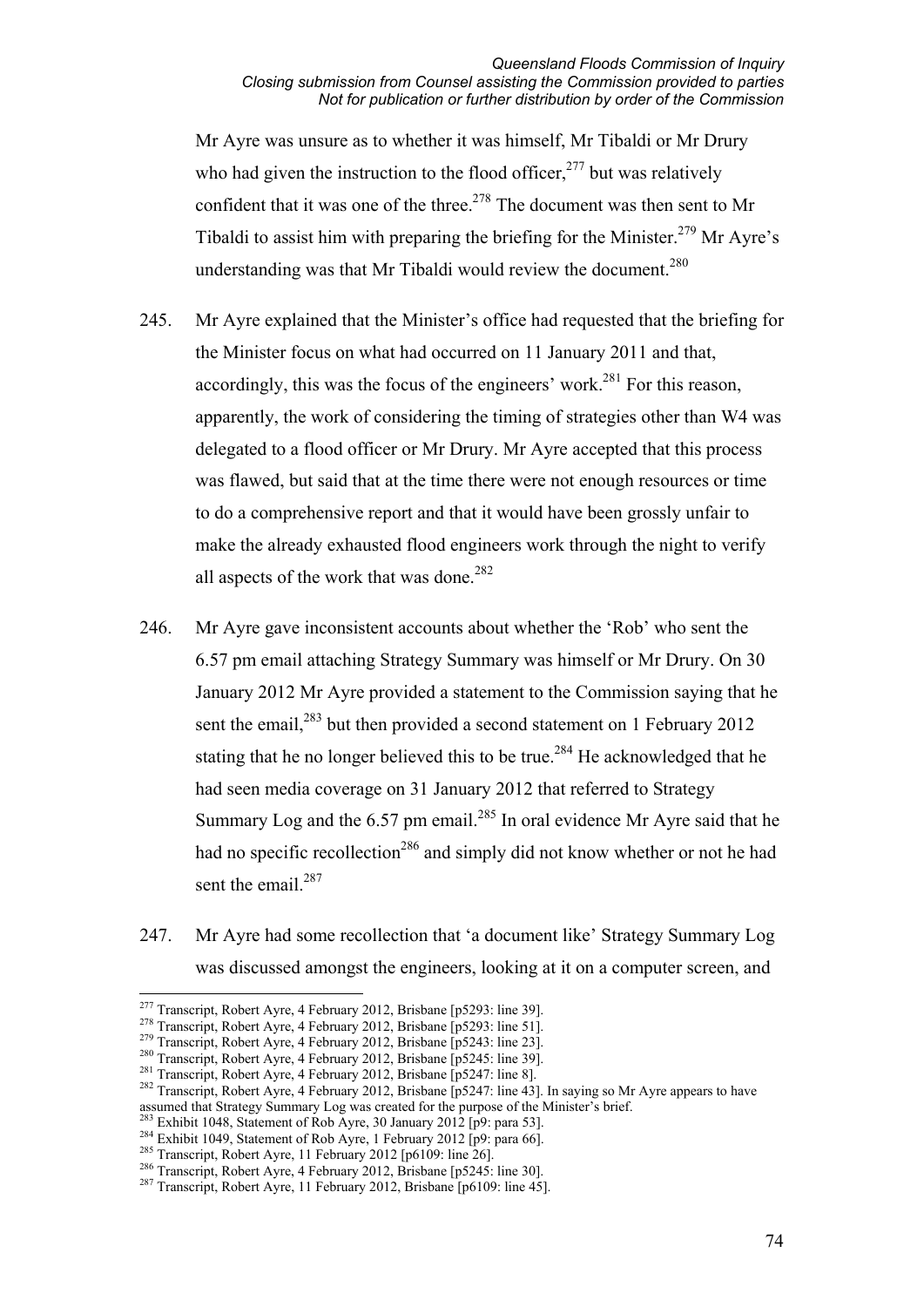that they reached the conclusion that it contained errors. Mr Ayre was unsure if the document discussed was in fact Strategy Summary Log.<sup>288</sup>

248. Although some parts of his evidence were qualified, Mr Ayre's ability to give this much of an account of how Strategy Summary Log was prepared shows he had at least some involvement with the document.

# **Mr Malone**

- 249. Mr Malone had no recollection of seeing Strategy Summary Log and was unable to explain its purpose. $^{289}$
- 250. The only assistance Mr Malone could provide the Commission was to comment that he had seen Mr Drury working on a computer in the flood operations centre at the time Strategy Summary Log was probably written.<sup>290</sup> It struck Mr Malone as unlike Mr Ayre to have written a document like Strategy Summary Log or to have sent the email to Mr Tibaldi signed Rob, as Mr Malone believed Mr Ayre's practice was to write his name and position on all emails and to send documents to all of the flood engineers when he circulated them.<sup>291</sup>

# **Mr Drury**

251. Mr Drury denied having any recollection of being involved in the creation of Strategy Summary Log, although accepted he was in the flood operations centre at around the time it was probably created.<sup>292</sup> He said he had no recollection of the document, would not have known how to create it and would not know where to find the flood event log that likely formed the base of the document.<sup>293</sup> He said that he had no recollection of sending the email signed 'Rob' that attached Strategy Summary Log and pointed to the fact he had sent an email from another email account around the time that email was sent.<sup>294</sup>

<sup>&</sup>lt;sup>288</sup> Exhibit 1048. Statement of Rob Ayre, 30 January 2012 [p9: line 53].

<sup>&</sup>lt;sup>289</sup> Transcript, Terrance Malone, 4 February 2012, Brisbane [p5307: line 4].<br><sup>290</sup> Transcript, Terrance Malone, 4 February 2012, Brisbane [p5307: line 4].<br><sup>291</sup> Transcript, Terrance Malone, 4 February 2012, Brisbane [p53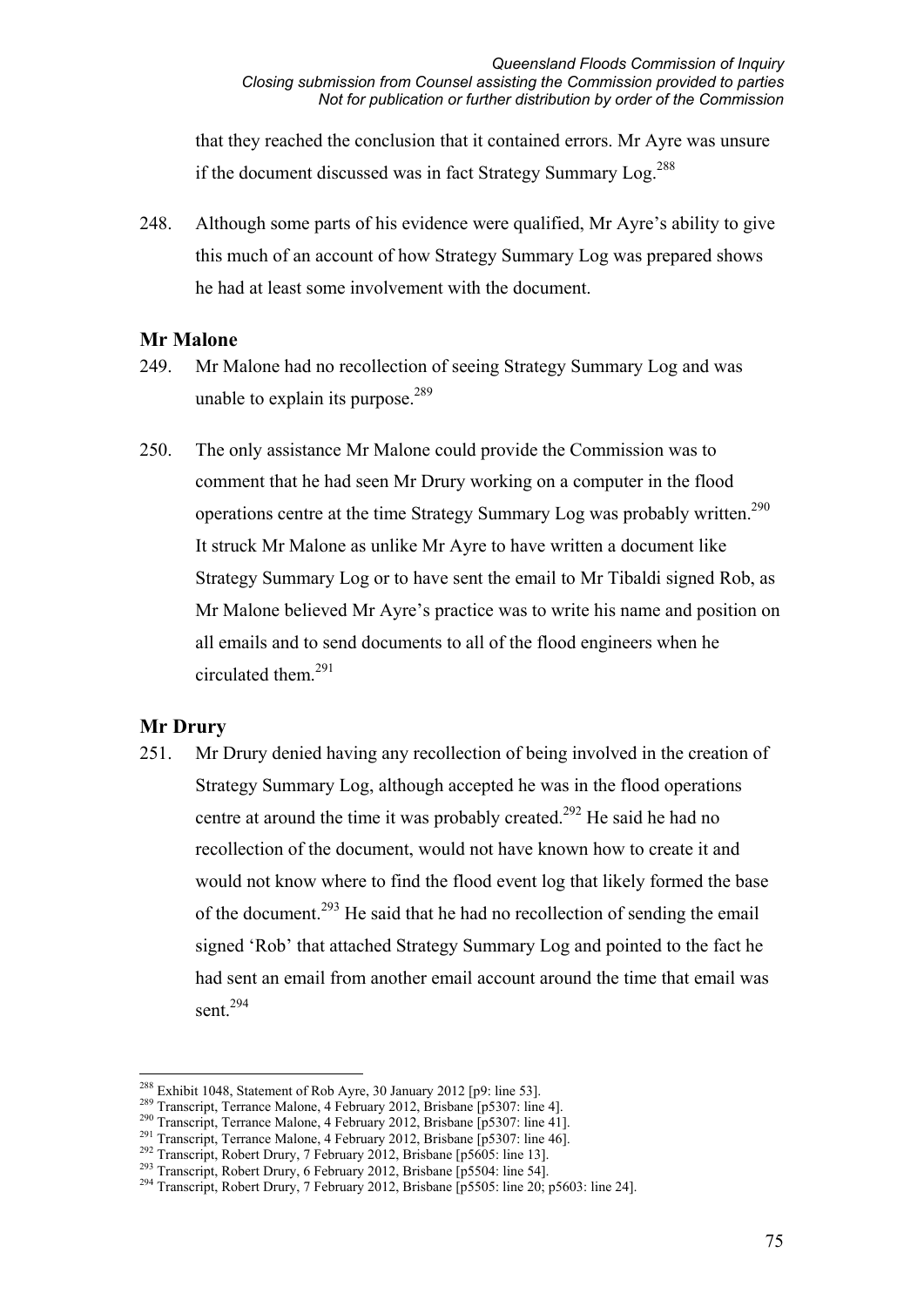# **Mr Allen**

252. The emails indicate that Mr Allen's involvement with Strategy Summary Log was as the recipient of an email on 17 January 2011. Mr Allen gave evidence that he recalled having seen the document and the yellow lines that referred to W strategies<sup>295</sup> sometime in the period 15 to 17 January 2011<sup>296</sup>

### **Mr Borrows**

253. Mr Borrows had no recollection of ever seeing Strategy Summary Log.<sup>297</sup>

# **Mr Navruk**

- 254. Mr Navruk was the flood officer on duty at the time Strategy Summary Log was probably created on 15 January 2011. He finished his shift at 7.00pm, <sup>298</sup> a few minutes after the first email circulating Strategy Summary Log was sent.
- 255. Mr Navruk said that he believed he had not created the document, but could not rule out having assisted in its creation.299 He did not recall having worked on the document, but thought that creating a copy of the flood event log and removing some of the rows was the type of task a flood engineer might have asked him to do.<sup>300</sup> He would not have entered the strategies into the document, but might have provided the modified document to someone else to do so.301 Mr Navruk commented that if he had been asked to perform the task of assigning strategies, he would have done it by reference to lake levels to determine when W1 was exceeded.<sup>302</sup> (An approach apparently not adopted by the author of Strategy Summary Log).
- 256. Mr Navruk's view was that if he did assist in the creation of the document, he must have done so at the request of one of the three duty engineers who was at the flood operations centre at that time or Mr Drury.<sup>303</sup>

<sup>&</sup>lt;sup>295</sup> Transcript, Peter Allen, 10 February 2012, Brisbane [5918: line 31].

<sup>&</sup>lt;sup>296</sup> Transcript, Peter Allen, 10 February 2012, Brisbane [p5919: line 24].<br><sup>297</sup> Transcript, Peter Borrows, 10 February 2012, Brisbane [p5958: line 4].<br><sup>298</sup> Transcript, Albert Navruk, 10 February 2012, Brisbane [p5966: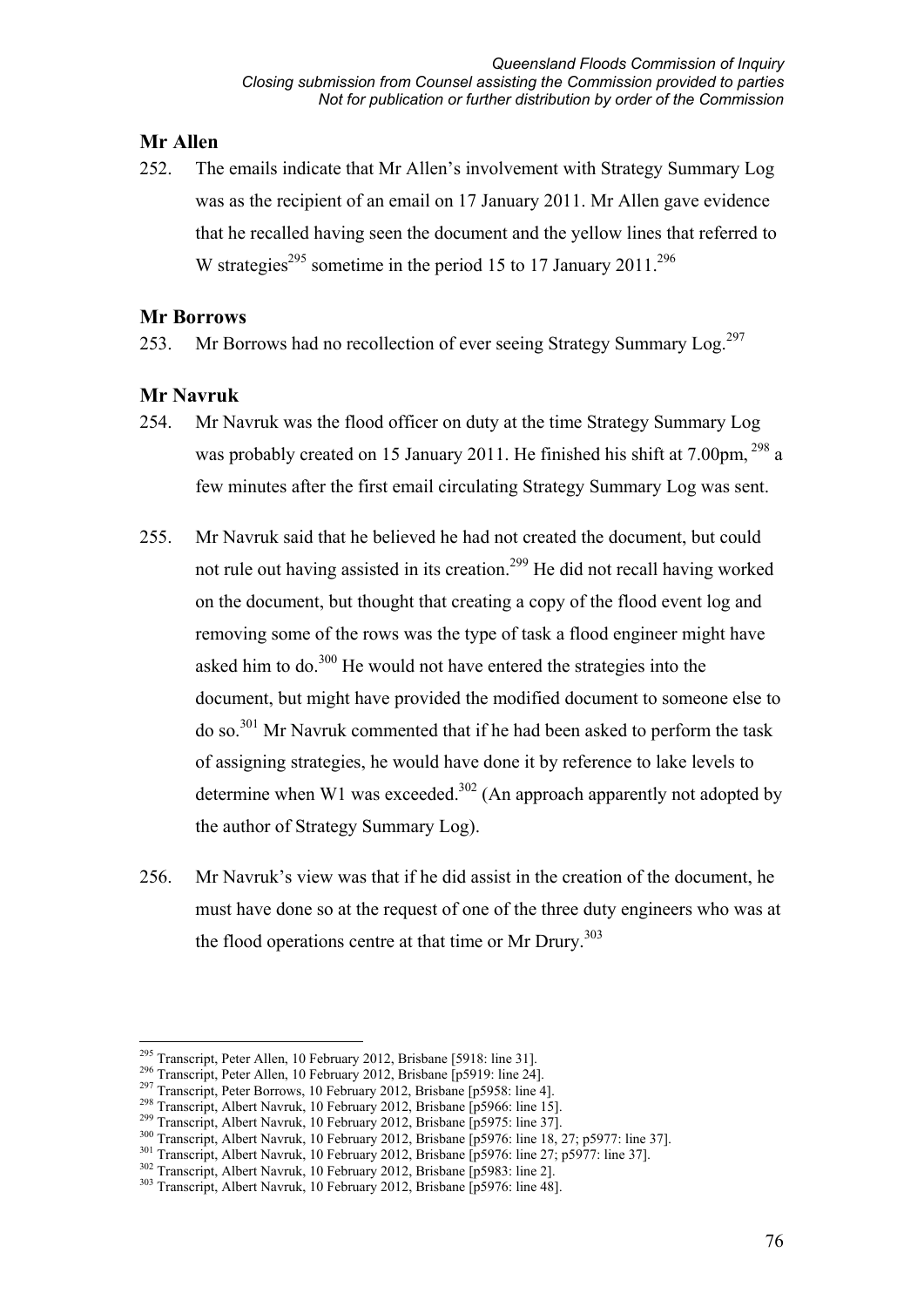# **Mr Van Blerk**

257. Mr Van Blerk was the flood officer on duty at the times of the 1.03 pm and 6.06 pm emails that circulated Strategy Summary Log on 17 January 2011.<sup>304</sup> Mr Van Blerk had no recollection of having seen Strategy Summary  $Log<sup>305</sup>$ and said that he did not send either of the emails.<sup>306</sup>

# **The other flood officers**

258. None of the other flood officers recalled having seen Strategy Summary Log or having sent an email that attached it.<sup>307</sup>

# **Conclusions on the strategy summary log**

259. Mr Ayre was the only witness before the Commission who was able to provide some explanation for the likely origin and use of Strategy Summary Log. He was clear that he was not the sole author of the document, and indeed it may be unlikely that he was. However, he was tentative and variable in his account as to whether he was responsible for the initial circulation of it on the evening of 15 January 2011. That email was signed 'Rob' and was presumably sent by either Mr Drury or Mr Ayre, the only two 'Rob's' with access to the email account from which the email was sent at that time. Mr Drury's firm denial and seemingly valid explanation must be contrasted with Mr Ayre's account, which betrays at least some knowledge about the document and is relevantly inconsistent. General conclusions about Mr Ayre's credibility will also be relevant to the resolution of this issue. It seems probable that Mr Ayre was the author of the email. The suggestion that Mr Ayre customarily signs off using his full name rather than just 'Rob'<sup>308</sup> does not advance the analysis. It is clear that on occasions Mr Ayre does use the sign off 'Rob' $309$  and no attempt was made to isolate the context in which 'Rob' sent the email to Mr Tibaldi on 15 January 2011 as being one in which he would certainly not have signed off in this fashion.

<sup>&</sup>lt;sup>304</sup> Exhibit 1139, Statement of Petrus Gerhardus Louw Van Blerk, 30 January 2012 [p2: para 6(c)].

<sup>&</sup>lt;sup>305</sup> Transcript, Petrus Gerhardus Louw Van Blerk, Brisbane, 11 February 2012 [p6030: line 53].<br><sup>306</sup> Transcript, Petrus Gerhardus Louw Van Blerk, Brisbane, 11 February 2012 [p6031: line 26].<br><sup>307</sup> Transcript, David Pokari 2012, Brisbane [p6002: line 2]; Transcript, Richard Stephens, 10 February 2012, Brisbane [p5999: line 20]; Transcript, John West, 10 February 2012, Brisbane [p6007: line 23]; Transcript, Neville Ablitt, 9 February 2012

<sup>&</sup>lt;sup>308</sup> Transcript, Rob Ayre, Brisbane, 11 February 2012 [p6116: line 27].<br><sup>309</sup> Transcript, Rob Ayre, Brisbane, 11 February 2012 [p6121: line 21].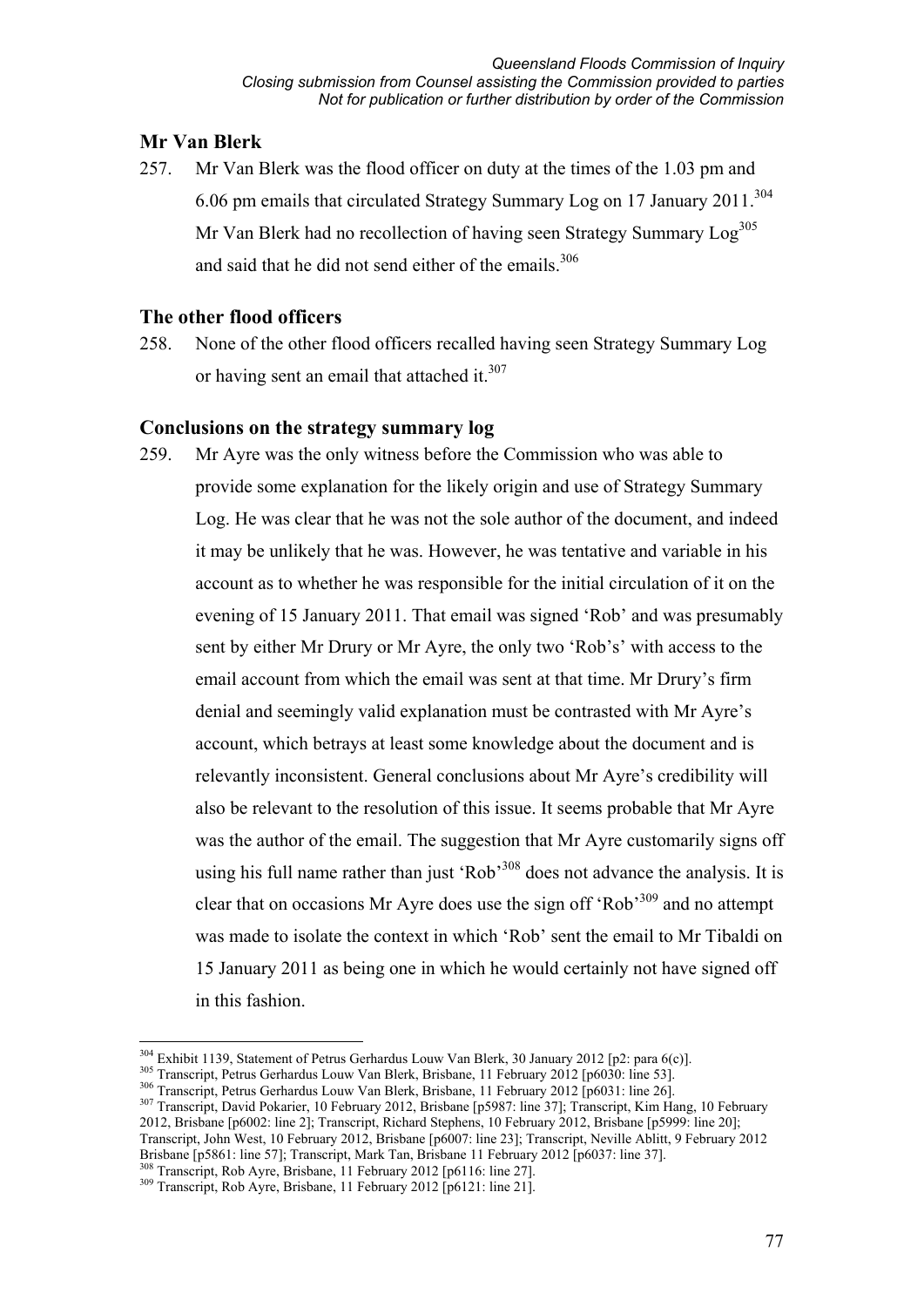- 260. The question as to who actually authored Strategy Summary Log is more difficult to resolve. Mr Ayre was the only person who professed any recollection as to the origin of the document, but he attributed authorship to either a flood officer or Mr Drury, acting under Mr Ayre's instructions. Mr Drury was firm in saying that he had no recollection of having been involved. None of the flood officers could recall having created it, although Mr Navruk was open to the possibility that he might have assisted in creating the document and removing the rows unrelated to strategy choices.
- 261. Mr Ayre and Mr Malone both thought that the document was unlikely to have been authored by a flood engineer and a contrary finding cannot be made with certainty. However, at a minimum, it seems clear that Strategy Summary Log was prepared with the involvement of Mr Ayre. The degree to which he was involved does not matter – even his being aware of the document gives rise to further questions.
- 262. It is striking that the exercise of preparing Strategy Summary Log was undertaken at all, given that the relevant strategy decisions were made only a few days earlier. If conscious choices as to strategies had been made by the engineers there would have been no need to undertake a textual analysis of the flood event log to identify which strategies had been used. For the period under investigation, there really were only two transitions of relevance, and one of those – to W4 – was, as Mr Ayre explained, being dealt with elsewhere to the Strategy Summary Log exercise. On this version of events, the author of Strategy Summary Log was left only the need to establish what happened, and when, at the point W1 was exceeded. Determining the point at which that occurred ought to have been simplicity itself; one glance at the lake level information would have established when W1 was left behind. Mr Ayre was on duty when W1 was exceeded. It is interesting, to the point of concern, that Mr Ayre did not volunteer that he had the answer to the principal question he had apparently asked to be investigated. One word from Mr Ayre could have resolved the entire issue, at least for the decisions made on his shift on 8 January 2012. Given that Strategy Summary Log was prepared during a flood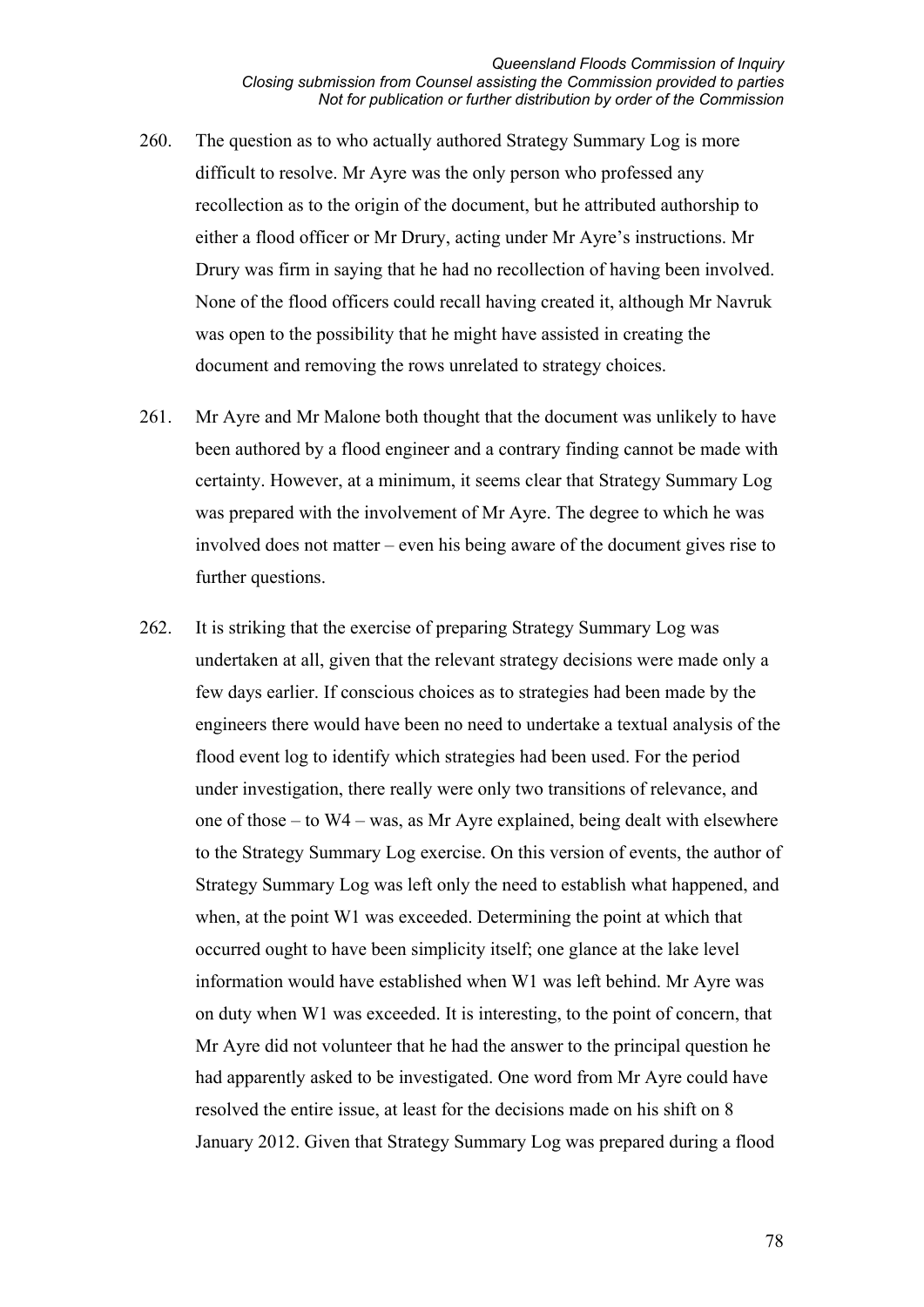event at a time that resources were already heavily strained, it is very difficult to accept that it was created out of interest or as a checking exercise.

- 263. Even if it is accepted that the decision was made to commit considerable amounts of what was, by then, scarce energy to resolving a question Mr Ayre could have answered in a few words, it is strange that Mr Ayre apparently then sent, or at allowed to be sent, the spreadsheet to Mr Tibaldi without first reviewing it. If Mr Ayre had made a conscious decision to bypass W2 a week earlier, then with even a cursory scan of Strategy Summary Log he would have identified the errors shown in bright yellow highlighting.
- 264. As for the other documents being prepared at this time, the energy applied to preparing Strategy Summary Log on 15 January 2011 contrasts starkly with the lack of concern for recording strategies prior to this date. It demonstrates knowledge of the importance of presenting a record of strategy choices for review by senior management and external parties.
- 265. It is significant that someone, probably Mr Ayre, thought the document sufficiently useful to send it to Mr Tibaldi on the evening of 15 January 2011, while Mr Tibaldi was drafting the Minister's report. It is also significant that Mr Tibaldi then recirculated it to Mr Ruffini later that night and that someone, probably Mr Ruffini, then sent it to Mr Drury and Mr Allen on 17 January and subsequently forwarded the email to Mr Ruffini's personal address. The inference is open that all of the recipients of Strategy Summary Log read it, particularly those who recirculated it. A number of points follow from this.
- 266. These multiple circulations suggest that it was a document that was regarded as more useful than, as Mr Ayre suggested, simply an uninformed person's best attempt at extrapolating the strategies used based solely on the flood event log. Something immediately recognisable by a flood engineer as nonsensical would not be circulated in that fashion. The fact that it was distributed by at least one and perhaps three of the flood engineers suggests it had more currency than that.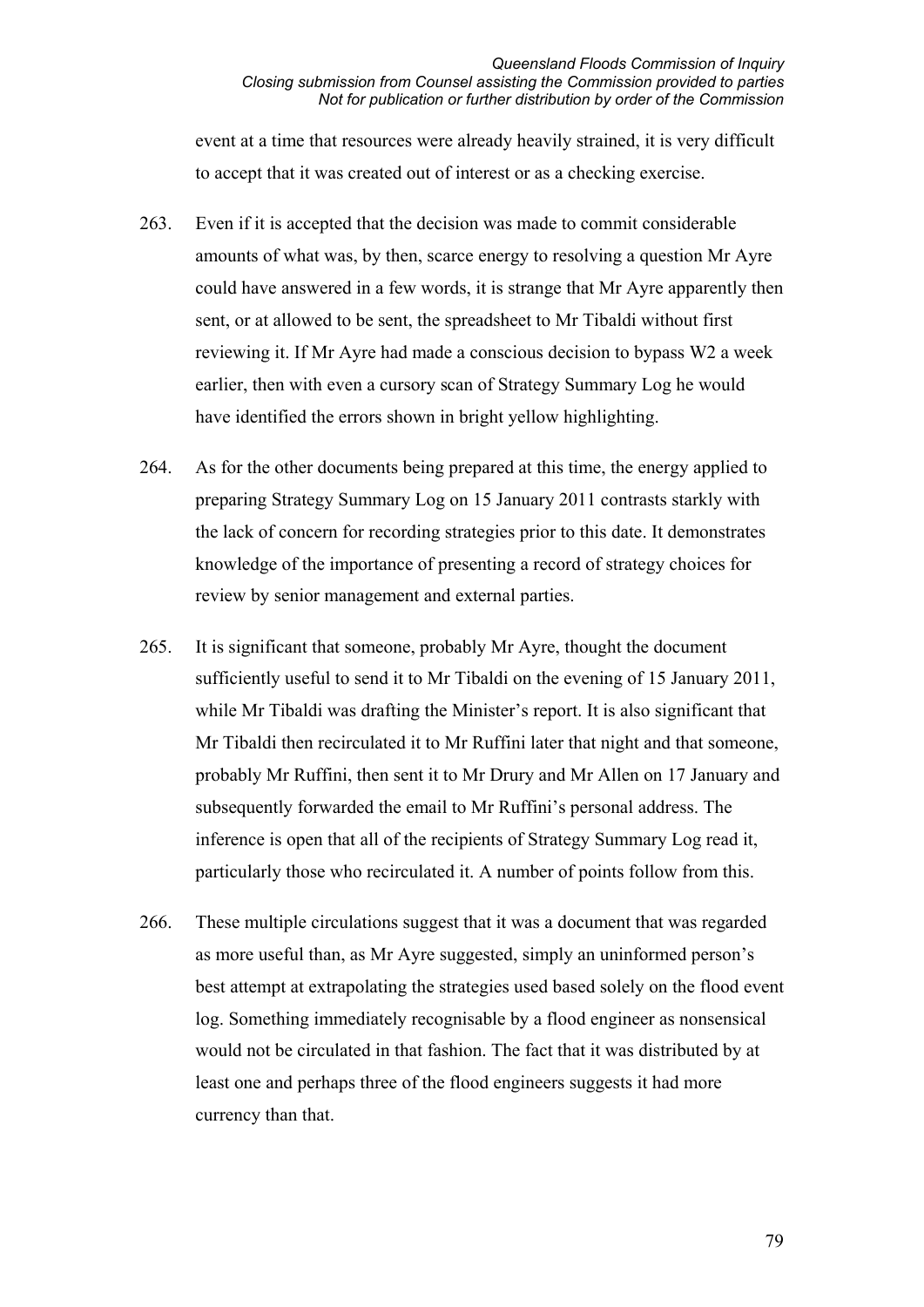- 267. It is also relevant that there appears to have been no contemporaneous rejection of Strategy Summary Log, aside from the fact its contents were not reflected in the brief to the Minister. There are no reply emails dismissing its worth, nor amended drafts correcting errors. Mr Ayre claims that there was an oral discussion amongst the engineers about a document that may have been Strategy Summary Log in which they concluded that it should be rejected. None of the other engineers profess to having any recollection of the document at all, let alone a considered discussion of its contents. If Mr Ayre's account of this conversation is truthful, it is remarkable that no one else remembers it. If Mr Ayre's account is not true, that conclusion should also be added to the material relevant to his credibility.
- 268. At the very least, this document, and the existence of other different accounts of the strategies used in Mr Malone's Summary of Manual and the Minister's brief, point clearly towards a finding that there was no shared understanding amongst the engineers as to the time at which strategies had been implemented during the January 2011 flood event. In particular, there was probably no understanding, and certainly no common understanding, of whether anything and if so what, had occurred when strategy W1 was 'exceeded'. All this supports the proposition that for some periods the engineers operating Wivenhoe dam simply did not know whether they were in W2 or W3 and, accordingly, were in breach of the Manual.
- 269. A further conclusion follows. Mr Ayre's decision to commit limited resources towards identifying which strategies had been in use, either by drafting Strategy Summary Log himself or delegating it to Mr Drury or a flood officer, shows that Mr Ayre was aware that there was a need to have such a record, that one did not already exist and that a record could not be created simply by asking the other engineers what they had done. A version of events would have to be reconstructed.

# **The briefing note to the Minister**

270. The Minister for Natural Resources, Mines and Energy and Minister for Trade, Mr Stephen Robertson, requested a briefing note about the January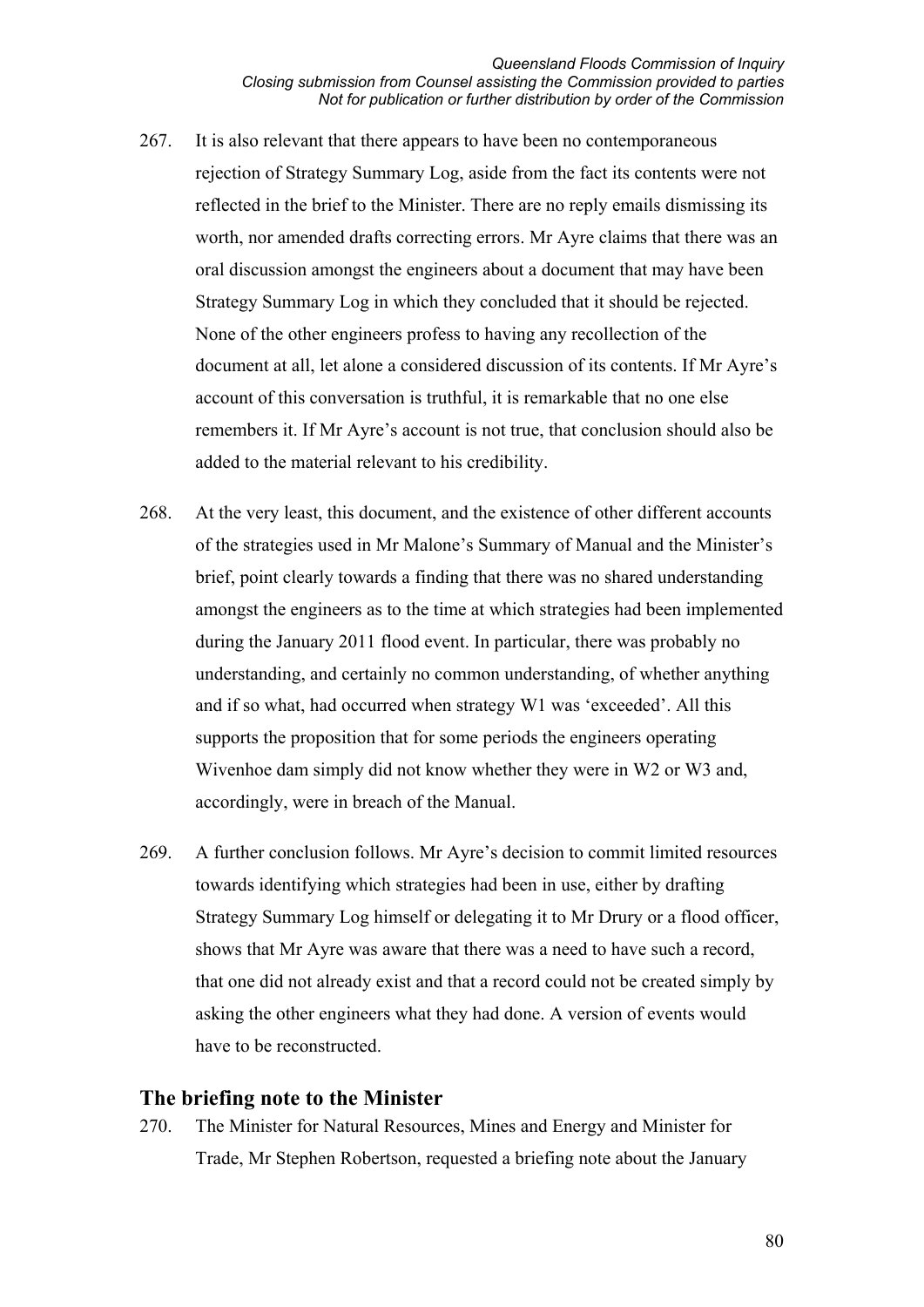2011 flood event and Wivenhoe dam operations prior to the Emergency Cabinet Meeting on 17 January 2011.

- 271. That briefing note was provided to the Minister by the chief executive of the SEQ Water Grid Manager, Mr Barry Dennien, through the Director-General of DERM, Mr John Bradley on 17 January  $2011$ .<sup>310</sup> The briefing note had five attachments. Relevantly for the Commission's purposes, Attachment A was a ministerial briefing note from Seqwater; Attachment D was the Flood Mitigation Manual compliance review by Mr Brian Cooper, and Mr Cooper's curriculum vitae.<sup>311</sup>
- 272. Attachment A, Seqwater's ministerial briefing note provides information to the Minister about 4 topics: background information on Wivenhoe dam, flood operations, the flood mitigation manual, the regulatory context and the flood event report. The last section sets out Seqwater's intention to produce a comprehensive flood event report in accordance with its obligation under the Wivenhoe manual, and attaches a report titled 'January 2011 Flood Event Report' which it recommends should be utilised '…in the short term…as the basis for communications and discussion.'312
- 273. The genesis of this 'January 2011 Flood Event Report', and others' awareness of its content, is relevant to the matters currently under consideration by the Commission because it contains an account of when the strategies under the manual were used during the event. That account is contained in a table under the heading 'Event Decision Making', an extract of which appears below: <sup>313</sup>

| <b>DATE AND TIME</b> | <b>FLOOD EVENT MILESTONE</b>                                         |
|----------------------|----------------------------------------------------------------------|
| 15:00 07/01/2011     | Wivenhoe releases commence, with operational strategy W1 in use.     |
| (Friday)             | Rainfall for the next four days is estimated to be between 140mm and |
|                      | 300mm, with a forecast for rain easing on Tuesday 11 January 2011.   |
|                      | All bridges downstream of the dam with the exception of Fernvale     |
|                      | Bridge and Mt Crosby Weir Bridge are expected to be inundated for a  |

<sup>&</sup>lt;u>.</u>

<sup>&</sup>lt;sup>310</sup> Exhibit 11, Statement of Stephen Robertson, 1 April 2011, Annexure SR-12 [p1].<br><sup>311</sup> Exhibit 11, Statement of Stephen Robertson, 1 April 2011, Annexure SR-12 [p2].<br><sup>312</sup> Exhibit 11, Statement of Stephen Robertson, 1 Flood Event Report' [p7-9]. Rows prior to 7 January and after 11.00 am on 11 January have been removed.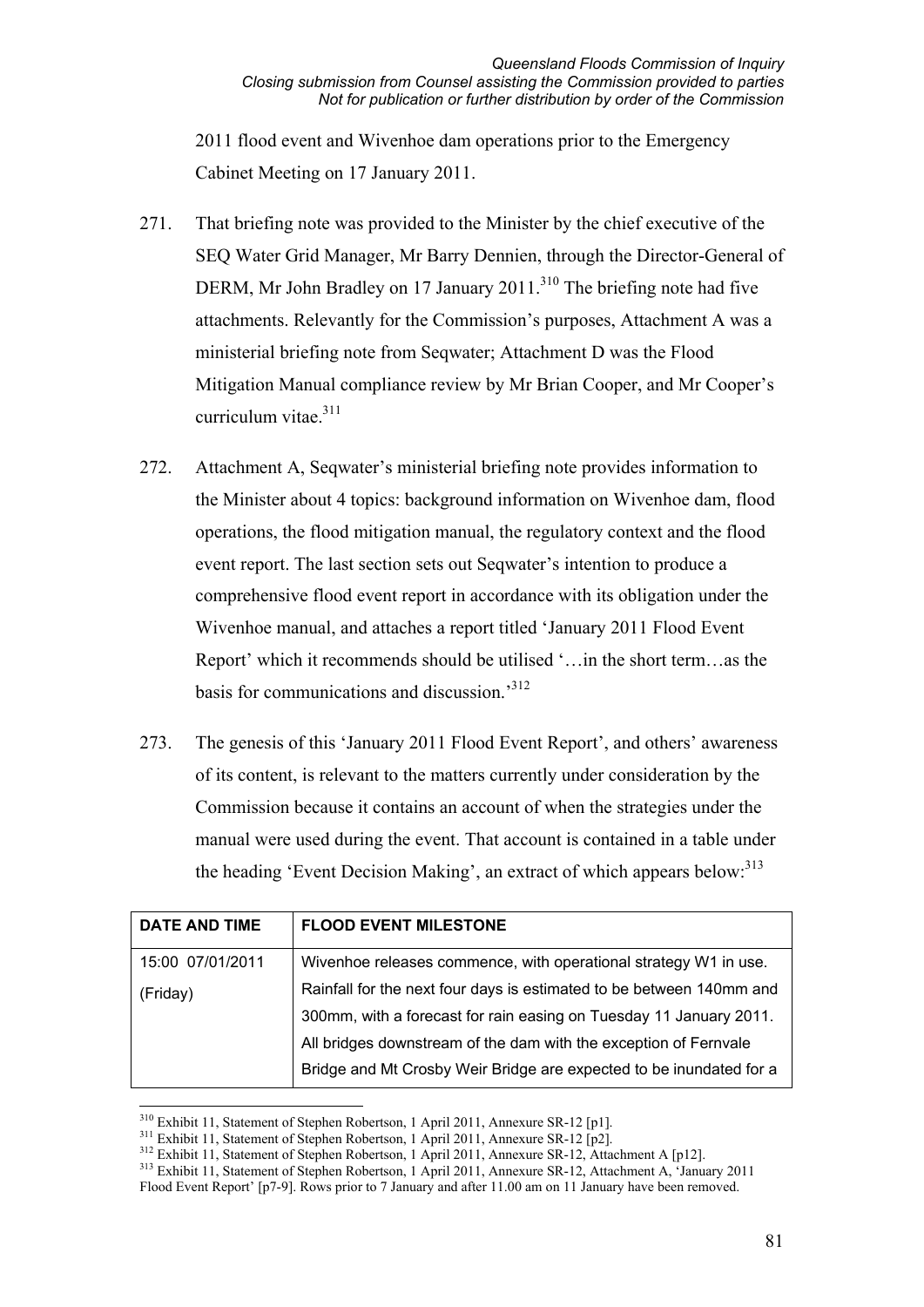#### *Queensland Floods Commission of Inquiry Closing submission from Counsel assisting the Commission provided to parties Not for publication or further distribution by order of the Commission*

|                               | number of days.                                                                                                                                                                                                                                                                                                                                                                                                                                                                                                                                              |
|-------------------------------|--------------------------------------------------------------------------------------------------------------------------------------------------------------------------------------------------------------------------------------------------------------------------------------------------------------------------------------------------------------------------------------------------------------------------------------------------------------------------------------------------------------------------------------------------------------|
| 06:00 09/01/2011<br>(Sunday)  | Moderate to heavy rain periods forecast until Tuesday, but both<br>Wivenhoe and Somerset dam levels were falling slowly, with<br>Somerset at 1.27 m AHD above FSL and Wivenhoe 1.58 m AHD<br>above FSL.                                                                                                                                                                                                                                                                                                                                                      |
| 15:30 09/01/2011<br>(Sunday)  | Following significant rain during the day a meeting of Duty Engineers<br>is held. The QPF issued at 16:00 indicates 50mm to 80mm over the<br>next 24 hours. Based on this forecast, it is anticipated that dam levels<br>can be held to a maximum of 3.50 m AHD above FSL in Somerset<br>and 5.5 m AHD above FSL in Wivenhoe. However, by 19:00 it was<br>apparent that both Fernvale Bridge and Mt Crosby Weir Bridge would<br>be inundated by the combined dam releases and Lockyer Creek flows<br>and that the operational strategy had progressed to W2. |
| 06:30 10/01/2011<br>(Monday)  | Rainfall continued during the night and based on rainfall on the<br>ground it was apparent the operational strategy had progressed to<br>W3.                                                                                                                                                                                                                                                                                                                                                                                                                 |
| 06:30 10/01/2011<br>(Monday)  | Rainfall continued during the day but based on rainfall on the ground,<br>operational strategy W3 remained in use. However it was apparent<br>that any further heavy rain would result in progression of the<br>operational strategy to W4.                                                                                                                                                                                                                                                                                                                  |
| 08:00 11/01/2011<br>(Tuesday) | Rainfall continued during the night with isolated heavy falls in the<br>Wivenhoe Dam catchment area and based on rainfall on the ground it<br>was apparent the operational strategy would soon progress to W4<br>with Wivenhoe Dam exceeding 8.00 m AHD above FSL. The objective<br>now was to limit outflows and subsequent flood damage to urban<br>areas, while ensuring the structural safety of the dam.                                                                                                                                                |
| 11:00 11/01/2011<br>(Tuesday) | Rapid inflows were experienced in Wivenhoe Dam, with the dam<br>rising almost a metre in eight hours. Releases were increased until<br>the dam level stabilised in accordance with Strategy W4. Computer<br>models were not reflecting actual dam inflows due to intense point<br>rainfalls in the immediate catchment around the dam. Falls are<br>estimated to be similar to those experienced at both Toowoomba and<br>Upper Lockyer the previous day and are falling outside and between<br>existing rain gauges.                                        |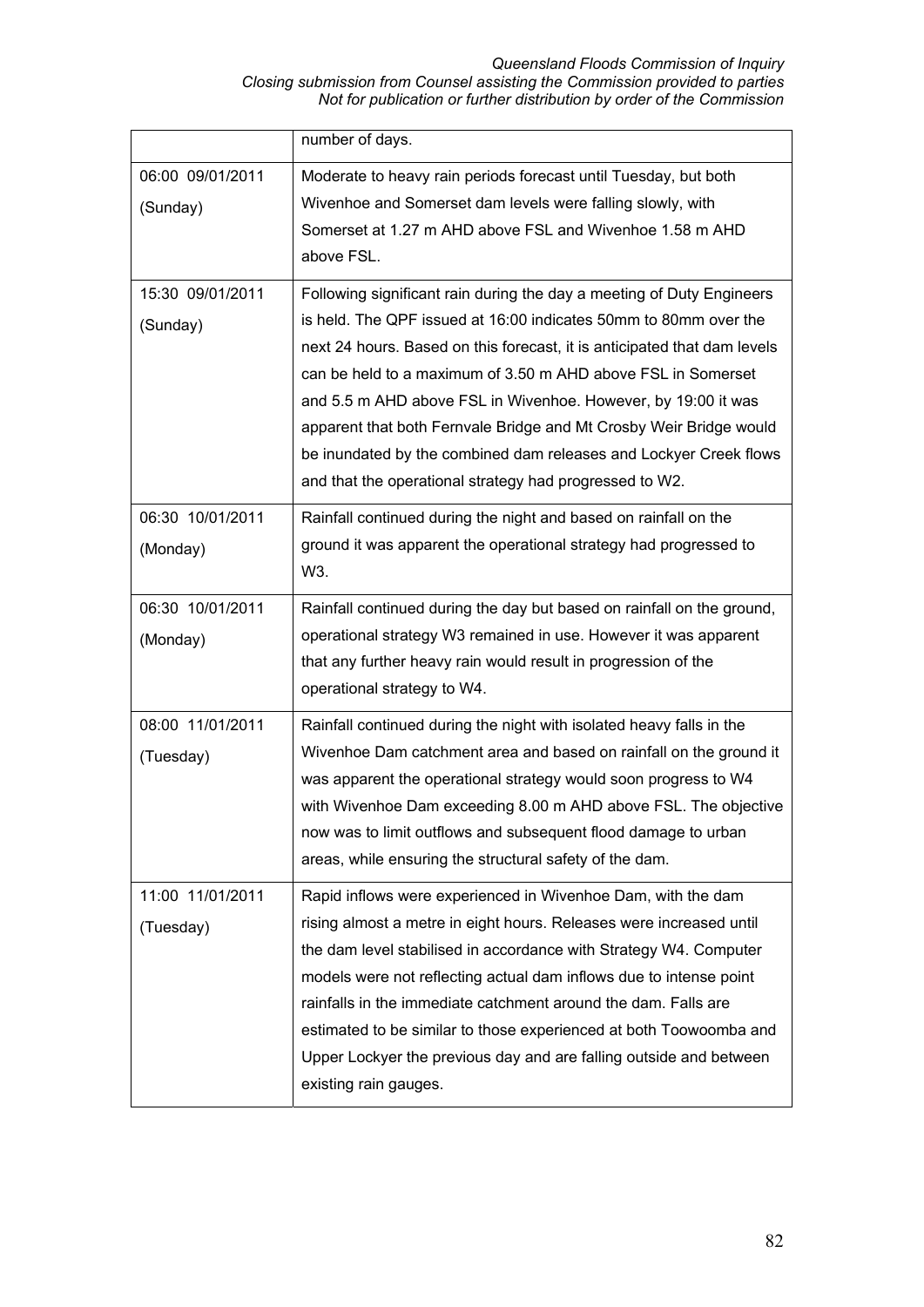274. The table clearly suggests that the strategies were actually employed at the times indicated.

# **Production of the briefing note**

- 275. The flood event log records a teleconference between Mr Malone (then the duty engineer), Mr Ayre, Mr Tibaldi, Mr Drury, Mr Allen, Mr Borrows, Mr Bradley and Mr Robert Reilly (General Manager of the Office of the Water Supply Regulator, DERM) at 2.00 pm on 15 January 2011. The flood event log records that the teleconference was to discuss a report for the Minister by close of business on Sunday 16 January 2011.<sup>314</sup>
- 276. Mr Drury gave evidence that it was left to the flood operations centre and him to put the report to the Minister together.<sup>315</sup> The flood event log records Mr Drury arriving at the flood operations centre at 5.00 pm.<sup>316</sup> Mr Malone and Mr Ayre had been there since the 2.00 pm teleconference.<sup>317</sup> (Mr Malone was the duty engineer on shift.<sup>318</sup>) Mr Ruffini was on shift from 7.00 pm that evening until 7.00 am on 16 January.
- 277. Mr Drury, Mr Ayre, Mr Tibaldi and Mr Malone had a discussion about what each of them would do to prepare the briefing note.<sup>319</sup> None of those persons could recall exactly what each of them did. Some of them may have been involved in the production of the Strategy Summary Log, which is discussed above. The evidence suggests that:
	- a. Mr Tibaldi wrote the text of the 'January 2011 Flood Event Report',  $320$ including the table extracted in part above. It appears he completed the table between 6.34 pm on 15 January when he sent a version to Rob Drury that did not include the table, $321$  and 9.10 pm on 15 January went he sent a draft to, Mr Borrows, Mr Drury, Mr Ruffini, Mr Malone, his

<sup>&</sup>lt;sup>314</sup> Exhibit 23, Unredacted flood event log, entry for 2.00pm, 15 January 2011.

<sup>&</sup>lt;sup>315</sup> Transcript, Robert Drury, 6 February 2012, Brisbane [p5499: line 30].<br><sup>316</sup> Exhibit 23, Unredacted flood event log, entry for 5.00pm, 15 January 2011.<br><sup>317</sup> Transcript, Albert Navruk, 10 February 2012, Brisbane [p59 Dam, 2 March 2011 [p35].<br><sup>319</sup> Transcript, Robert Ayre, 3 February 2012, Brisbane [p5198: line 30].

<sup>320</sup> Transcript, John Tibaldi, 2 February 2012, Brisbane [p5067: line 10].<br>321 Exhibit 1095, Email, John Tibaldi to Rob Drury titled 'Full document - JT Draft – 02', 6.34pm, 15 January 2011.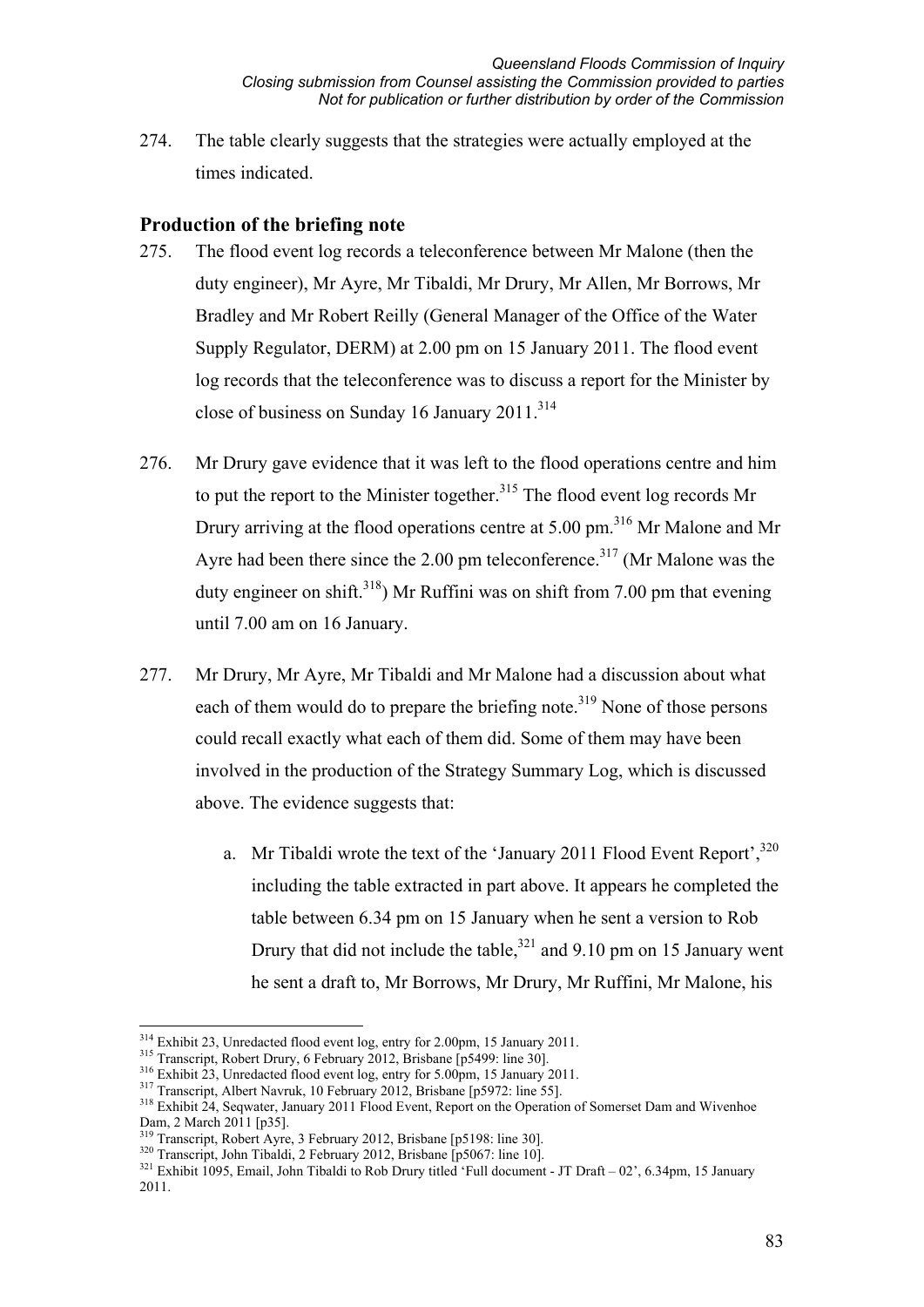own Seqwater email account and the Duty Engineer email account.<sup>322</sup> As Mr Tibaldi has no memory of 15 January,  $323$  there is no evidence of how he went about creating this document.

- b. Mr Drury stated that he was involved in pulling together parts of the 'front of the briefing note'.<sup>324</sup> He says he did not discuss the use of strategies with any of the flood engineers during the production of the briefing note. $325$
- c. Mr Malone did some modelling work to produce the graphs on page 4.<sup>326</sup>
- d. Mr Ayre spent time gathering background documents<sup>327</sup> and adding comments and annotations of gate directives to a gate operations spreadsheet relevant to the morning of 11 January  $2011$ <sup>328</sup>
- 278. Mr Ruffini was not involved in preparing the briefing note during the evening of 15 January because he was the duty engineer.<sup>329</sup>

# **Awareness of the briefing note – flood engineers**

279. Mr Tibaldi provided a draft version of the 'January 2011 Flood Event Report' section of the briefing note by email to the other flood engineers and the Duty Engineer email account at 9.10 pm, 15 January 2011.<sup>330</sup> A further draft was sent to the Duty Engineer account and Mr Ayre and Mr Ruffini's work accounts at  $6.42$  am on 16 January  $2011$ .<sup>331</sup> A further draft was then sent to the same recipients at 8.17 am on 16 January 2011.<sup>332</sup> Those emails included a table identical to that which appeared in the final briefing note. The Duty Engineer email account was also sent copies of later versions of the whole

<u>.</u>

<sup>&</sup>lt;sup>322</sup> Exhibit 1053, Email, John Tibaldi to Peter Borrows, Rob Drury, John Ruffini, John Tibaldi, Terry Malone, Rob Drury, Duty Seq, 9:10pm, 15 January 2011.<br>
<sup>323</sup> Transcript, John Tibaldi, 2 February 2012, Brisbane [p5064: line 17]; [p5066: line 40].

<sup>&</sup>lt;sup>324</sup> Transcript, Robert Drury, 6 February 2012, Brisbane [p5500: line 1-39].<br><sup>325</sup> Transcript, Robert Drury, 6 February 2012, Brisbane [p5500: line 1-39].<br><sup>326</sup> Transcript, Robert Drury, 6 February 2012, Brisbane [p5504: Malone, Rob Drury, Duty Seq, 9:10pm, 15 January 2011.<br><sup>331</sup> Email, John Tibaldi to Duty Engineer, John Ruffini, Rob Ayre, 6.42am, 16 January 2011.

<sup>&</sup>lt;sup>332</sup> Email, John Tibaldi to Duty Engineer, John Ruffini, Rob Ayre, 8.17am, 16 January 2011.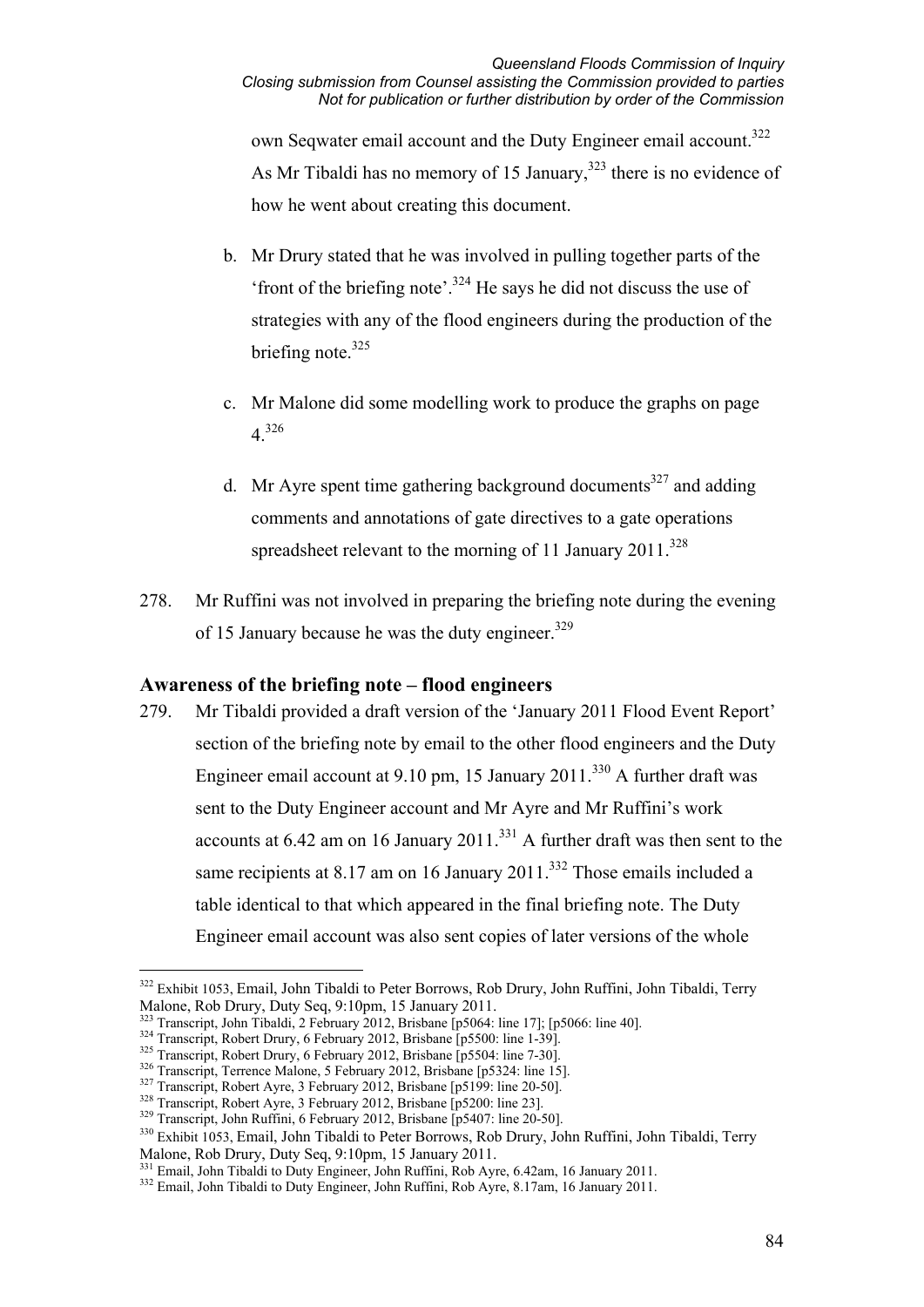briefing note, by Peter Allen at 11.58 am on 16 January,<sup>333</sup> and by Peter Borrows at 3.59 pm<sup>334</sup> and 4.28 pm<sup>335</sup> on 16 January 2011.

- 280. Mr Ayre said he could not recall reading the version of the Ministerial briefing note which was sent to him at  $9.10 \text{ pm}$ .<sup>336</sup> John Tibaldi had sent it to the Duty Engineer account but Mr Ayre was not on shift until 7.00 am this next morning (16 January).<sup>337</sup> Mr Ayre was sent that and other drafts to his SunWater email account and the Duty Engineer account during 16 January. Mr Ayre said he was concentrating on operating the dams during his shift. $338$ He later said that he focussed on the Tuesday morning section of the report and was unlikely to have read the rest.<sup>339</sup> He agreed it was not a lengthy document.<sup>340</sup>
- 281. The inference is open that Mr Ayre did in fact read the brief on 15 or 16 January 2011. He ought to have had access to it in more than one email account; it was an important document to go to the responsible Minister; he was a senior flood operations engineer and involved in directing the strategy for the event; and he was specifically requested to be at the teleconference. $341$
- 282. Mr Malone says that he had a minor role in the production of the material for the Minister.<sup>342</sup> He said he was concentrating on operating the dam, as he was on shift until 7.00 pm on 15 January.<sup>343</sup> He said he could not recall seeing a copy of the brief at the time.<sup>344</sup> He recalled meeting with Mr Borrows, Mr Tibaldi and Mr Ayre on 16 January 2011 about the briefing note, but said that even at that stage he did not familiarise himself with the briefing note.<sup>345</sup> He

<sup>&</sup>lt;sup>333</sup> Exhibit 1065, Email, Peter Allen to Sent to Rob Drury, Peter Borrows, Duty Seq, John Bradley, Barry Dennien, Daniel Spiller, Micahel Lyons, Elaina Smouha, Peter Allen, Mike Foster, Bob Reilly, 11.58am, 16 January 2011.<br><sup>334</sup> Exhibit 1067, Email, Peter Borrows to recipients, including Bob Reilly, Rob Drury, Duty Seq, John Bradley,

<sup>&</sup>lt;sup>335</sup> Exhibit 1069, Email, Peter Borrows to recipients, including Bob Reilly, Rob Drury, Duty Seq, John Bradley, Barry Dennien, Dan Spiller, Peter Allen, 4.28pm, 16 January 2011.

<sup>&</sup>lt;sup>336</sup> Transcript, Robert Ayre, 3 February 2012, Brisbane [p5203: line 20].<br><sup>337</sup> Transcript, Robert Ayre, 3 February 2012, Brisbane [p5203: line 20].<br><sup>338</sup> Transcript, Robert Ayre, 3 February 2012, Brisbane [p5203: line 5 Statement of Robert Ayre, 1 February 2012 [p9: para 64].

<sup>&</sup>lt;sup>339</sup> Transcript, Robert Ayre, 3 February 2012, Brisbane [p5204: line 36].<br><sup>340</sup> Transcript, Robert Ayre, 3 February 2012, Brisbane [p5204: line 50].<br><sup>341</sup> Exhibit 23, unredacted event log, entry for 12.12pm, 15 January 20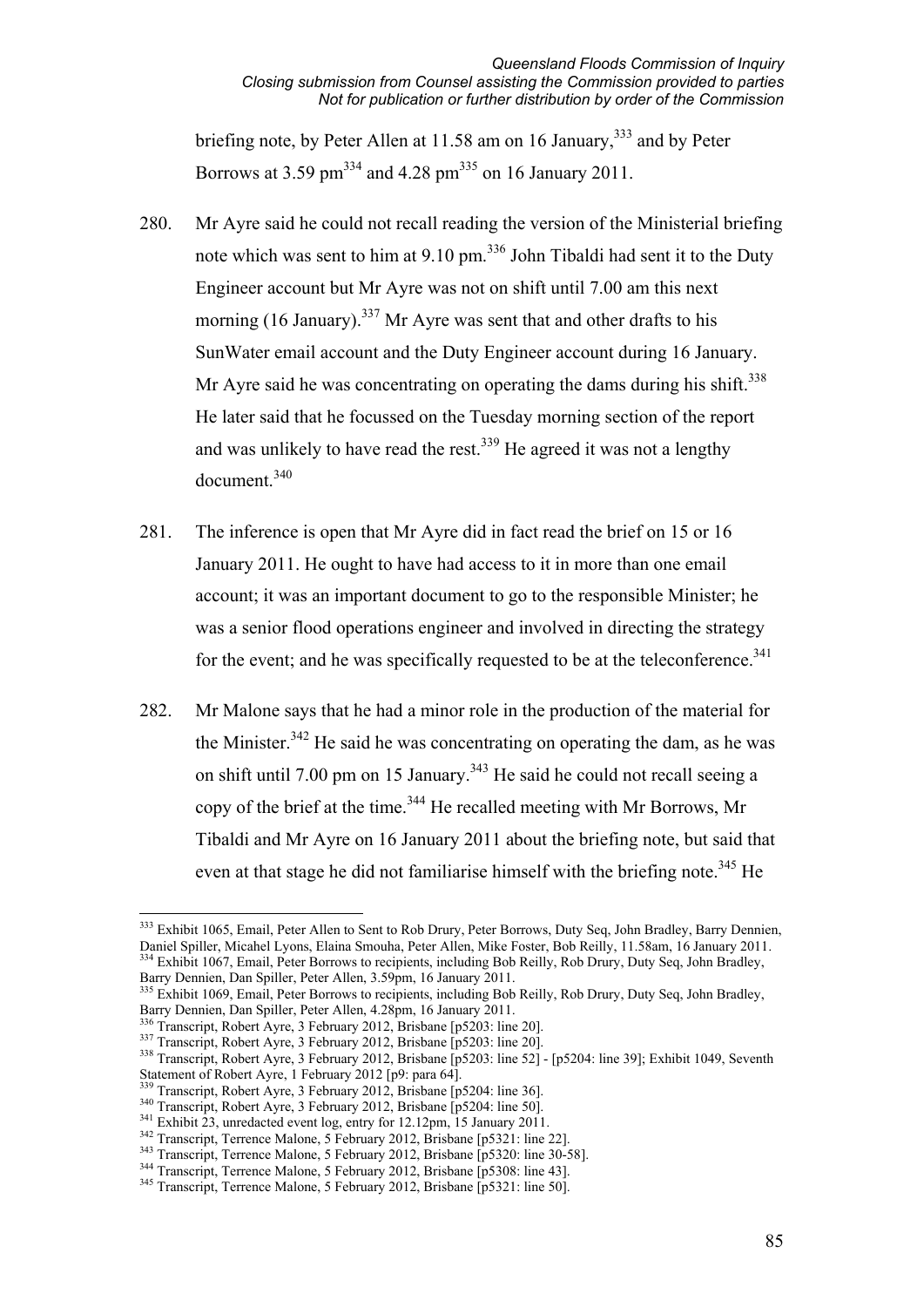accepted that he 'could have' read it. $346$  The inference is open, for the reasons expressed above in respect of Mr Ayre, and the added reason of his meeting with Mr Borrows, that Mr Malone did read the brief on 15 or 16 January 2011.

283. Mr Ruffini said that he never saw a draft of the briefing note.<sup>347</sup> He said he was not involved in discussions with Mr Tibaldi, Mr Malone or Mr Ayre about it.<sup>348</sup> He said he was exhausted and had many other pressing concerns including from his full time role at DERM. $349$  He accepts that he was sent the document four times, but says he never opened it. $350$  This is in stark contrast with his evidence about the strategy summary log, where he stated that although he does not recall it, he 'can't imagine [he] wouldn't have opened it up and at least glanced at it' because it was in his email inbox.<sup>351</sup> The inference is clearly open that Mr Ruffini looked at the ministerial briefing note before it was finalised.

### **Awareness of the briefing note – others**

- 284. Numerous drafts of the report were circulated to many persons involved in the agencies relevant to the operation of Wivenhoe dam: Seqwater, SEQ Water Grid Manager, DERM and the Minister's office. In evidence, some claimed they had not opened or read the document. The state of the evidence for each person is as follows:
	- a. Mr Robertson said he read the 'January 2011 Flood Event Report' section of the briefing note. $352$
	- b. Mr Smith had no recollection of ever receiving the briefing note.<sup>353</sup>
	- c. Mr Dennien said he read the Seqwater section of the briefing note, but did not read the table of event decision making in any detail  $354$  (of which part is extracted above)

<sup>&</sup>lt;sup>346</sup> Transcript, Terrence Malone, 5 February 2012, Brisbane [p5322: line 20].

<sup>347</sup> Transcript, John Ruffini, 6 February 2012, Brisbane [p5411: line 55].<br>
348 Transcript, John Ruffini, 6 February 2012, Brisbane [p5412: line 51].<br>
349 Transcript, John Ruffini, 6 February 2012, Brisbane [p5412: line 20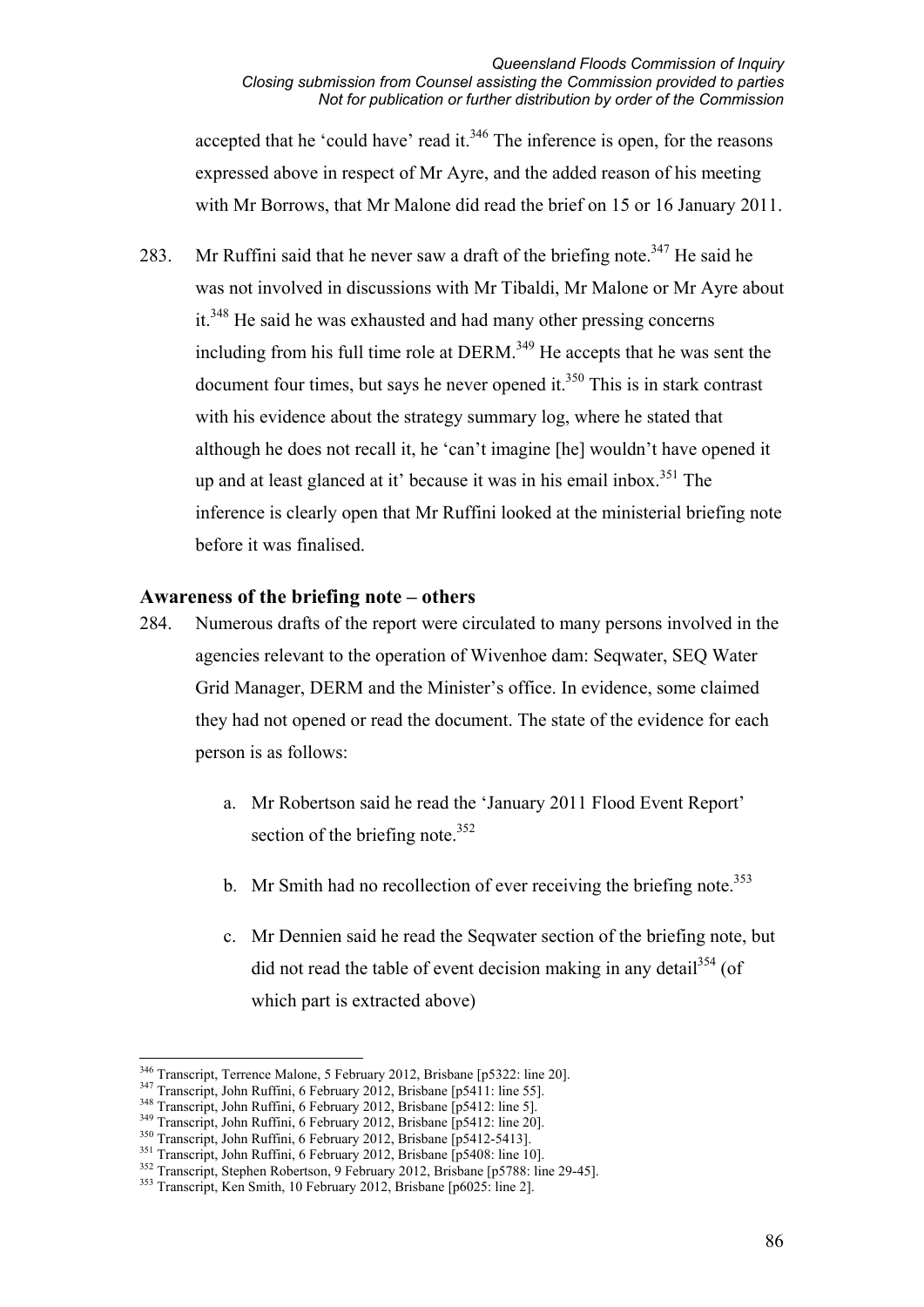- d. Mr Spiller said he would have read through the entire document when he received it by email from Mr Borrows at 4.28pm on 16 January 2011 355
- e. Mr Borrows said he read the Seqwater contribution to the briefing note in its entirety.356
- f. Mr Pruss said he read the briefing note and glanced through the attachments. He recalled the fact that there was a table which detailed when each strategy had been used.<sup>357</sup>
- g. Mr Drury said he glanced through the final briefing note, but would not have gone through the details or questioned any of the data or information inserted by the flood engineers. $358$
- h. Mr Bradley, then Director-General of DERM received several versions of the Ministerial Briefing note, and was involved in its preparation.<sup>359</sup> He forwarded the preliminary draft of the briefing note to the Minister's office at 10.33pm on Sunday 16 January 2011, and met with the Minister the following morning when the report was tabled.<sup>360</sup>

# **Conclusions on Ministerial briefing note**

- 285. The times recorded for the use of particular strategies under the manual in the briefing note are inconsistent with the Summary of the Manual document, the Strategy Summary Log and, as will be explored in the next section, the flood event report dated 2 March  $2011$ .<sup>361</sup>
- 286. Mr Tibaldi gave evidence that it was not surprising that the table was 'wrong' in the briefing note, given the circumstances in which it was created; it was written in 'two hours' and he hadn't slept for a long time.<sup>362</sup> He gave evidence

<sup>&</sup>lt;sup>354</sup> Transcript, Barry Dennien, 8 February 2012, Brisbane [p5671: line 40-50].<br><sup>355</sup> Transcript, Daniel Spiller, 8 February 2012, Brisbane [p5630: line 32].<br><sup>356</sup> Transcript, Peter Borrows, 10 February 2012, Brisbane [p5 Bradley, 1 February 2012 [p4: para 21]<br><sup>360</sup> Exhibit 1150, Statement of John Bradley, 1 February 2012 [p4: para 22].

 $\frac{361 \text{ Exhibit } 124.}{362 \text{ Transcript } 24.}$ <br> $\frac{361 \text{ Exhibit } 24.}{362 \text{ Transcript } 1}$ , John Tibaldi, 2 February 2012, Brisbane [p5067: line 32].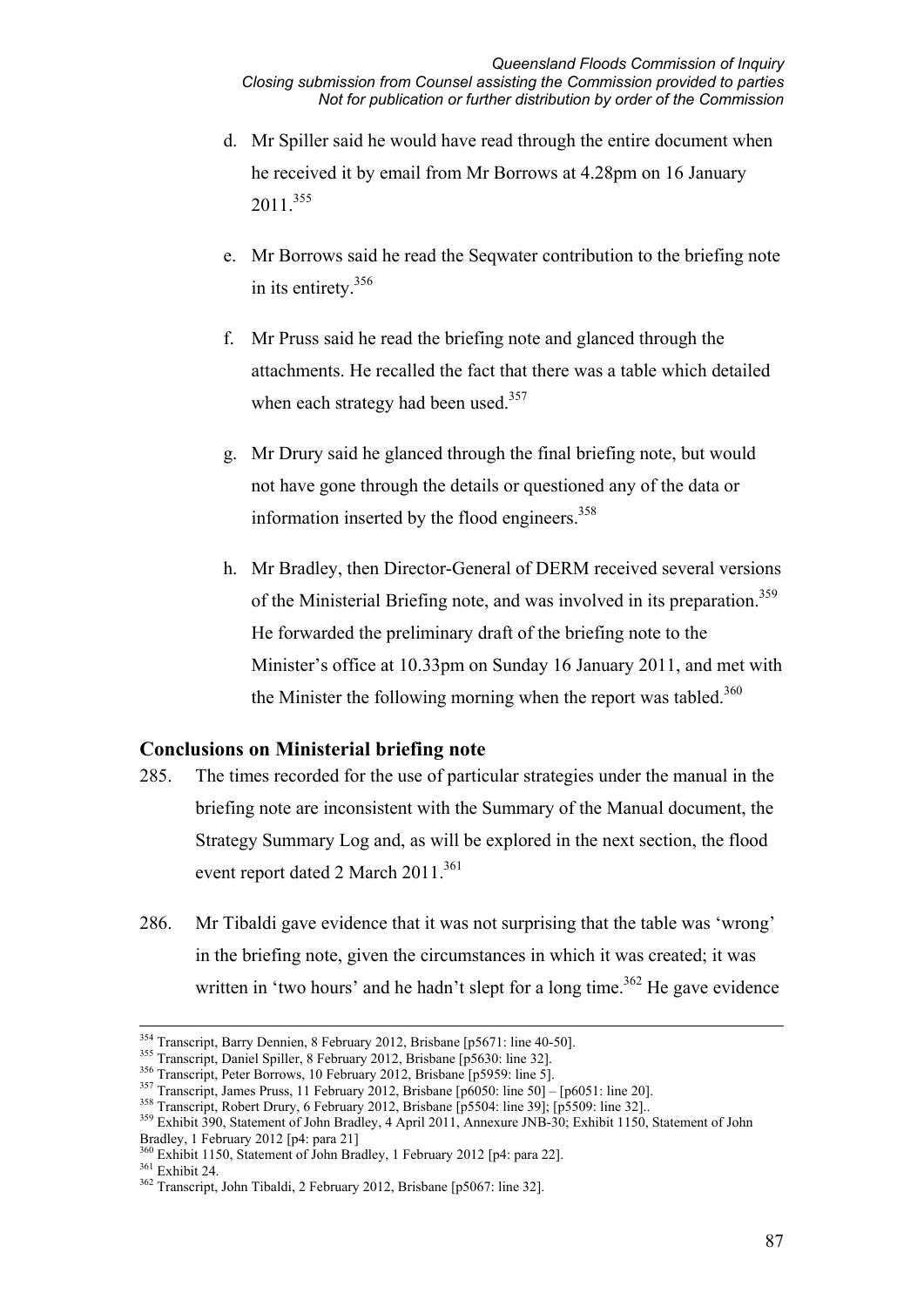#### *Queensland Floods Commission of Inquiry Closing submission from Counsel assisting the Commission provided to parties Not for publication or further distribution by order of the Commission*

that to reflect accurately when strategies had been employed, he would have to complete the exercise he did to create the March report (a thorough consideration of all the objective evidence), which he did not do to produce this document.<sup>363</sup>

- 287. Mr Robertson gave evidence that he assumed the briefing note to be correct, but wouldn't have been surprised if the account of the event changed between his briefing note and the formal flood event report.<sup>364</sup> He recognised the short timeframe in which the briefing note was required to be completed and the fact that the flood engineers had completed it during a stressful, difficult time, while they were still managing a flood event.<sup>365</sup> He gave evidence that quite regularly, initial information given in a briefing note might change upon a more detailed review.<sup>366</sup>
- 288. There was some evidence before the Commission that some of the flood engineers were in a fragile state, physically and emotionally, at the time they were required to produce the briefing note.<sup>367</sup> Mr Tibaldi became emotional in the witness box when asked to recall the events of 15 January  $2011^{368}$  He said 'there was to be a press conference and they wanted one of the flood engineers to go and I just couldn't go, I just couldn't. Sorry. I just can't remember that day.<sup>369</sup> He said that he was not operating at a level where he could write something of the nature of a briefing note for a Minister.<sup>370</sup>Mr Drury gave evidence that he knew the engineers were 'pretty tired'.<sup>371</sup>
- 289. While those matters might go some way to explaining errors on behalf of the original author of the document, they do not explain why those errors were allowed to remain until the finished brief was presented to the Minister. All four flood engineers were sent numerous drafts of the briefing note. The briefing note was destined for the Minister; it was an important document. The

<sup>363</sup> Transcript, John Tibaldi, 2 February 2012, Brisbane [p5067: line 41].

<sup>&</sup>lt;sup>364</sup> Transcript, Stephen Robertson, 9 February 2012, Brisbane [p5790: line 2-50].<br><sup>365</sup> Transcript, Stephen Robertson, 9 February 2012, Brisbane [p5790: line 4-48]; [p5792: line 5-30].<br><sup>366</sup> Transcript, Stephen Robertson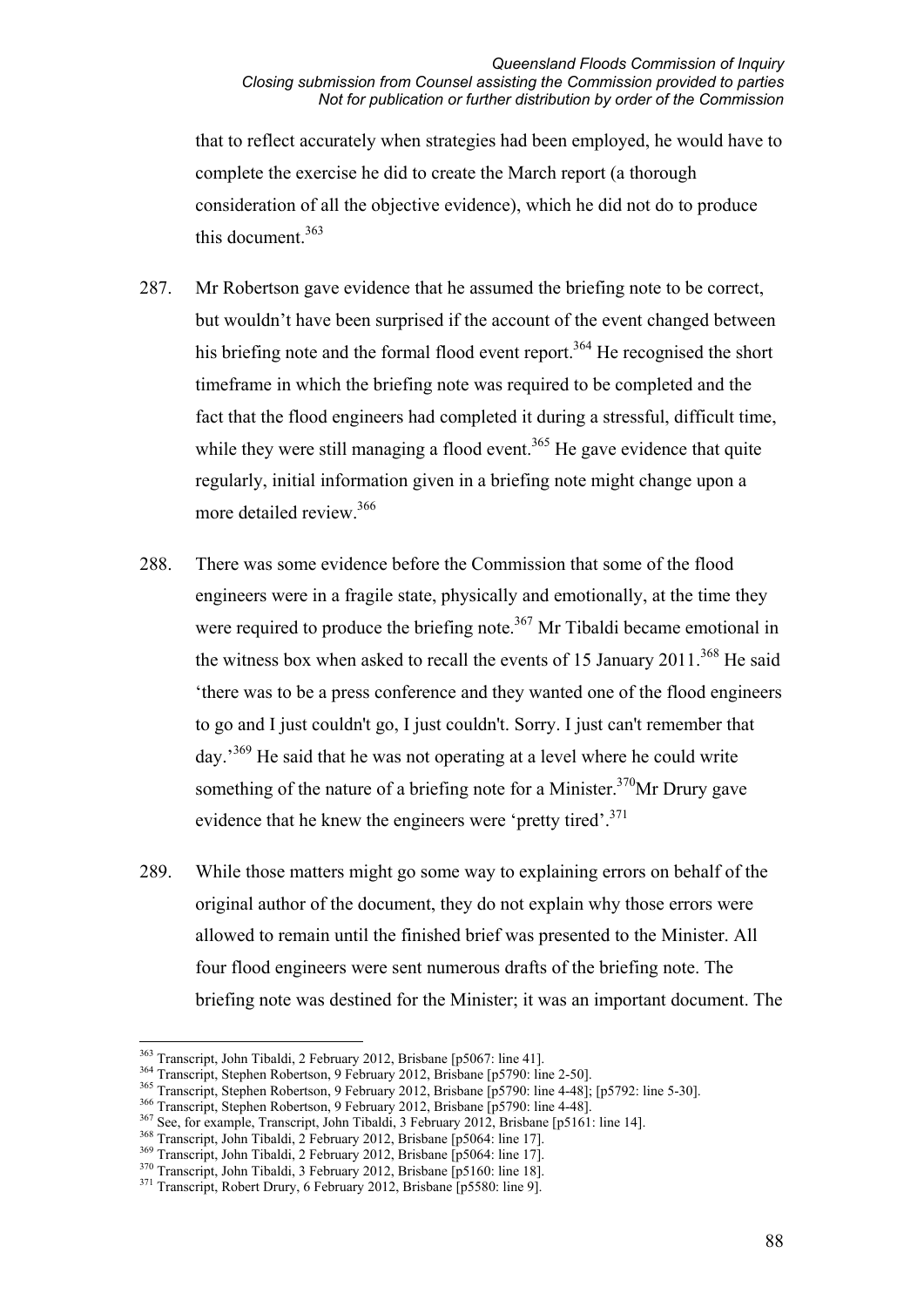flood engineers were, by now, keenly aware that their conduct would be judged – this was the first formal account of how they used the strategies during the event. All of them must have recognised that it was important that this document be accurate.

- 290. As for the other documents being prepared at this time, the energy applied to preparing the brief for the Minister on contrasts starkly with the lack of concern for recording strategies prior to this date. It demonstrates knowledge of the importance of presenting a record of strategy choices for review by senior management and external parties.
- 291. Against this background, it is difficult to accept the oral testimony of Mr Malone, Mr Ayre and Mr Ruffini that they did not open the documents emailed to them. As stated above, it is open to infer, in the face of this testimony that they did read versions of this document. All versions they received included the 'erroneous' references to strategy W2 being invoked at 7.00pm on 9 January and W3 being implemented at 6.30am on 10 January. If they had read that section, and knew it to be incorrect, they would surely have raised it with the other flood engineers or with Mr Drury or Mr Borrows. Their failure to comment on the brief must therefore indicate that they thought that the attribution of strategies to times was correct (or at least it was not so plainly wrong as to warrant comment). This supports the inference that none of them knew which strategies had been used during the event, at least until the implementation of W4 on Tuesday 11 January.
- 292. A further matter arises from this Ministerial briefing note. If the flood engineers did, honestly, consider that the March flood event report was accurate and that this briefing note was produced in error, it is surprising that they did not take steps to identify those errors to the Minister, the SEQ Water Grid Manager and Seqwater management. It is not enough to produce a report which contradicts the briefing note and present it to those persons – efforts should have been made to correct the record as soon as it was found to be false: in this case, if the flood engineers are to be believed, when Mr Tibaldi discovered that W2 was not used during the flood event.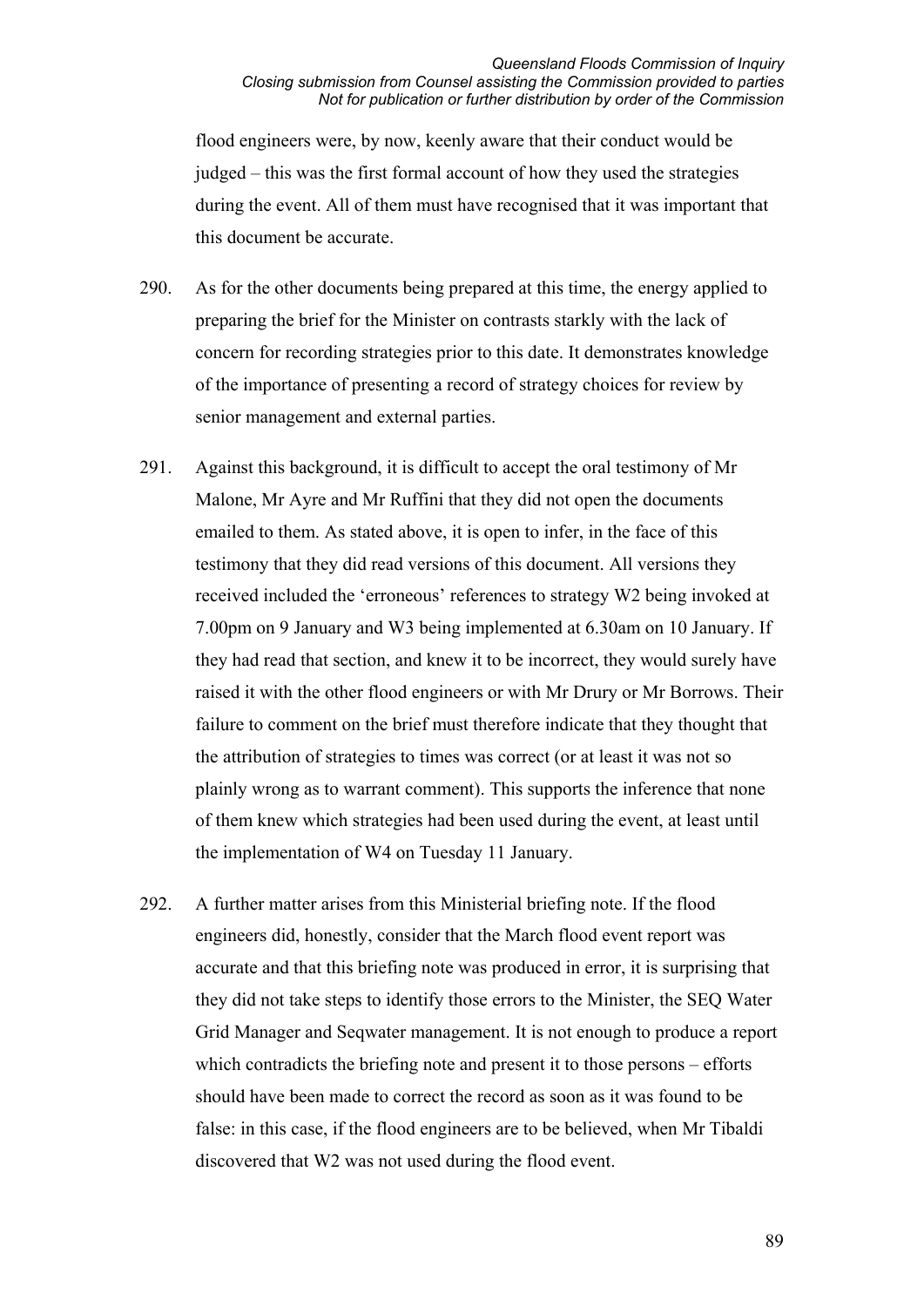# **Conclusions from Summary of Manual, Strategy Summary Log and the brief for the Minister**

- 293. Mr Malone's Summary of Manual, the Strategy Summary Log and Mr Tibaldi's brief for the Minister were all written and reviewed over the three days from 15 January 2011 to 17 January 2011. All three exercises came to different conclusions about the times at which the different strategies were engaged. There is no evidence on their face to suggest that they are iterations of a single draft. Although several individuals had the opportunity to review all three documents, no one has professed a recollection of having done so. Collectively, these documents point towards a number of findings:
	- a. All of the flood engineers were aware of the need to present a record of the strategies used in the January 2011 flood event. They were prepared to dedicate scarce resources to compiling that record.
	- b. None of the flood engineers felt able to rely on their own, or each others', recollections of the strategies that were used to prepare the record. The events were then very recent and memories were yet to fade. This strongly suggests they accepted that none of them knew which strategy they were in during the flood event, at least until they reached W4.
	- c. Despite knowing that they were preparing a reconstruction of events, they framed the language of their drafts as if it was a record of what had actually occurred. This was done to give the impression to senior management and external reviewers that clear conscious choices had been made about the strategies used during the flood event.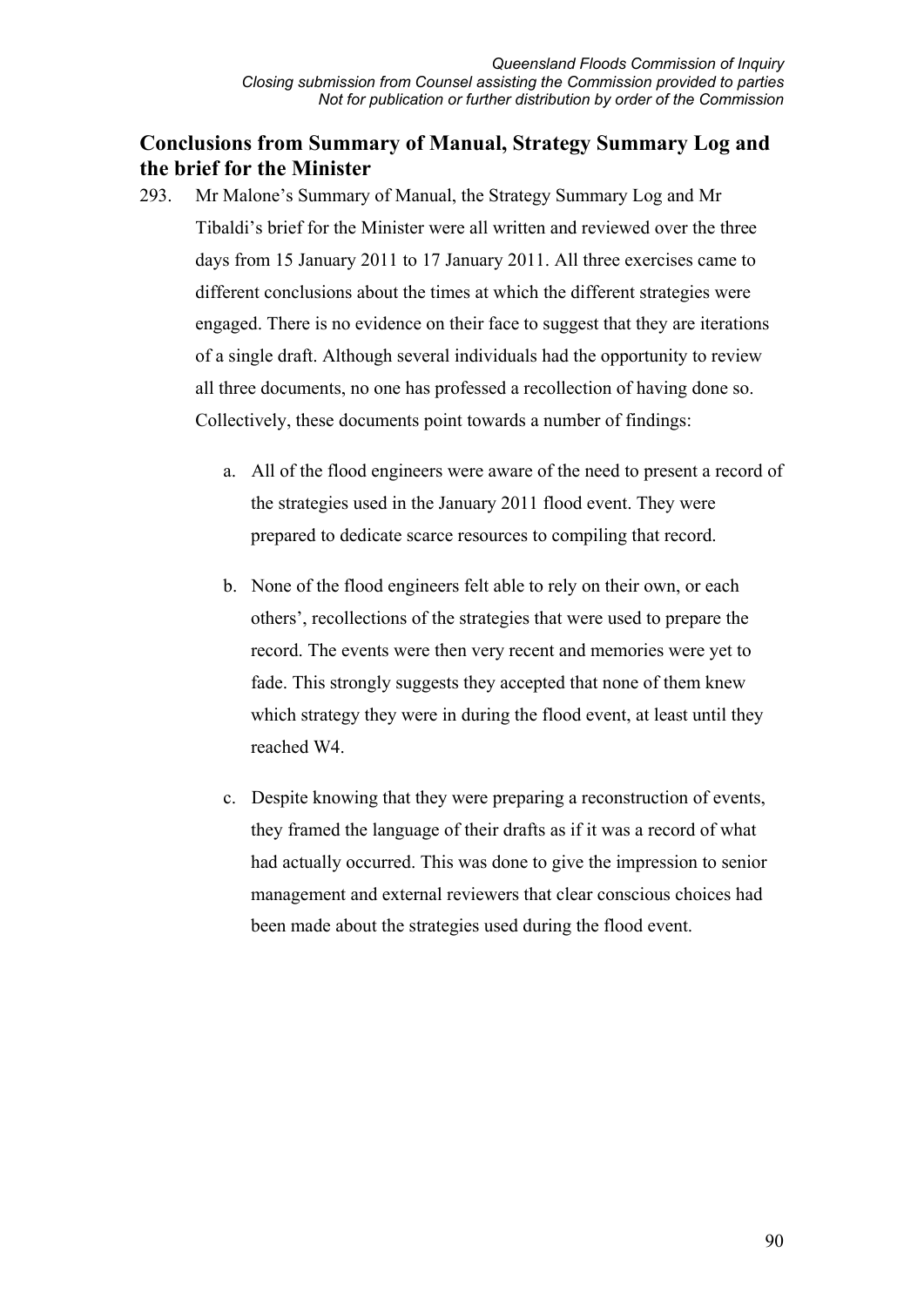# **6. The creation and approval of the March report**

# **Evidence as to states of mind – 24 January to 1 February 2011**

# **Responsibility for the report**

- 294. After the flood event concluded on 20 January 2011, Seqwater turned attention to the need for a flood event report as required by section 2.9 of the Wivenhoe manual. Mr Tibaldi was the primary author of most of the report; in particular he wrote sections 2 (Flood Event Summary) and 10 (Manual Compliance).<sup>372</sup> which contain the information about the use of each of the strategies under the manual. Mr Malone said he wrote parts 5, 6, 8 and 9 of the report.<sup>373</sup> Mr Avre said that he wrote parts 5 and  $7^{374}$
- 295. Mr Tibaldi and Mr Malone were in the flood operations centre full time during the period of the production of the report.<sup>375</sup> Mr Tibaldi gave evidence that he started work on the report on 24 January  $2011^{376}$  and was working on it up until the end of February 2011.<sup>377</sup> He was drafting sections of the report.<sup>378</sup> Mr Malone provided data to Mr Tibaldi to use for his parts of the report,  $379$  and gave advice to him as to the analysis of that data.<sup>380</sup>
- 296. Mr Ruffini was not often in the flood operations centre while the report was being written; he had responsibilities to fulfil within his full time role with DERM.381 There are different accounts of Mr Ayre's presence in the flood operations centre. Mr Tibaldi gave evidence that Mr Ayre was in the flood

<sup>-</sup><sup>372</sup> Exhibit 1036, Eleventh Statement of John Tibaldi, 1 February 2012 [p1: para 4]; Exhibit 55, Transcript of Interview of John Tibaldi with Commission Staff, 29 March 2011 [p6: line 10]; Exhibit 1075, Statement of Terrence Malone, 1 February 2012 [p1: para 3]; [p2: para 4]; Exhibit 1048, Sixth Statement of Rob Ayre, 30 January 2012 [p4: para 22].

<sup>&</sup>lt;sup>373</sup> Exhibit 1075, Statement of Terrence Malone, 1 February 2012 [p2: para 4].

<sup>&</sup>lt;sup>374</sup> Exhibit 1048, Sixth Statement of Rob Ayre, 30 January 2012 [p10: para 64, 71].

<sup>&</sup>lt;sup>375</sup> Transcript, John Tibaldi, 2 February 2012, Brisbane [p5023: line 40].

<sup>376</sup> Transcript, John Tibaldi, 2 February 2012, Brisbane [p5023: line 32].

<sup>&</sup>lt;sup>377</sup> Transcript, John Tibaldi, 2 February 2012, Brisbane [p5023: line 20].

 $378$  Trancript [p5023: line 10].

<sup>&</sup>lt;sup>379</sup> Exhibit 1036, Statement of John Tibaldi, 1 February 2012 [p3: para 15]; Exhibit 1075, Statement of Terrence Malone, 1 February 2012 [p3: para 8(a), 9].

<sup>&</sup>lt;sup>380</sup> Exhibit 1075, Statement of Terrence Malone, 1 February 2012 [p3: para 8(b)]; [p4: para 12], Annexure TAM-1 and TAM-2.

<sup>&</sup>lt;sup>381</sup> Exhibit 1036, Statement of John Tibaldi, 1 February 2012 [p2: para 8]; Exhibit 43, Transcript of Interview with Commission Staff, 29 March 2011 [p44: line 44]; Transcript, John Tibaldi, 2 February 2012, Brisbane [p5023: line 52].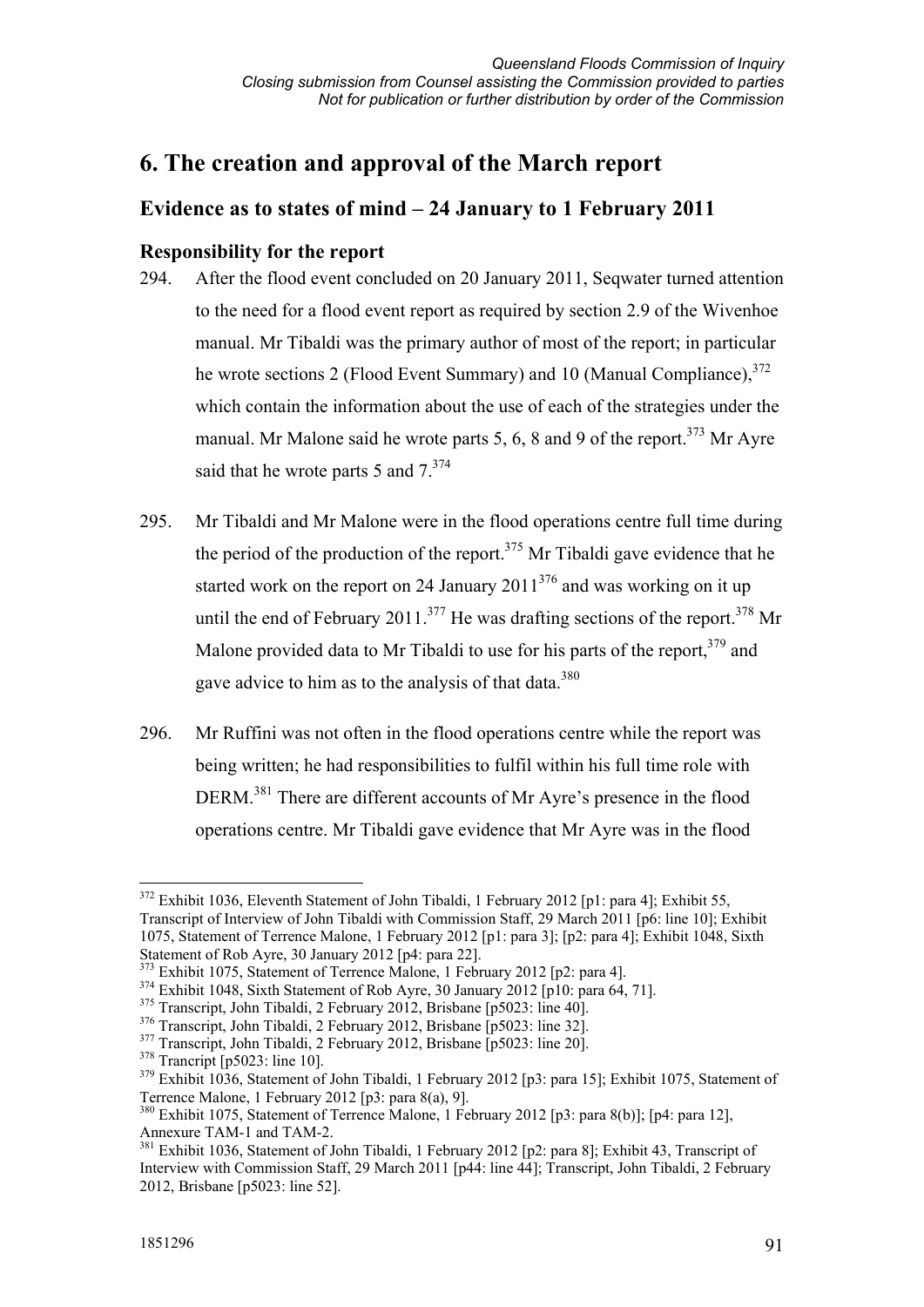operations centre only occasionally, and that he was busy with work for SunWater.<sup>382</sup> Mr Ayre gave evidence that he was offline from his usual job at SunWater and was tasked, full time, to the production of the flood event report;383 he still had some responsibilities to SunWater but was operating out of the flood operations centre for a large portion of his time.<sup>384</sup> Mr Malone said that Mr Ayre was in the flood operations centre 'on and off'.<sup>385</sup>

297. Mr Tibaldi said that he did not give drafts of the reports to the other flood engineers until he thought it was in a state suitable to distribute.<sup>386</sup> Between 24 January and 1 February, he created that draft.

# **Mr Tibaldi's production of a draft for circulation**

- 298. The methodology adopted by Mr Tibaldi for the production of his parts of the report was the subject of much evidence. In his statement to the Commission, Mr Tibaldi stated that he looked at source data available to him in the flood operations centre to prepare drafts of the report.<sup>387</sup> Mr Tibaldi said in evidence that the data he would have used included the situation reports.<sup>388</sup> lake levels. release rates,<sup>389</sup> technical situations report, directives and the flood event log.390 He said he completed the draft for distribution primarily using that data, although he opines that he would have had conversations with the other flood engineers about it.<sup>391</sup> He thought that starting with the facts was the best process.392
- 299. It cannot be suggested that Mr Tibaldi should have written the report entirely from his own personal recollections of what occurred: he was on duty for only 96 of the 324 hours in the flood event, and had only two shifts prior to the time

<sup>&</sup>lt;u>.</u> <sup>382</sup> Exhibit 1036, Statement of John Tibaldi, 1 February 2012 [p2: para 8]; Transcript, John Tibaldi, 2 February 2012, Brisbane [p5023: line 52].

<sup>&</sup>lt;sup>383</sup> Transcript, Rob Ayre, 4 February 2012, Brisbane [p5283: line 27].

<sup>384</sup> Transcript, Rob Ayre, 4 February 2012, Brisbane [p5283: line 27].

<sup>385</sup> Transcript, Terrence Malone, 5 February 2012, Brisbane [p5326: line 26].

<sup>&</sup>lt;sup>386</sup> Exhibit 1036, Statement of John Tibaldi, 1 February 2012 [p2: para 7; p7: para 38].

<sup>&</sup>lt;sup>387</sup> Exhibit 1036, Statement of John Tibaldi, 1 February 2012 [p3: para 12].

<sup>388</sup> Transcript, John Tibaldi, 2 February 2012, Brisbane [p5036: line 40].

<sup>&</sup>lt;sup>389</sup> Transcript, John Tibaldi, 2 February 2012, Brisbane [p5082: line 33].

<sup>390</sup> Transcript, John Tibaldi, 2 February 2012, Brisbane [p5083: line 3].

<sup>&</sup>lt;sup>391</sup> Exhibit 1036, Statement of John Tibaldi, 1 February 2012 [p3: para 17].

<sup>392</sup> Transcript, John Tibaldi, 2 February 2012, Brisbane [p5076: line 35].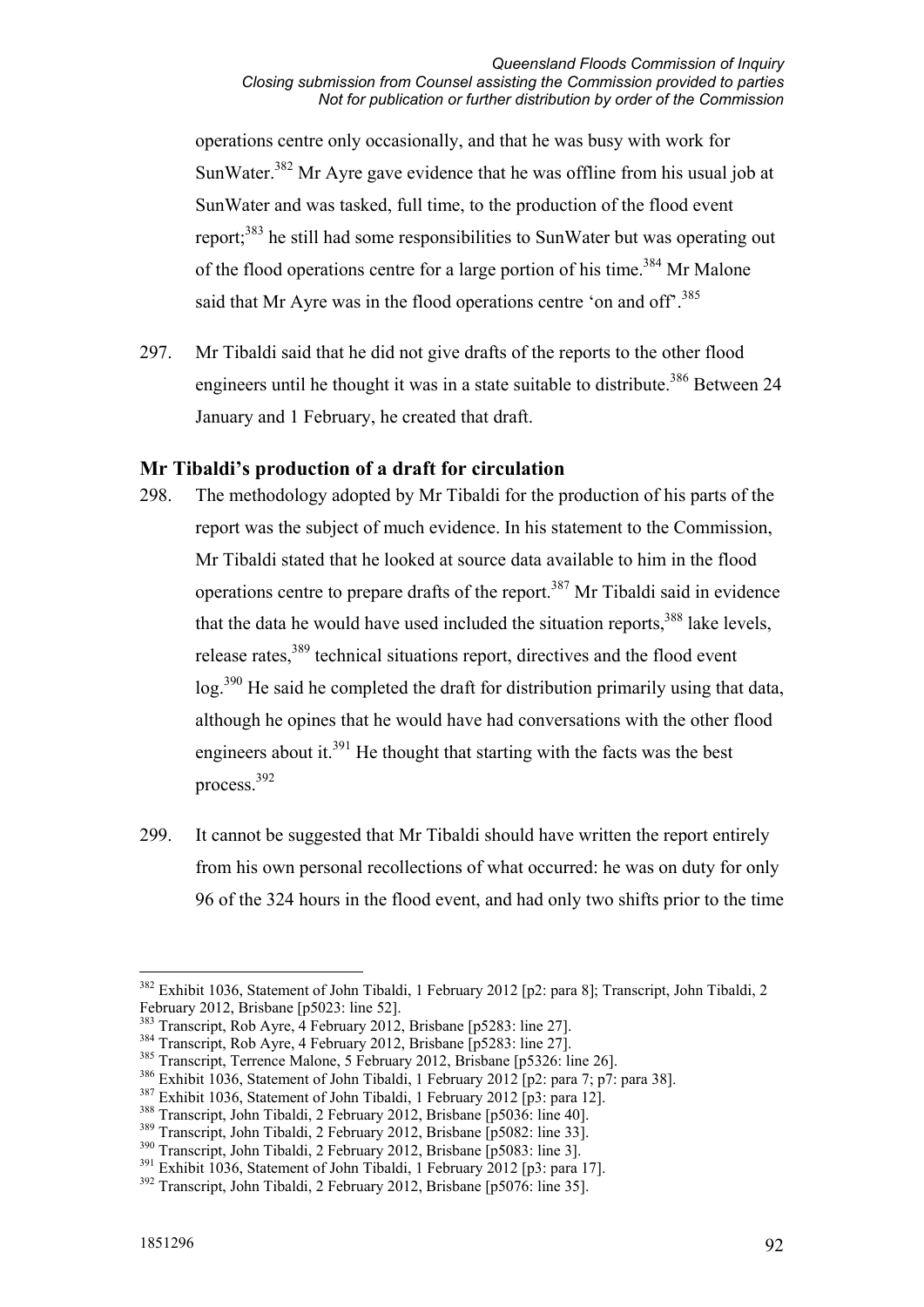at which strategy W4 was applied.<sup>393</sup> He also said that when he started to prepare the report, he did not have a clear recollection of events that occurred during the flood event.<sup>394</sup>

- 300. He agreed that he did not ask for, nor have reference to, the personal recollections of the other flood engineers during his production of the draft report to be circulated to the others.<sup>395</sup> When asked why it was that he did not ask the other flood engineers what strategy they were using, he said he did not think that was a good process. He said that he did not think it was a good process for the flood engineers to be 'sitting around sort of throwing in ideas' for him to draft into the report.<sup>396</sup> He gave evidence that the flood event was an emotional time and that all the flood engineers had suffered from lack of sleep. He asked, rhetorically, how they would remember what happened?<sup>397</sup> How good would their recollection of events be?<sup>398</sup> He said that a draft report would allow the other flood engineers to test themselves against the data.<sup>399</sup> Specifically, he agreed that he did not ask Mr Ayre, who was the flood engineer on shift at 8.00 am on 8 January whether he transitioned to W3 at that time $400$
- 301. It is clear that Mr Tibaldi was writing his parts of the report by reference to the data only, and not the peronsal recollections of those who were on shift at key times. He described what he was doing in many different ways:
	- a. reconstructing the transitions between strategies W1, W2, W3 and W4 with the benefit of the data $401$
	- b. 'attributing strategy labels'<sup>402</sup>

<sup>-</sup><sup>393</sup> Exhibit 1036, Statement of John Tibaldi, 1 February 2012 [p3: para 16].

<sup>&</sup>lt;sup>394</sup> Exhibit 1036, Statement of John Tibaldi, 1 February 2012 [p1: para 5].

<sup>395</sup> Transcript, John Tibaldi, 2 February 2012, Brisbane [p5025: line 28-50]; [p5076:line 30-42]

<sup>396</sup> Transcript, John Tibaldi, 2 February 2012, Brisbane [p5076: line 42].

<sup>&</sup>lt;sup>397</sup> Transcript, John Tibaldi, 2 February 2012, Brisbane [p5076: line 49].

<sup>&</sup>lt;sup>398</sup> Transcript, John Tibaldi, 2 February 2012, Brisbane [p5083: line 30].

<sup>399</sup> Transcript, John Tibaldi, 2 February 2012, Brisbane [p5077: line 1].

<sup>400</sup> Transcript, John Tibaldi, 2 February 2012, Brisbane [p5084: line 11]; [p5085: line 34].

<sup>401</sup> Transcript, John Tibaldi, 2 February 2012, Brisbane [p5037: line 25-47].

<sup>402</sup> Transcript, John Tibaldi, 2 February 2012, Brisbane [p5037: line 19].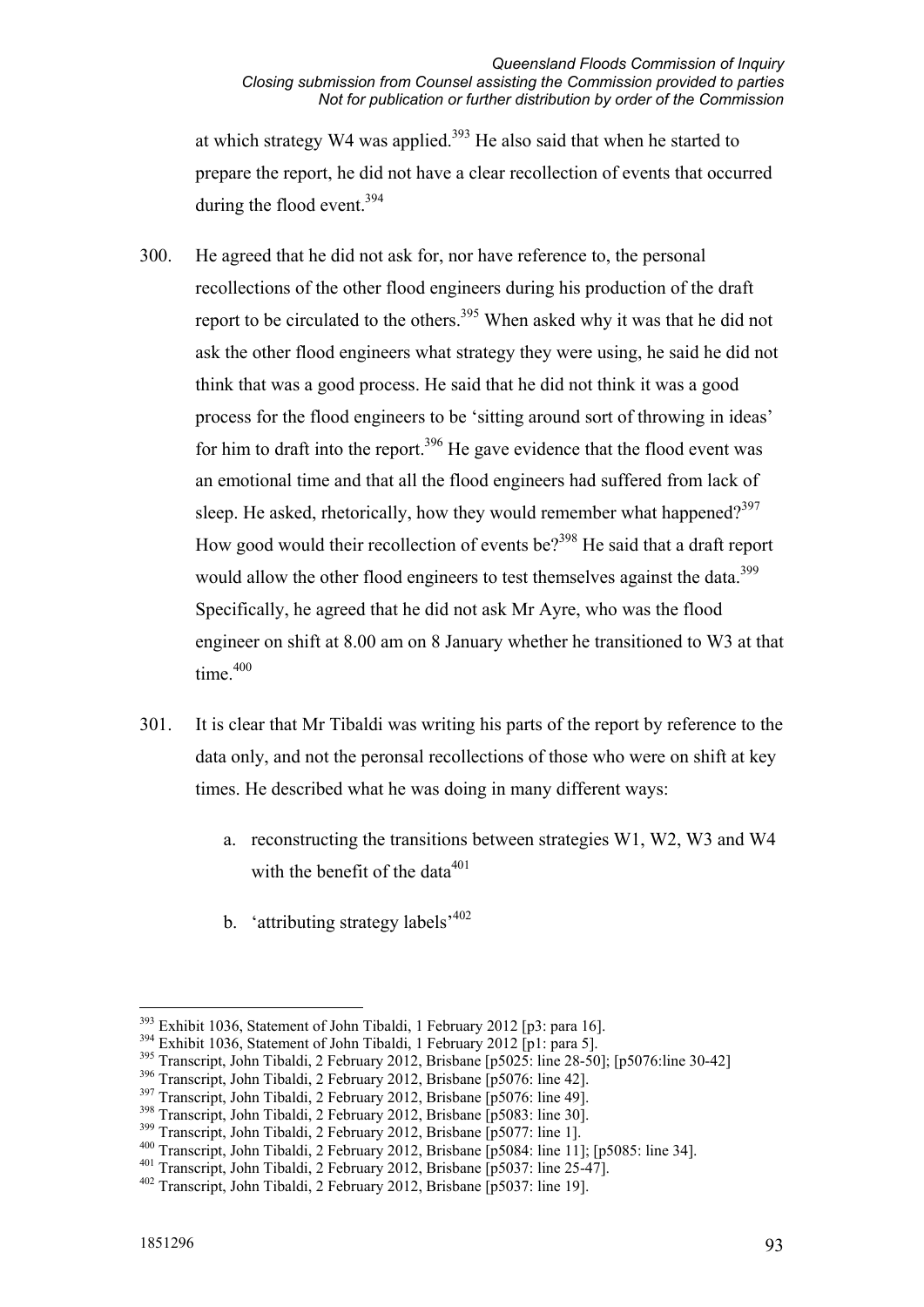- c. drawing an inference as to which strategy applies from the objective circumstances<sup>403</sup>
- d. 'tr[ying] to match the strategy transitions against the data<sup> $404$ </sup>
- e. finding out which strategies were 'applicable' at each stage of the flood event by reference to the data, including lake level and release rates<sup>405</sup>
- f. writing down, based on the facts, what he believed to have occurred<sup>406</sup>
- g. trying to write down what actually occurred. $407$
- 302. The application of this methodology is demonstrated in the drafts of the flood event summary (which was to become section 2 of the report) produced by Mr Tibaldi between 24 January and 1 February 2011. Those drafts show, and Mr Tibaldi confirmed in evidence.<sup>408</sup> that as he looked at more data, his understanding of when each strategy was used in the flood event changed. He said he wrote down initial thoughts and considerations to test against the available information.<sup>409</sup> He frequently emailed drafts from the email account at the flood operations centre to his Seqwater email account. The drafts show the progression of his understanding of when the transitions between strategies were made.
- 303. A draft sent by Mr Tibaldi at  $4:35$ pm on 24 January 2011 shows:<sup>410</sup>
	- a. transition to W2 occurred at some time between 3.00 pm on 7 January 2011 and 2.00 pm on 8 January  $2011^{411}$

<sup>&</sup>lt;u>.</u> 403 Transcript, John Tibaldi, 2 February 2012, Brisbane [p5119: line 12].

<sup>404</sup> Transcript, John Tibaldi, 2 February 2012, Brisbane [p5026: line 30].

<sup>405</sup> Transcript, John Tibaldi, 2 February 2012, Brisbane [p5035: line 22].

<sup>406</sup> Transcript, John Tibaldi, 3 February 2012, Brisbane [p5159: line 26].

<sup>407</sup> Transcript, John Tibaldi, 3 February 2012, Brisbane [p5159: line 46].

<sup>408</sup> Transcript [p5031: line 19-50].

 $^{409}$  Exhibit 1036, Statement of John Tibaldi, 1 February 2012 [p3: para 19].<br> $^{410}$  Exhibit 1036, Statement of John Tibaldi, 1 February 2012, Annexure JT-1, Item B.

<sup>&</sup>lt;sup>411</sup> Exhibit 1036, Statement of John Tibaldi, 1 February 2012, Annexure JT-1, Item B [p5].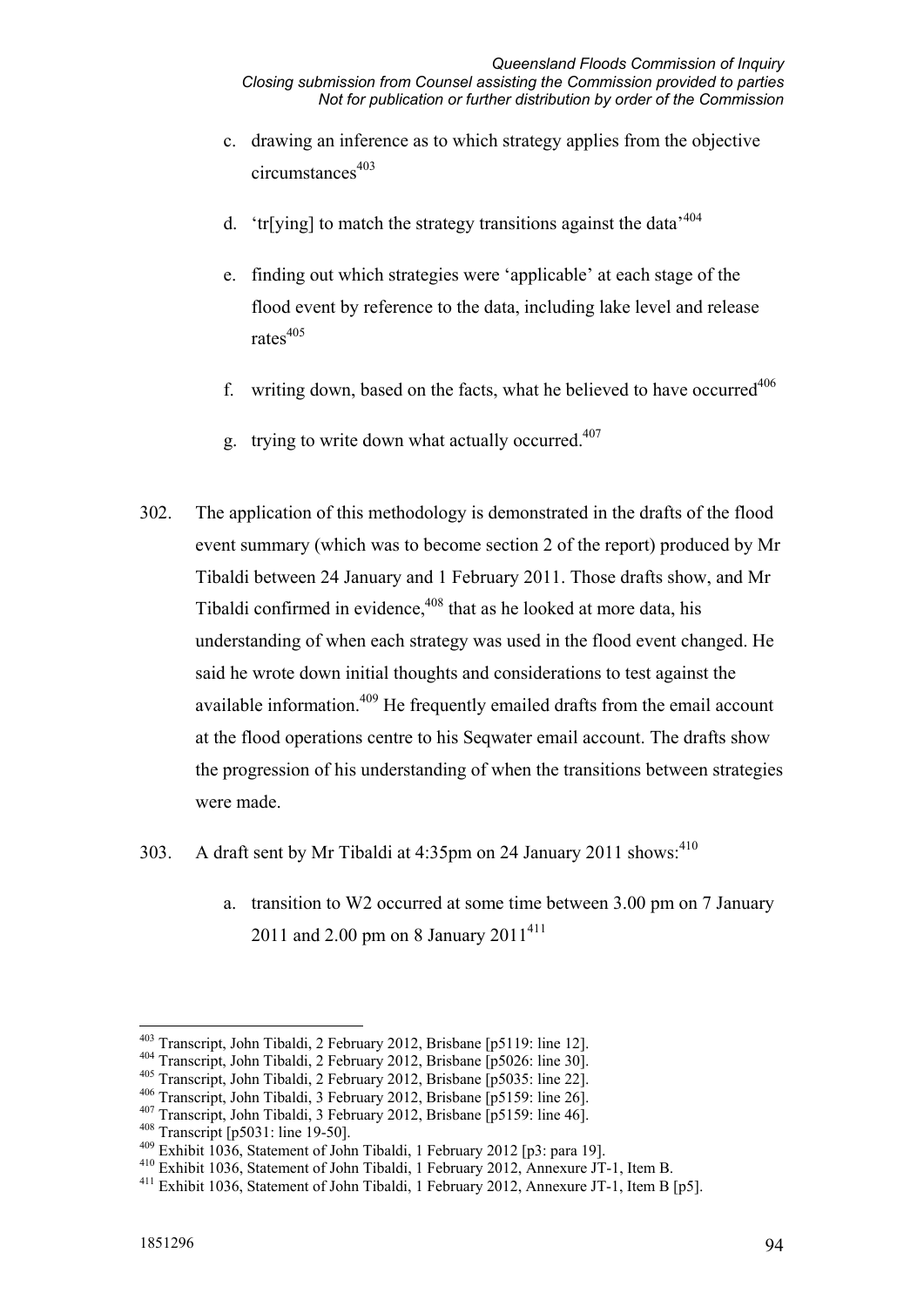- b. transition to W3 occurred at some time between 7.00 pm on 9 January 2011 and 1.00 am on 10 January  $2011^{412}$
- c. transition to W4 occurred at some time between 4.00 am on 11 January 2011 and 10.00 am on 11 January 2011.<sup>413</sup>
- 304. In a draft sent by Mr Tibaldi at 4.37 pm on 25 January 2011, the transition between W2 and W3 was amended to occur between 2.00 pm on 9 January 2011 and 7.00 pm on 9 January  $2011<sup>414</sup>$  an earlier time than that recorded in the 24 January 2011 draft.
- 305. A draft sent by Mr Tibaldi at 3.41pm on 28 January 2011 was the first draft that connected the transition from W1 to W2 with the lake level exceeding 68.5 metres. It identified the time period during which the transition occurred as between 9.00 am on 7 January 2011 and 3.00 pm on 7 January 2011, but included the words "Transition from Strategy W1 to W2 once it becomes apparent that the Wivenhoe Dam level is likely to exceed 68.5 metres".<sup>415</sup>
- 306. A draft sent at 4.22 pm on 31 January 2011 is the first which indicates that W2 is bypassed.416 It indicates a transition from W1 to W3 at some time between 3.00 pm on 7 January 2011 and 2.00 pm on 8 January 2011.<sup>417</sup> Mr Tibaldi must have, between this draft and earlier drafts, determined from the data that the conditions of W2 were never satisfied during the event (see section 7.2, below). He agreed that his understanding would have changed between drafts because he accumulated more data about the situation.<sup>418</sup> While Mr Tibaldi changed that part of the draft to indicate that W2 was bypassed, this draft was sent before the whole document had been amended to take into account the discovery: on later pages, it indicates that W2 was in force at 1.00 am 9

<sup>&</sup>lt;sup>412</sup> Exhibit 1036, Statement of John Tibaldi, 1 February 2012, Annexure JT-1, Item B [p10].

<sup>&</sup>lt;sup>413</sup> Exhibit 1036, Statement of John Tibaldi, 1 February 2012, Annexure JT-1, Item B [p15].<br><sup>414</sup> Exhibit 1036, Statement of John Tibaldi, 1 February 2012, Annexure JT-1, Item E [p9].

<sup>415</sup> Exhibit 1036, Statement of John Tibaldi, 1 February 2012, Annexure JT-1, Item M [p5].

<sup>416</sup> Exhibit 1036, Statement of John Tibaldi, 1 February 2012, Annexure JT-1, Item P.

<sup>417</sup> Exhibit 1036, Statement of John Tibaldi, 1 February 2012, Annexure JT-1, Item P [p5].

<sup>418</sup> Transcript, John Tibaldi, 2 February 2012, Brisbane [p5031: line 19-50].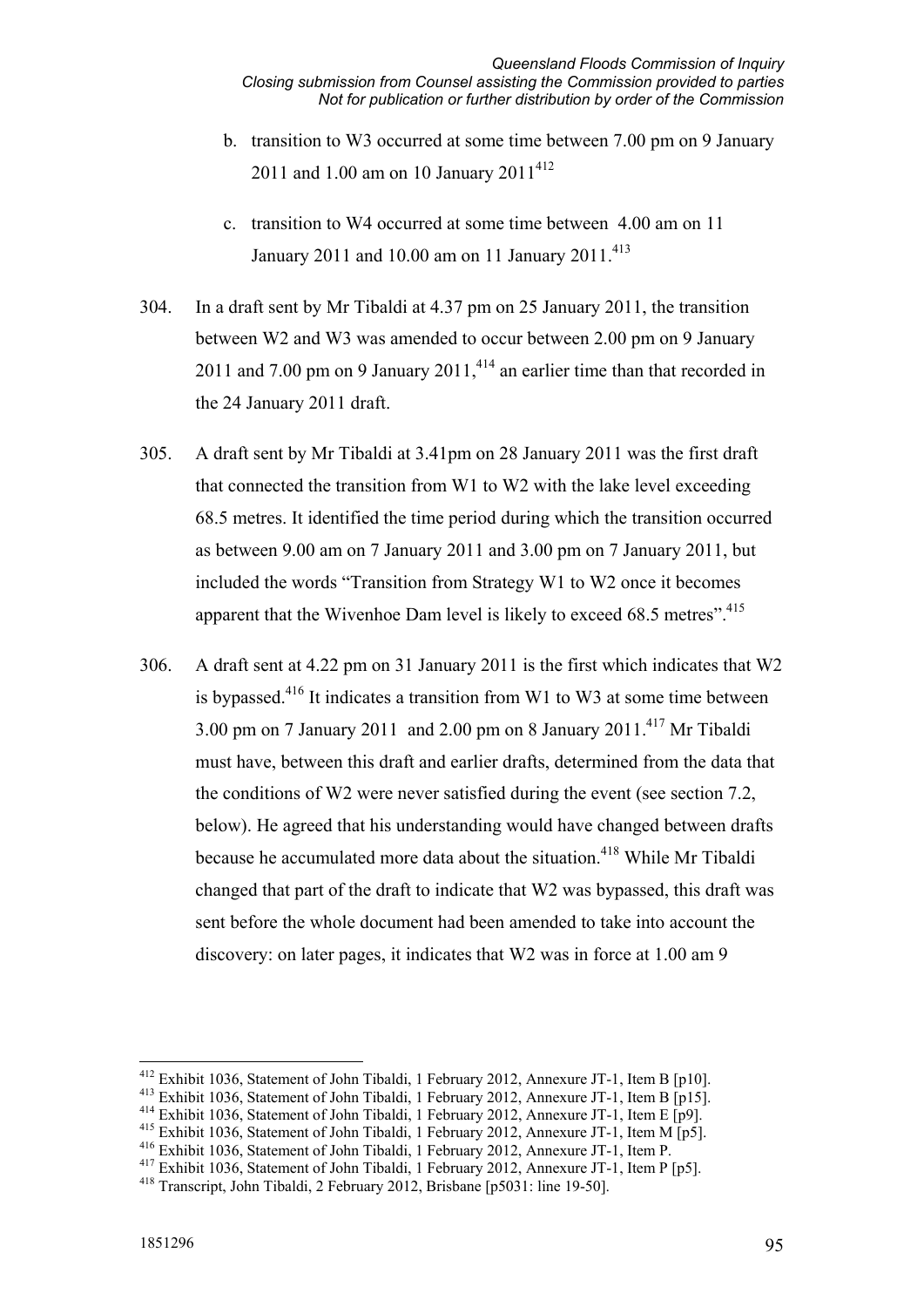January 2011, $419$  and then states that the transition from W2 to W3 occurred at 7.00 pm on 9 January 2011.<sup>420</sup>

307. Mr Tibaldi's statement also includes one draft of the section that became section 10 in the March report (Flood Management Strategies and Manual Compliance). It was sent at 4.21 pm on 31 January 2011, one minute before the draft of the flood event summary indicated above. It states that it was not possible to meet the intent of W2 and so W3 adopted for use at 8.00 am on 8 January 2011.<sup>421</sup> That document appears to be the first draft of section 10 of the report.<sup>422</sup>

### **Concern about transition to strategy W2**

- 308. The progression of the drafts above indicate that, in particular, Mr Tibaldi changed his view about when the change was made from strategy W1, and what happened when it did.
- 309. Mr Tibaldi said that he believes that he recorded W2 as being used in early drafts because the strategy selection flowchart in the manual requires the transition from W1 to W2 when the maximum flow at Lowood is expected to be below 3500  $\text{m}^3$ /s and the maximum flow at Moggill is expected to be below  $4000 \text{ m}^3/\text{s}$ .  $423 \text{ Both those conditions were met when the lake level exceeded}$ 68.5 metres, the trigger for a transition from W1 to W2 or W3. He considered that the flowchart does not allow a transition to W3 in those circumstances. $424$ On the other hand, the amount of water being released from the dam at the time the lake level exceeded 68.5 metres was too high for W2 to be in use.<sup>425</sup>
- 310. Strategy W2 requires the maximum flow in the Brisbane River at Lowood to be the lesser of the natural peak flow (excluding Wivenhoe Dam releases) or  $3500 \text{ m}^3$ /s and the maximum flow in the Brisbane River at Moggill to be the lesser of the natural peak flow (exceeding Wivenhoe Dam releases) or 4000

<sup>&</sup>lt;sup>419</sup> Exhibit 1036, Statement of John Tibaldi, 1 February 2012, Annexure JT-1, Item P [p7].<br><sup>420</sup> Exhibit 1036, Statement of John Tibaldi, 1 February 2012, Annexure JT-1, Item P [p9].

<sup>&</sup>lt;sup>421</sup> Exhibit 1036, Statement of John Tibaldi, 1 February 2012, Annexure JT-1, Item O [p12].<br><sup>422</sup> It is named 'Flood MGt Strategies and Manual Compliance – 01. doc", and there are no other drafts

attached before it.<br><sup>423</sup> Exhibit 1036. Statement of John Tibaldi, 1 February 2012 [p4: para 25-26].

 $424$  Exhibit 1036, Statement of John Tibaldi, 1 February 2012 [p4: para 25-26].

 $425$  Exhibit 1036, Statement of John Tibaldi, 1 February 2012 [p4: para 26].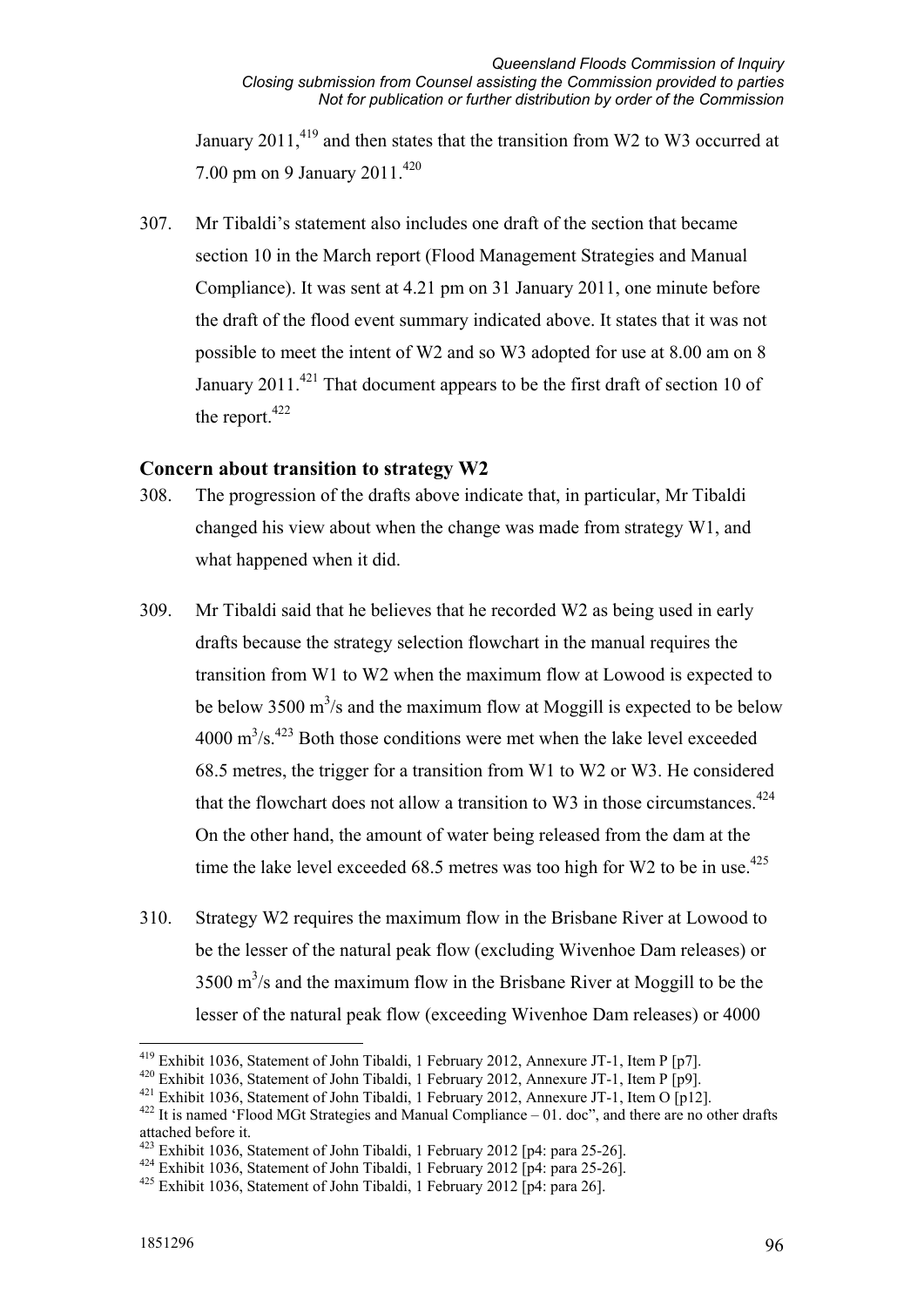$m<sup>3</sup>/s<sup>426</sup>$  To keep the flow at Moggill and Lowood within those limits at 8.00 am on 8 January 2011 would have required a significant reduction of releases from Wivenhoe Dam. The release at that time was  $927 \text{ m}^3/\text{s}$ .<sup>427</sup> The predicted peak natural flow at Lowood and Moggill at 7.00am on 8 January 2011 was 530 m<sup>3</sup>/s and 690 m<sup>3</sup>/s, respectively.<sup>428</sup> To stay within the confines of strategy W<sub>2</sub> would involve releases from Wivenhoe Dam, added to the expected flow at Moggill at the time the dam releases reached Moggill being below 690 m<sup>3</sup>/s. That would clearly involve a significant reduction in the release rates judged appropriate at that time by the flood engineers. $429$ 

- 311. From this analysis, Mr Tibaldi believed the dam was not being operated under strategy W2 at  $8.00$  am on  $8$  January  $2011$ .<sup>430</sup> Since the lake level had exceeded 68.5 metres, he concluded that the dam must have been operating in W3.<sup>431</sup>
- 312. Having come to the conclusion that the releases from the dam indicated it was being operated in W3 from 8.00 am on 8 January, Mr Tibaldi was faced with a dilemma. He was concerned that the flowchart had not been followed.<sup>432</sup> In the end, he decided that there was no non-compliance with the intent of the manual because reducing releases from Wivenhoe to the amount allowed by W<sub>2</sub> would not have been sensible at that time.<sup> $433$ </sup>
- 313. In his eleventh statement on 1 February 2012, Mr Tibaldi said that he had discussed this issue with Mr Allen.<sup>434</sup> In oral evidence, he also said he was fairly certain he would have raised it with Mr Ayre when discussing an advanced draft with him.<sup>435</sup> Mr Tibaldi said that he would not have raised it

<sup>1</sup> <sup>426</sup> Exhibit 21, Manual of Operational Procedures for Flood Mitigation at Wivenhoe Dam and Somerset Dam, Revision 7, 2009 [p27].

<sup>&</sup>lt;sup>427</sup> Exhibit 24, Seqwater, January 2011 Flood Event, Report on the Operation of Somerset Dam and Wivenhoe Dam, 2 March 2011 [p155].

 $428$  Exhibit 22, Model Runs, Appendix A1 [p2, row: Sat 08/01/2011 07:00].

<sup>&</sup>lt;sup>429</sup> Mr Tibaldi produced a table of the range of estimated allowable releases under strategy W2 in his statement: Exhibit 1036, Statement of John Tibaldi, 1 February 2012 [p5-6].

 $430$  Exhibit 1036, Statement of John Tibaldi, 1 February 2012 [p6: para 29]; [p7: para 36].

<sup>431</sup> Transcript, John Tibaldi, 2 February 2012, Brisbane [p5035: line 29]; [p5058: line 20].

<sup>432</sup> Exhibit 1036, Statement of John Tibaldi, 1 February 2012 [p6: para 31].

<sup>433</sup> Exhibit 1036, Statement of John Tibaldi, 1 February 2012 [p7: para 31].

<sup>434</sup> Exhibit 1036, Statement of John Tibaldi, 1 February 2012 [p7: para 33].

<sup>435</sup> Transcript, John Tibaldi, 2 February 2012, Brisbane [p5035: line 45].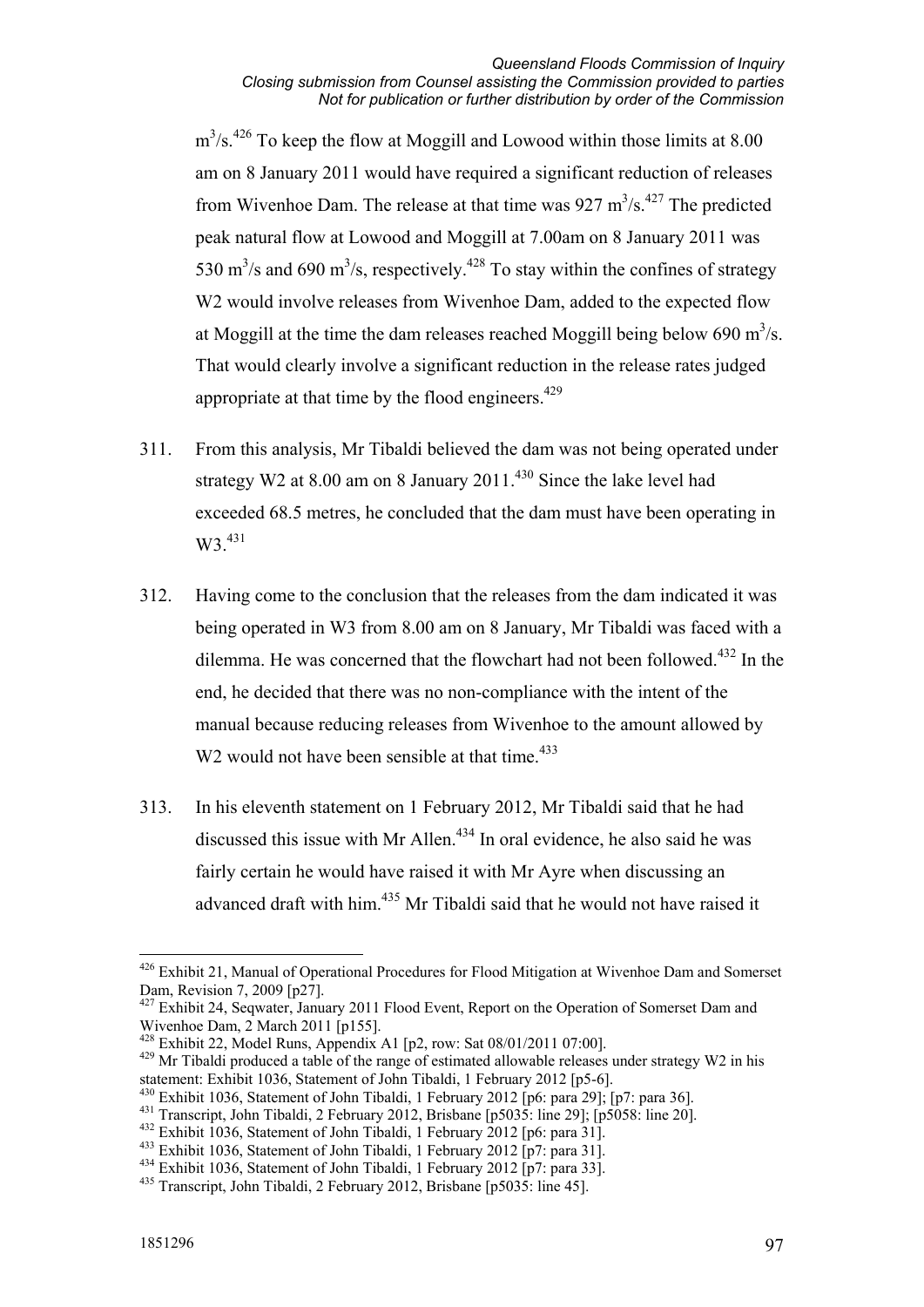early in the drafting process because he was concerned that the error (being the inconsistency between the flowchart and the conditions of W2 in the manual) was his error. $436$ 

- 314. Mr Ayre, in his statement dated 30 January 2012, recalled that whilst in the flood operations centre and working on the report, Mr Tibaldi had said to him, that he had realised from the data that the 'criteria of W2 could not technically have been achieved'.<sup>437</sup> Mr Ayre said that he agreed with Mr Tibaldi.<sup>438</sup> Mr Ayre could not recall whether other flood engineers were involved in that discussion.<sup>439</sup>
- 315. In oral evidence, Mr Ayre expanded upon this account. He said he was in the flood operations centre with Mr Tibaldi and Mr Malone; that Mr Tibaldi was looking at something on his computer screen and said words to the effect 'we didn't implement strategy W2'.<sup>440</sup> Mr Ayre looked at what Mr Tibaldi was looking at and agreed with him.<sup>441</sup> Mr Ayre agreed in oral evidence that he had worked out that they had not been in W2 from the flow rates; he had recognised that the release at that time was in excess of the naturally occurring flow at Lowood.<sup>442</sup>
- 316. When it was suggested to him that he surely did not need to look at data to know that he had not implemented W2, Mr Ayre said that it was a couple of weeks after the event and he didn't necessarily recall what happened with clarity.443 He said his agreement indicated that Mr Tibaldi had just discovered what actually happened as he, Mr Tibaldi, was not on shift at the time of the transition from W1 to W3. $444$  He denied that they were trying to make the data fit to how it ought to have been.  $445$

<sup>436</sup> Transcript, John Tibaldi, 2 February 2012, Brisbane [p5035: line 5-34].

<sup>437</sup> Exhibit 1048, Sixth Statement of Rob Ayre, 30 January 2012 [p8: para 52].

<sup>438</sup> Exhibit 1048, Sixth Statement of Rob Ayre, 30 January 2012 [p8: para 52].

<sup>&</sup>lt;sup>439</sup> Exhibit 1048, Sixth Statement of Rob Ayre, 30 January 2012  $\overline{[p8]}$ : para 52].<br><sup>440</sup> Transcript, Rob Ayre, 3 February 2012, Brisbane  $\overline{[p5207]}$ : line 40].

<sup>441</sup> Transcript, Rob Ayre, 3 February 2012, Brisbane [p5207: line 48].<br><sup>442</sup> Transcript, Rob Ayre, 3 February 2012, Brisbane [p5207: line 55].<br><sup>443</sup> Transcript, Rob Ayre, 3 February 2012, Brisbane [p5208: line 3].

<sup>&</sup>lt;sup>444</sup> Transcript, Rob Ayre, 3 February 2012, Brisbane  $\overline{p}$  5208: line 52] –  $\overline{p}$  5209: line 1].

<sup>445</sup> Transcript, Rob Ayre, 3 February 2012, Brisbane [p5208: line 47].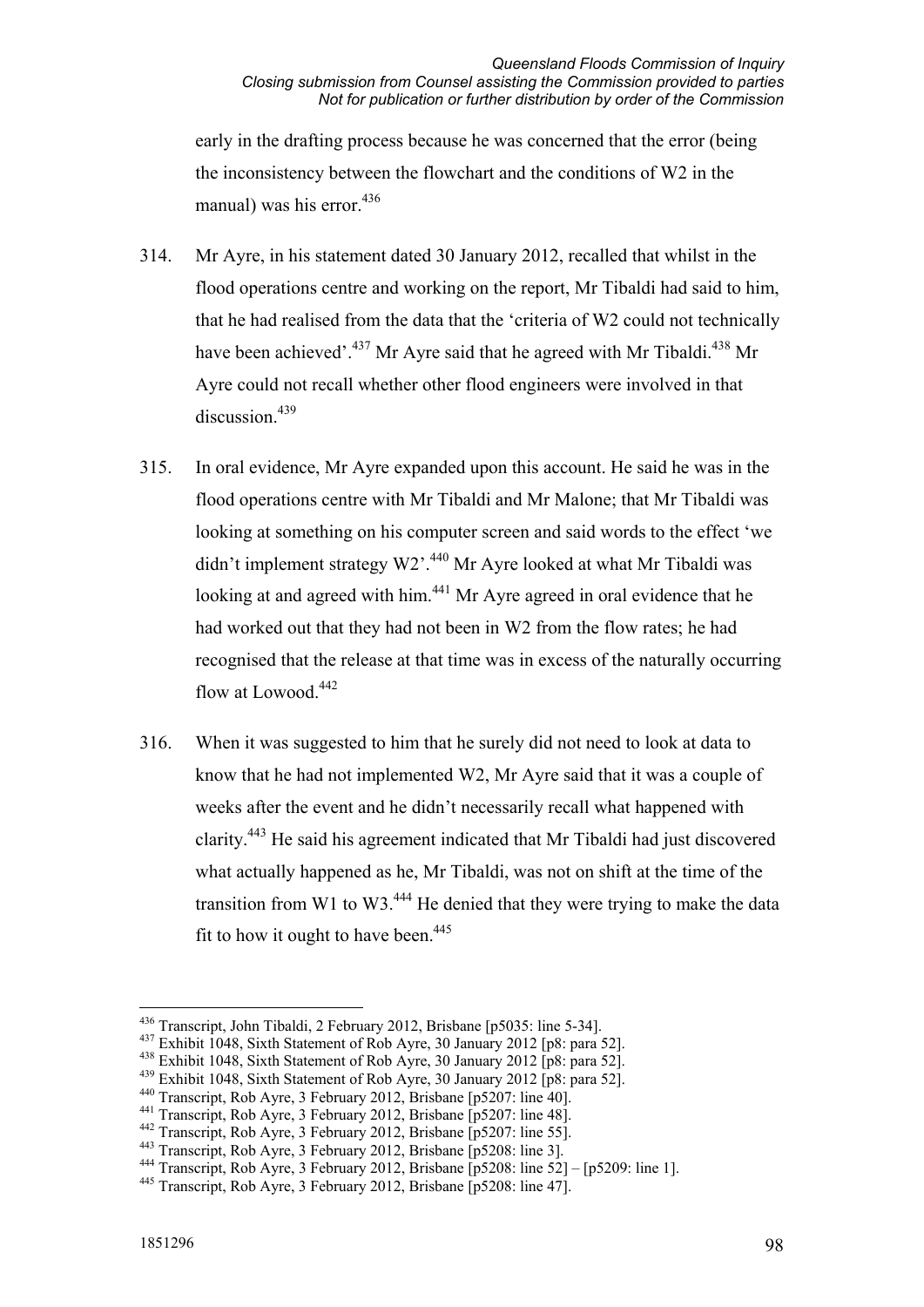- 317. Mr Ayre's claim to not recall with clarity what happened during the flood event is to be contrasted with his purported recall of events evinced in statements submitted to the Commission, and his evidence in public hearings of the Commission in April 2011. He said then that he was in strategy W3 at 8.00 am on 8 January 2011.446 (This statement is referred to above in Part 3 evidence of strategy choice.)
- 318. Mr Malone said that he was not aware of any difficulties encountered by Mr Tibaldi in respect of W2, but thought he might have discussed it with Mr Ayre.<sup>447</sup> Mr Ruffini recalled that there was some conversation about an inconsistency in the transition to W2 but could recall no details; he thought Mr Tibaldi had discussed it with Mr Ayre.<sup>448</sup>
- 319. Mr Tibaldi also said that he raised the issue with Mr Allen. He agreed that he must have explained, in general terms, how he was writing the report; that he was trying to work out which strategy had been applicable.<sup>449</sup> He said he did not go into detail because Mr Allen would be one of the people judging the report.450 He recalled in his statement that Mr Allen said words to the effect 'just give us the facts John, and this is what you will be judged on'.<sup>451</sup>
- 320. Mr Allen could not recall a conversation with Mr Tibaldi about the transition to W2 when he gave oral evidence to the Commission, $452$  but did not rule it out. 453 He could remember Mr Tibaldi asking him what he should put in the report, to which he said he replied 'everything'.454 He could also remember a conversation with Mr Tibaldi about the flowchart in the manual, but thought that might have been during the revision of the manual in  $2011^{455}$  He said that there would be no basis for Mr Tibaldi to discuss  $W2$  with him;<sup>456</sup> the part he

<sup>446</sup> Transcript, Rob Ayre, 12 April 2011, Brisbane [p156: line 15].

<sup>447</sup> Transcript, Terrence Malone, 5 February 2012, Brisbane [p5328: line 10].

<sup>448</sup> Transcript, John Ruffini, 6 February 2012, Brisbane [p5416: line 54].

<sup>449</sup> Transcript, John Tibaldi, 2 February 2012, Brisbane [p5034: line 45]-[p5035: line 26].

<sup>450</sup> Transcript, John Tibaldi, 2 February 2012, Brisbane [p5035: line 6].

<sup>451</sup> Exhibit 1036, Statement of John Tibaldi, 1 February 2012 [p7: para 33].

<sup>452</sup> Transcript, Peter Allen, 10 February 2012, Brisbane [p5920: line 36]; [5939: line 26].

<sup>453</sup> Transcript, Peter Allen, 10 February 2012, Brisbane [p5920: line 54].

<sup>454</sup> Transcript, Peter Allen, 10 February 2012, Brisbane [p5920: line 16].

<sup>&</sup>lt;sup>455</sup> Transcript, Peter Allen, 10 February 2012, Brisbane  $\overline{p}$ 5935: line 44 $\overline{p}$  –  $\overline{p}$ 5936: line 22].

<sup>456</sup> Transcript, Peter Allen, 10 February 2012, Brisbane [p5921: line 1].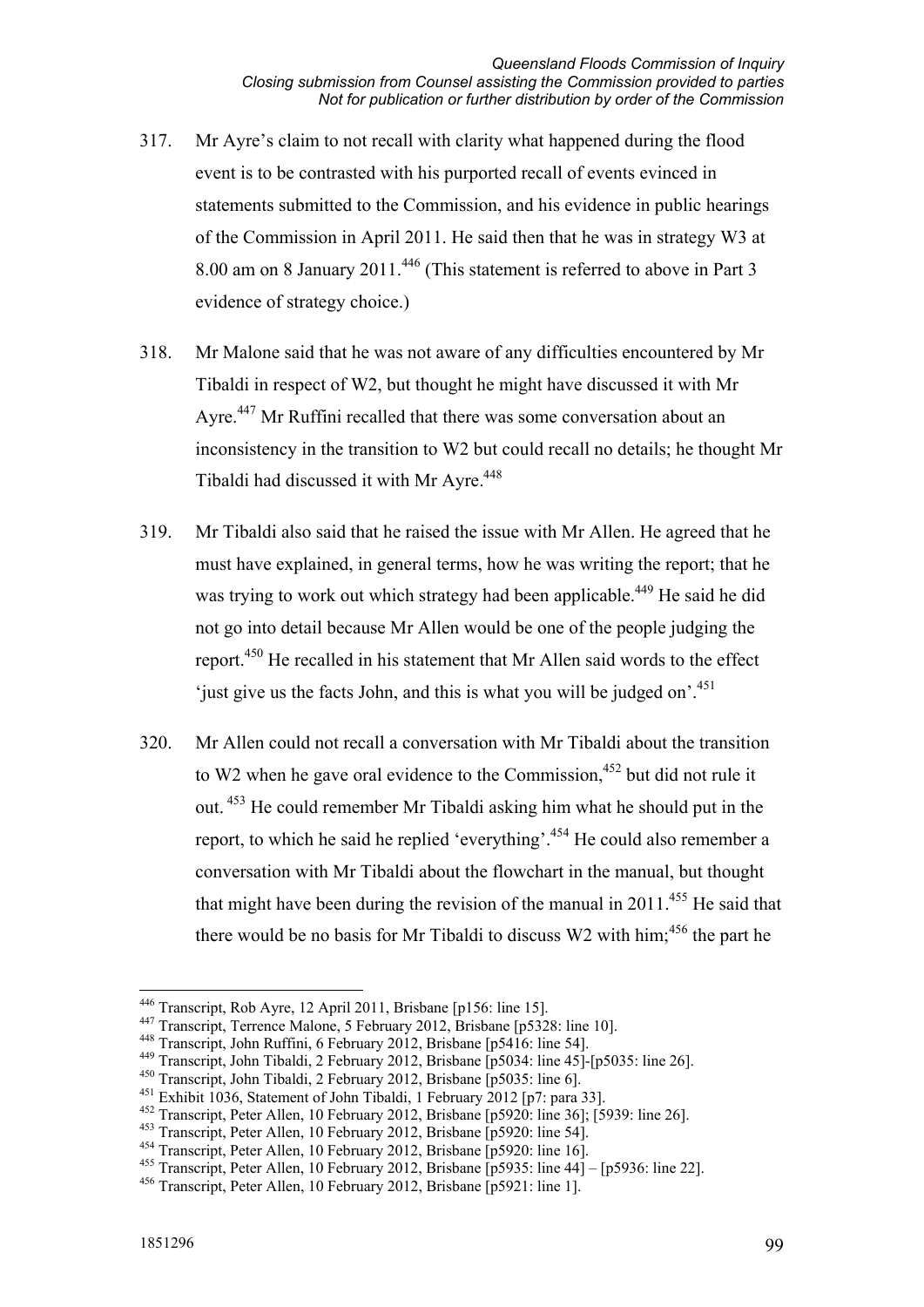was most interested in was the transition to  $W4$ <sup>457</sup> When it was put to him that a conversation occurred about the transition to W2 and that he had said 'just give us the facts John, and this is what you will be judged on', Mr Allen gave evidence that he would have said 'just give us the facts', but said he would not have said 'that is what you will be judged on'.<sup>458</sup> The latter phrase, he said, was not something he would tend to say.<sup>459</sup>

# **States of mind of flood engineers regarding the flood event report**

# **What the report is**

- 321. Mr Tibaldi said in his first statement to the Commission that the report provided a 'fair and accurate account of the events' of the January 2011 flood event.<sup>460</sup> In oral evidence, he confirmed he still held the view that the report accurately reflected the events that happened.<sup>461</sup>
- 322. If the report did reflect accurately the selection of strategies during the January 2011 flood event, it would only be by a coincidence. Mr Tibaldi's methodology for the creation of the report, with its focus on lake levels and release rates, was a perfect way to go about creating a blueprint for what should have occurred had the engineers complied with the manual. However, strategies under the manual involve, importantly, a state of mind. The data is incapable of establishing what in fact an engineer's primary consideration was at any point in time. The only way to so determine whether a strategy was selected, and therefore what primary consideration was engaged, is by reference to evidence which establishes the state of mind of the engineer on shift. As noted above, in part such evidence might be direct, in the form of a statement from that engineer, or indirect, and involve inferences drawn from the fact of practices in place, or from things said and done at the time. Mr Tibaldi did not have regard to any such evidence. If he had, it ought to have

<sup>-</sup> $457$  Transcript, Peter Allen, 10 February 2012, Brisbane [p5920: line 36]; [p5921: line 1].

<sup>458</sup> Transcript, Peter Allen, 10 February 2012, Brisbane [p5936: line 30 – 40]; [p5939: line 34 – 41].

<sup>459</sup> Transcript, Peter Allen, 10 February 2012, Brisbane [p5936: line 36].

<sup>460</sup> Exhibit 51, Statement of John Tibaldi, 25 March 2011 [p5: para 21].

<sup>461</sup> Transcript, John Tibaldi, 3 February 2012, Brisbane [p5134: line 49].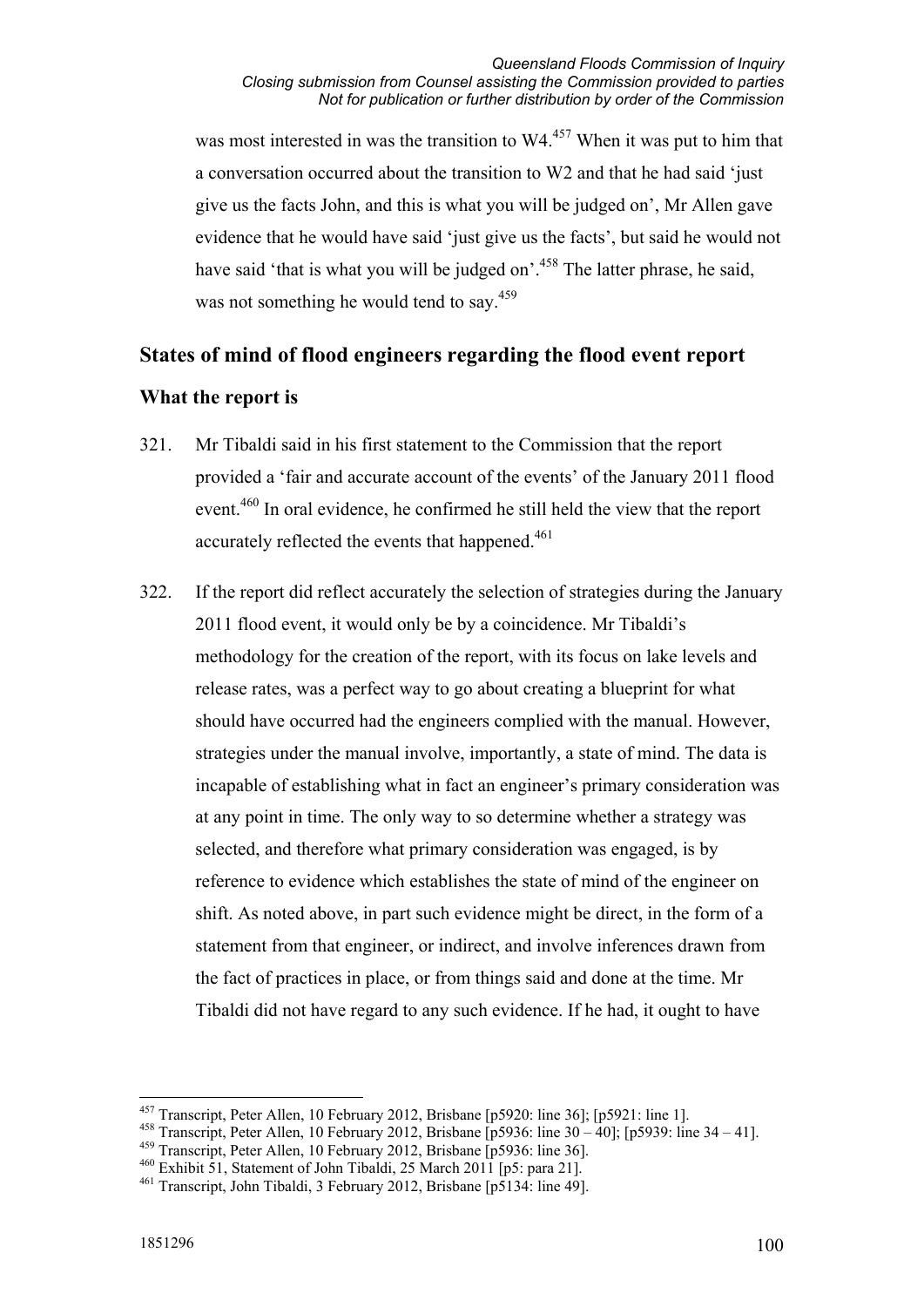been unnecessary for him to engage in reasoning to conclude that strategy W2 was not used during the event.

- 323. Another reason that any reconstruction such as that undertaken by Mr Tibaldi must be unreliable is because it takes no account of the discretion able to be exercised by the flood engineers under the manual. Mr Tibaldi acknowledged that his approach assumed there had been no prediction as to lake level.<sup>462</sup> The manual allows for strategy W2 or strategy W3 to be implemented when the predicted lake level is between  $68.5$  metres and  $74.0$  metres.<sup>463</sup> If any engineer chose to exercise this discretion, it would be impossible to discern that from lake levels and releases retrospectively.
- 324. This method of reconstruction also carries with it the risk of displacing each engineer's actual recollection of what occurred, as was noted above in part 3.
- 325. To the extent that it purports to record the adoption or implementation of strategies pursuant to the manual, the report is fundamentally misleading.

# **Mr Tibaldi's state of mind**

- 326. The conversation with Mr Ayre about his 'discovery' that W2 was not implemented sheds light on Mr Tibaldi's state of mind, and the collective state of knowledge about strategies. Mr Tibaldi must have known that Mr Ayre would not be able to tell him when the transition was made out of W1, nor to which strategy he had transitioned. If he had thought Mr Ayre had a recollection, he would have asked. Instead, the process followed is consistent with Mr Ayre's most recent oral evidence that there was no reason for him, on Saturday 8 January 2011, to distinguish between W2 and W3.
- 327. When Mr Tibaldi told Mr Ayre what he had worked out, Mr Ayre had to look at the data to confirm Mr Tibaldi's view. If Mr Ayre had known, as he subsequently represented, that he had transitioned to W3 from W1 at 8.00 am on 8 January, his response to Mr Tibaldi's discovery would surely have been as simple as 'yes, I did'. The need for any conversation on the topic must have

<sup>&</sup>lt;u>.</u> <sup>462</sup> Transcript, John Tibaldi, 2 February 2012, Brisbane [p5119: line 30].

<sup>463</sup> Exhibit 21, Manual of Operational Procedures for Flood Mitigation at Wivenhoe Dam and Somerset Dam, Revision 7, November 2009 [p27-28].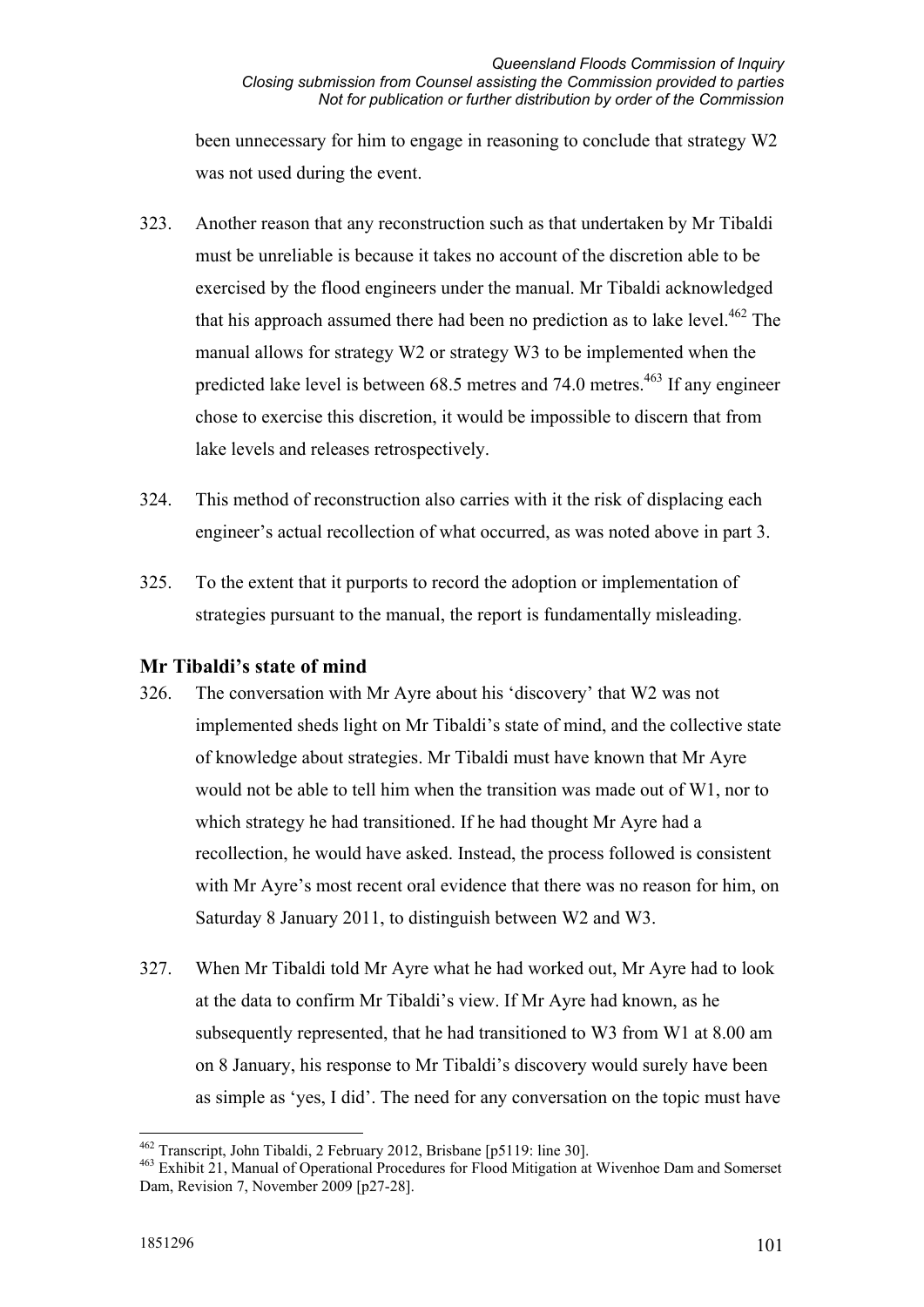made it clear to Mr Tibaldi that Mr Ayre did not know when he had transitioned out of W1, if at all, and if he did, whether he had transitioned to W<sub>2</sub> or W<sub>3</sub>.

- 328. Knowing that, Mr Tibaldi must have been cognisant that a statement in the flood event report that a transition was made from W1 to W3 at 8.00 am on 8 January was not an accurate record of that which was done by the engineer on duty at that time.
- 329. It follows that he must have known the March Report was misleading. To assert that W3 was "adopted for use" at 8.00 am on 8 January flies in the face of all Mr Tibaldi must have known by then about the absence of any evidence to suggest that Mr Ayre did any such thing. The "adoption" was a concept arrived at by Mr Tibaldi, and even then only after many drafts. Further, and irrespective of whether he was physically in possession of the ministerial briefing note when he was writing the March report, the inference that he knew the two were contradictory is inevitable – he wrote both of them.

# **Knowledge and involvement of the other flood engineers**

- 330. Mr Tibaldi was only in the flood operations centre for 24 hours of the 120 hour period from the start of the flood event to when strategy W4 was implemented.464 Mr Tibaldi agreed that given that he wasn't there for many of the decisions about which he would be writing; the other three flood engineers must have understood he was going to write it by reference to records and  $data<sup>465</sup>$
- 331. Although Mr Tibaldi was the primary author of the parts of the report that described in detail when strategies were implemented, all of the flood engineers were involved in the creation of the report. Mr Malone agreed that the exercise was collective: all were contributing.<sup>466</sup> Mr Ayre described it, in his evidence in April 2011, as a team effort.<sup>467</sup>

<sup>464</sup> Exhibit 1036, Statement of John Tibaldi, 1 February 2012 [p3: para 16].

<sup>465</sup> Transcript, John Tibaldi, 2 February 2012, Brisbane [p5025: line 22].

<sup>466</sup> Transcript, Terrence Malone, 5 February 2012, Brisbane [p5326: line 32].

<sup>467</sup> Transcript, Rob Ayre, 12 April 2011, Brisbane [p106: line 54].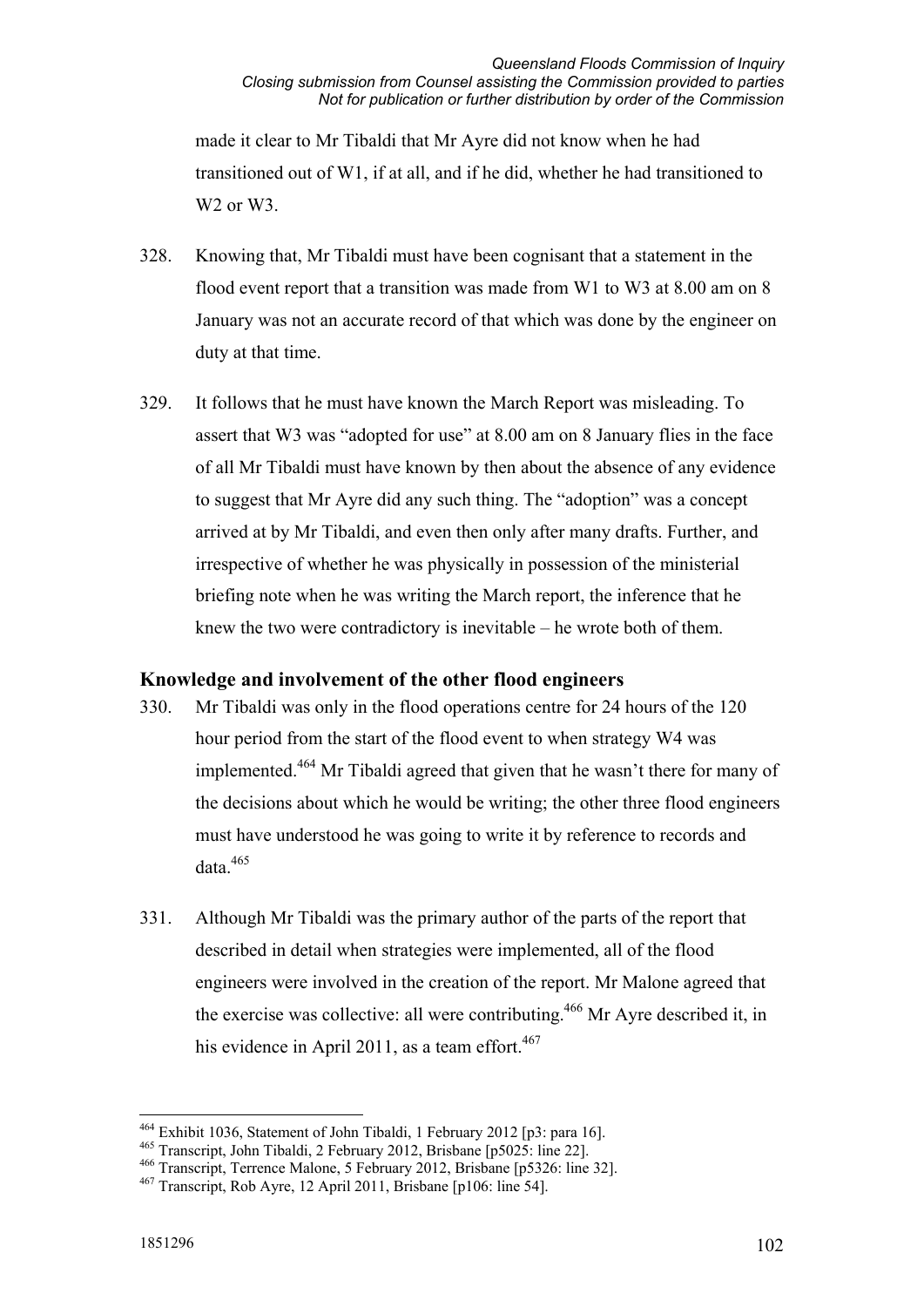# **Opportunity to raise concerns with the content of the drafts**

- 332. When drafts of any part of the report were completed, the author would make it available to the other flood engineers for review and comment.<sup>468</sup> This was usually done in hard copy. When Mr Ayre and Mr Ruffini visited the flood operations centre, he would show them drafts.469 The flood engineers would review the drafts and make comments – sometimes they would all meet and other times they would discuss their comments with Mr Tibaldi alone. $470$
- 333. Mr Tibaldi said that he did not give drafts of the reports to the other flood engineers until he thought it was in a state suitable to distribute.<sup>471</sup> Mr Tibaldi said that he thought all drafts distributed would have shown the transition from strategy W1 to strategy W3 at 8.00 am on 8 January  $2011$ ;<sup>472</sup> they did not see the early drafts which included the use of W2. Certainly, all of the drafts attached to the statements of the other three flood engineers on this topic did not indicate that W2 had been engaged.
- 334. Mr Tibaldi has no recollection of any of the other three engineers disagreeing with the version of events that a transition was made from W1 to W3, bypassing W2, at 8.00 am on 8 January 2011. $^{473}$

#### **Endorsing the report**

335. Toward the end of the process, all of the flood engineers were given the option to sign a document stating that they agreed with the contents of the report. Mr Ruffini signed it,  $474$  while Mr Ayre  $475$  and Mr Malone  $476$  did not. Mr Ayre said he did not agree with some parts of the report, giving the full supply level section as an example.<sup>477</sup> Mr Malone said that he did not sign because he did

<sup>&</sup>lt;u>.</u> 468 Transcript, John Tibaldi, 3 February 2012, Brisbane [p5138: line 8].

<sup>469</sup> Exhibit 1036, Statement of John Tibaldi, 1 February 2012 [p2: para 8].

<sup>470</sup> Transcript, John Tibaldi, 3 February 2012, Brisbane [p5205: line 39].

<sup>&</sup>lt;sup>471</sup> Exhibit 1036, Statement of John Tibaldi, 1 February 2012 [p2: para 7; p7: para 38].

 $472$  Exhibit 1036, Statement of John Tibaldi, 1 February 2012 [p7: para 38].

<sup>473</sup> Exhibit 1036, Statement of John Tibaldi, 1 February 2012 [p7: para 39]; [p8: para 42]; Transcript,

John Tibaldi, 2 February 2012, Brisbane [p5075: line 25]; Transcript, John Tibaldi, 3 February 2012, Brisbane [p5159: line 57] – [p5160: line 9].

<sup>&</sup>lt;sup>474</sup> Transcript, John Ruffini, 11 February 2012, Brisbane [p6073: line 2].

<sup>&</sup>lt;sup>475</sup> Transcript, Rob Ayre, 11 February 2012, Brisbane [p6104: line 53].

<sup>476</sup> Transcript, Terrence Malone, 11 February 2012, Brisbane [p6093: line 52].

<sup>&</sup>lt;sup>477</sup> Transcript, Rob Ayre, 11 February 2012, Brisbane [p6105: line 1].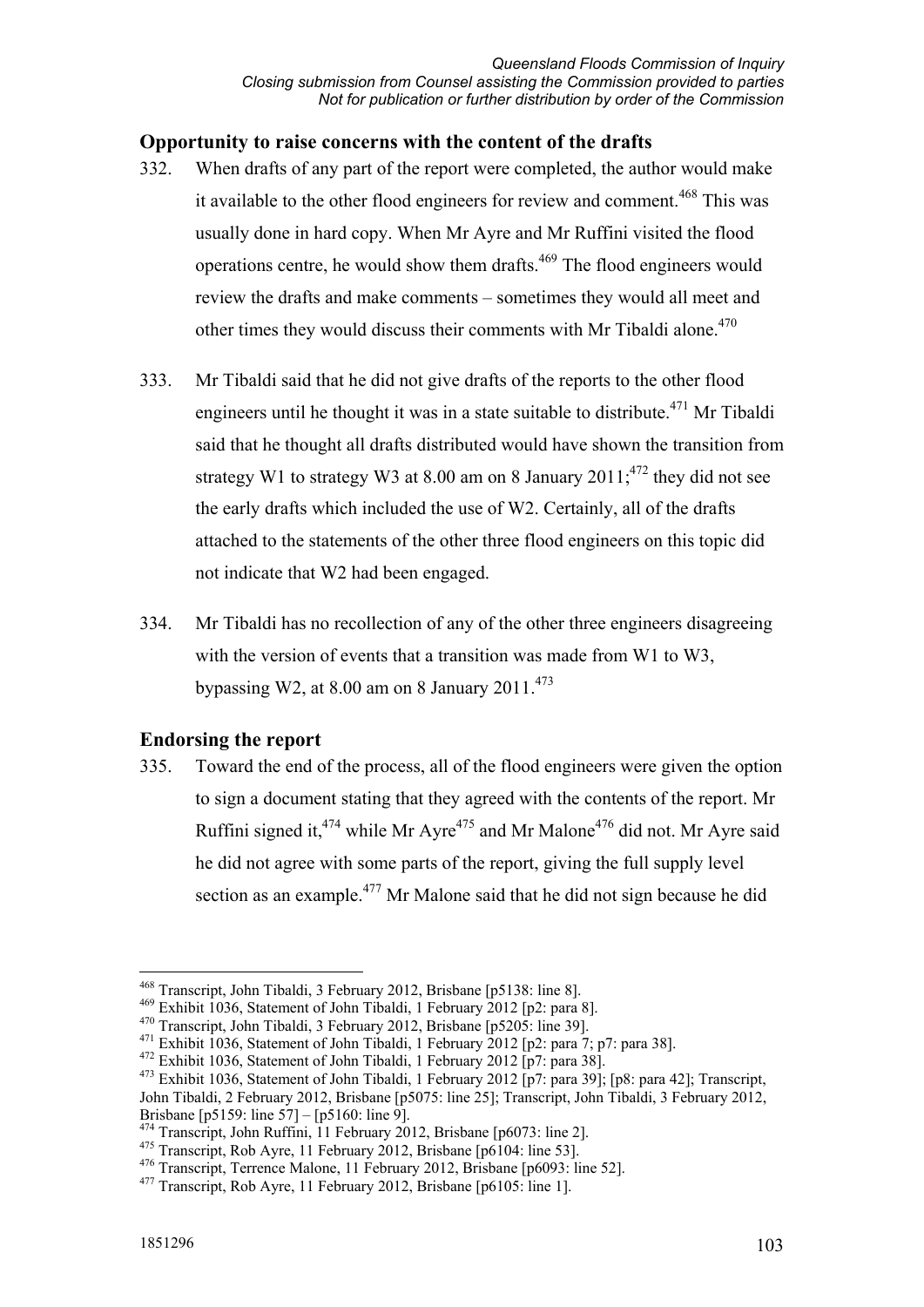not feel he had enough time to vet the report.<sup>478</sup> Both Mr Malone and Mr Ayre said they felt no difficulty in reporting any concerns they had with the content of the report.479 In any case, both Mr Malone and Mr Ayre warranted the accuracy of the report to this Commission.<sup>480</sup>

### **Rob Ayre**

- 336. Mr Tibaldi said that he would have discussed with Mr Ayre the process by which he was producing the report because Mr Ayre was a senior flood operations engineer.<sup>481</sup>
- 337. Mr Ayre gave oral evidence that he was aware of the way in which Mr Tibaldi was describing which strategies were applicable in the event.<sup>482</sup> Mr Ayre stated in his seventh statement that the strategy labels are 'generally only attributed after the event as part of the reporting process'.483 In respect of the March flood event report, he states:  $484$

92. The statements made in Section 10 of the Flood Event Report were made on the basis of a rigorous assessment of all available and necessary information that is relevant to make such a judgment.

93. The attribution of times at which the various strategies were applied was based upon a comprehensive set of modelling [sic] information which had been compiled for the report with corroboration of the Flood Engineer or Engineers involved.

94. It became apparent during that assessment that earlier interpretations of the attributions of the times that various strategies were applied were in error.

338. In respect of drafts of the report, Mr Ayre said that his practice was to make handwritten notes on hard copy drafts provided to him for review and then

<sup>481</sup> Transcript, John Tibaldi, 2 February 2012, Brisbane [p5024: line 41].

<sup>478</sup> Transcript, Terrence Malone, 11 February 2012, Brisbane [p6093: line 52].

<sup>&</sup>lt;sup>479</sup> Transcript, Terrence Malone, 11 February 2012, Brisbane [p6094: line 28]; Transcript, Rob Ayre, 11 February 2012, Brisbane [p6105: line 15].

<sup>480</sup> Exhibit 17, Statement of Rob Ayre, 23 March 2011 [p31: para 154]; Exhibit 1048, Sixth Statement of Rob Ayre, 30 January 2012 [p5: para 29]; Exhibit 1049, Seventh Statement of Rob Ayre, 1 February 2012 [p18: para 95]; Exhibit 45, Statement of Terrence Malone, 25 March 2011 [p7: para 25].

<sup>482</sup> Transcript, John Tibaldi, 3 February 2012, Brisbane [p5209: line 13].

<sup>483</sup> Exhibit 1049, Seventh Statement of Rob Ayre, 1 February 2012 [p5: para 28].

<sup>484</sup> Exhibit 1049, Seventh Statement of Rob Ayre, 1 February 2012 [p17-18].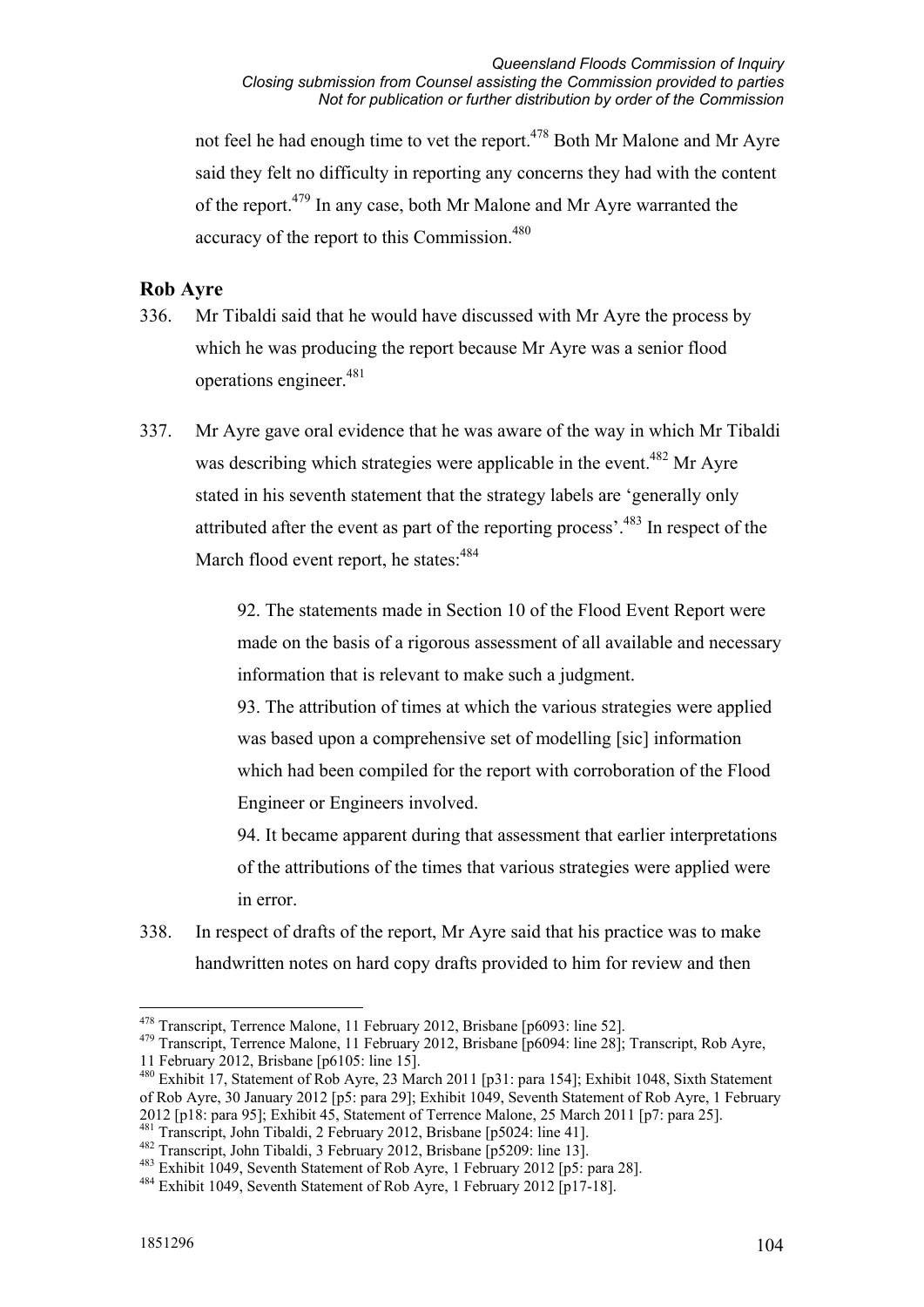meet with the author of the section to discuss his comments.<sup>485</sup> He received an early draft of section 2 of the report; it did not cover the whole of the flood event and indicated no transition out of W1.486 The last time period covered by this draft was 3.00 pm on 7 January to 2.00 pm on 8 January, but there is no transition included in that time period.<sup> $487$ </sup> The next draft he received, and to which he made handwritten notes on 2 February, indicated a transition from W1 to W3, bypassing W2, at  $8.00$  am on  $8$  January  $2011^{488}$  Mr Ayre was able to identify and provide two drafts of the Executive Summary, four drafts of section 2 that he had received and recalled reviewing sections 10 and 19.<sup>489</sup>

- 339. Mr Ayre agreed that he did not dissent from the proposition put in draft reports given to him by Mr Tibaldi that the transition from W1 to W3 had taken place at 8.00 am on 8 January 2011.<sup>490</sup>
- 340. Mr Ayre stated in his first statement to the Commission, $491$  and confirmed in his sixth<sup>492</sup> and seventh<sup>493</sup> statements, that he considered the report to be an 'accurate record' of the January 2011 flood event. He confirmed that again in oral evidence.<sup>494</sup> In evidence, Mr Ayre said that the process of writing reports in the past was a retrospective exercise.495 However, he disagreed with the proposition that the March report was, in effect, a labelling exercise and not a reflection of the flood engineers' state of mind.<sup>496</sup>
- 341. That position cannot be reconciled with the fact that he knew that Mr Tibaldi was reconstructing the event from the data, and so could not be determining the state of mind of the engineer on duty. Given that the key moment in time, 8.00 am on 8 January 2011, was a time that Mr Ayre was on shift, and that he

1

<sup>485</sup> Exhibit 1048, Sixth Statement of Rob Ayre, 30 January 2012 [p2: para 5-6].

<sup>486</sup> Exhibit 1048, Sixth Statement of Rob Ayre, 30 January 2012, Exhibit 6.

<sup>487</sup> Exhibit 1048, Sixth Statement of Rob Ayre, 30 January 2012, Exhibit 6 [p4].

<sup>488</sup> Exhibit 1048, Sixth Statement of Rob Ayre, 30 January 2012 [p7: para 43]; Exhibit 7 [p5].

<sup>489</sup> Exhibit 1048, Sixth Statement of Rob Ayre, 30 January 2012 [p6: para 32-33]; [p7: para 42-45]; [p8: para 49]; [p9: para 55-56].

 $^{9}$  Transcript, Rob Ayre, 3 February 2012, Brisbane [p5220: line 11].

 $491$  Exhibit 17, Statement of Rob Ayre, 23 March 2011 [p31: para 154].

<sup>492</sup> Exhibit 1048, Sixth Statement of Rob Ayre, 30 January 2012 [p5: para 29].

<sup>493</sup> Exhibit 1049, Seventh Statement of Rob Ayre, 1 February 2012 [p18: para 95].

<sup>494</sup> Transcript, Rob Ayre, 4 February 2012, Brisbane [p5292: line 49].

<sup>495</sup> Transcript, Rob Ayre, 3 February 2012, Brisbane [p5215: line 14].

<sup>496</sup> Transcript, Rob Ayre, 3 February 2012, Brisbane [p5213: line 34].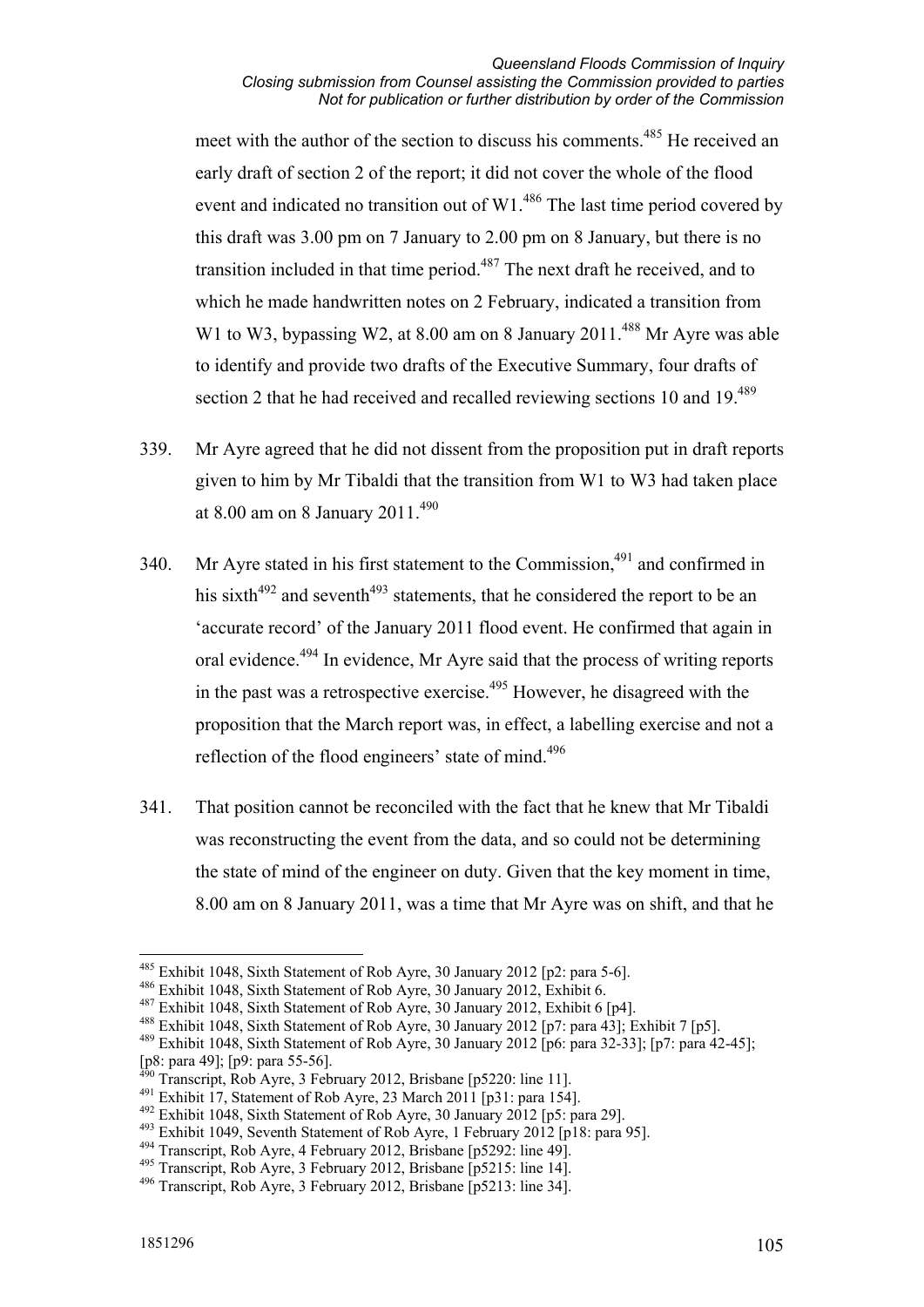knew he had not consciously been in W3 or W2 at that time, he must have been aware that the definitive ascription of W3 to that time was false.

- 342. In sum, Mr Ayre was complicit in Mr Tibaldi's presentation of the March flood event report as a purported account of the strategies actually used during the event because he:
	- a. believed, as evidenced by his actions from 15-17 January 2011 and discussed above in section 5 that there was a need to present a record of the strategies used in the flood event
	- b. knew how Mr Tibaldi was going about creating the report, in that he was reconstructing what would have happened had the flood engineers complied with the manual
	- c. knew that Mr Tibaldi's method would satisfy the need for a record of strategies used and prove the flood engineers to be in compliance with the manual
	- d. must have known, from his involvement in preparing accounts between 15 and 17 January 2011, that none of the engineers had an actual recollection of the strategies that had been used, and when they were used. In particular, he must have known that he did not bypass W2 and adopt W3 at 8.00 am on 8 January 2011
	- e. knew that Mr Tibaldi's conclusions about the adoption of strategy W3 at 8.00 am on 8 January 2011 were false
	- f. did not indicate, to anyone, at any stage, when he had an obligation to do so, that the draft report was false in what it recorded about the move from W1, and misleading in what it purported to be
	- g. endorsed the report, and the effect of it in his statements to and evidence before the Commission.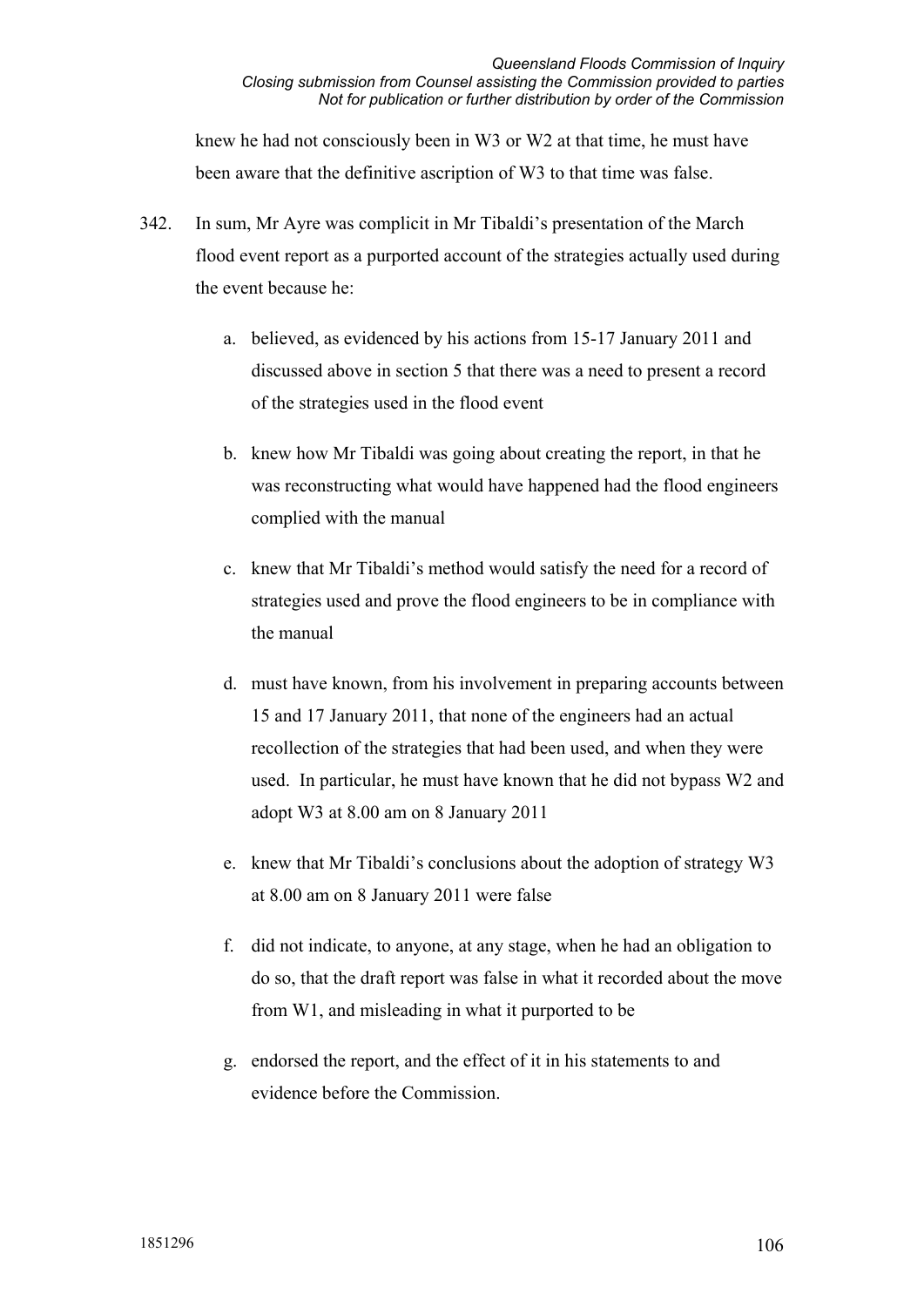# **Terry Malone**

- 343. Mr Malone was in the flood operations centre for the period during which Mr Tibaldi wrote sections 2 and 10 of the report. Mr Tibaldi said that, naturally, he would have had some conversations with Mr Malone about the parts Mr Tibaldi was writing, although he could not recall any specific conversations.<sup>497</sup>
- 344. When asked whether he knew what Mr Tibaldi's approach to the creation of the report was, the following exchange ensued:

You knew how he was going about the report? You knew what his methodology was, to go back and look at all the data and make sure that strategies, changes of strategies were entered at the times when the data suggested that they should have been? You knew that was his methodology?-- He was going through the logs and everything, like trying to make sure it was all - he gleaned that was - that's what happened.

Well, it's what should have happened, isn't it?-- No.

He was going back and making sure that the log read the way it should have happened?-- No. No, the log wasn't changed.

No. Well, he was writing the report to indicate that strategies were changed at a time when the manual suggested they should have been changed?-- No, I don't see it that way.

You don't see it that way?-- I see it as that's the times they were implemented.

That's the times that they should have been implemented?-- No, that's the times they were implemented.

Okay. Didn't you just tell me a little while ago that you weren't even sure at the time, no-one was really sure about when W2 or W3 was in play?-- That's true.

There's absolutely no doubt in the March report, is there, that W2 was bypassed?-- That's what it says.

Yes. That's what the March report records very clearly, but that's not the state of mind of anyone at the time, was it?-- Not directly, no.<sup>498</sup>

345. Mr Tibaldi said that Mr Malone may have seen some of his early drafts in the flood operations centre, but could not recall sharing them with him.<sup>499</sup> Mr

<sup>&</sup>lt;u>.</u> <sup>497</sup> Transcript, John Tibaldi, 2 February 2012, Brisbane [p5024: line 30].

<sup>498</sup> Transcript, Terrence Malone, 4 February 2012, Brisbane [p5309: line 31].[p5310: line 6]

<sup>499</sup> Transcript, John Tibaldi, 2 February 2012, Brisbane [p5024: line 38].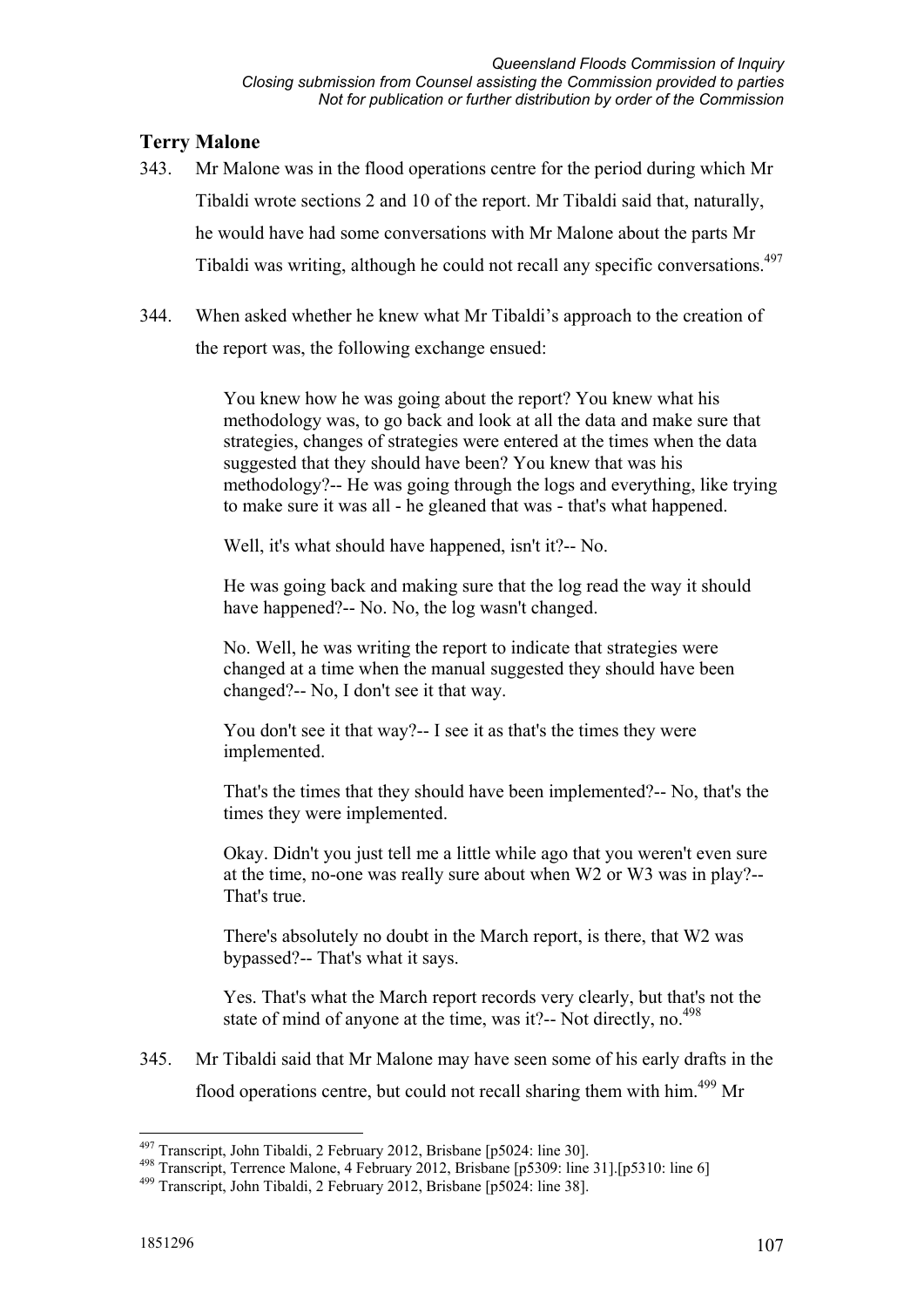Malone said that toward the completion of the report, he took home a hard copy of the whole report to read. He identified a number of duplications or inconsistencies within the report which he discussed with Mr Tibaldi.<sup>500</sup> There is no suggestion that he indicated any concern with the accuracy of those parts of the report that indicate a transition from W1 to W3 at 8.00 am on 8 January 2011. Mr Malone stated in his first statement to the Commission that he considered the report a 'fair and reasonable reflection' of the January 2011 flood event.<sup>501</sup>

- 346. As stated above, it is clear from his actions between 15 and 17 January that Mr Malone was necessarily aware of the need to create a record of the strategies that were used.
- 347. Mr Malone rejected the proposition that the report did not record conscious engagement of strategies.<sup>502</sup> Later in cross examination, though, Mr Malone admitted that the March report does not reflect the state of mind of anyone at the time decisions were allegedly made.<sup>503</sup> It should be inferred from that, his presence in the flood operations centre while Mr Tibaldi was writing the report, and his understanding that Mr Tibaldi was looking through the log and other evidence that he knew how Mr Tibaldi was reconstructing the use of strategies. He must have realised that Mr Tibaldi completing the report in this way would result in a record of strategies actually used which would indicate that the flood engineers complied with the manual.
- 348. He did not raise any concerns with any draft of the report, even though those draft reports indicated that he was in strategy W3 during his shift between 7.00 am and 7.00 pm on 9 January 2011. Mr Malone's admitted uncertainty about whether W2 or W3 was in place has already been noted.<sup>504</sup> He did not suggest changes or make comments on this part of the report, which he knew could not be true. He did not make comment that other parts of the report in respect of the strategy in place during the shifts of other engineers must also not be true,

<sup>-</sup>500 Exhibit 1075, Statement of Terrence Malone, 1 February 2012 [p5-6: para 14(b)].

<sup>501</sup> Exhibit 45, Statement of Terrence Malone, 25 March 2011 [p7: para 25].

<sup>502</sup> Transcript, Terrence Malone, 5 February 2012, Brisbane [p5328: line 28].

<sup>503</sup> Transcript, Terrence Malone, 4 February 2012, Brisbane [p5310: line 4].

<sup>504</sup> Transcript, Terence Malone, 2 February 2012, Brisbane [p5300: line 20-40]; Part 3, para 38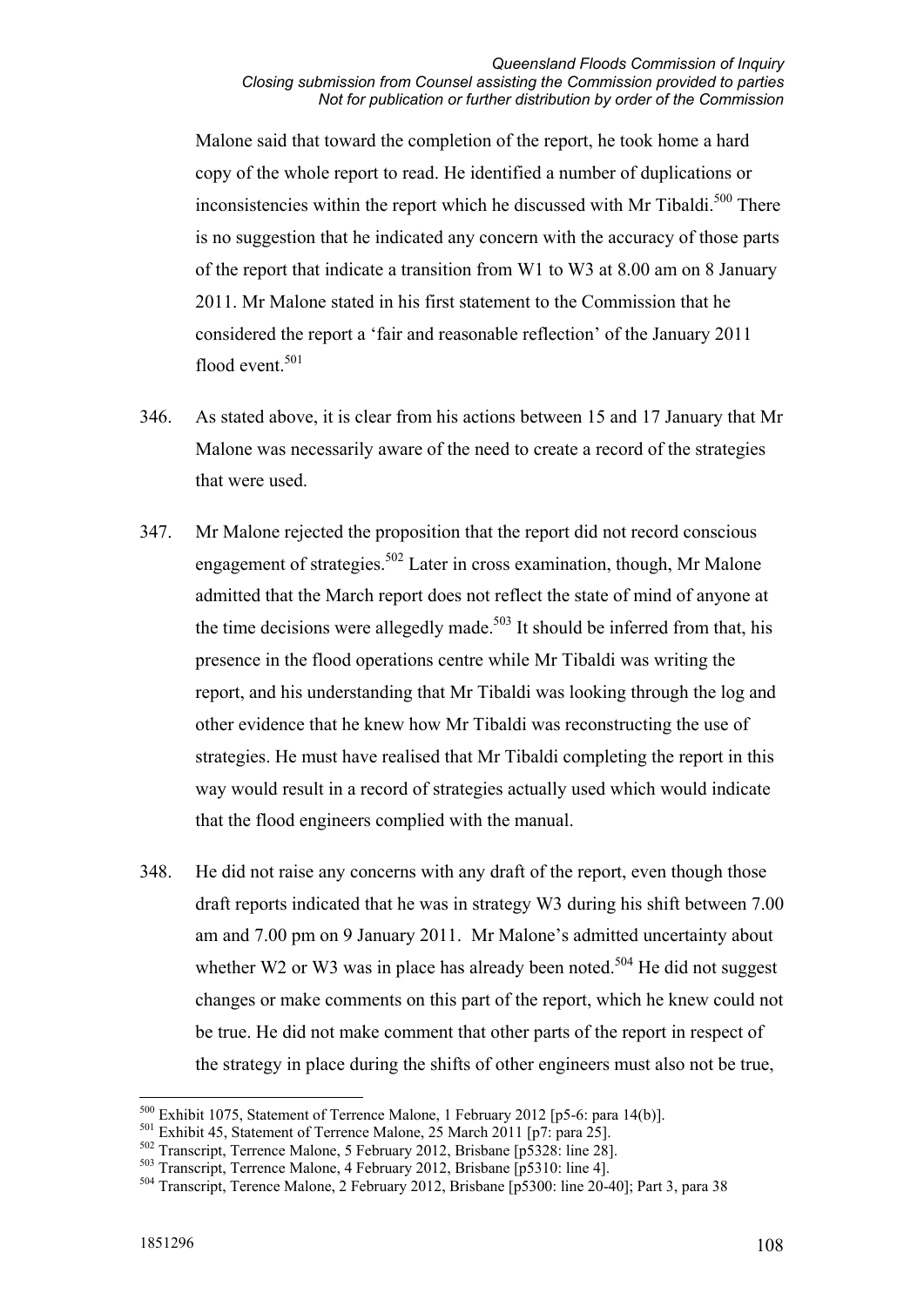as none of them had a clear recollection of when strategies were used. He endorsed the final report in his evidence before the Commission.

349. By his actions, Mr Malone was involved, with the other three flood engineers, in the presentation of a false account of the flood event. The successful presentation and acceptance of this report as an accurate representation of that which actually occurred could not have been achieved without Mr Malone's endorsement. Had he expressed any reservation to anyone, about the lack of knowledge as to whether W2 or W3 had been applicable, then the report could not successfully have been presented in the form that it was.

## **John Ruffini**

- 350. Mr Tibaldi said that he imagined he would have discussed the process of producing the report with Mr Ruffini when he dropped into the flood operations centre, but he could not recall specific conversations.<sup>505</sup> He agreed that as a matter of logic, he would have told Mr Ruffini how he was writing the report.<sup>506</sup>
- 351. Mr Ruffini said that he understood that Mr Tibaldi was looking at the information available to work out what strategy they were in. Then Mr Tibaldi asked the other flood engineers to confirm that it matched up with their recollection.507 Mr Ruffini told Mr Tibaldi that it did match up with his recollection,<sup>508</sup> but also gave this evidence:

Is that Mr Tibaldi asked you whether this matched your recollection and--- --?-- Words to that effect, yeah. He just asked us to confirm the accuracy of what he had written and as I said, I looked at the material, I looked at, you know, the spreadsheets that I had been using and things like that and said, "Yeah, that matches my" - you know, jogging my memory.<sup>509</sup>

352. Mr Ruffini gave evidence that he read drafts of sections 1, 2, 10 and 19 of the March report in the flood operations centre. $510$  He said he also sometimes took

<sup>-</sup>505 Transcript, John Tibaldi, 2 February 2012, Brisbane [p5024: line 48].

<sup>506</sup> Transcript, John Tibaldi, 2 February 2012, Brisbane [p5205: line 4].

<sup>507</sup> Transcript, John Ruffini, 6 February 2012, Brisbane [p5414: line 6].

<sup>508</sup> Transcript, John Ruffini, 6 February 2012, Brisbane [p5414: line 29-41].

<sup>509</sup> Transcript, John Ruffini, 6 February 2012, Brisbane [p5414: line 53].[p5415: line 1]

<sup>510</sup> Exhibit 1078, Statement of John Ruffini, 30 January 2012 [p2: para 7]; [p2: para 13]; [p3: para 21]; [p4: para 27]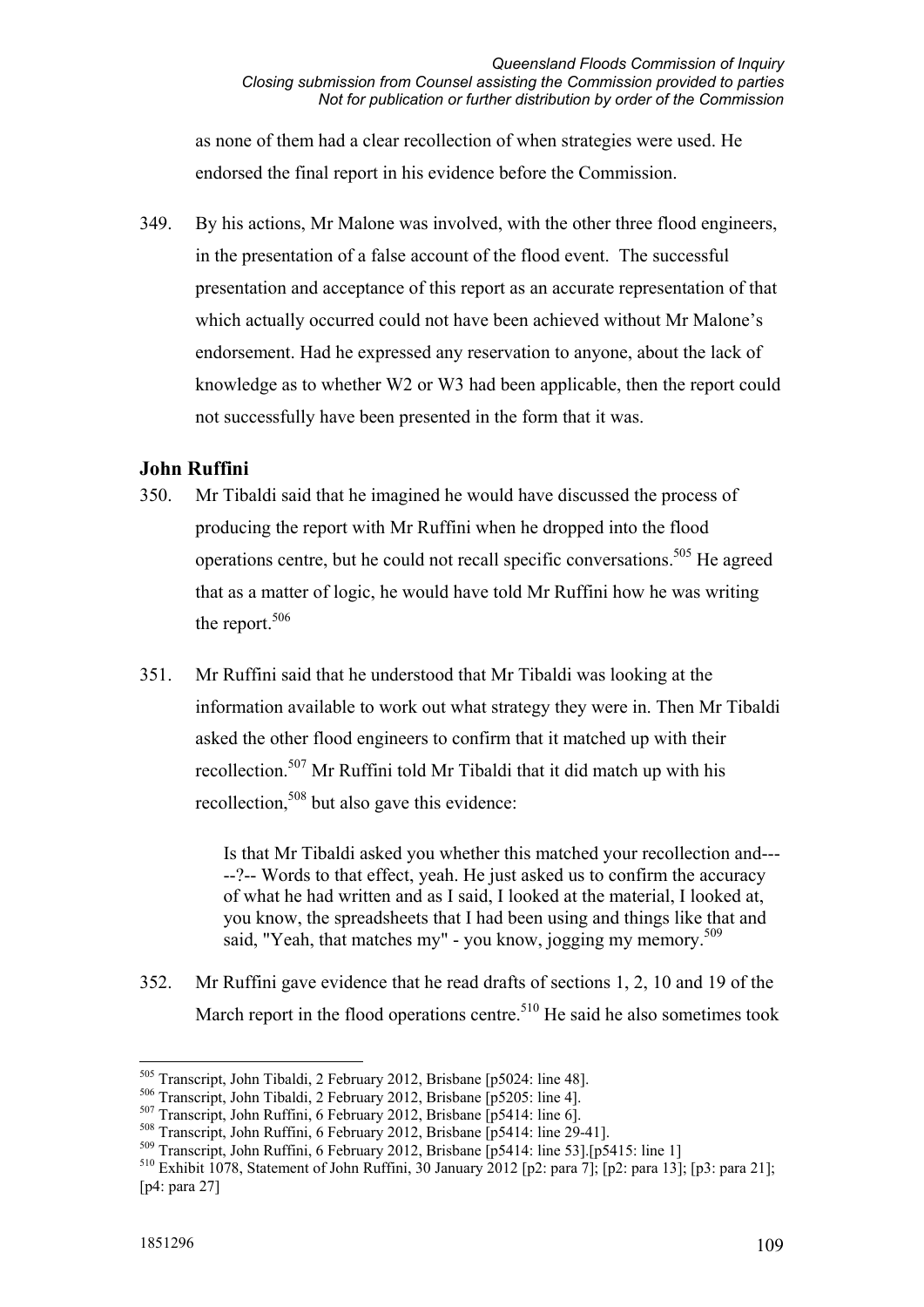home electronic versions of the report to read. He annexed two such versions to his statement, one of which included track changes. He said that although he could not be sure, the track changes might have been made by him; he had saved the current version of the report from the flood operations centre computers onto a data stick to take home to review.511 He said he reviewed and endorsed the accuracy of sections 2, 10 and 19 of the March report.<sup>512</sup> He identified section 2 and 10 of the report as 'critical bits'; parts that he had gone through 'pretty well'.<sup>513</sup>

353. Mr Ruffini knew that Mr Tibaldi was creating the report by reference to data only and not personal recollections of the flood engineers. He was aware, because of the activities undertaken between 15 and 17 January 2011 that there was a need for a report that set out when strategies were undertaken. He must have realised that Mr Tibaldi's method for the creation of the report would satisfy this need, while also concluding that there had been compliance with the manual.



## **Evidence to the Commission**

354. The purpose of producing a misleading flood event report must have included a desire to preclude a finding from this Commission, Mr Allen, the dam safety regulator, or others, that the flood engineers had not complied with the manual in their operation of the dam in the January 2011 flood event. To achieve that purpose required all of them to maintain the fiction that the flood event report was an accurate account of what happened. This was maintained in their statements and evidence to the Commission. Had any of them raised any

<u>.</u>

<sup>511</sup> Transcript, John Ruffini, 6 February 2012, Brisbane [p5458: line 25-58].

<sup>512</sup> Exhibit 1078, Statement of John Ruffini, 30 January 2012 [p3: para 19]; [p4: para 25]; [p4: para 29].

<sup>513</sup> Exhibit 43, Transcript of Interview with Commission Staff, 29 March 2011 [p45: line 11].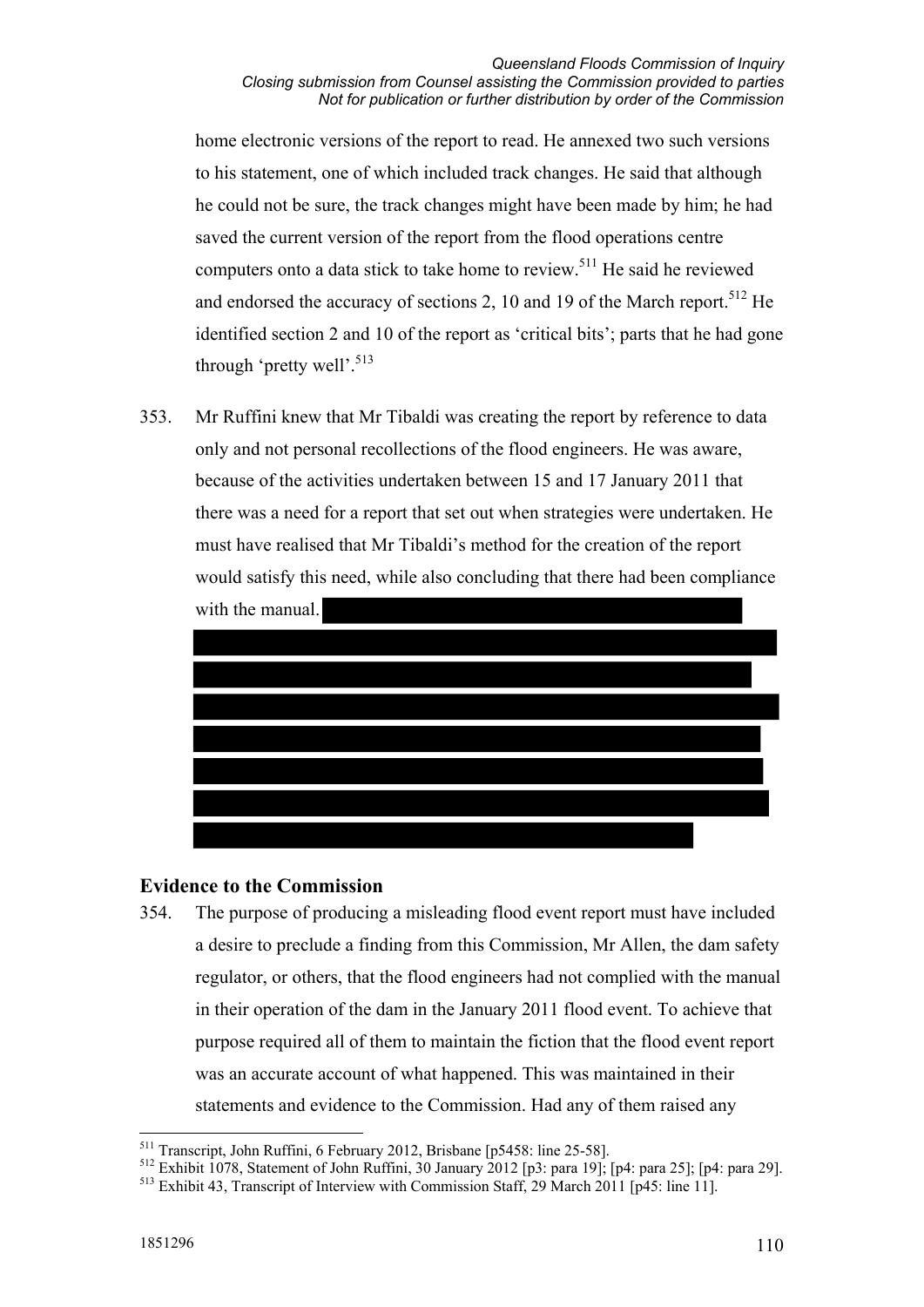#### *Queensland Floods Commission of Inquiry Closing submission from Counsel assisting the Commission provided to parties Not for publication or further distribution by order of the Commission*

concern as to the accuracy of the account given, their common objective could not have been achieved. They have all then, by maintaining the accuracy of the flood event report in their statements and oral evidence to the Commission under oath or affirmation, intentionally misled the Commission. The precise identification of offences which may have been committed against Chapter 16 of the Criminal Code is a matter for another agency. It appears to the Commission that the following statements might be sufficient to warrant such an agency examining the possibility that offences under that chapter may be constituted by:

- a. in respect of Mr Ayre
	- i. any and all evidence given that the flood event report is an accurate account of events that actually occurred, for example: Exhibit 1049, Seventh Statement of Rob Ayre, 1 February 2012 [p18: para 95]; Transcript, Rob Ayre, 4 February 2012, Brisbane [p5292: line 49].
	- ii. any and all evidence given that he was in strategy W3 and had the primary consideration of protection of urban areas from inundation from 8.00 am, 8 January 2011 to the end of his shift at 7.00 pm, 8 January 2011, for example: Exhibit 17, Statement of Robert Ayre, 23 March 2011 [p84: para 384]; Exhibit 20, Statement of Rob Ayre, 11 April 2011 [p25: para 120].
- b. in respect of Mr Tibaldi
	- iii. any and all evidence given that the flood event report is an accurate account of events that actually occurred, for example: Exhibit 51,Statement of John Tibaldi, 25 March 2011 [p : para 34].
	- iv. any and all evidence given that he was in strategy W3 and had the primary consideration of protection of urban areas from inundation during his shift from 7.00 pm on 8 January 2011 to 7.00 am on 9 January 2011, for example: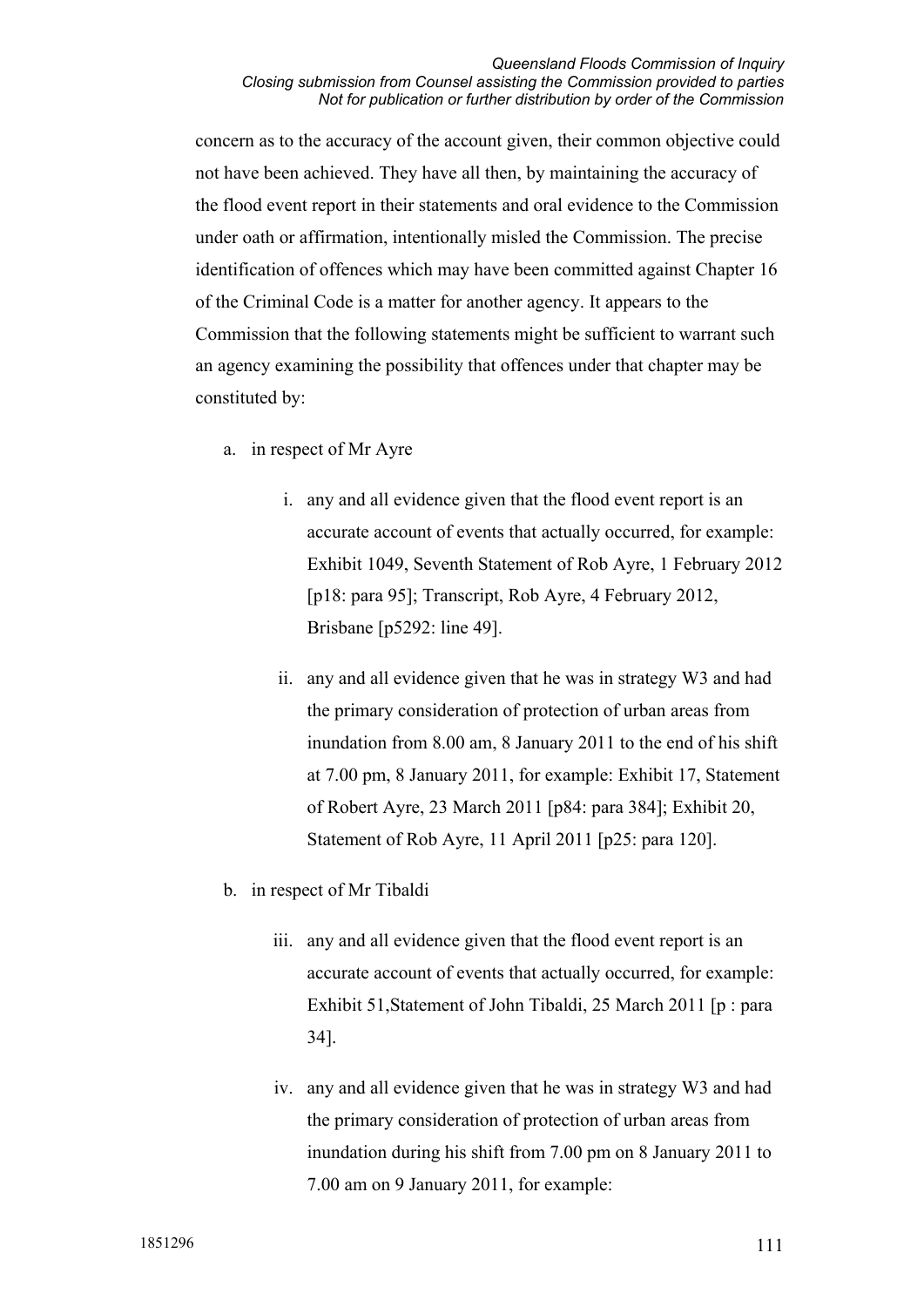- c. in respect of Mr Malone
	- v. any and all evidence given that the flood event report is an accurate account of events that actually occurred, for example: Exhibit 45, Statement of Terrence Malone, 25 March 2011 [p7: para 25]



# **Mr Borrows and Mr Pruss: Seqwater's oversight and governance**

- 355. In the course of the Commission's investigation a number of issues were identified with the systems and processes used in the creation of the March 2011 report during and following the January 2011 flood event. Responsibility for systems, processes and governance arrangements rests with Seqwater's management.<sup>514</sup>
- 356. Mr Borrows, Seqwater's chief executive officer, has ultimate responsibility for the management of Sequater's operations.<sup>515</sup> a role that includes risk management.516 Mr Pruss, who in January 2011 was Seqwater's Executive General Manager – Water Delivery, had overall management responsibility for the operation of Wivenhoe and Somerset dams.  $517$

## **Identification of different accounts**

357. Mr Borrows and Mr Pruss both received copies of conflicting accounts of the strategies used in the January 2011 flood event. They each received  $518$  and read<sup>519</sup> copies of the brief to the Minister on 16 January 2011; Mr Borrows

-

<sup>514</sup> *South East Queensland Water (Restructuring) Act 2007* [s15, s31].

<sup>515</sup> Exhibit 393, Statement of Peter Borrows, 1 April 2011 [p1: para 3].

<sup>516</sup> Transcript, Peter Borrows, 10 February 2012, Brisbane [p5944: line 29].

<sup>517</sup> Exhibit 427, Statement of Jim Pruss, 4 April 2011 [p2: para 19].

<sup>518</sup> Exhibit 393, Statement of Peter Borrows, 1 April 2011 [p6: para 46-47].

<sup>519</sup> Transcript, Peter Borrows, 10 February 2012, Brisbane [p5958: line 27]; [p5959: line 4]; Transcript, Jim Pruss, 11 February 2012, Brisbane [p6050: line 31].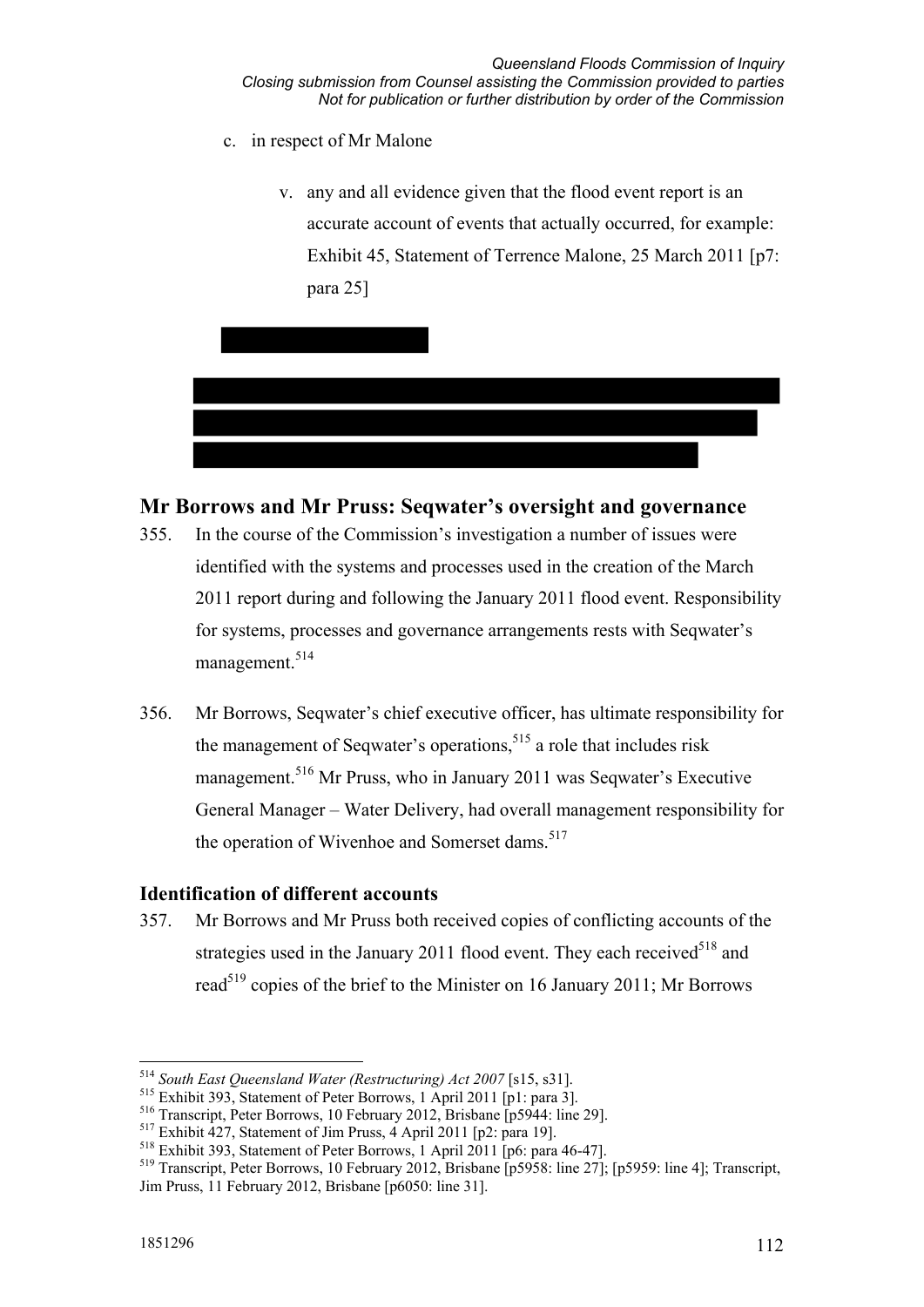attended the meeting with the Minister to discuss the brief.<sup>520</sup> Neither identified the discrepancies between the account of strategies used in the Minister's brief and the March 2011 flood event report, or with any other account they had been provided with.

- 358. It is unfortunate that neither identified these discrepancies. Both had a sufficient level of knowledge and closeness to the operations such that it is reasonable to think they might have noticed them. Mr Borrows was generally familiar with the W strategies and had read the manual prior to the January 2011 flood event.<sup>521</sup> Mr Pruss was responsible for overseeing the drafting of the March 2011 report; the account of the strategies used and how they complied with the manual must have been regarded as a critical part of that report.
- 359. On balance, their failure to identify the differences should not be characterised as anything more than unfortunate. Neither Mr Pruss nor Mr Borrows was a technical expert,  $522$  nor did they profess to be closely involved with the substance of the March 2011 report. To the extent they bear any responsibility for the different accounts not being identified, it is because of the weaknesses in the processes for which they were responsible, rather than the adequacy of their personal reviews of the documents.

# **Communications between the Flood Operations Centre and Seqwater management**

360. The lack of any formal protocol governing communications between the flood operations centre and Seqwater management during the January 2011 flood event is a matter of concern. Mr Pruss said he had no communications with the flood operations centre during the January 2011 flood event<sup>523</sup> as all communications were handled by Mr Borrows and Mr Drury.<sup>524</sup> By contrast, Mr Borrows said that he had relatively frequent contact with the flood

-

<sup>&</sup>lt;sup>520</sup> Exhibit 393, Statement of Peter Borrows, 1 April 2011 [p6: para 47].

<sup>521</sup> Transcript, Peter Borrows, 10 February 2012, Brisbane [p5947: line 33].

 $522$  Mr Borrows trained as a civil engineer. Exhibit 393, Statement of Peter Borrows, 1 April 2011 [p1: para 8]. Mr Pruss holds a Bachelor of Science: Exhibit 427, Statement of Jim Pruss, 4 April 2011 [p2: para 9].

 $523$  Exhibit 427, Statement of Jim Pruss, 4 April 2011 [p5: para 43].

 $524$  Exhibit 427, Statement of Jim Pruss, 4 April 2011 [p5: para 43].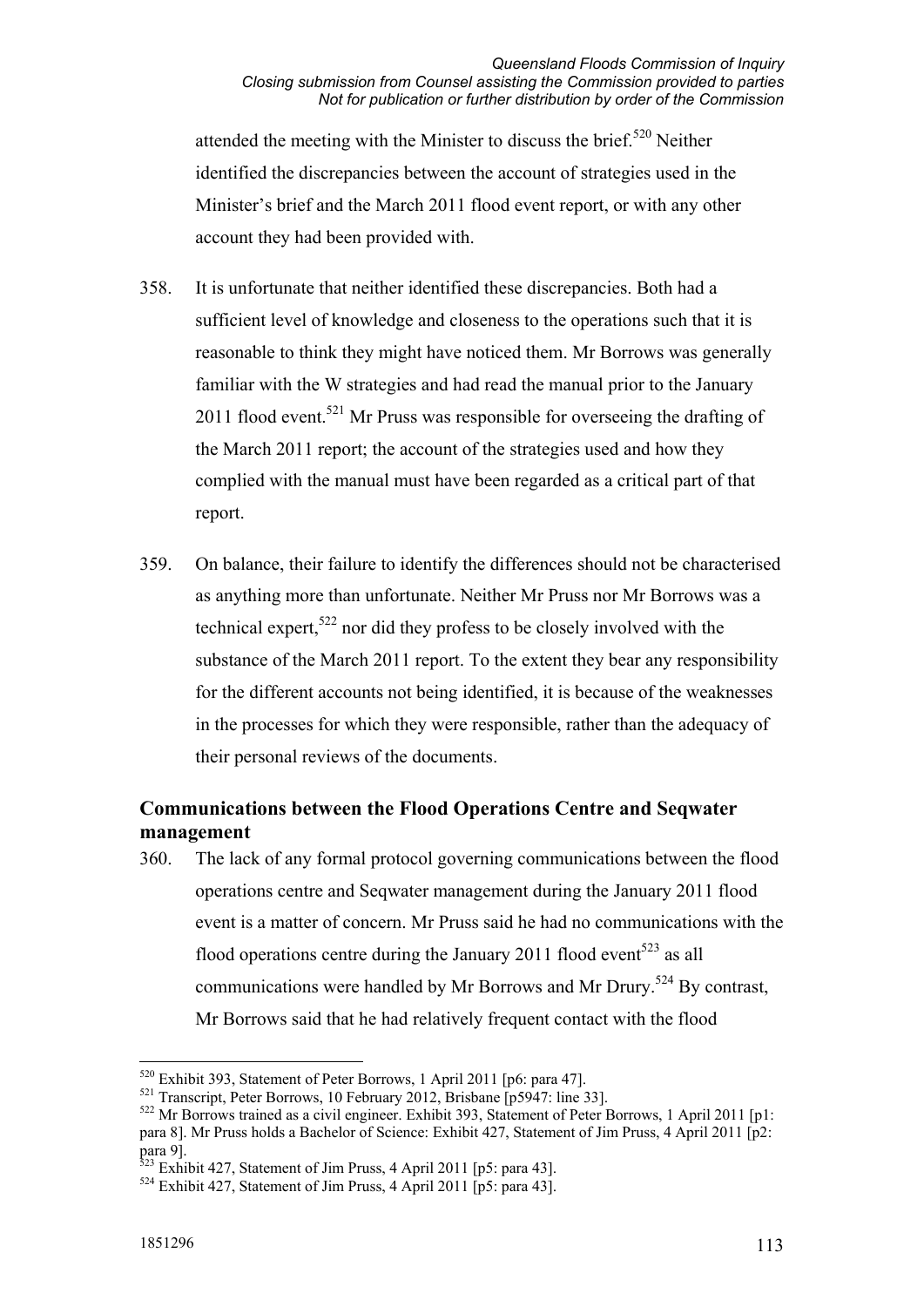operations centre;525 the flood event log records that Mr Burrows was involved in 11 calls on 11 January 2011 alone.<sup>526</sup> The strain caused by the number of calls (which were not solely from Mr Borrows) to the flood operations centre on this day was considered by the Commission in its Interim Report.<sup>527</sup>

- 361. When questioned, Mr Borrows explained that there are no systems or protocols in place which dictate when it is appropriate for the Seqwater chief executive officer to contact the flood operations centre.<sup>528</sup> Similarly, there is no system to determine when information on the work of the flood operations centre should be provided by the chief executive officer to the board of Seqwater. Mr Borrows was able to point to a general Seqwater protocol about communications during emergencies, 529 but it is not specific to flood events, and is framed in terms of actual, rather than potential, dangers.<sup>530</sup> The primary mechanisms for information to be given to the board in January 2011 were ad hoc arrangements, such as special briefings or phone calls, rather than formal systems.<sup>531</sup>
- 362. There are obvious advantages to a formal protocol being put in place. It would ensure that sufficient information is available to senior management to allow them to take relevant decisions and inform interested parties, and also ensure that the engineers in the flood operations centre are not overwhelmed by constant requests for updates.

## **Procedures for the creation of the flood event report**

363. Particular issues arising with the production of the March 2011 flood event report are discussed in Part 7.

<sup>-</sup><sup>525</sup> Exhibit 393, Statement of Peter Borrows, 1 April 2011 [p5: para 39-40]; Transcript, Peter Borrows, 10 February 2012 [p5944: line 51].

<sup>526</sup> Exhibit 23, Flood event log [p19-25]; Transcript, Peter Borrows, 10 February 2012, Brisbane [p5945: line 5].

<sup>527</sup> Queensland Floods Commission of Inquiry, Interim Report, 1 August 2011 [p69-70].

<sup>&</sup>lt;sup>528</sup> Transcript, Peter Borrows, 10 February 2012, Brisbane [p5944: line 51].

<sup>529</sup> Transcript, Peter Borrows, 10 February 2012, Brisbane [p5945: line 10].

<sup>530</sup> Transcript, Peter Borrows, 10 February 2012, Brisbane [p5946: line 8].

<sup>531</sup> Transcript, Peter Borrows, 10 February 2012, Brisbane [p5947: line 15].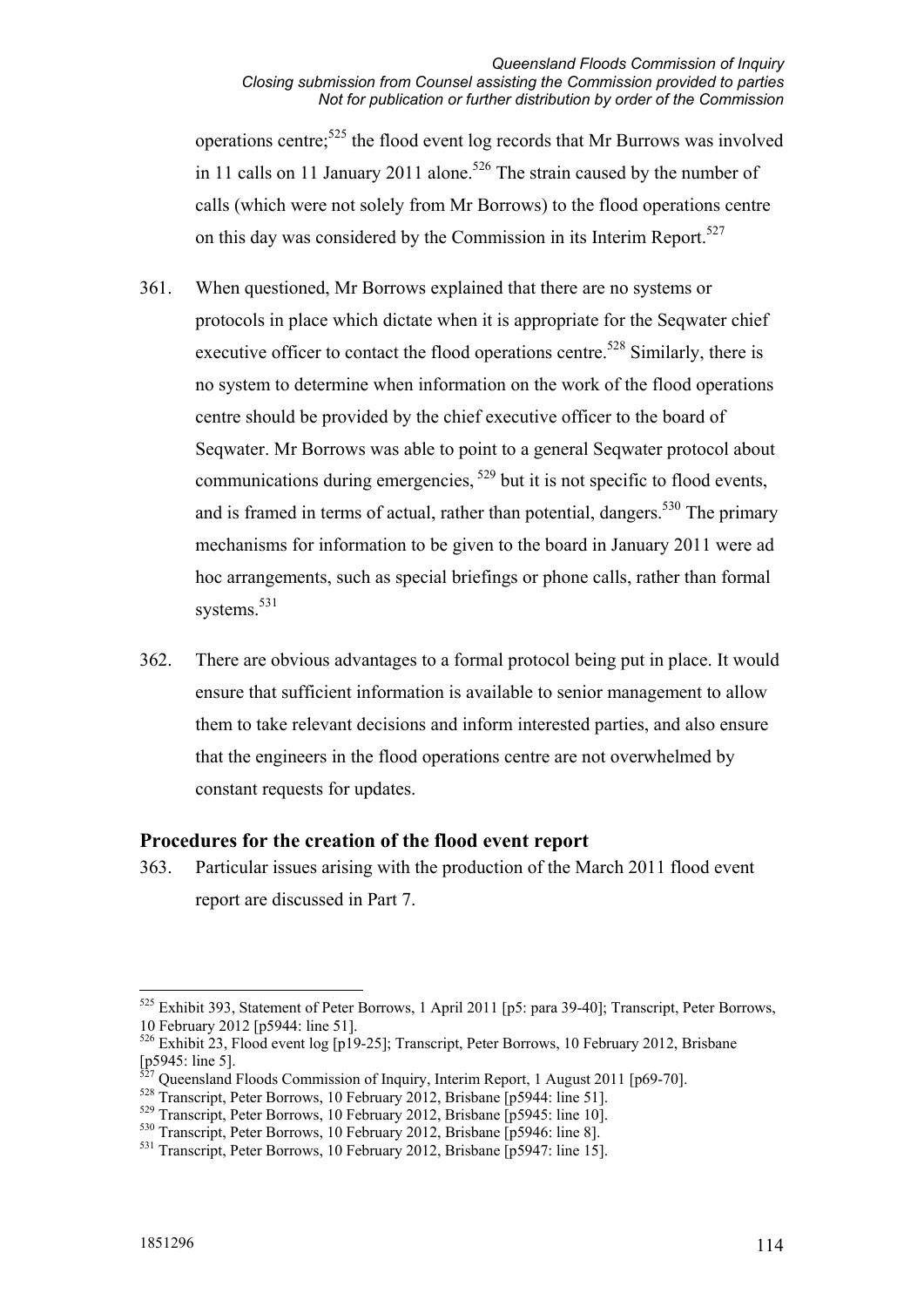- 364. The obligation to create a flood event report is imposed by the manual.<sup>532</sup> In revision 7, the version of the manual in force at the time of the January 2011 flood event, that responsibility is imposed on Sequater.<sup>533</sup> (In previous versions the responsibility was on the Senior Flood Operations Engineers.<sup>534</sup>) The report must be submitted to the "Chief Executive", who is defined as the Director-General of the Department of Environment and Resource Management.<sup>535</sup> Because the obligation is imposed on Seqwater as a corporate entity, it is the responsibility of Seqwater management to ensure that a full, complete and accurate report is prepared.
- 365. Mr Borrows acknowledged that at the time of the January 2011 flood event there was no system in place for the creation of flood event reports.<sup>536</sup> Similarly, as far as Mr Borrows was aware, there was no process for formal or informal debriefs of staff following flood events to capture their observations and lessons learned<sup>537</sup>
- 366. Following the January 2011 flood event Seqwater management recognised that a process would have to be designed to ensure that the flood event report was produced within the time allowed.<sup>538</sup> In the past, Seqwater had contracted the preparation of flood event reports to Sunwater.<sup>539</sup> Mr Borrows noted that the report "took on a different form and function to…the previous ones". Mr Pruss commented that compared to previous reports, the January 2011 flood event report "was a wholly different beast; so we had to really develop a process on the go."540 This recognition was appropriate and important.

<sup>1</sup> <sup>532</sup> Exhibit 21, Manual of Operational Procedures at Wivenhoe and Somerset Dams, Version 7, November 2009 [section 2.9].

<sup>533</sup> Exhibit 21, Manual of Operational Procedures at Wivenhoe and Somerset Dams, Version 7, November 2009 [p8: section 2.9].

<sup>534</sup> Exhibit 34, Manual of Operational Procedures for Flood Mitigation at Wivenhoe and Somerset Dams, Version 6, December 2004 [p13: section 2.9].

<sup>&</sup>lt;sup>535</sup> Exhibit 21, Manual of Operational Procedures at Wivenhoe and Somerset Dams, Version 7, November 2009 [p2: section 1.2].

<sup>536</sup> Transcript, Peter Borrows, 10 February 2012, Brisbane [p5951: line 9].

<sup>&</sup>lt;sup>537</sup> Transcript, Peter Borrows, 10 February 2012, Brisbane [p5949: line 56].

<sup>&</sup>lt;sup>538</sup> Transcript, Peter Borrows, 10 February 2012, Brisbane [p5951: line 9].

<sup>&</sup>lt;sup>539</sup> Transcript, Peter Borrows, 10 February 2012, Brisbane [p5950: line 28].

<sup>540</sup> Transcript, James Pruss, 11 February 2012, Brisbane [p6052: line 5].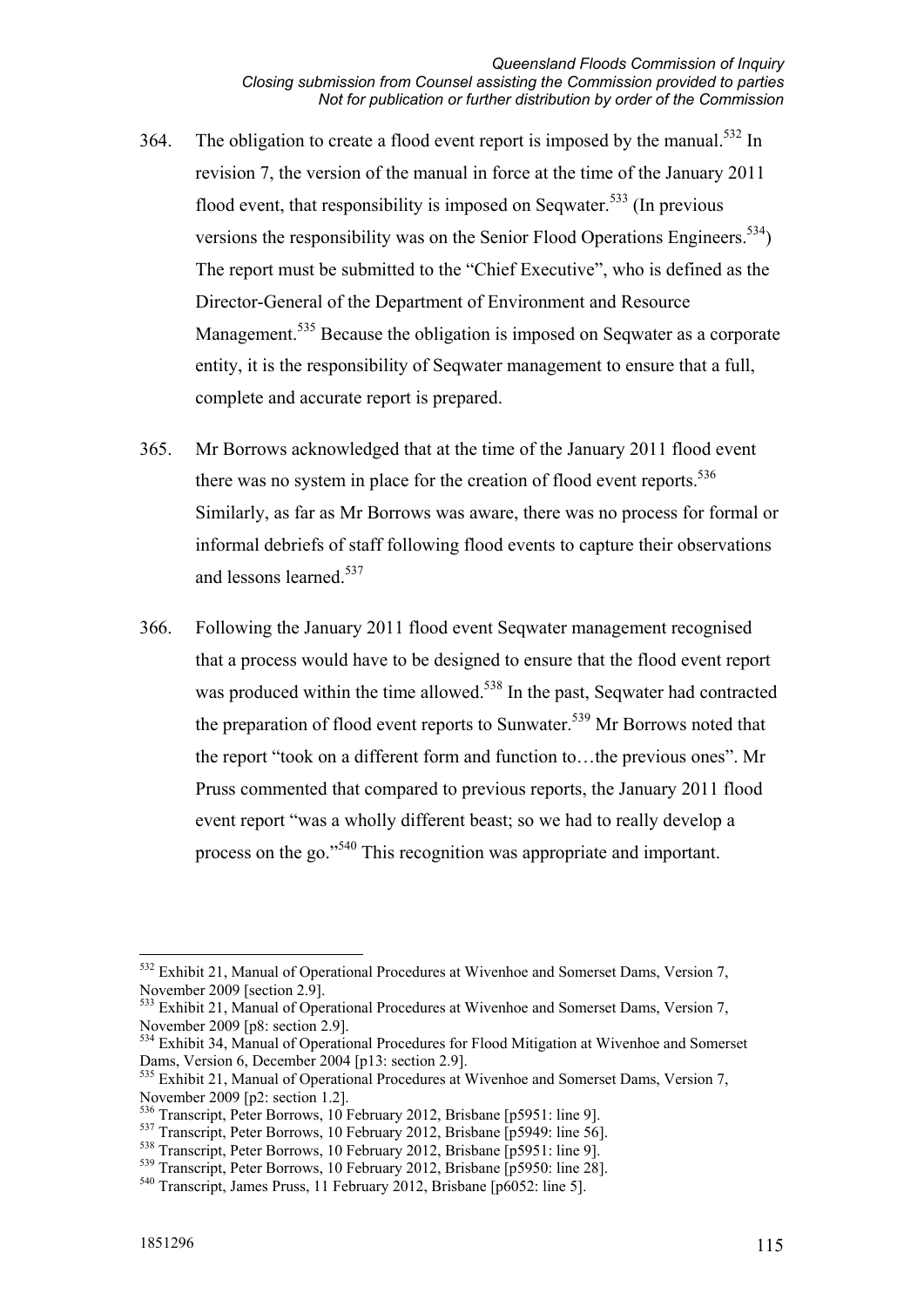- 367. The main step taken by the board and Mr Borrows to impose structure on the report's preparation<sup>541</sup> was to remove Mr Pruss from his usual duties and dedicate him to developing a governance structure and process for the writing of the report.542 In Mr Borrow's view, Mr Pruss's role involved, perhaps among other things:
	- a. ensuring that the report was delivered by the mandated deadline $543$
	- b. ensuring that a rigorous analysis was done of the contents<sup>544</sup>
	- c. leading a working group with internal and external participants to develop the governance structure for the report.<sup>545</sup>
- 368. Mr Pruss explained that he volunteered for the process of organising the flood event report<sup>546</sup> Mr Pruss understood his role as building a governance process around the writing of the flood event report. It was intended to be a facilitative and supportive role directed to ensuring that approvals were given at the right time and that interested parties could become involved.<sup>547</sup> It included managing the timetable for scoping, drafting, reviewing and editing the report.548 Somewhat surprisingly, none of the processes that were devised were recorded in writing.<sup>549</sup>
- 369. Considerable resources were dedicated to Mr Pruss' efforts. The overall team involved in the production of the report seems to have been sizeable: Mr Pruss was dedicated to assisting in governance processes for the report and he was assisted by a "small administrative and advisory team".<sup>550</sup> Mr Pruss also involved technical experts, a legal team and a communications team.<sup>551</sup>

<sup>-</sup><sup>541</sup> Transcript, Peter Borrows, 10 February 2012, Brisbane [p5951: line 9].

<sup>542</sup> Transcript, Peter Borrows, 10 February 2012, Brisbane [p5947: line 15]; [p5951: line 35].

<sup>543</sup> Transcript, Peter Borrows, 10 February 2012, Brisbane [p5947: line 15].

<sup>544</sup> Transcript, Peter Borrows, 10 February 2012, Brisbane [p5951: line 41].

<sup>&</sup>lt;sup>545</sup> Transcript, Peter Borrows, 10 February 2012, Brisbane [p5952: line 9].

<sup>&</sup>lt;sup>546</sup> Transcript, James Pruss, 11 February 2012, Brisbane [p6051: line 48].

<sup>547</sup> Transcript, James Pruss, 11 February 2012, Brisbane [p6053: line 1].

<sup>&</sup>lt;sup>548</sup> Transcript, James Pruss, 11 February 2012, Brisbane [p6053: line 14].

<sup>549</sup> Transcript, James Pruss, 11 February 2012, Brisbane [p6053: line 30].

<sup>550</sup> Transcript, James Pruss, 11 February 2012, Brisbane [p6055: line 55].

<sup>551</sup> Transcript, James Pruss, 11 February 2012, Brisbane [p6055: line 55].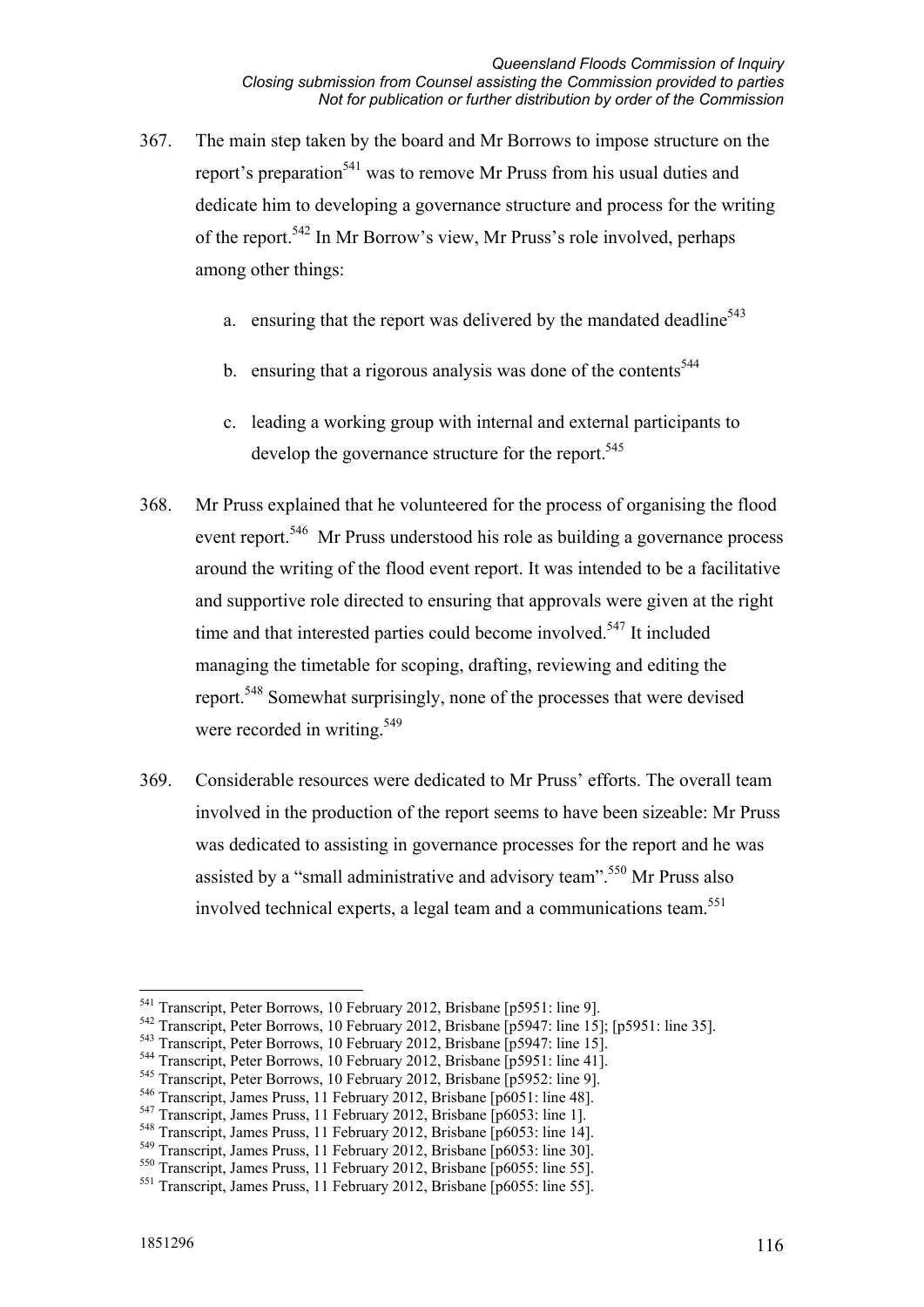370. However, it is a matter of some concern that, while resources were dedicated to ensuring that the report would be delivered in a timely manner, relatively little support was given to the flood engineers. Their role was, plainly, the most significant part of the report writing. Mr Pruss appears to have recognised this; he explained that he understood that:<sup>552</sup>

> what the engineers were doing was collating the information. producing the report, doing the quality check, doing the data checks on the information and getting it to us in a form that we could then start to put some shape around.

- 371. Little or no thought seems to have been given to whether the engineers needed assistance with their function. When asked, Mr Pruss said he gave no thought to allocating a person to assist the flood engineers in their task.<sup>553</sup> No consideration was given to the risk of self-bias by the engineers in their reporting – the peer reviewers were seen as a sufficient check against this possibility.554
- 372. A greater concern is that Mr Pruss did not make any enquiries about the methodology being used by the engineers in preparing the report. Mr Borrows said that he was not aware that Mr Tibaldi's methodology for preparing the report was to assess the data and work out the strategies to be used in the report by reference to that data.<sup>555</sup> Mr Pruss said that he did not ask any questions of Mr Tibaldi about how he was going about recording the strategies shown in the report and whether they were by reference to actual recollections or a reconstruction from the data.<sup>556</sup> It is surprising that the flood event report did not include an explanation of the methodology used in compiling its key sections; it is alarming that methodology was not discussed at all by Seqwater management.

<sup>-</sup>552 Transcript, James Pruss, 11 February 2012, Brisbane [p6056: line 23].

<sup>&</sup>lt;sup>553</sup> Transcript, James Pruss, 11 February 2012, Brisbane [p6056: line 29].<br><sup>554</sup> Transcript, James Pruss, 11 February 2012, Brisbane [p6056: line 48].

<sup>&</sup>lt;sup>555</sup> Transcript, Peter Borrows, 10 February 2012, Brisbane [p5955: line 54].

<sup>556</sup> Transcript, James Pruss, 11 February 2012, Brisbane [p6057: line 7].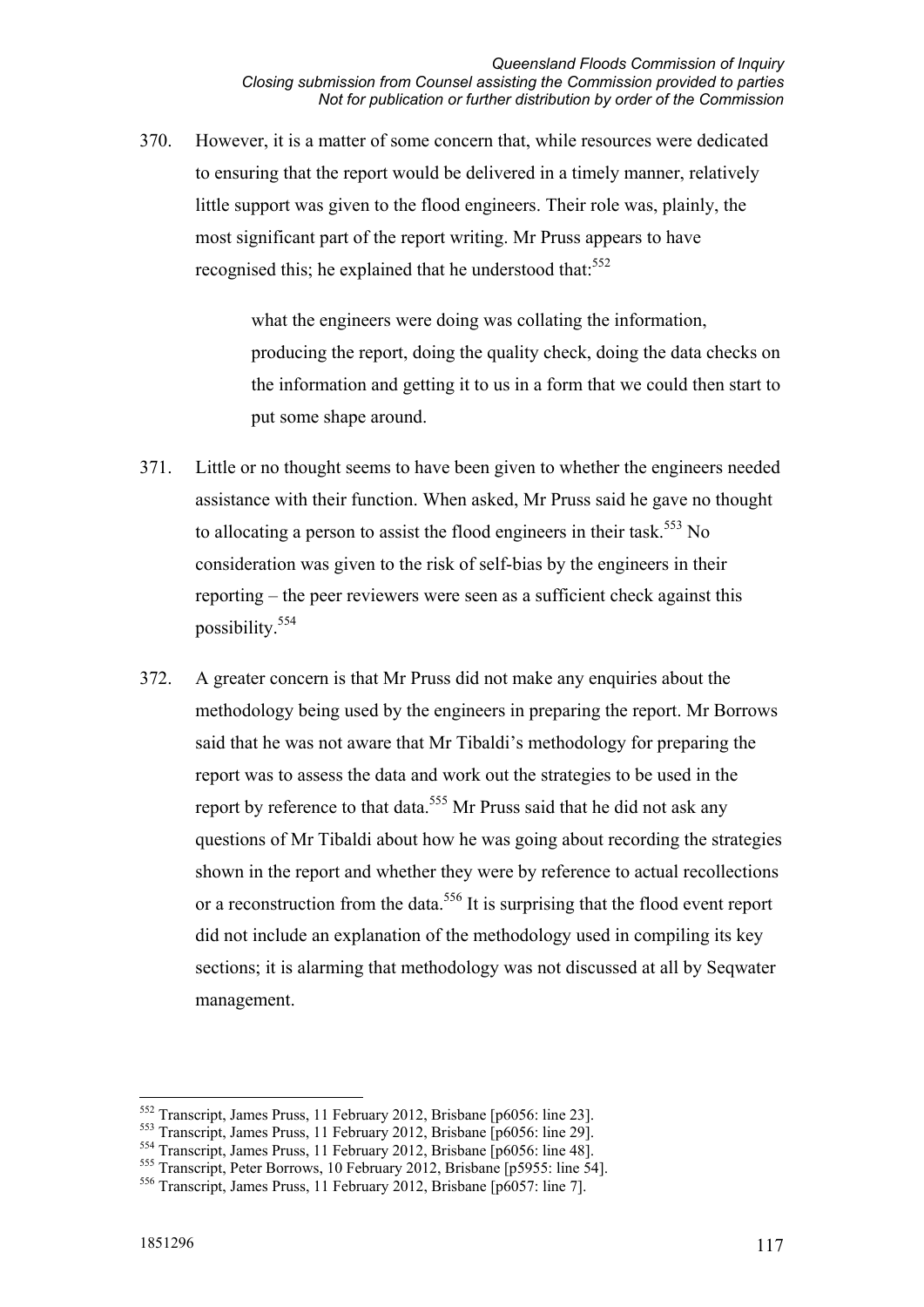- 373. Measures should be put in place to ensure that proper support and oversight mechanisms are put in place around both the substantive and procedural aspects of drafting large flood event reports. Seqwater was right to recognise that the January 2011 flood event report was a different "beast" from any previously tackled; it should have understood that this meant careful thought would need to be given not only as to how the process should be managed, but also as to how the substance of the report was going to be compiled.
- 374. The Commission may not be well placed to make recommendations about precisely which mechanisms should be put in place; this is principally a matter for Seqwater management. Seqwater should consider engaging consultants with expertise in the production of large reports following significant events. Measures that might be considered for similar future reports might include:
	- a. ensuring appropriate systems are in place to ensure the recollections of flood engineers and other parties are recorded immediately after the event, perhaps by engaging an external party to interview the flood engineers and other parties
	- b. ensuring that a methodology for writing the report is set out clearly in advance, in writing, and that the final report includes a statement of that methodology
	- c. putting in place systems to ensure that senior management have sufficient understanding of both the methodology and process by which the report is prepared to allow themselves to be satisfied that these are appropriate.

## **The peer review process**

- 375. The failings in the peer review process are discussed in Part 9.
- 376. Mr Borrows did not know whether Seqwater had a formal process for obtaining peer reviews.<sup>557</sup> All evidence points towards the approach having been ad hoc.
- 377. Mr Borrows appears to have regarded the peer reviewers as one of the external resources that were made available to assist in drafting the flood event

<sup>-</sup><sup>557</sup> Transcript, Peter Borrows, 10 February 2012, Brisbane [p5959: line 43].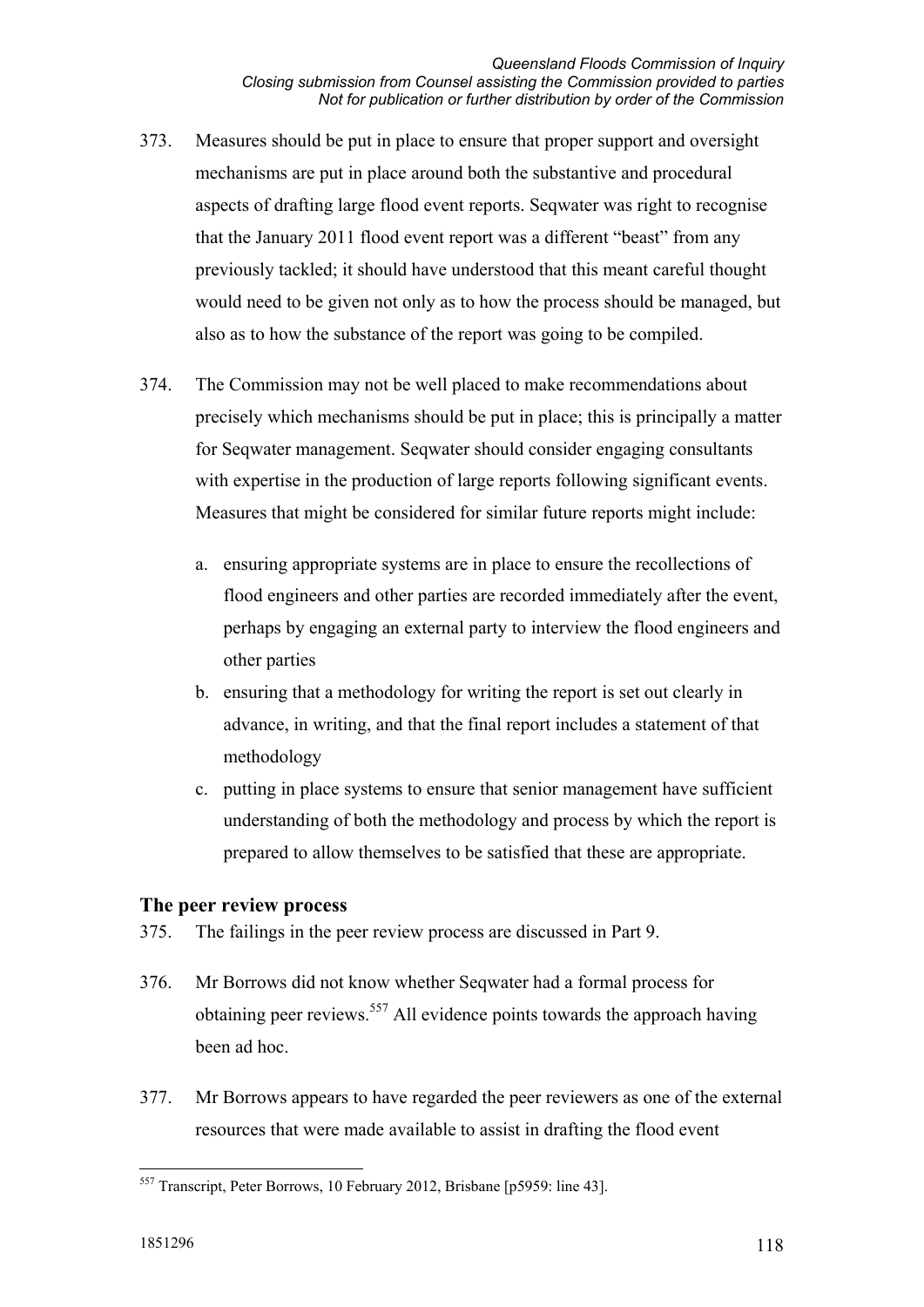report.<sup>558</sup> This perception is reflective of the way that the peer reviewers were asked to work. For example, some of the peer reviewers attended meetings to discuss the writing of the report.<sup>559</sup> Mr Pruss said that he saw the meetings as a useful opportunity for the peer reviewers to meet the parties while allowing them to provide challenge to the flood engineers.<sup>560</sup>

- 378. Involving external experts in the drafting of the report was useful step. However, the value of an independent expert as a peer reviewer is compromised if that expert also participates in the drafting of the document that they are asked to review. This might be an acceptable trade off if there is a shortage of suitable experts or if time or resources are constrained, but it is troubling that in this instance there seems to have been no conscious evaluation of whether this was the right approach.
- 379. A further matter of concern is that the peer reviewers, in both their advisory and review capacities, were not provided with complete copies of all material that was intended to go into the report. Mr Pruss appeared to accept that he was responsible for this aspect of the process, saying that was responsible for the peer reviewers in an "administration, escalation-type role", for "logistics and…documentary" matters<sup>561</sup> and for "the administrative side" of providing documents to the peer reviewers.562 (He was not, however, personally in control of the documents.<sup>563</sup>)
- 380. The failure to provide all relevant documents to the peer reviewers suggests systemic weaknesses. Mr Pruss disagreed with this contention when it was put to him, arguing that in a report in excess of 1300 pages a few missing documents was not an issue of systemic concern.<sup>564</sup> This may be true on most occasions. However, the fact that documents omitted in this instance include two of the very few that made specific reference to W strategies amply

<sup>-</sup>558 Transcript, Peter Borrows, 10 February 2012, Brisbane [p5959: line 39]; [p5953: line 1].  $559$  Exhibit 1085, Meeting invite, organised by Brooke Foxover with attendees, 8 February 2011;

Exhibit 1087, Meeting invite, organised by Jim Pruss with attendees, 18 February 2011.

<sup>560</sup> Transcript, James Pruss, 11 February 2012, Brisbane [p6055: line 7]; [p6055: line 24].

<sup>561</sup> Transcript, James Pruss, 11 February 2012, Brisbane [p6061: line 35].

<sup>562</sup> Transcript, James Pruss, 11 February 2012, Brisbane [p6062: line 22].

<sup>563</sup> Transcript, James Pruss, 11 February 2012, Brisbane [p6063: line 26].

<sup>564</sup> Transcript, James Pruss, 11 February 2012, Brisbane [p6063: line 51].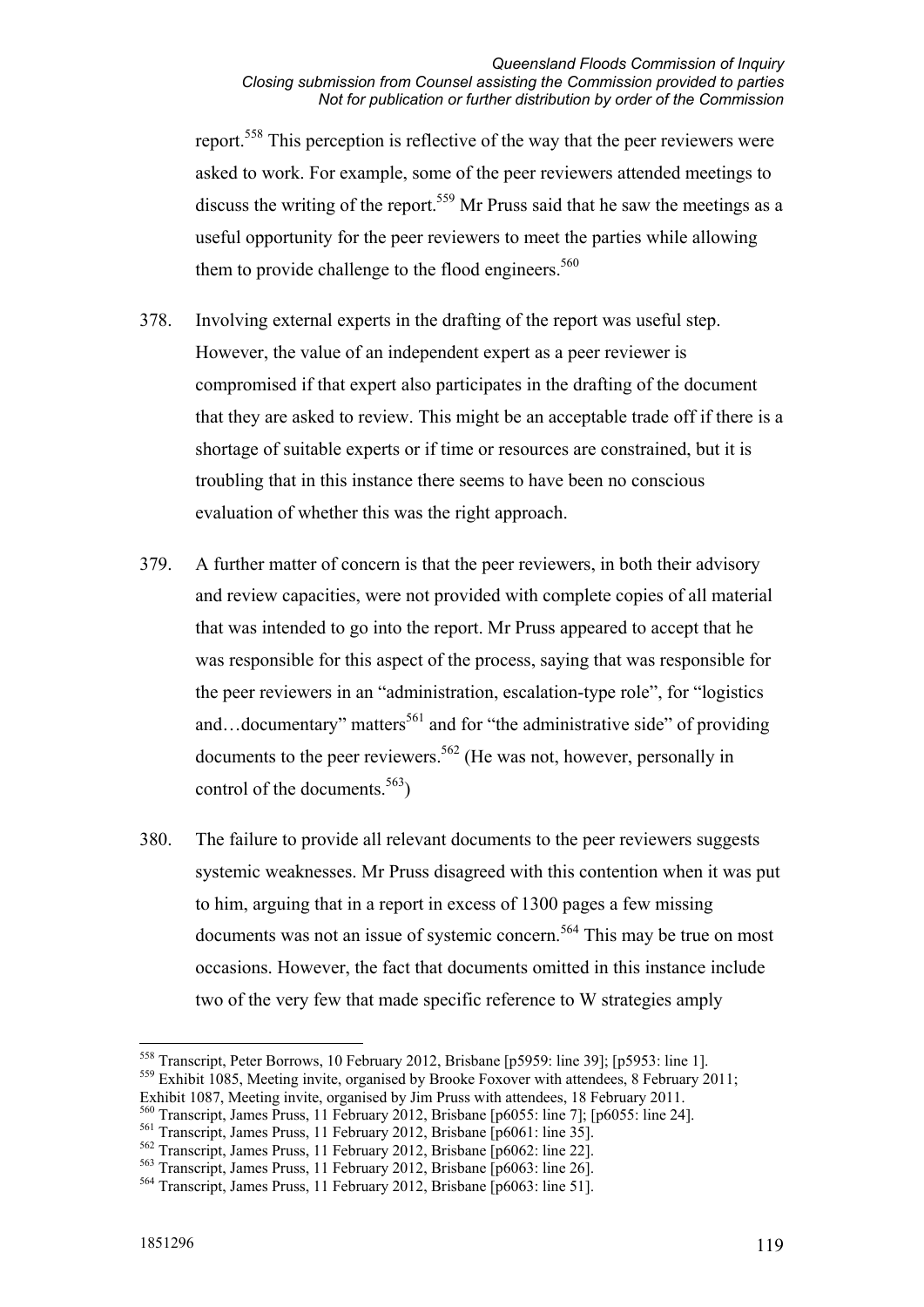demonstrates the potential for a few missing documents to compromise the integrity of the process as a whole.

381. The Commission should recommend that Seqwater consider putting in place a formal procedure for ensuring that, insofar as it is possible, when peer reviews are obtained they are sought from appropriately qualified experts who have no involvement in the drafting of the document to be reviewed, access to all relevant materials, and sufficient time to consider those materials. These potential recommendations are discussed further in Part 9.

## **States of mind of government officials**

## **Peter Allen**

- 382. Mr Allen is the person who reviews a flood event report when it is submitted to DERM under the Wivenhoe Manual. There is no legal requirement for a review, but Mr Allen considers it part of his duties.<sup>565</sup>
- 383. Prior to the production of the flood event report from 24 January to 2 March 2011, Mr Allen:
	- a. had a personal understanding of the strategies which had been employed during the event – this came from his contact with the flood operations centre
	- b. knew that an account of the strategies used during the flood event had been given to the Minister
	- c. knew that there was, in the Strategy Summary Log, an account of the strategies used during the flood event
	- d. knew that there was, in the Summary of Manual document prepared by Mr Malone, an account given of the strategies used.

## **Awareness of the methodology for the March flood event report**

384. Mr Allen did not see a copy of the draft reports; he first saw the report when it was provided to DERM on 2 March 2011.<sup>566</sup> He was not involved in drafting

<sup>-</sup>565 Transcript, Peter Allen, 10 February 2012, Brisbane [p5904: line 5].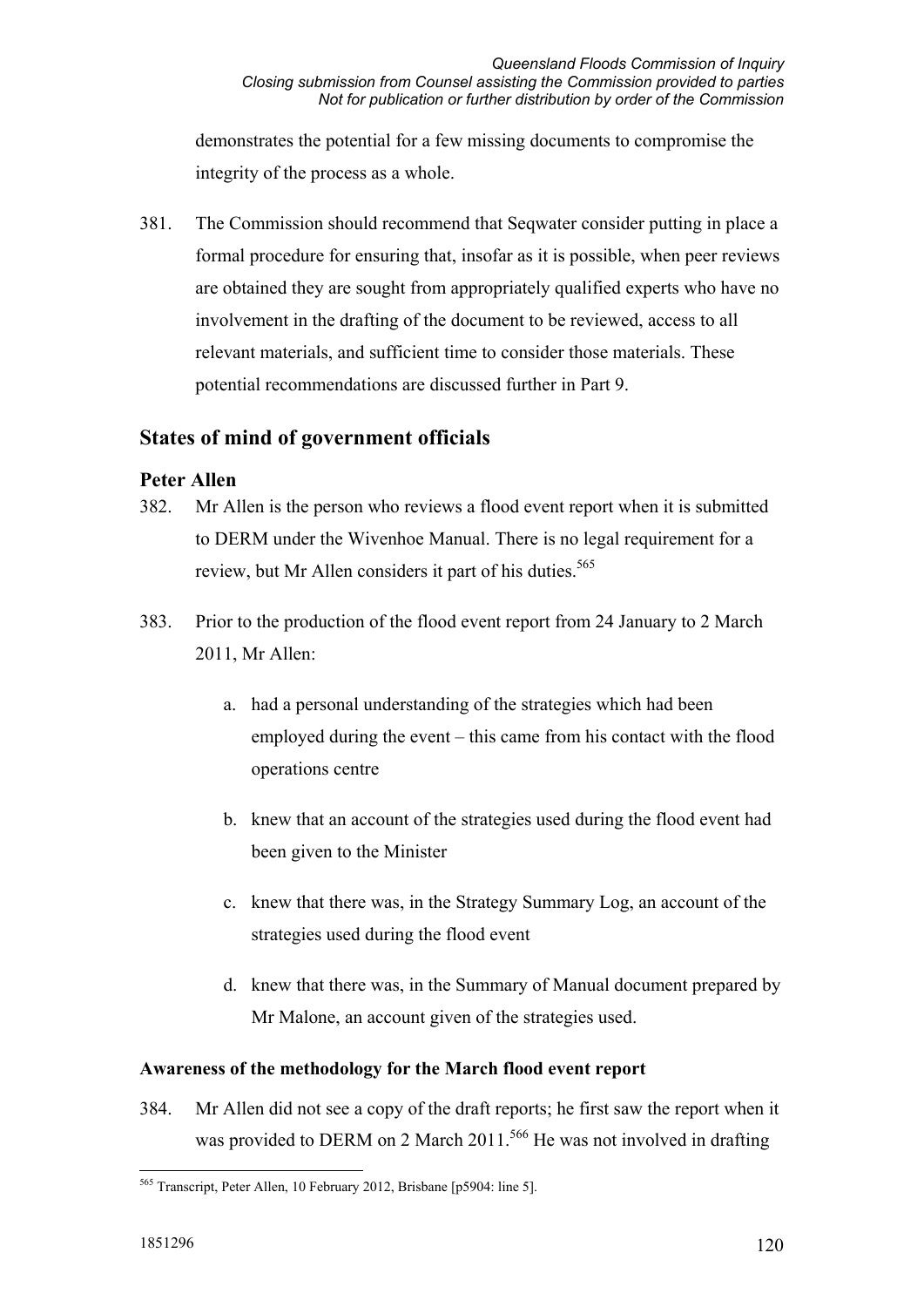any part of the report. He gave evidence that he might have visited the flood operations centre 'on the odd occasion' while Mr Tibaldi was writing the report.<sup>567</sup>

385. When asked whether he was aware that Mr Tibaldi was looking back at the data to work out which strategies had been used, Mr Allen said he 'expected' him to do that to write the report, as there was no time to record strategies during the event.<sup>568</sup> When asked the same question later on in his evidence he responded 'No, I couldn't – I couldn't say that. I don't believe I was ever told that by Mr Tibaldi.<sup>569</sup> Further on again in his testimony, this exchange occurs:

> Mr Allen, I just wanted to make a few things - make a few things clear. You were aware, of course, that the March report was going to be relied upon as a record of what actually happened during the flood event?-- Yeah, most certainly. I mean, that's what you would have to rely on.

Are you aware that the suggestion will be made that the net effect of the March report is misleading. For example – I mean, you look askance, but, for example, to the extent it records that W2 was bypassed and W3 was definitively adopted at 8 a.m. on the 8th of January?-- I am aware that there is some controversy over that, yes.

All right. And the suggestion will be made that it reads the way it does and is misleading because of the method adopted in writing it?-- Apparently so.

Right. And the suggestion will be made that you were clearly aware of the method which was being adopted for the writing of the report?-- Yes, yeah.

- 386. It is likely that Mr Allen had a conversation with Mr Tibaldi about Mr Tibaldi's dilemma regarding the transition out of W1. Mr Tibaldi said that he must have described, in general terms, that he was trying to work out which strategy had been applicable.<sup>570</sup> Mr Allen could not recall what was said in this conversation.
- 387. Mr Allen was aware of the practice of retrospectively putting strategy labels onto an account of a flood event; that is the process that had been followed in

<sup>&</sup>lt;sup>566</sup> Transcript, Peter Allen, 10 February 2012, Brisbane [p5919: line 56].<br><sup>567</sup> Transcript, Peter Allen, 10 February 2012, Brisbane [p5920: line 10].<br><sup>568</sup> Transcript, Peter Allen, 10 February 2012, Brisbane [p5921: lin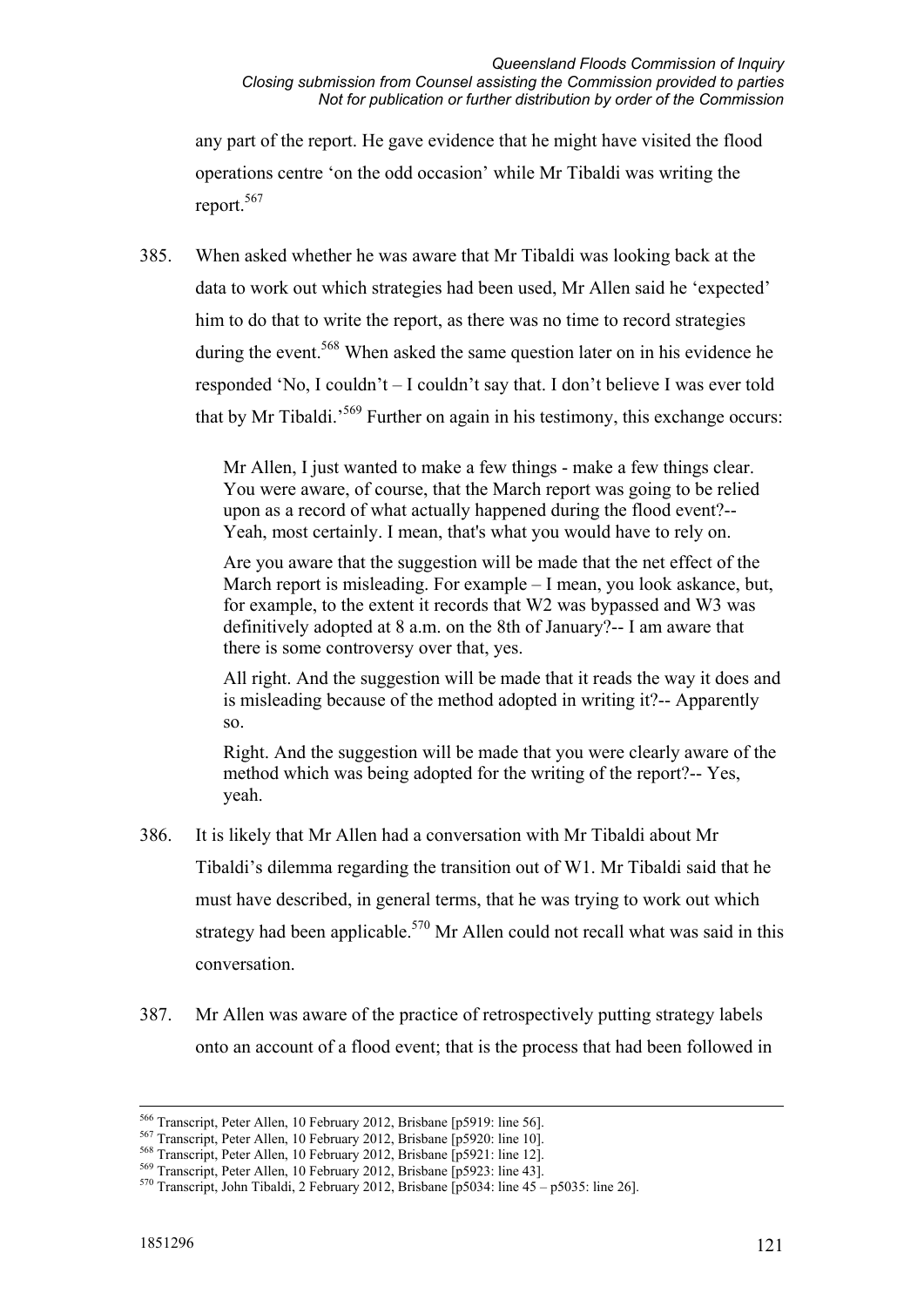the past.<sup>571</sup> He said that he had 'no issue' with that process because 'the data is there on record'.<sup>572</sup> He agreed that the process of the retrospective application of strategy labels meant that the report would be an account of what the primary consideration of the engineer 'ought to have been' rather than what it was.<sup>573</sup> Mr Allen said that it was inevitable that a report would be that, unless the flood engineers wrote down their primary consideration at the time.<sup>574</sup>

388. The overall effect of this evidence is that Mr Allen was aware, at the time he received the March report, that it was a reconstruction – from data – of the strategies that ought to have been engaged, and not an account of the strategies actually engaged, nor of primary considerations actually held.

### **Review of the March flood event report**

- 389. The report was delivered to DERM on 2 March 2011. Mr Allen had not, by the time he gave evidence on 10 February 2012, read the report in full, but he had read the bulk of it.<sup>575</sup> He agreed that soon after seeing the report, he would have been aware that the account of strategies used during the event included a transition from W1 to W3, bypassing W2, at 8.00 am on 8 January 2011.<sup>576</sup>
- 390. Given his knowledge of how the report was created, Mr Allen must have realised that the March flood event report was misleading to the extent that it purported to be an account of the strategies that were actually put in place.
- 391. Mr Allen agreed that the way the manual is written requires the adoption of a single strategy at one time.<sup>577</sup> He agreed that the adoption of the strategy by a flood engineer must be conscious.<sup>578</sup> Therefore, he must also have been aware of the fact that the report, as constructed, did not establish that the flood engineers had not breached the manual.

<sup>&</sup>lt;sup>571</sup> Transcript, Peter Allen, 10 February 2012, Brisbane [p5923: line 54; p5928: line 55].

<sup>&</sup>lt;sup>572</sup> Transcript, Peter Allen, 10 February 2012, Brisbane [p5924: line 1].<br><sup>573</sup> Transcript, Peter Allen, 10 February 2012, Brisbane [p5924: line 10].<br><sup>574</sup> Transcript, Peter Allen, 10 February 2012, Brisbane [p5924: line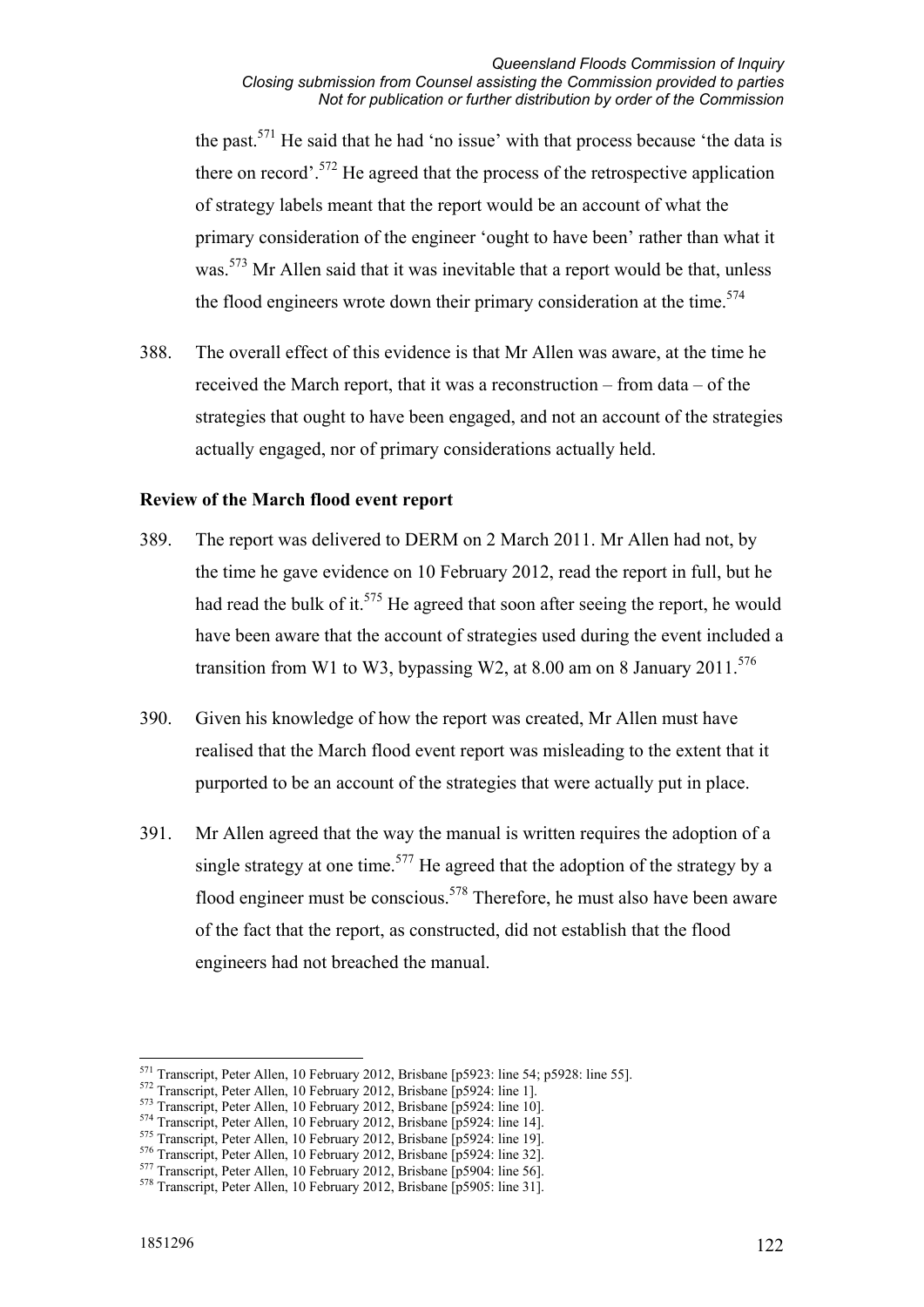- 392. Mr Allen has not completed his review of the flood event report. He said in his statements to the Commission that he expected the review to be finalised by June 2012;<sup>579</sup> that he had not had sufficient time to devote to a detailed review of the report as a result of his ongoing dealings with this Commission and implementing the recommendations contained in this Commission's interim report.580 When it was put to him that the Commission had not required anything of him between 17 May and 1 August 2011, he said that he was doing modelling to try and understand the event.<sup>581</sup> When asked about his time between September and November, he said he had been busy with the Wivenhoe Dam and Somerset Dam Optimisation Study.<sup>582</sup> He denied the suggestion that he was reluctant to perform the review because he knew the process adopted for its creation was inappropriate.<sup>583</sup>
- 393. The failure of Mr Allen to complete the review in a timely manner is unfortunate. It has meant, as he accepted in cross-examination, that any dam safety issues which arise from the review will not be dealt with before the end of the  $2011/2012$  wet season  $584$

#### **Reconciliation of inconsistent accounts**

394. When asked how he reconciled what was in the report with his prior knowledge of the strategies they used as communicated by him to Mr Cooper, Mr Allen said he didn't do a comparison.<sup>585</sup> He gave evidence that he didn't cross-check the report against the Ministerial briefing note, the Strategy Summary Log or the Summary of Manual document, but considered he would have to when he was making an assessment of them.<sup>586</sup> He said he would reconcile the differences by going through the documents in detail and

<sup>&</sup>lt;sup>579</sup> Exhibit 1099, Statement of Peter Allen, 3 February 2012 [p3: para 12].

<sup>&</sup>lt;sup>580</sup> Exhibit 1128, Statement of Peter Allen, 12 September 2012 [p5: para 12(g)].<br><sup>581</sup> Transcript, Peter Allen, 10 February 2012, Brisbane [p5928: line 20-34].<br><sup>582</sup> Transcript, Peter Allen, 10 February 2012, Brisbane [p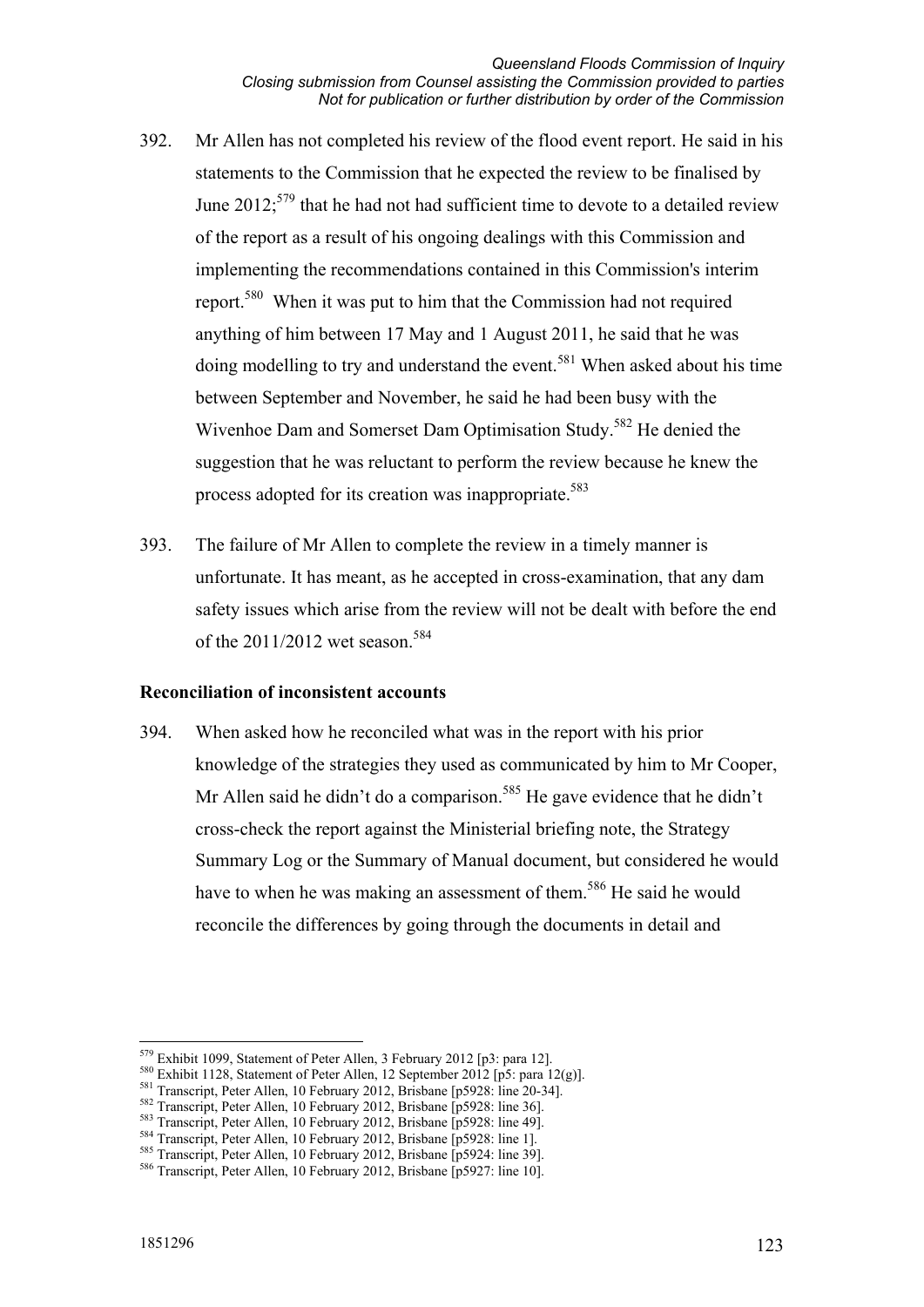discussing them with others,  $587$  and would raise them in his report and to his Director-General now that the issue had been raised with him.<sup>588</sup>

395. Mr Allen's evidence that he did not realise the discrepancies between the March report, the earlier accounts of the strategies used and his own understanding as communicated to Mr Cooper is difficult to accept. He has significant experience with the operation of Wivenhoe Dam and the manual; the January 2011 flood event was the biggest event in the dam's history. It defies logic that after expressing a belief that W2 was used during the event, and seeing three earlier accounts that said the same, he would not have been greatly intrigued by a report which indicated that it was bypassed.

#### **Independence**

- 396. In his evidence in May 2011 and in February 2012, Mr Allen said that he felt he was able to independently review the flood event report.<sup>589</sup> Against Mr Allen's contention is the evidence that:
	- a. he knows all of the flood engineers fairly well;<sup>590</sup> in fact he considers them all friends or acquaintances<sup>591</sup>
	- b. he operated the dam with some of them in flood events in the  $1990s^{592}$
	- c. he had personal knowledge of what was occurring during the flood event (see Contemporaneous evidence: Allen's email)
	- d. he has acquiesced over many years to the production of flood event reports which retrospectively apply strategy labels to events that occurred
	- e. he has done nothing to act upon the inconsistency between the March Report and other accounts of which he is aware.

<sup>&</sup>lt;sup>587</sup> Transcript, Peter Allen, 10 February 2012, Brisbane [p5927: line 18].

<sup>&</sup>lt;sup>588</sup> Transcript, Peter Allen, 10 February 2012, Brisbane [p5927: line 28-38].<br><sup>589</sup> Transcript, Peter Allen, 16 May 2011, Brisbane [p2090: line 11].<br><sup>590</sup> Transcript, Peter Allen, 17 May 2011, Brisbane [p2131: line 37].<br>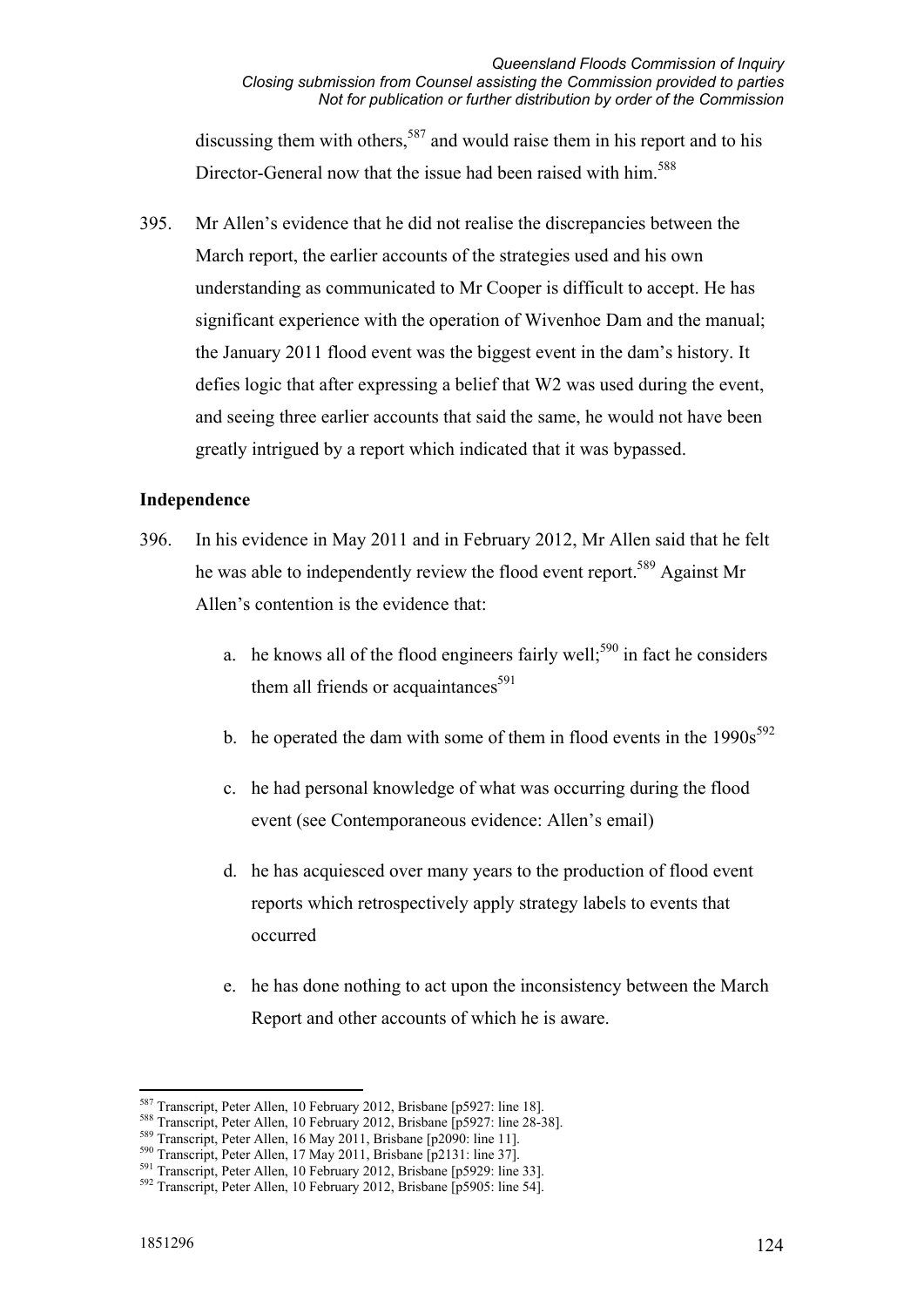397. Mr Allen's assertion that he can remain independent is unacceptable. He should have nothing to do with the review of this, or any other flood event report produced by the engineers who were involved in the production of the March report. Mr Allen states that DERM had engaged an independent engineer, from engineering company SMEC, to participate in and observe the review and if needed, provide an independent assessment.<sup>593</sup> That person, or any other independent and appropriately qualified person, could start this task immediately to ensure it is completed before the 2012/2013 wet season.

## **Other individuals**

## **The Premier, the Minister and Directors-General**

- 398. The Premier, the Honourable Anna Bligh MP, has provided a statement in response to a requirement of the Commission.<sup>594</sup> She has attached to that statement more than 300 pages of contemporaneous documents. Nothing in those documents, or any of the other evidence before the Commission, suggests that the Premier knew about the discrepancies between the accounts given by the flood engineers.
- 399. As noted above, Mr Robertson received the briefing note. His evidence was that he received and read the March report.<sup>595</sup> He did not notice the differences between the March report and the ministerial briefing note.<sup>596</sup> That evidence should be accepted.
- 400. As also noted above, Mr Smith did not recall having received the briefing note.597 Mr Smith did not believe he knew at the time that the manual referred to operational strategies W1 to W4.<sup>598</sup> His evidence was that he did not read the March report in great detail and would not have paid any attention to when the strategies were said to be triggered in that report.<sup>599</sup>

-

 $^{593}$  Exhibit 1128, Statement of Peter Allen, 12 September 2012 [p5: para 12(d)].

<sup>594</sup> Exhibit 1150, Statement of Anna Bligh, 6 February 2012.

<sup>595</sup> Transcript, Stephen Robertson, 9 February 2012, Brisbane [p5791: line 20].

<sup>596</sup> Transcript, Stephen Robertson, 9 February 2012, Brisbane [p5791: line 29].

<sup>597</sup> Transcript, Ken Smith, 10 February 2012, Brisbane [p5463: line 16].

<sup>598</sup> Transcript, Ken Smith, 10 February 2012, Brisbane [p5449: line 43].

<sup>599</sup> Transcript, Ken Smith, 10 February 2012, Brisbane [p5461: line 24].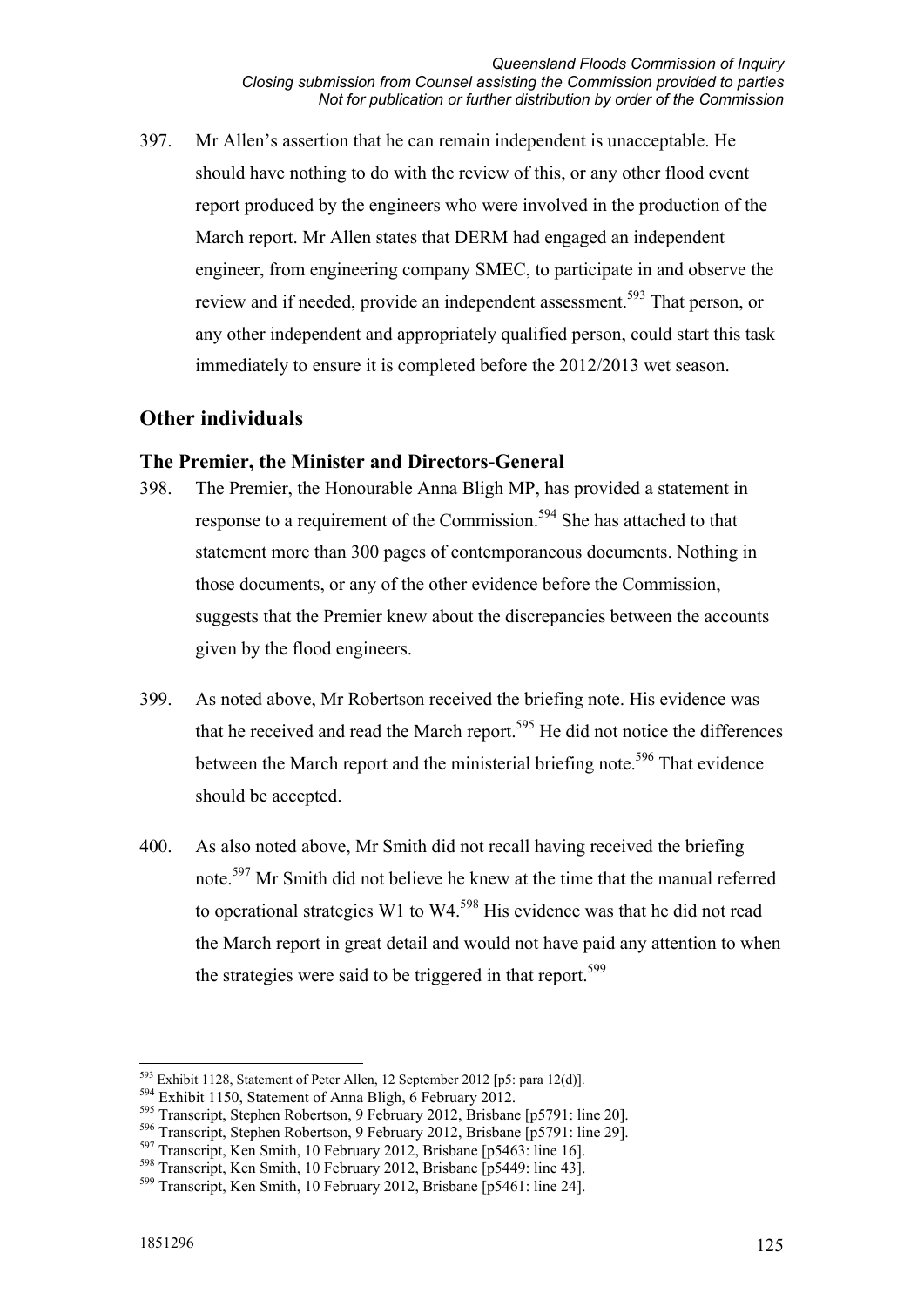- 401. The Commission has obtained statements from four people who filled the role of Director-General of DERM. As noted above, Mr Bradley, while in the position of Director-General of DERM, was involved in the preparation of the Minister's briefing note.<sup>600</sup> James Reeves is the current Director-General.<sup>601</sup> Terry Wall acted as Director-General for one day from 10 January 2011 to 11 January  $2011^{602}$  Ms Best acted as Director-General during the January 2011 floods until Mr Wall took over on 10 January  $2011$ .<sup>603</sup> None of these four was aware of discrepancies in the accounts of when different strategies were engaged until the reporting in *The Australian* on 23 January 2012.<sup>604</sup>
- 402. Ms Bligh, Mr Robertson, Mr Smith, Mr Bradley, Mr Reeves, Mr Wall and Ms Best were not in positions that would necessitate a sophisticated level of knowledge of the manual, such that it could be expected that discrepancies between the flood engineers' accounts would be apparent to them. They were necessarily dependent upon receiving accurate information from others.
- 403. Seqwater did not have in place a system that would bring to the attention of people in positions with supervisory responsibility the emergence of significant discrepancies between the initial and subsequent accounts of the flood engineers as to which manual strategies they were operating under. There are potentially far-reaching consequences for the State of a failure to comply with the manual. Seqwater should have had in place adequate systems for monitoring compliance with the manual and alerting those with responsibility to the possibility of non-compliance.

## **SEQ Water Grid Manager**

404. Mr Dennien said that he "skimmed" the table of event decision making in the Seqwater section of the briefing note but did not read it in any detail.<sup>605</sup> His evidence on 8 February 2012 was that he had only read the March report "a

<sup>&</sup>lt;u>.</u> 600 Exhibit 390, Statement of John Bradley, 4 April 2011, Annexure JNB-30; Exhibit 1150, Statement of John Bradley, 1 February 2012 [p4: para 21].

 $^{601}$  Exhibit 1150, Statement of James Reeves, 1 February 2012 [p1: para 2].

<sup>602</sup> Exhibit 1150, Statement of Terry Wall, 2 February 2012 [p1: para 2-3].

 $603$  Exhibit 1150, Statement of Debbie Best, 1 February 2012 [p2: para 9].

 $^{604}$  Exhibit 1150, Statement of Debbie Best, 1 February 2012 [p4: para 23]; Exhibit 1150, Statement of Terry Wall, 2 February 2012 [p2: para 9-10]; Exhibit 1150, Statement of John Bradley, 1 February 2012 [p3: para 15-16]; Exhibit 1150, Statement of James Reeves, 1 February 2012 [p2: para 8-10]. <sup>605</sup> Transcript, Barry Dennien, 8 February 2012, Brisbane [p5671: line 40-50].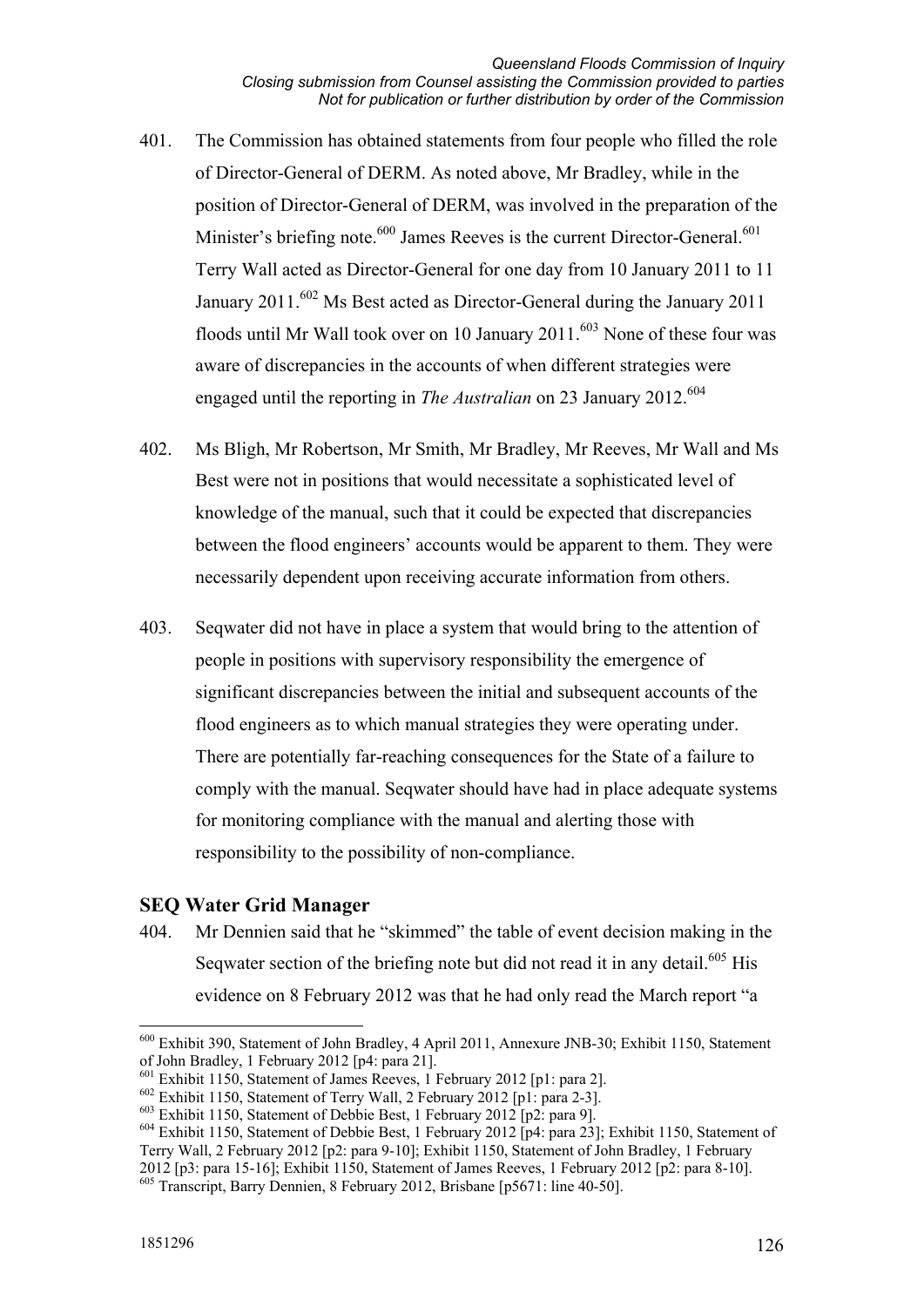couple of weeks ago".606 He had read the Commission's interim report but did not look in detail at the sequence of events in relation to strategy adoption set out in that report.<sup>607</sup>

- 405. Mr Spiller said that he was confident that he would have read the entire briefing note.<sup>608</sup> He did not notice the discrepancy between the strategy changes recorded in the briefing note and his understanding at the time as to which strategies were in operation.<sup>609</sup> His evidence was that he "had a very" cursory view of the March report".610 He could not specifically recall having read the part of the March report that recorded a change to W3 at 8.00 am on 8 January  $2011$ .<sup>611</sup> His evidence seemed to suggest that he had noticed some inconsistency between the findings in the Commission's interim report and his understanding as to strategy changes.<sup> $612$ </sup> However, he had attributed this inconsistency to his lack of specific knowledge and the ambiguity as to events noted in the interim report.<sup>613</sup>
- 406. It is unfortunate that Mr Dennien and Mr Spiller did not identify and report to anyone the discrepancy between the information they received from Seqwater as to strategy and the strategy decisions ultimately reported by Seqwater. However, their role is not to supervise Seqwater. No criticism is made of them for failing to vet more carefully the relevant reports and bring the inconsistencies to the attention of others.

-

<sup>606</sup> Transcript, Barry Dennien, 8 February 2012, Brisbane [p5672: line 10].

<sup>607</sup> Transcript, Barry Dennien, 8 February 2012, Brisbane [p5672: line 32].

<sup>608</sup> Transcript, Daniel Spiller, 8 February 2012, Brisbane [p5630: line 32].

<sup>609</sup> Transcript, Daniel Spiller, 8 February 2012, Brisbane [p5632: line 28].

<sup>610</sup> Transcript, Daniel Spiller, 8 February 2012, Brisbane [p5631: line 38].

<sup>611</sup> Transcript, Daniel Spiller, 8 February 2012, Brisbane [p5635: line 20].

<sup>612</sup> Transcript, Daniel Spiller, 8 February 2012, Brisbane [p5637: line 28].

<sup>613</sup> Transcript, Daniel Spiller, 8 February 2012, Brisbane [p5637: line 48].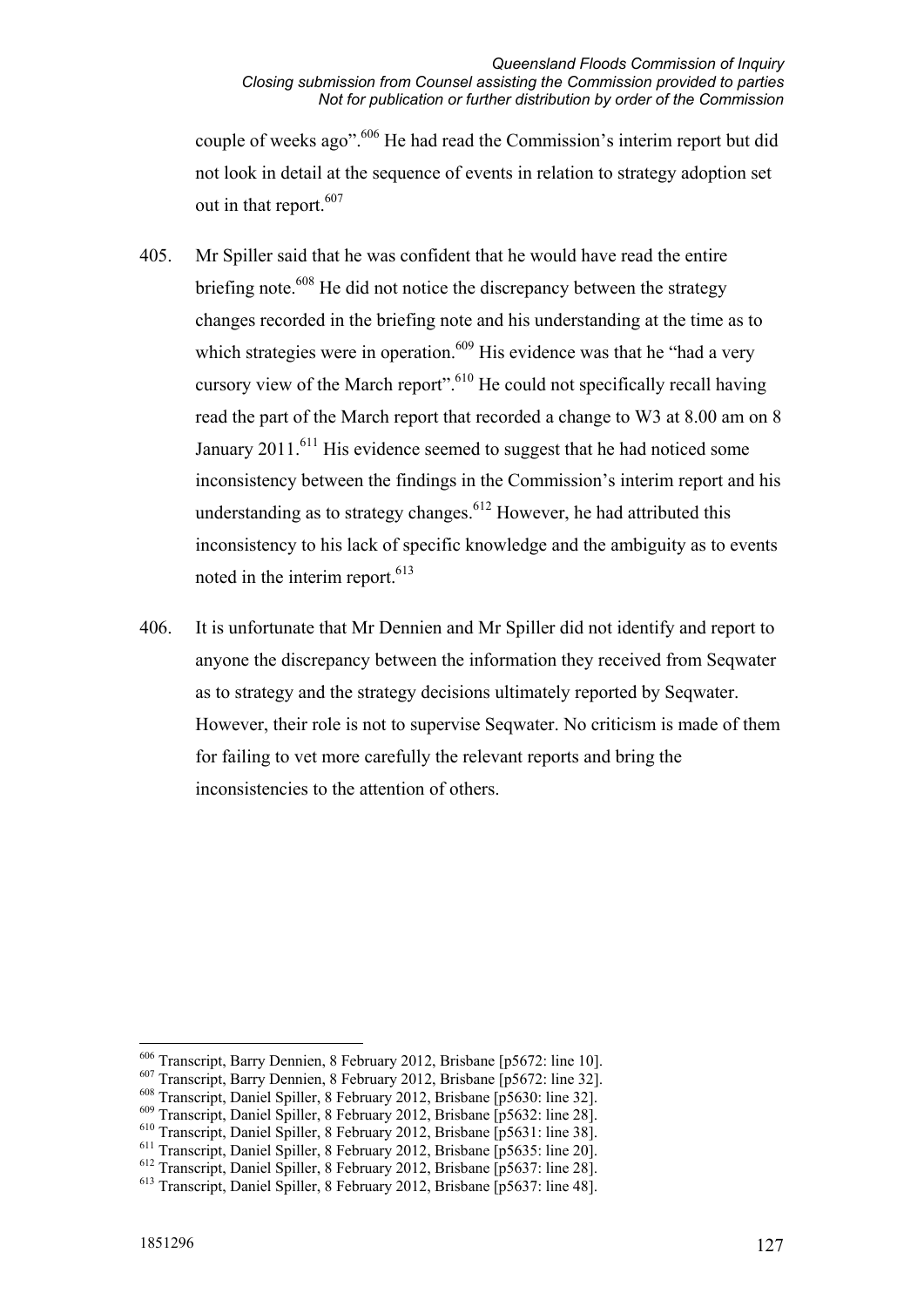# **7 Peer reviews of the March report**

- 407. Term of reference paragraph 2(f) encompassed 'an assessment of compliance [of the operation of Wivenhoe Dam] with the operational procedures relating to flood mitigation and dam safety'.
- 408. In its first submission to the Commission, Seqwater asserted that it had managed the flood event in accordance with the Wivenhoe manual.<sup>614</sup> In particular, Seqwater represented that:
	- a. in releasing water from the dam, Seqwater had 'acted carefully and in compliance with the terms of the approved flood mitigation manuals which outline the operational procedures to be followed during flood events<sup>5615</sup>
	- b. the contents of the March report, on which Seqwater relied for the purposes of the submission, showed that 'operational decisions were carefully considered and made in accordance with the manual'.<sup>616</sup> The submission referred explicitly to section 2 and section 10 of the March report.
- 409. In the submission, Seqwater informed the Commission that it had commissioned independent peer reviews of the operational decisions made during the flood event<sup> $617$ </sup> and provided reports prepared by Emeritus Professor Colin Apelt, Mr Greg Roads and Mr Leonard McDonald.<sup>618</sup> Seqwater provided a report by Mr Brian Shannon with a supplementary submission to the Commission on 4 April 2011.<sup>619</sup>
- 410. The reports of the peer reviewers addressed the question of compliance with the Wivenhoe manual. The reviews were based on the information contained in the March report.
- 411. The peer reviewers' reports addressed two questions:
	- a. Was the release of water from Wivenhoe Dam and Somerset Dam during the January 2011 Flood Event in accordance with the Wivenhoe manual?

<sup>&</sup>lt;sup>614</sup> Opening submission by Queensland Bulk Water Supply Authority trading as Seqwater [para 28].

<sup>&</sup>lt;sup>615</sup> Opening submission by Queensland Bulk Water Supply Authority trading as Seqwater [para 34].<br><sup>616</sup> Opening submission by Queensland Bulk Water Supply Authority trading as Seqwater [para 187].<br><sup>616</sup> Opening submission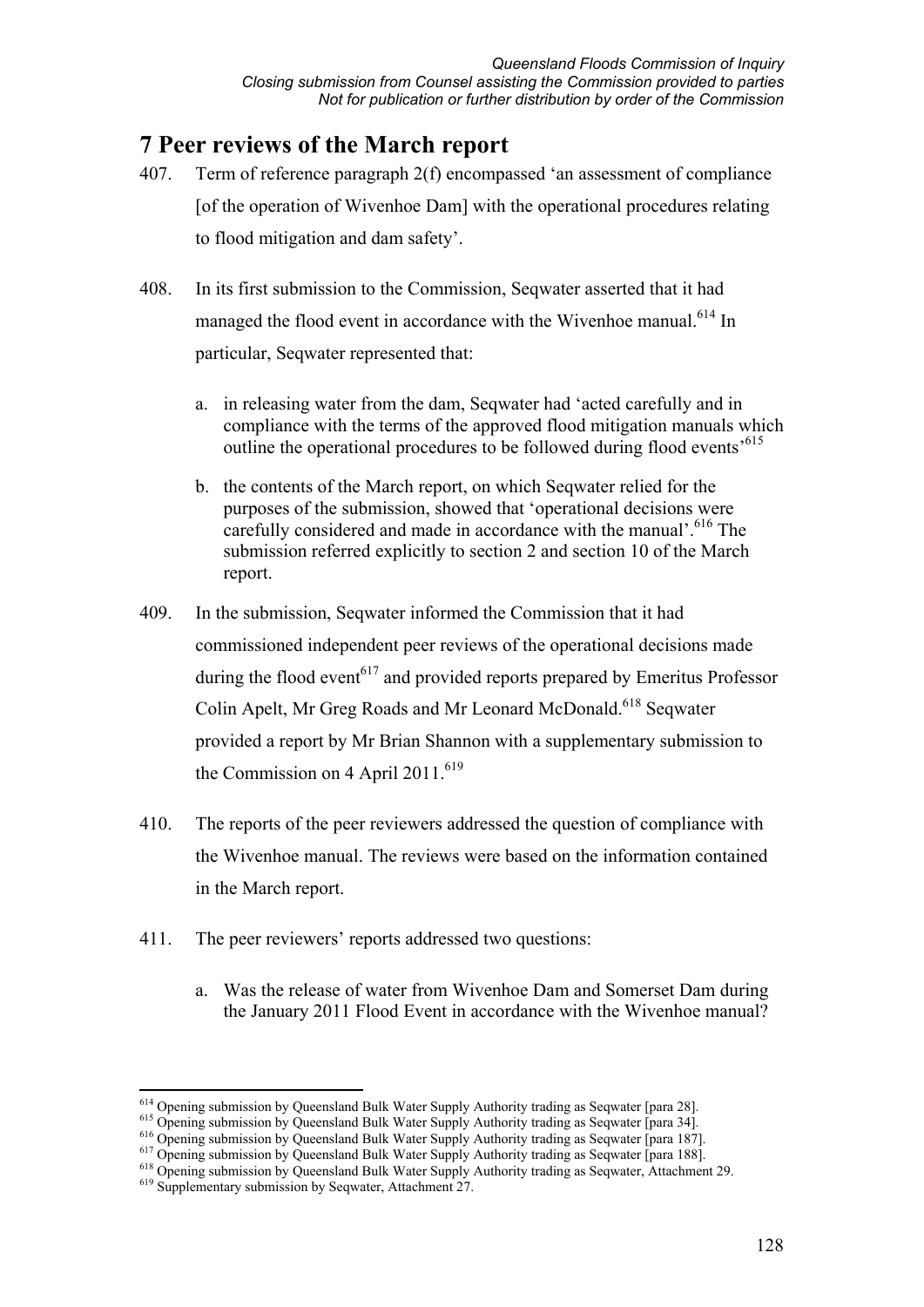- b. Based on the information contained in the March report, were there any aspects relating to the operation of Wivenhoe Dam and the operation of Somerset Dam during the January 2011 Flood Event not in accordance with the manual?
- 412. When more is understood about the way the report was written, and the nature of the information omitted from it, the qualification that the opinion be 'based on the information contained' in that report assumes some significance.
- 413. Seqwater's supplementary submission discussed the conclusions of the peer reviewers.620 The submission noted that:
	- a. Professor Apelt concluded that the release of water from Wivenhoe and Somerset dams was in accordance with the Wivenhoe manual.<sup>621</sup>
	- b. Mr McDonald concluded that the release of water from Wivenhoe and Somerset dams was in accordance with the Wivenhoe manual with one possible exception, which related to the decision to bypass strategy  $W2.622$
	- c. Mr Roads concluded that the Wivenhoe and Somerset dams were operated in accordance with the Wivenhoe manual but identified two possible minor deviations from the manual, which, Mr Roads said, 'may [have been] due to a lack of clarity in the manual rather than non-compliance'.<sup>623</sup>
	- d. Mr Shannon concluded that 'Overall, the manual was followed closely during the whole flood event'. $624$
- 414. Seqwater, in the supplementary submission, sought to refute each of the suggestions of non-compliance.
- 415. The Commission asked Mr Babister to review Seqwater's March report and the reports of the peer reviewers other than Mr Shannon's report and to answer the following question: Were the releases from the Somerset and Wivenhoe dams in accordance with the flood manual?<sup>625</sup> In answering that question, Mr

 $620$  Supplementary submission by Seqwater [p43-45: para 175-193].

<sup>621</sup> Supplementary submission by Seqwater, Attachment 24; Exhibit 410, Review of Seqwater Document 'January 2011 Flood Event' by Colin Apelt, 9 March 2011.

<sup>&</sup>lt;sup>622</sup> Supplementary submission by Seqwater, Attachment 25; Exhibit 412, Report of Leonard McDonald, 'Flood event of January 2011 – Wivenhoe Dam water releases – compliance with manual', 10 March 2011.<br><sup>623</sup> Supplementary submission by Seqwater, Attachment 26; Exhibit 413, Report of Greg Roads, 'Review of the

operation of Wivenhoe and Somerset Dams during the Jan 2011 Flood Event', 9 March 2011.<br><sup>624</sup> Supplementary submission by Seqwater, Attachment 27; Exhibit 411, Report of Brian Shannon, 'Review of

Dam Operations Brisbane River Floods – January 2011'.

<sup>&</sup>lt;sup>625</sup> Exhibit 407, WMA Water, Report to the Queensland Flood Commission of Inquiry, Final Report, May 2011  $[p1]$ .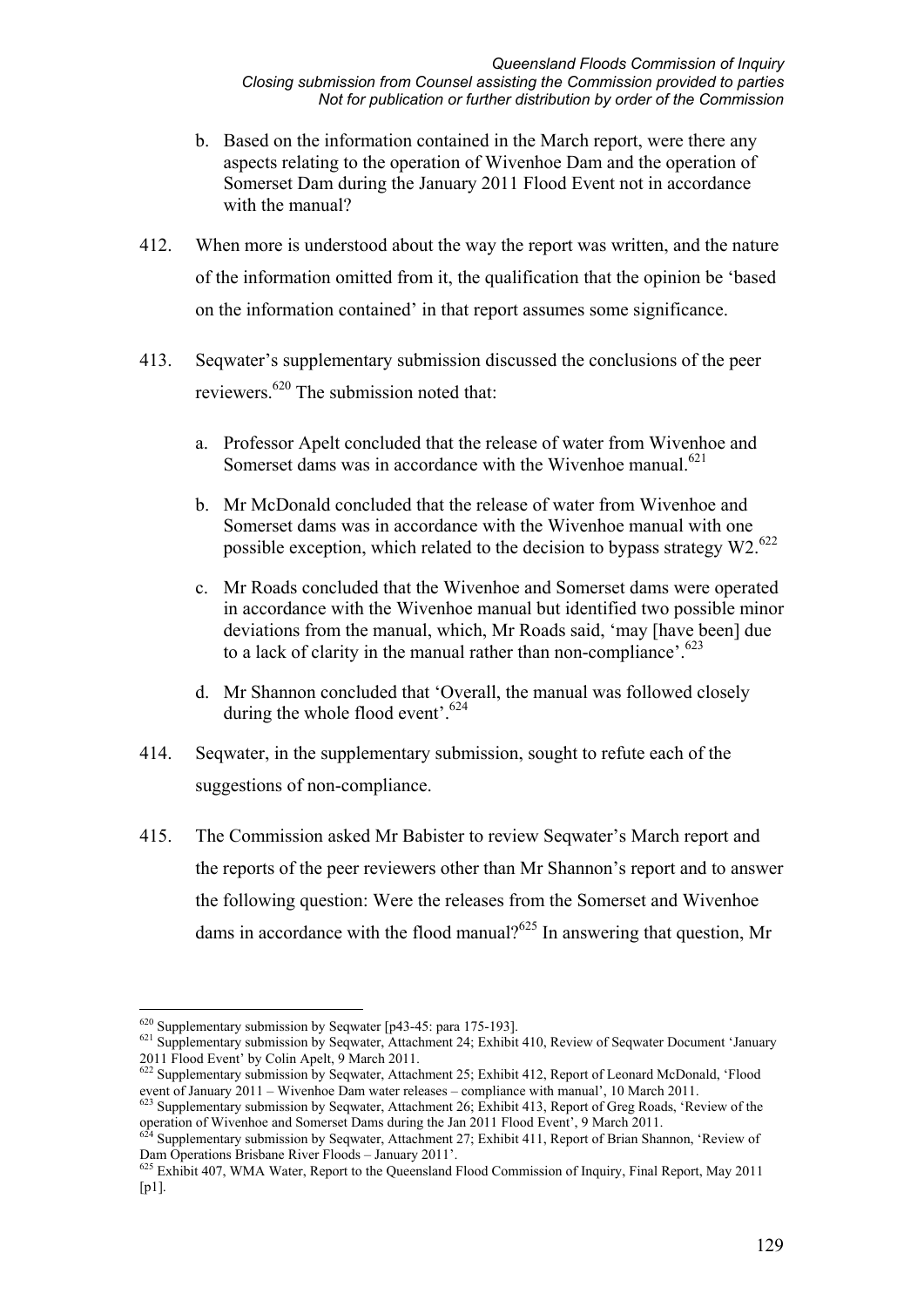Babister relied upon the three independent reports he had reviewed. His response to the question was:

Three independent reviews found that the dam releases were in accordance with The Manual. Minor deviations were observed that were attributed to ambiguity within The Manual.<sup>626</sup>

- 416. Mr Babister referred to the 'consensus finding of the three assessments of compliance'. Each of the 'possible non-compliance issues', he noted, 'were attributed to ambiguity or inconsistency within The Manual'.<sup>627</sup> Mr Babister did not depart from, or take issue with, the opinions expressed in the three reports he had reviewed.
- 417. On this basis, the Commission accepted the opinions of the four peer reviewers. Their reports were tendered into evidence. The Commission thought it sensible at that time not to focus resources on investigating further the question of compliance beyond the points dealt with in the interim report.
- 418. In this third hearing, however, the Commission had cause to examine the process by which the peer reviewers had formed their opinions. That examination has found a number of flaws in the review process.
- 419. The reviews were completed in a short period of time. Professor Apelt, Mr Roads and Mr Shannon had about a month to do their reviews. They did the bulk of their work on draft versions of the March report.<sup>628</sup> Mr Shannon submitted his report on the same day the March report was published. Mr McDonald only received a copy of the final report on 4 March 2011. He submitted his report on 10 March 2011.
- 420. As a result of the short timeframes, the peer reviewers focussed on particular sections of the report:

<sup>&</sup>lt;u>.</u>  $626$  Exhibit 407, WMA Water, Report to the Queensland Flood Commission of Inquiry, Final Report, May 2011  $\frac{1}{27}$ [p48: para 167].

<sup>627</sup> Exhibit 407, WMA Water, Report to the Queensland Flood Commission of Inquiry, Final Report, May 2011 [p24: para 88].

<sup>&</sup>lt;sup>628</sup> Transcript, Greg Roads, 9 February 2012, Brisbane [p5764: line 35]; Transcript, Colin Apelt, 8 February 2012, Brisbane [p5722: line 14, 35]; Transcript, Brian Shannon, 9 February 2012, Brisbane [p5816: line 57 – p5817: line 8].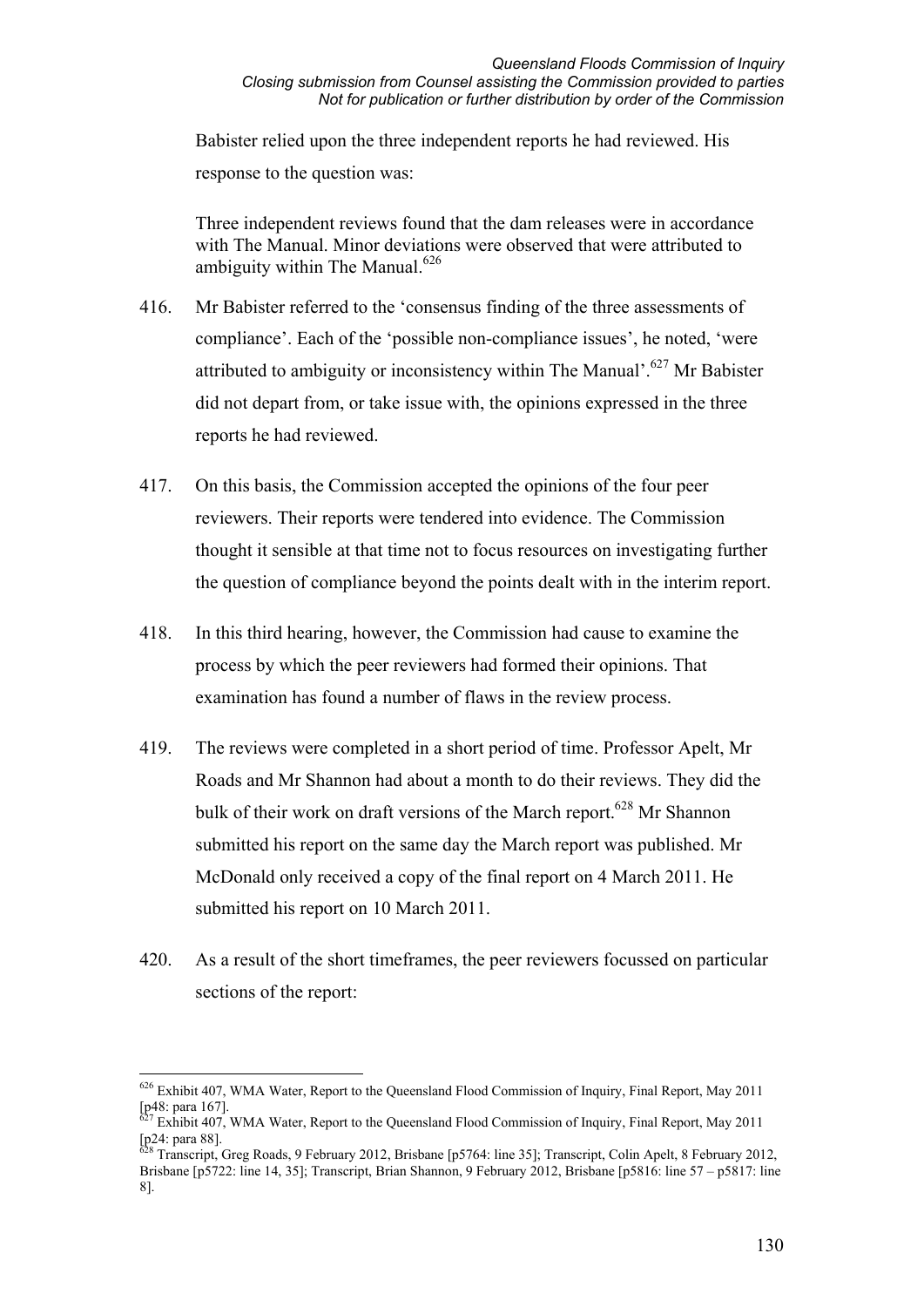- a. Mr Roads had particular reference to sections 2, 9 and 10 and also to the modelling results in Appendix  $A^{629}$
- b. Professor Apelt gave particular attention to the executive summary and sections 2, 9, 10 and  $19^{630}$
- c. Mr McDonald read and studied the executive summary and sections 1 to 5, 9, 10 and 11.<sup>631</sup>
- d. Mr Shannon based his 'assessments on the summary reports'.632 He did not look at the appendices in any detail.<sup>633</sup>
- 421. Mr Roads indicated that Mr Tibaldi had said in a teleconference on 9 February 2011 that it would not be possible to review the entire report in the time available and that he should review sections 9 and 10 of the draft report.<sup>634</sup>
- 422. Each of the peer reviewers had accepted there was a transition to strategy W3 at 8.00 am on 8 January 2011.<sup>635</sup> That information was contained in sections 2 and 10 of the March report. Mr McDonald said that he assumed the statements in the March report – section 2 in particular – were accurate and matched the content in the appendices.<sup>636</sup> He did not undertake any comparison of the information in the body of the report with the source material in the appendices.<sup>637</sup>
- 423. The methodology by which Mr Tibaldi prepared the Seqwater report and concluded that the transition to W3 occurred at 8.00 am on 8 January 2011 –

<sup>&</sup>lt;u>.</u>  $629$  Exhibit 413, Report of Greg Roads, 'Review of the operation of Wivenhoe and Somerset Dams during the Jan 2011 Flood Event', 9 March 2011 [p2]; Transcript, Greg Roads, 9 February 2012, Brisbane [p5761: line 1; p5762: line 8; p5767: line 37-p5768: line 8].

<sup>630</sup> Transcript, Colin Apelt, 8 February 2012, Brisbane [p5727: line 12]; Exhibit 410, Review of Seqwater Document 'January 2011 Flood Event' by Colin Apelt, 9 March 2011 [p3].

<sup>&</sup>lt;sup>631</sup> Exhibit 412, Report of Leonard McDonald, 'Flood event of January 2011 – Wivenhoe Dam water releases – compliance with manual', 10 March 2011 [p2]. See also Transcript, Leonard McDonald, 7 February 2012,

Brisbane [p5562: line 8-18; p5571: line 12].<br><sup>632</sup> Transcript, Brian Shannon, 9 February 2012, Brisbane [p5823: line 22].

<sup>633</sup> Transcript, Brian Shannon, 9 February 2012, Brisbane [p5817: line 19-28; p5822: line 4].<br><sup>634</sup> Transcript. Greg Roads. 8 February 2012. Brisbane [p5753: line 53; p5754: line 28; p5755: line 25]; Exhibit 1110, Greg Roads – teleconference notes, 9 February 2011.

<sup>635</sup> Transcript, Leonard McDonald, 7 February 2012, Brisbane [p5560: line 5]; Transcript, Colin Apelt, 8 February 2012, Brisbane [p5727: line 57 – p5728: line 10]. Transcript, Brian Shannon, 9 February 2012, Brisbane [p5819: line 34]. Mr Roads said he accepted 'that as the water level fell over the line [the flood operations engineers] were automatically in W3, whether they liked it or not' (Transcript, Greg Roads, 9 February 2012, Brisbane [p5768: line 43]). In his report, Table 3.1 sets out 'the date and time when Seqwater transitioned into each strategy'. It shows that strategy W3 was engaged at 8.00 am on 8 January 2011 (Exhibit 413, Report of Greg Roads, 'Review of the operation of Wivenhoe and Somerset Dams during the Jan 2011 Flood Event<sup>3</sup>, 9 March 2011 [p2-3].<br><sup>636</sup> Transcript, Leonard McDonald, 7 February 2012, Brisbane [p5560: line 5; p5562: line 9; p5568: line 51];

Exhibit 412, Report of Leonard McDonald, 'Flood event of January 2011 – Wivenhoe Dam water releases – compliance with manual', 10 March 2011 [p2].

<sup>&</sup>lt;sup>637</sup> Transcript, Leonard McDonald, 7 February 2012, Brisbane [p5560: line 22-48].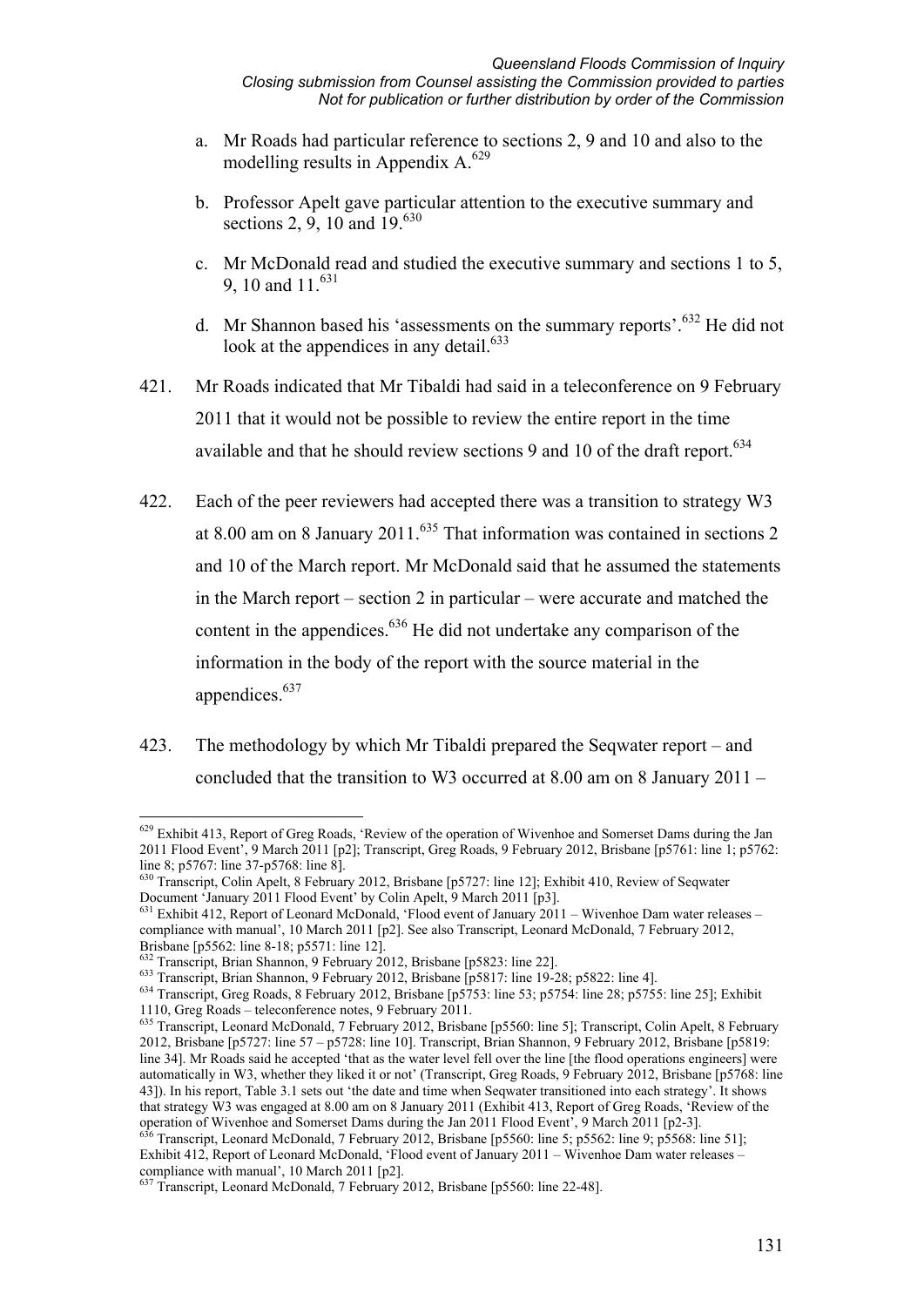#### *Queensland Floods Commission of Inquiry Closing submission from Counsel assisting the Commission provided to parties Not for publication or further distribution by order of the Commission*

was not explained to the peer reviewers.<sup>638</sup> They ought to have been made aware of it. Mr Tibaldi's methodology ensured that the relevant sections of the report (on which the reviewers focussed) showed that strategies were adopted in accordance with the Wivenhoe manual. (The possible issues of noncompliance that Mr Roads and Mr McDonald identified resulted from particular interpretations of the manual.) So the question of compliance with which the Commission is now concerned simply was not considered by the peer reviewers.

- 424. Had Mr McDonald been aware of the process by which Mr Tibaldi determined when W3 was engaged, it might have made a difference to his approach to his review.639
- 425. The peer reviewers were not given the situation report sent on 8 January 2011 at 5.53 pm – it was omitted from the March report. Professor Apelt and Mr Roads received draft versions of the report which did not contain the flood event log entry on 9 January 2011 at 3.30 pm; the entry does appear in Appendix M of the March report. It is not known whether the draft Mr Shannon received also omitted the log entry – he disposed of the draft when he received the final report. It is likely, though, that Mr Shannon received the same draft material as Professor Apelt and Mr Roads. In any event, Mr Shannon had not seen the entry before it was shown to him when he gave his evidence. The omissions of such important documents, although curious, may have been the result of inadvertence. Even so, it reveals a deficiency in the process by which Seqwater briefed the experts.
- 426. The final report was released on 2 March 2011. Seqwater did not bring to the attention of the experts any differences between the drafts and the final report, such as the inclusion of the log entry on 9 January 2011. $^{640}$
- 427. Mr Shannon and Mr Roads said, however, they did not have any regard to the flood event log in Appendix M, or to the situation reports in Appendix  $E^{641}$

<sup>-</sup><sup>638</sup> Transcript, Greg Roads, 9 February 2012, Brisbane [p5761: line 12]; Transcript, Leonard McDonald, 7 February 2012, Brisbane [p5562: line 34]; Transcript, Colin Apelt, 8 February 2012, Brisbane [p5732: line 3].<br><sup>639</sup> Transcript, Leonard McDonald, 7 February 2012, Brisbane [p5563: line 1-13].

 $640$  Transcript, Brian Shannon, 9 February 2012, Brisbane [p5817: line 12].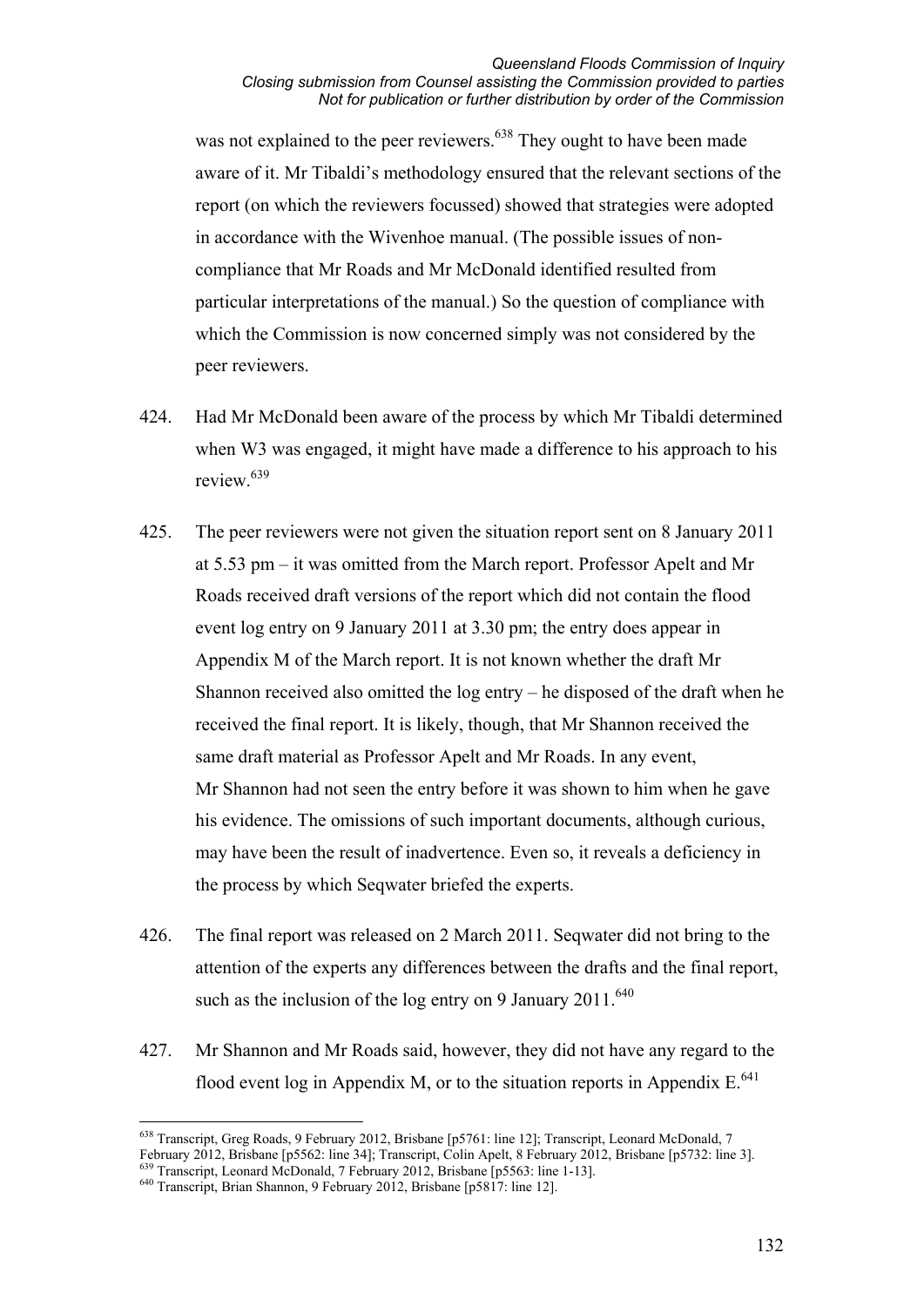Mr Roads focussed on the modelling in Appendix A. Mr Shannon assumed that the information in the appendices was reflected in the body of the report.642 Professor Apelt did refer to the situation reports and flood event log, but focussed mainly on the model results.<sup>643</sup>

- 428. It is apparent that Professor Apelt had some regard to the flood event log in the draft on which he worked: he wrote in by hand dates in the log for 8 and 9 January 2011 because those dates were missing. He drew that issue to Mr Tibaldi's attention.644 That particular problem was rectified in a second draft given to Mr Roads and Professor Apelt on or about 24 February 2011. (Mr Shannon said he only received one draft report. It is not known which version he received.) The omission of the 3.30 pm log entry, however, was not rectified in the second draft report.
- 429. Mr McDonald only received a copy of the final report (on 4 March 2011), but, because of the limited time he had to complete his review (by 10 March 2011), he did not closely examine the appendices. He did not notice the 3.30 pm entry in the flood event log in Appendix M.
- 430. Each of the peer reviewers considered the information contained in either or both of the situation report and the flood event log entry as relevant. Had they seen one or both of the documents when undertaking their reviews, the apparent inconsistency with the proposition that the dam was operated in strategy W3 from 8.00 am on 8 January 2011 would have caused them to ask questions of Seqwater.<sup>645</sup>
- 431. Those concessions mean that some qualifications now apply to the peer reviewers' opinions as to compliance.

<sup>642</sup> Transcript, Brian Shannon, 9 February 2012, Brisbane [p5823: line 20].<br><sup>643</sup> Transcript, Colin Apelt, 8 February 2012, Brisbane [p5721: line 40 – p5722: line 5].<br><sup>644</sup> Transcript, Colin Apelt. 8 February 2012, Brisb Colin Apelt, 8 February 2012, Brisbane [p5729: line 27-41; p5731: line 36-56]; Transcript, Greg Roads, 9 February 2012, Brisbane [p5771: line 50-57]; Transcript, Brian Shannon, 9 February 2012, Brisbane [p5824: line 1-13].

<sup>&</sup>lt;sup>641</sup> Transcript, Greg Roads, 9 February 2012, Brisbane [p5767: line 37-p5768: line 8; p5772: line 43, line 55]; Transcript, Brian Shannon, 9 February 2012, Brisbane [p5819: line 45; p5823: line 16].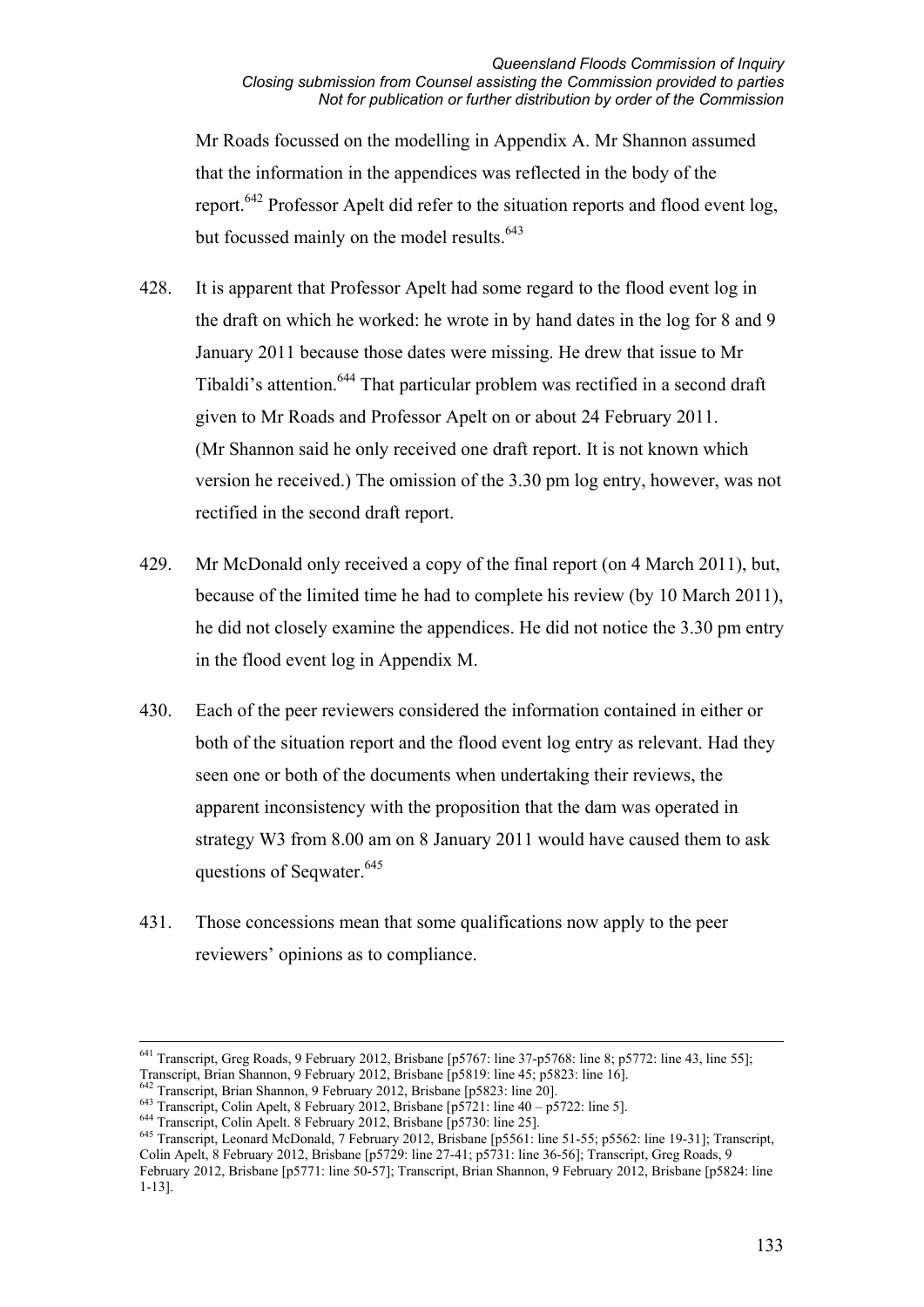- 432. It should be acknowledged, though, that each of the peer reviewers has maintained his view that the releases made from the dam were appropriate. That is not to the point now under consideration. The releases.<sup>646</sup> even if appropriate, do not of themselves determine the strategy under which the dam was being operated. They certainly do not confirm whether a transition was made to W3 at 8.00 am on 8 January 2011.
- 433. There are some other unsatisfactory and concerning aspects of the peer review process. In some instances, there appears to have been no clear division between the preparation of the report and the review of it. Two of the peer reviewers attended meetings about the production of the report. Professor Apelt attended the first meeting that was held about the preparation of the report (on 3 February 2011).<sup>647</sup> Issues relating to the content of the report were certainly discussed at a second meeting he attended (on 8 February 2011).<sup>648</sup> A note Mr Ayre took at that meeting indicates that there was some discussion about the flood event summary in section 2 of the report, and the need to show that the flood engineers had satisfied the Wivenhoe manual.<sup>649</sup>
- 434. Mr Shannon attended a meeting about the report on 18 February 2011, at which he raised an issue about the exercise of discretion and compliance with the manual.650 A note of the meeting indicates that Mr Shannon made a suggestion to the effect of 'if you did step outside [the] manual, show you did what was necessary'.<sup>651</sup> Mr Pruss – who had responsibility for preparation of the report and the peer review process – said he was 'comfortable' that Mr Shannon was 'challenging' the flood engineers in this way.<sup>652</sup> Mr Pruss failed to recognise the problems associated with the merging of the process of

<sup>&</sup>lt;sup>646</sup> Other than those associated with W4.

 $647$  Exhibit 1084. Meeting invite, organised by Jim Pruss, with attendees, and agenda attached – Technical Report Discussion, 3 February 2011; Transcript, Colin Apelt, 8 February 2012, Brisbane [p5716: line 11-42]; Transcript, James Pruss, 11 February 2012, Brisbane [p6053: line 1-43]; Transcript, Robert Ayre, 11 February 2012, Brisbane  $[p6113: line 20]$ .

Exhibit 1085, Meeting invite, organised by Brooke Foxover with attendees, and agenda attached – Technical Report Discussion, 8 February 2011; Transcript, Colin Apelt, 8 February 2012, Brisbane [p5719: line 17-34]; Transcript James Pruss, 11 February 2012, Brisbane [p6054: line 25-55]. See also Transcript, Robert Ayre, 11 Feburary 2012, Brisbane [p6113: line 34].

<sup>&</sup>lt;sup>649</sup> Exhibit 1147, Handwritten notes of Robert Ayre, provided to QFCI in a letter dated 9 February 2012; Transcript, Robert Ayre, 11 February 2012, Brisbane [p6110: line 48].<br>
<sup>650</sup> Transcript, Brian Shannon, 9 February 2012, Brisbane [p5825: line 55 – p5826: line 56].

<sup>651</sup> Exhibit 1088, Email from Chloe Cross to John Tibaldi with 18 Feb Meeting notes attached, 21 February 2011, 8:26 am; Transcript, Brian Shannon, 9 February 2012, Brisbane [p5826: line 55].

<sup>&</sup>lt;sup>652</sup> Transcript, James Pruss, 11 February 2012, Brisbane [p6055: line 3-33].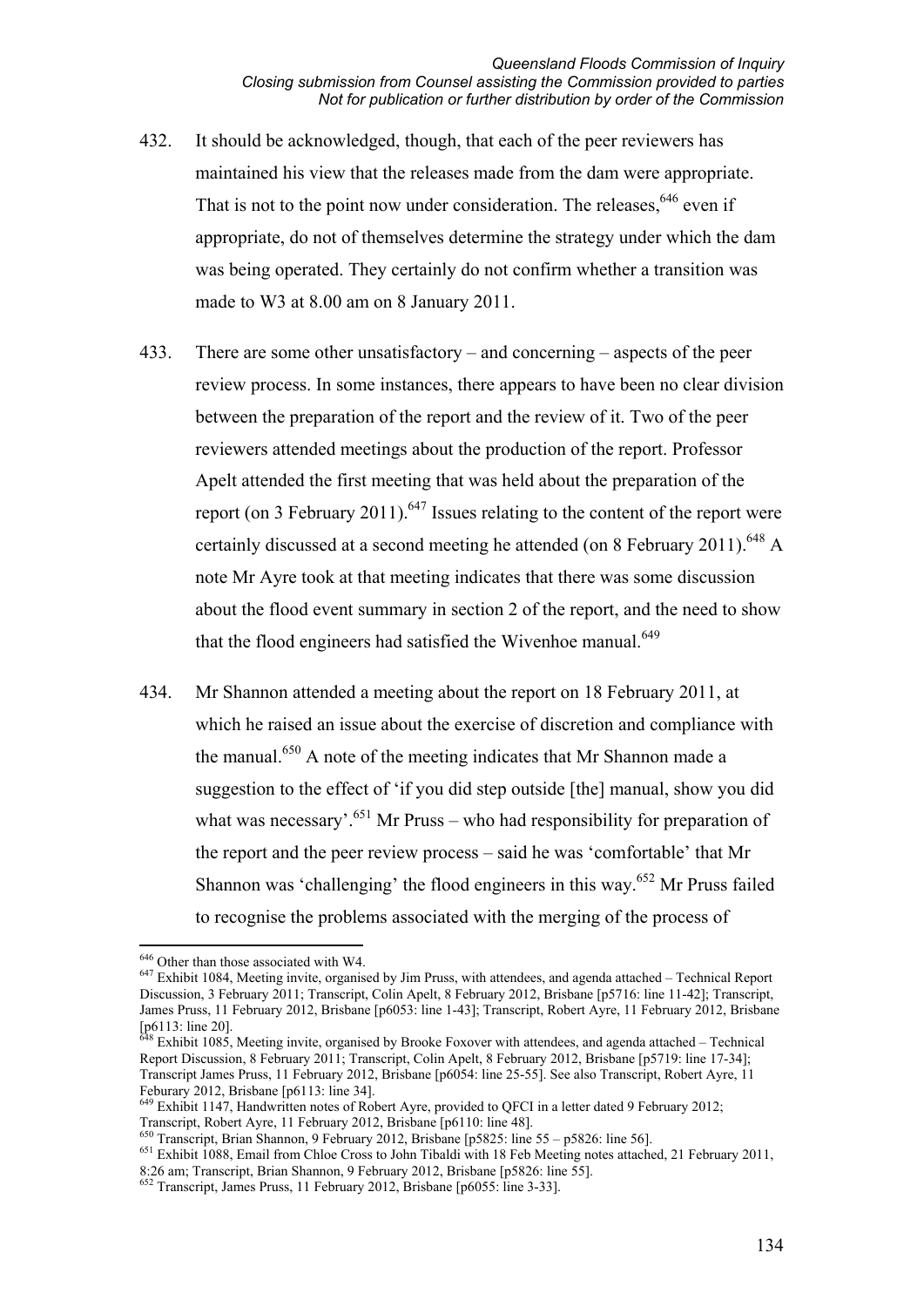production of the report and the process of reviewing it; the possibility that Mr Shannon may have been contributing – even if only indirectly – to a report he was engaged to review.

- 435. There was a difference in the evidence of Professor Apelt and Mr Pruss as to the scope of Professor Apelt's role. Both were asked to comment on an email Mr Pruss's assistant had sent Professor Apelt (on 7 February 2011) thanking him for his availability to 'assist Seqwater with the report and submission for the Commission of [Inquiry]'. Professor Apelt denied that he had given that assistance to Seqwater; he said 'it would be quite ridiculous for me to help construct [the report] and then review it'.<sup>653</sup> Mr Pruss, on the other hand, said the email was consistent with his general understanding of Professor Apelt's engagement.<sup>654</sup> There was, at the least, an unfortunate lack of clarity as to Professor Apelt's role (and, it seems, also that of Mr Shannon).
- 436. Independence is essential to a credible review process. There is insufficient evidence to conclude that, in this case, the review process lacked independence – but enough to raise questions about it. The email Mr Roads sent to Mr Malone (and the other flood engineers) on 17 January 2011, before he was engaged by Seqwater, in particular, is noted.<sup>655</sup> In that email, Mr Roads expressed a view that the flood engineers had done 'a great job'. He also said in the email:

'I advised Barton yesterday that you guys will need to get on the front foot with [Hedley Thomas]. It shouldn't be me!'

437. It is not suggested that the email indicates Mr Roads was unable to, and did not, apply his mind objectively to the review he undertook. Such comments, however, have the capacity to cast doubt on the independence of the review process; as well as on the wisdom of Seqwater's engaging someone who had made such comments publicly to perform an independent review.

<u>.</u>

<sup>&</sup>lt;sup>653</sup> Transcript, Colin Apelt, 8 February 2012, Brisbane [p5717: line 39-50]. In his reply to the email, Professor Apelt did not respond to the point.<br>  $654$  Transcript, James Pruss, 11 February 2012, Brisbane [p6055: line 50].

<sup>655</sup> Exhibit 1071, Email from Greg Roads to Terry Malone, 17 January 2011, 9:11 am; Transcript, Greg Roads, 9 February 2011, Brisbane [p5773: line 50 – p5774: line 29].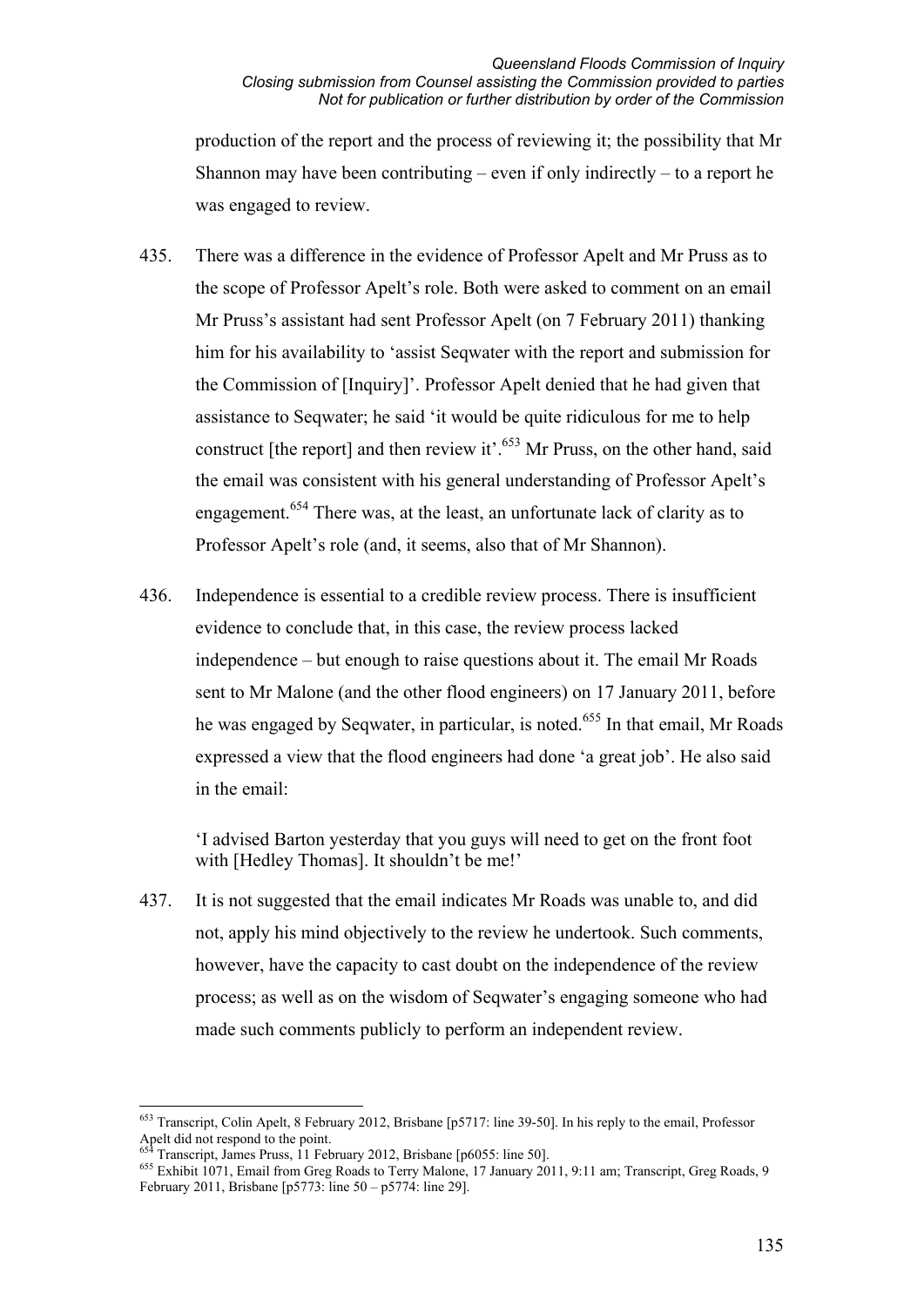- 438. Seqwater engaged peer reviewers as part of its approach to dealing with the Commission.<sup>656</sup> The process formed part of Seqwater's presentation of information to the Commission, undoubtedly with the intention of satisfying the Commission that Wivenhoe Dam was operated in accordance with the Wivenhoe manual. That process was flawed in a way that should not be repeated. It lacked professionalism and rigour. Very little was done to ensure the review process was independent.
- 439. Any such process in the future should:
	- a. be co-ordinated by someone independent of those who wrote the report
	- b. involve strict information management techniques
	- c. ensure sufficient time and resources are allowed for a thorough and meaningful review
	- d. document all contact between those whose actions are under review and the reviewers.

<sup>&</sup>lt;u>.</u> <sup>656</sup> Exhibit 1131, Email chain, Peter Borrows to various, 18 January 2011, 9:05 am; Transcript, Peter Borrows, 10 February 2012, Brisbane [p5960: line 18 – p5961: line 17].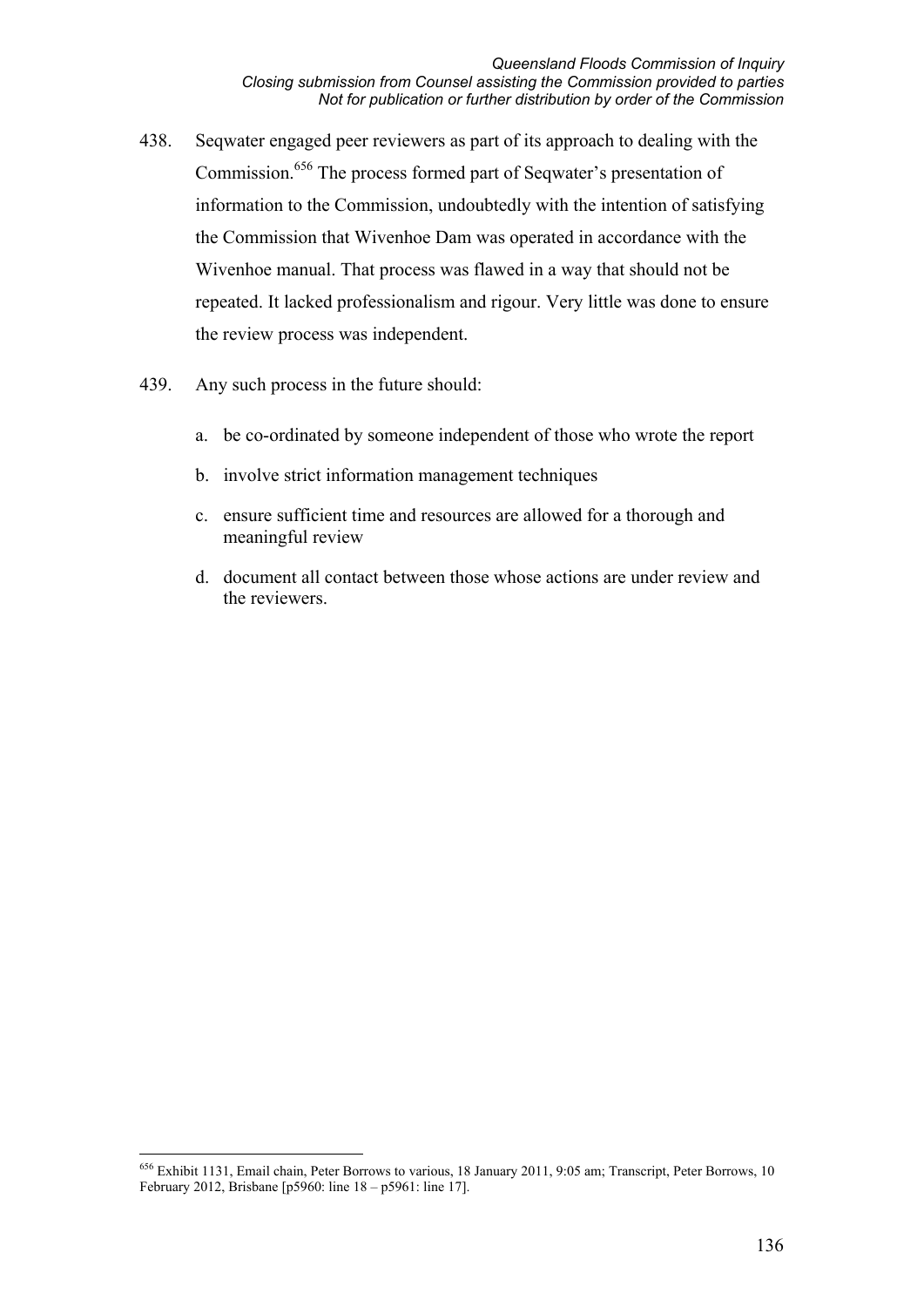# **8 Mr Cooper's report**

- 440. Mr Murdoch SC asked each of the flood engineers about his awareness of Mr Cooper's report. Each had received it and read it.
- 441. Mr Ruffini said he received a copy of Mr Cooper's report but he could not recall when he received it or any of its details (except that 'the focus was on the top end, the W4 issues'). He did not have any recollection of his disagreeing with Mr Cooper's report.<sup>657</sup>
- 442. Mr Malone said he read Mr Cooper's report during the flood event. He did not recall details of the report but did recall 'there were some questions' about the content of the report as to 'the application of strategies'. Nothing caused him to raise any concerns about the report; he saw 'nothing' in the report that was 'untoward' or that 'stood out' as requiring his attention. He did, however, discuss the report with Mr Tibaldi when he read it and pointed out that it seemed Mr Cooper had not interpreted the manual correctly. He said that when the report 'came in' he and Mr Tibaldi 'looked at it'.<sup>658</sup> He thought Mr Tibaldi had taken the 'lead role' in raising issues with Mr Cooper's report; any errors, he said, were corrected by the writing of the March report.
	- a. Mr Tibaldi said he received Mr Cooper's report in February 2011, when he was writing the flood event report. He read it when it was provided to him. He recalled that he did not agree with Mr Cooper's 'use of strategies' – he thought the report was incorrect in that respect – but he did not do anything to correct it, as he was in the process of writing his own report.<sup>659</sup>
	- b. Mr Ayre said he saw Mr Cooper's report about a week or two after Mr Cooper delivered it (on 12 January 2011), 'when we were producing the report'. When he read it, he said, he 'recognised' that some of Mr Cooper's descriptions of the use of strategies 'perhaps' were not as he

<sup>&</sup>lt;u>.</u> 657 Transcript, John Ruffini, 11 February 2012, Brisbane [p6075: line 45 – p6077: line 11].

<sup>&</sup>lt;sup>658</sup> Transcript, Terry Malone, 11 February 2012, Brisbane [p6095: line 5 – p 6096: line 35].

<sup>659</sup> Transcript, John Tibaldi, 11 February 2012, Brisbane [p6127: line 53 – p6128: line 37].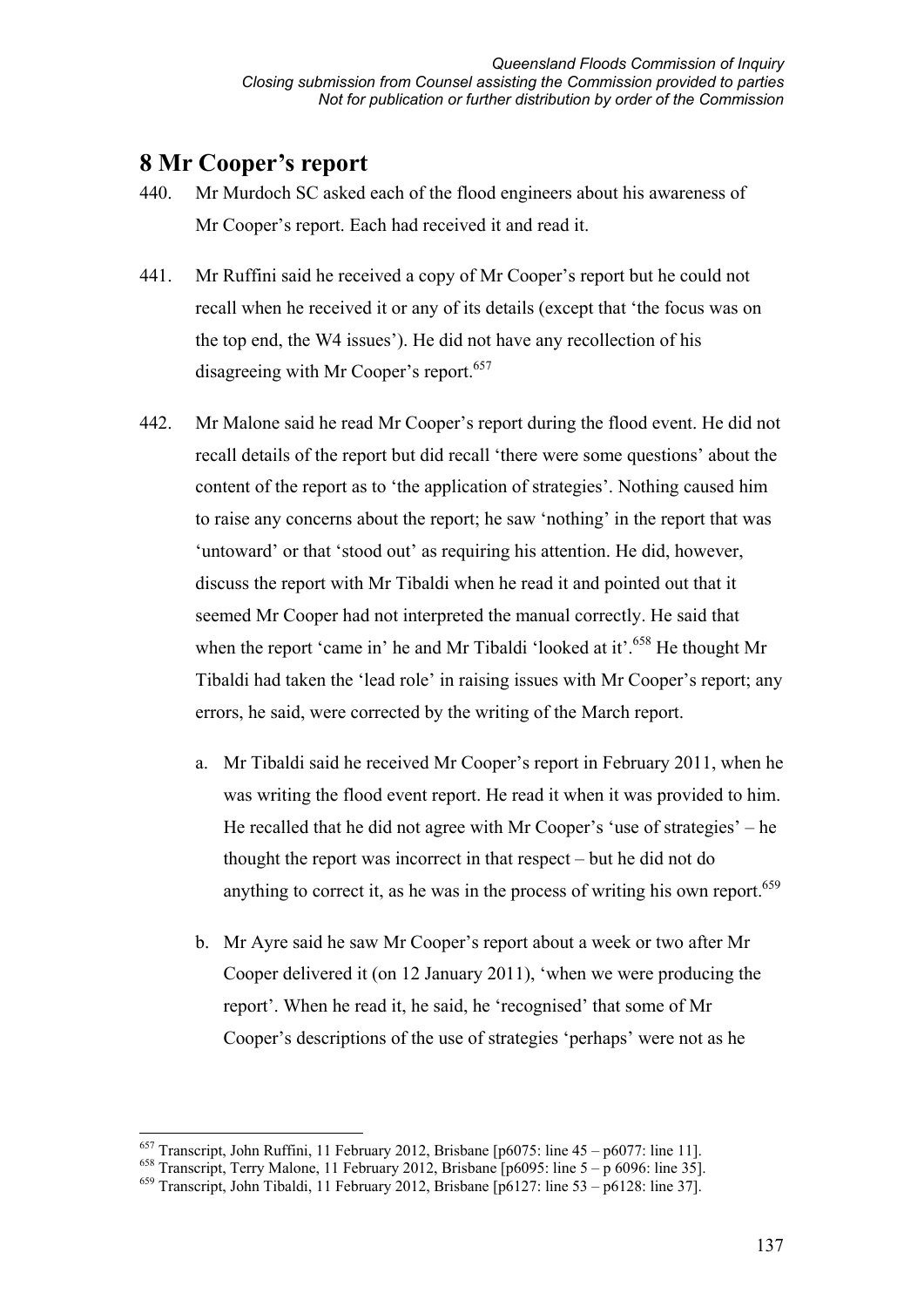'recollected the event'.660 He did not express that view, however, because he considered it would be addressed in the flood event report.<sup>661</sup>

c. The significance of Mr Cooper's report is that it contains the following statement:

'…for the last day or so before yesterday's big rise, Strategy W2 would be in place…'

- d. Mr Cooper's report is also significant because it formed part of the briefing given to the Minister on 16 January 2011. Specifically, nobody involved in the preparation of the briefing had any issue with giving Mr Cooper's report to the Minister; quite the opposite.
- e. As already noted, a teleconference about the briefing to the Minister occurred at 2.00 pm on 15 January 2011, in which Mr Ayre, Mr Tibaldi, Mr Drury, Mr Allen, Mr Borrows and Mr Reilly participated.
- f. Mr Cooper's report may have been discussed at this early stage. There is a reference to Mr Cooper in 'discussion points' for the 2.00 pm teleconference, which Mr Spiller sent to the Duty Engineer email address on 15 January 2011 at 2.21 pm.  $662$  The reference is 'Get more comprehensive report from Brian Cooper?'.
- g. Mr Malone was the duty engineer at the time. At 1.31 pm that day, Mr Allen sent Mr Cooper's report to Duty Engineer email address.<sup>663</sup> The email was addressed to 'Terry'. It said, 'Terry… This should be what you want', indicating that the email followed some discussion about Mr Cooper's report. The email was forwarded from the Duty Engineer account to Mr Malone's email address 10 minutes later.<sup>664</sup>

-

 $660$  He also said, 'in terms of the peak release on the Tuesday I think that was reasonable...'

<sup>&</sup>lt;sup>661</sup> Transcript, Robert Ayre, 11 February 2012, Brisbane  $[p6112:$  line 41 – p6113: line 15].

<sup>662</sup> Exhibit 1061, Email, Dan Spiller to Duty Engineer, 2.21 pm, 15 January 2011.

<sup>663</sup> Email, Peter Allen to Duty Engineer, 1.31 pm, 15 January 2011.

<sup>664</sup> Email, Duty Engineer to Terry Malone, 1.41 pm, 15 January 2011.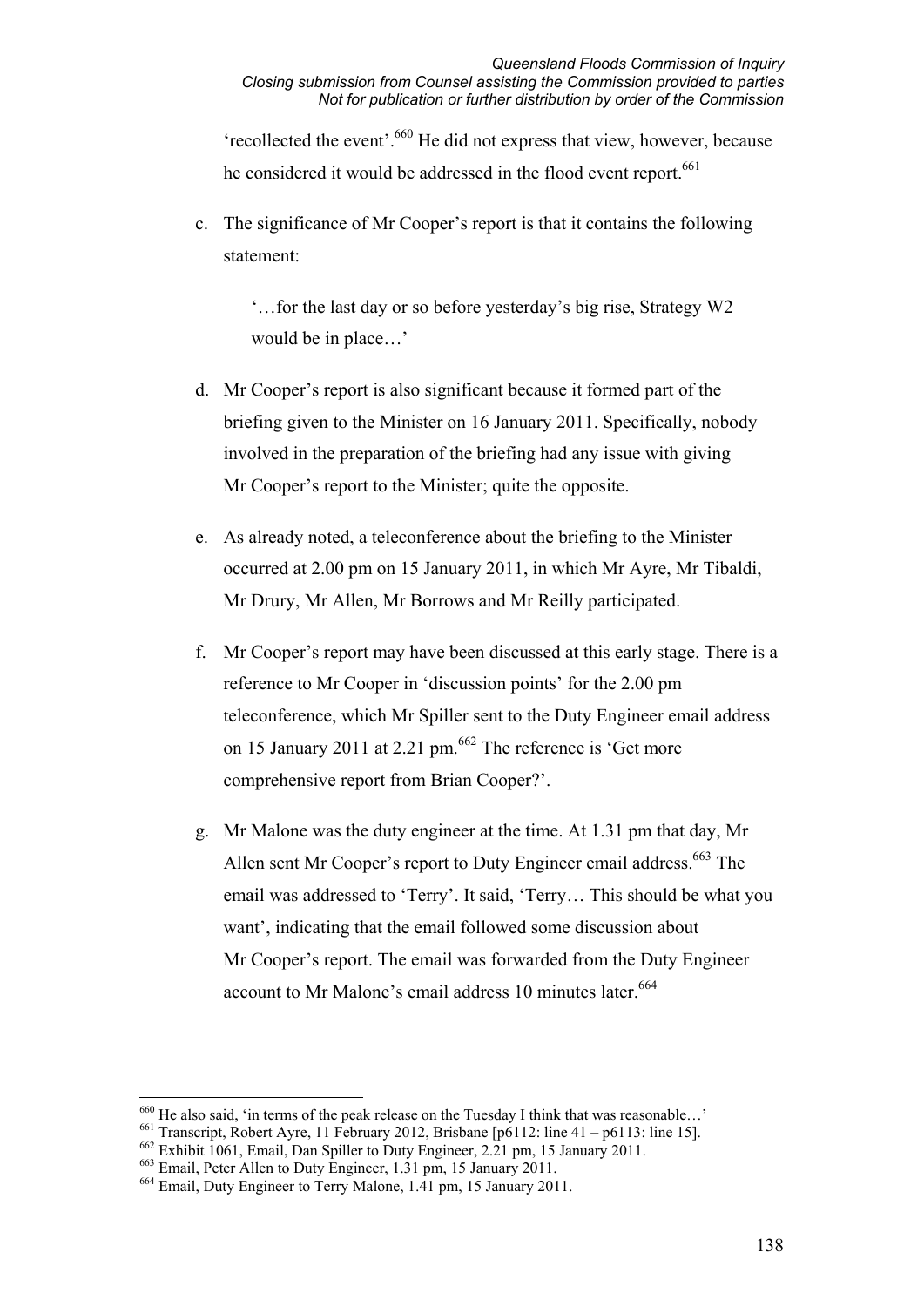- h. That course of events is consistent with Mr Malone's oral evidence on the topic. The inference is open that Mr Malone read Mr Cooper's report at that time – and discussed it with Mr Tibaldi, who also read it at this time. Mr Tibaldi has no memory of this period.<sup>665</sup>
- i. At 5.07 pm on 15 January 2011, Mr Drury sent an outline of the 'ministerial brief' to the Duty Engineer email address.<sup>666</sup> The outline indicated that the brief would contain a section about Mr Cooper's 'Flood Mitigation Manual compliance review', for which SEQ Water Grid Manager was assigned responsibility. The outline also indicated that the section on Seqwater's report to the chief executive would or should 'Reflect Brian Cooper's compliance review'.
- j. At 2.03 am on 17 January 2011, Mr Borrows sent Mr Drury, Mr Pruss and the Duty Engineer email address copies of the final ministerial brief, the final draft of the Seqwater briefing note for distribution, the Seqwater flood event report and Mr Cooper's report (and other documents).<sup>667</sup> The email was addressed to 'Jim, John & Rob' – presumably 'John' was Mr Tibaldi.
- k. The evidence establishes that all four flood engineers were aware of the content of Mr Cooper's report. Mr Malone and Mr Tibaldi had read it when the Ministerial briefing note was being prepared; Mr Ayre and Mr Ruffini probably saw it then too, but at least read it by the time they reviewed the March flood event report. It is unsurprising that they did not quibble with Mr Cooper's report at the time they were preparing the Ministerial briefing note – both reports are broadly consistent in that they include the use of W2. Their failure to object to Mr Cooper's account of events at that time adds further weight to the evidence outlined in part 5 that, as at 15 to 17 January, all four flood engineers thought that they had used strategy W2.

<sup>-</sup>665 Transcript, John Tibaldi, 2 February 2012, Brisbane [p5064: line 17; p5066: line 40].

<sup>666</sup> Exhibit 1062, Email, Rob Drury to Duty Engineer, 5:07 pm, 15 January 2011.

<sup>667</sup> Exhibit 393, Statement of Peter Borrows, 1 April 2011, Attachment PB-12 (Email, Peter Borrows to Rob Drury, Jim Pruss and Duty Engineer, 2.03 am, 17 January 2011).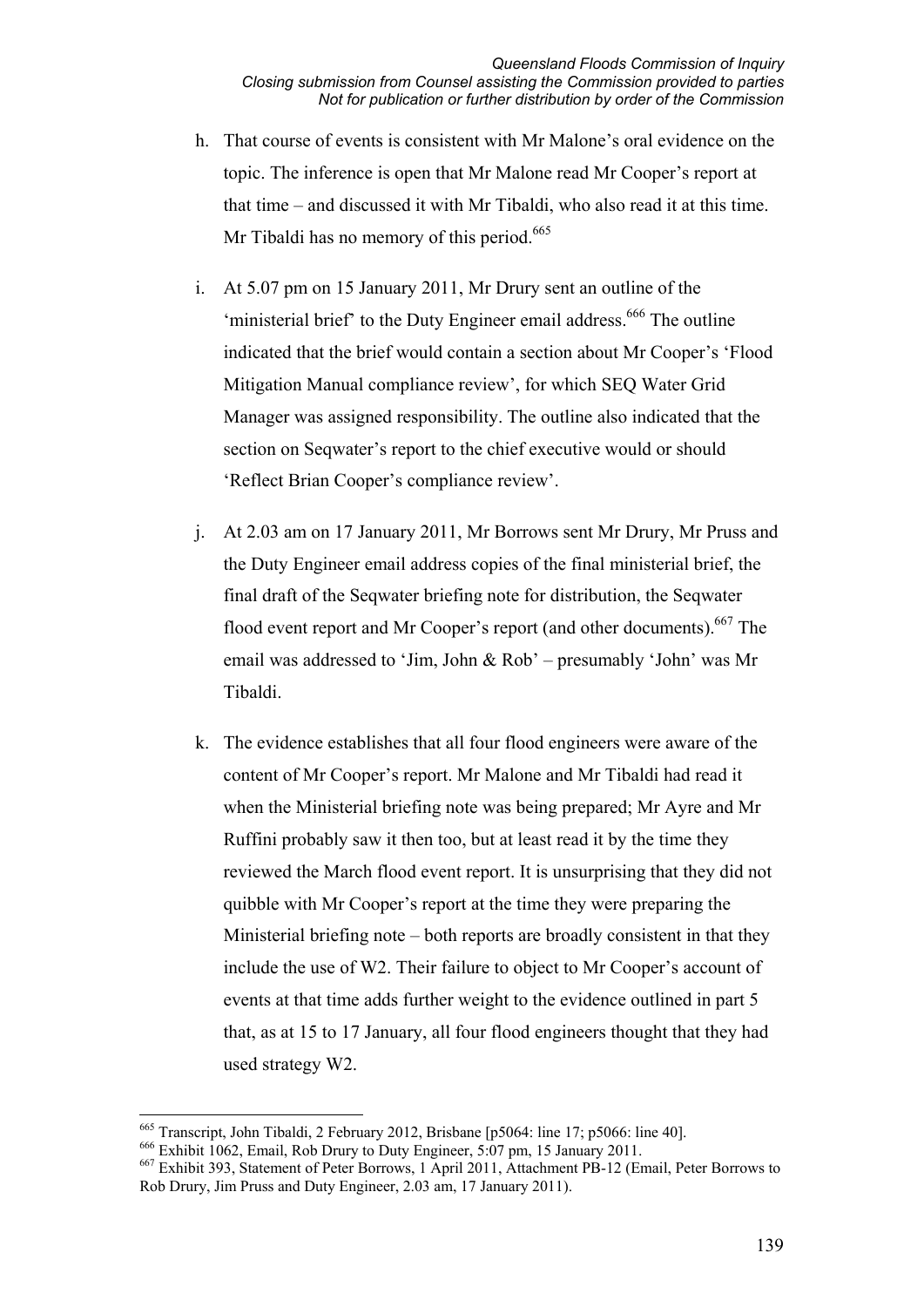l. It is surprising, however, that none of the flood engineers chose to correct the record, if, as they claim, the accurate version of events is that contained in the March flood event report. They were aware that at least the Minister, Seqwater's management and officers of the SEQ Water Grid Manager and DERM had the report and might rely on it. Active steps should have been taken by them to correct the impression given by Mr Cooper's report, if it was wrong.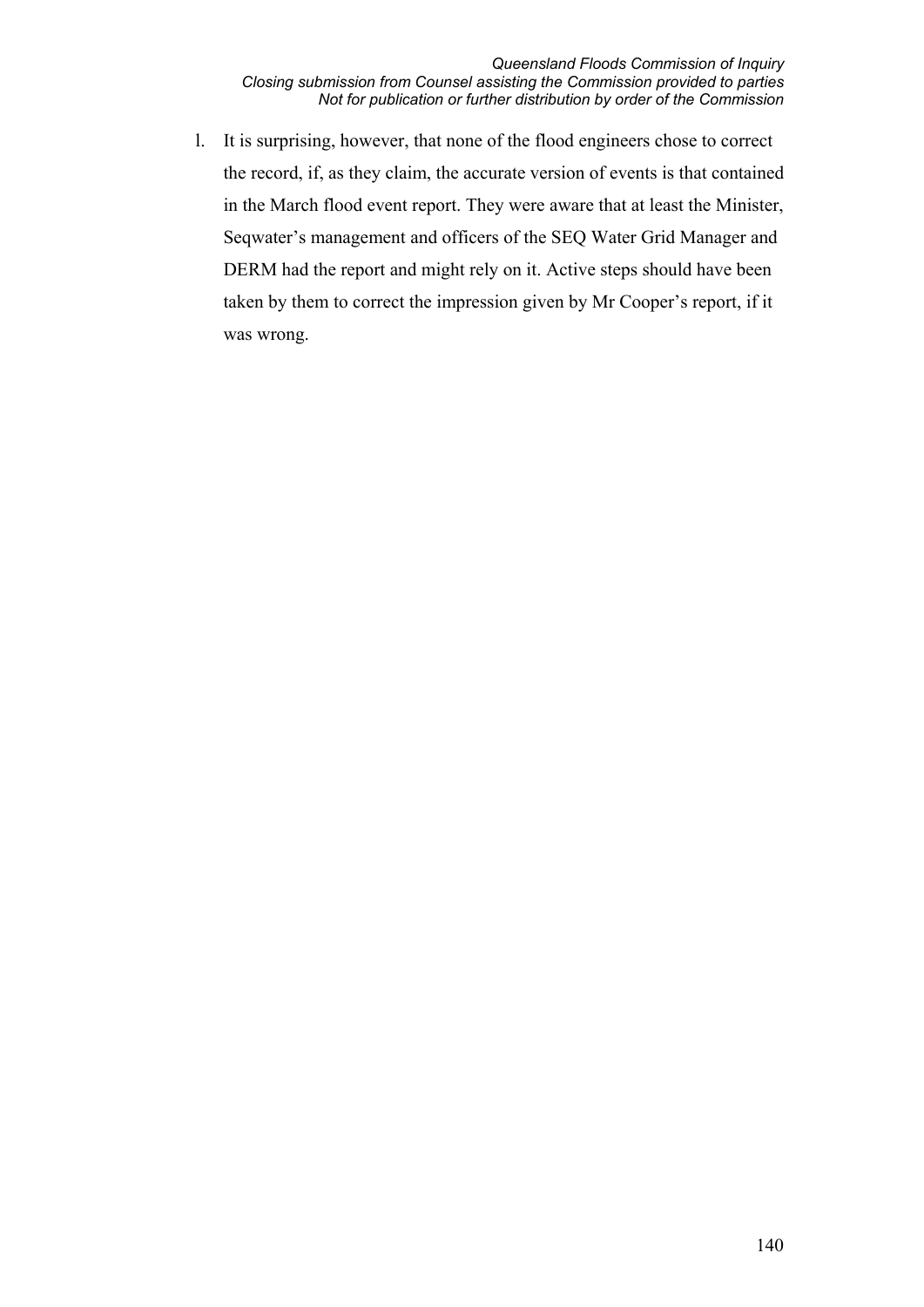# **9 Implications for the Wivenhoe manual**

- 443. The evidence heard in the Commission's third set of hearings has some implications for the longer term review of the Wivenhoe manual.
- 444. First, there is some confusion as between the flood engineers as to when and how strategy W2 should be implemented and as to how the choice between strategy W2 and W3 should be made.<sup>668</sup> Particularly, some, if not all of the flood engineers, did not appreciate at the time of the January 2011 flood that W2 was not a transition strategy between W1 and W3.<sup>669</sup> If strategies of the form of W2 or W3 are chosen as part of the longer term review of the Wivenhoe manual, their criteria and conditions should be written so as to avoid these problems in the future.
- 445. Second, the term 'inundation of urban areas' poses some difficulty. Mr Malone accepted that the term could refer to wide range of circumstances.<sup>670</sup> He said that he relied on the manual which prescribed the limit of urban damage to be a flow in the Brisbane River of 4 000  $m^3/s$ .<sup>671</sup> Mr Tibaldi said that some urban damage occurs with flows as low at 1 600 or 1 900  $\mathrm{m}^3/\mathrm{s}$ , including the inundation of bike paths and inundation of low lying houses.<sup> $672$ </sup> Mr Ayre described the impact of a flow of 1 600  $\text{m}^3\text{/s}$  in the Brisbane River on tide heights as a consideration relevant to the protection of urban areas. $673$ What exactly constitutes urban inundation must be defined with precision given its importance in the manual; the protection of urban areas from inundation is the second-highest flood mitigation objective and is required to be the primary consideration in the mind of the flood engineer operating the

669 See, for example, Mr Tibaldi's difficulty in determining whether the flood engineers had used strategy W2. See also Transcript, John Ruffini, 11 February 2012, Brisbane [p6074: line 1 – p6075: line 35]; Transcript, Rob Ayre, 11 February 2012, Brisbane [p6111: line 25 – p6112: line 32]; Transcript, John Tibaldi, 11 February 2012, Brisbane [p6126: line 45 – p6127: line 40].

 $670$  Transcript, Terrence Malone, 5 February 2012, Brisbane [p5316: line 38 – p5317: line 30].

 $672$  Transcript, John Tibaldi, 2 February 2012, Brisbane [p5124: line 4].

<u>.</u>

<sup>668</sup> See for example Transcript, John Tibaldi, 2 February 2012, Brisbane [p5055: line 10-55]; Transcript, John Ruffini, 11 February 2012, Brisbane [p6073: line30]; [p6074: line 1 - p6075: line 35]; Transcript, Terrence Malone, 11 February 2012, Brisbane [p6094: line 35-55]; Transcript, Rob Ayre, 11 February 2012, Brisbane [p6105: line 21 – p6106: line 5].

 $671$  Transcript, Terrence Malone, 5 February 2012, Brisbane [p5316: line 38 – p5317: line 30].

<sup>&</sup>lt;sup>673</sup> Transcript, Robert Ayre, 3 February 2012, Brisbane  $\overline{p}$  5190: line 55 – p5191: line 10].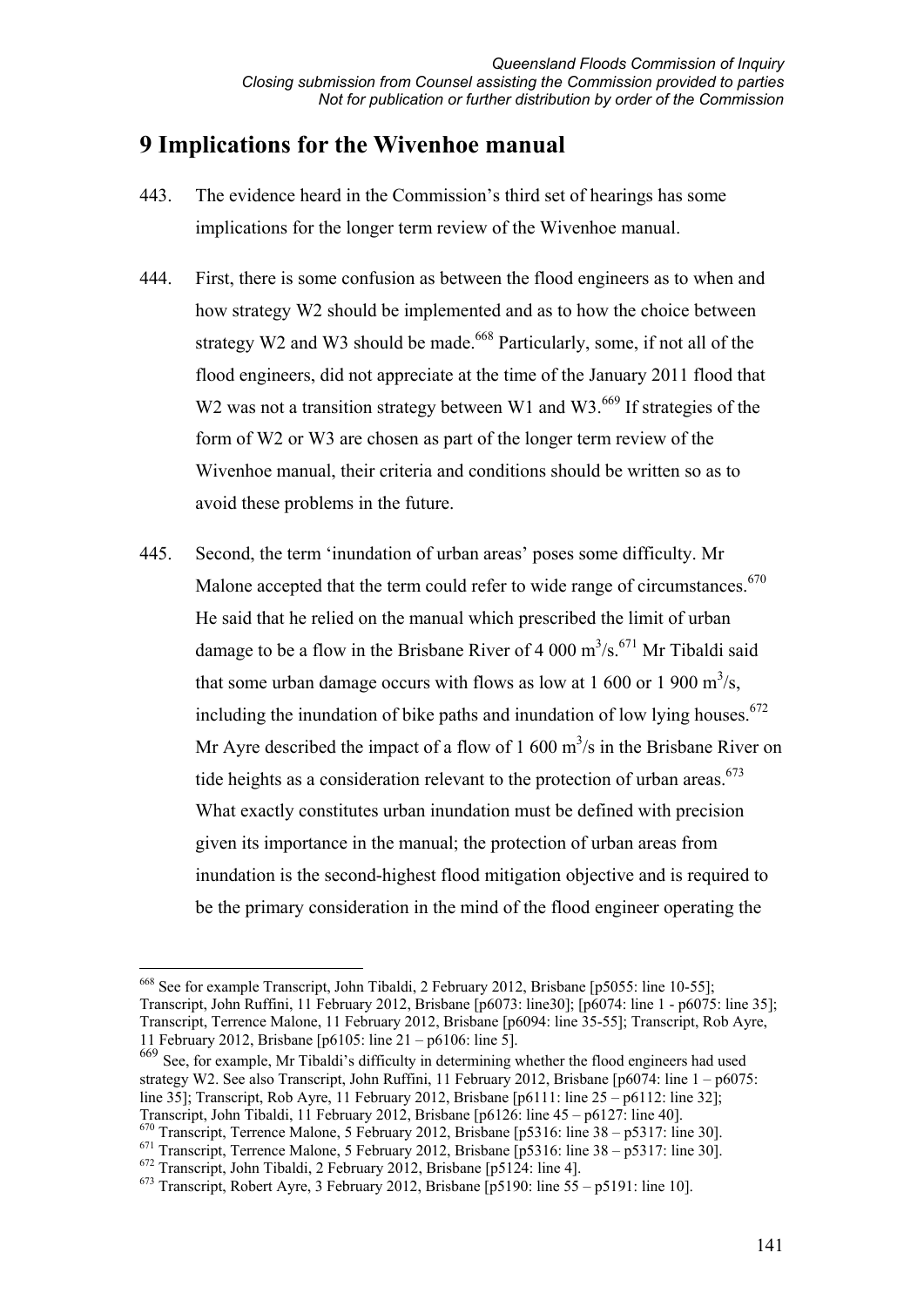dam in strategy W3. If this term is to be used in the manual prepared as part of the longer term review, it should be precisely defined.

446. If the definition involves diverse concepts, then some attempt must be made to relate those concepts back to the strategies, such that flood engineers can reach a clear understanding of their objectives and primary considerations.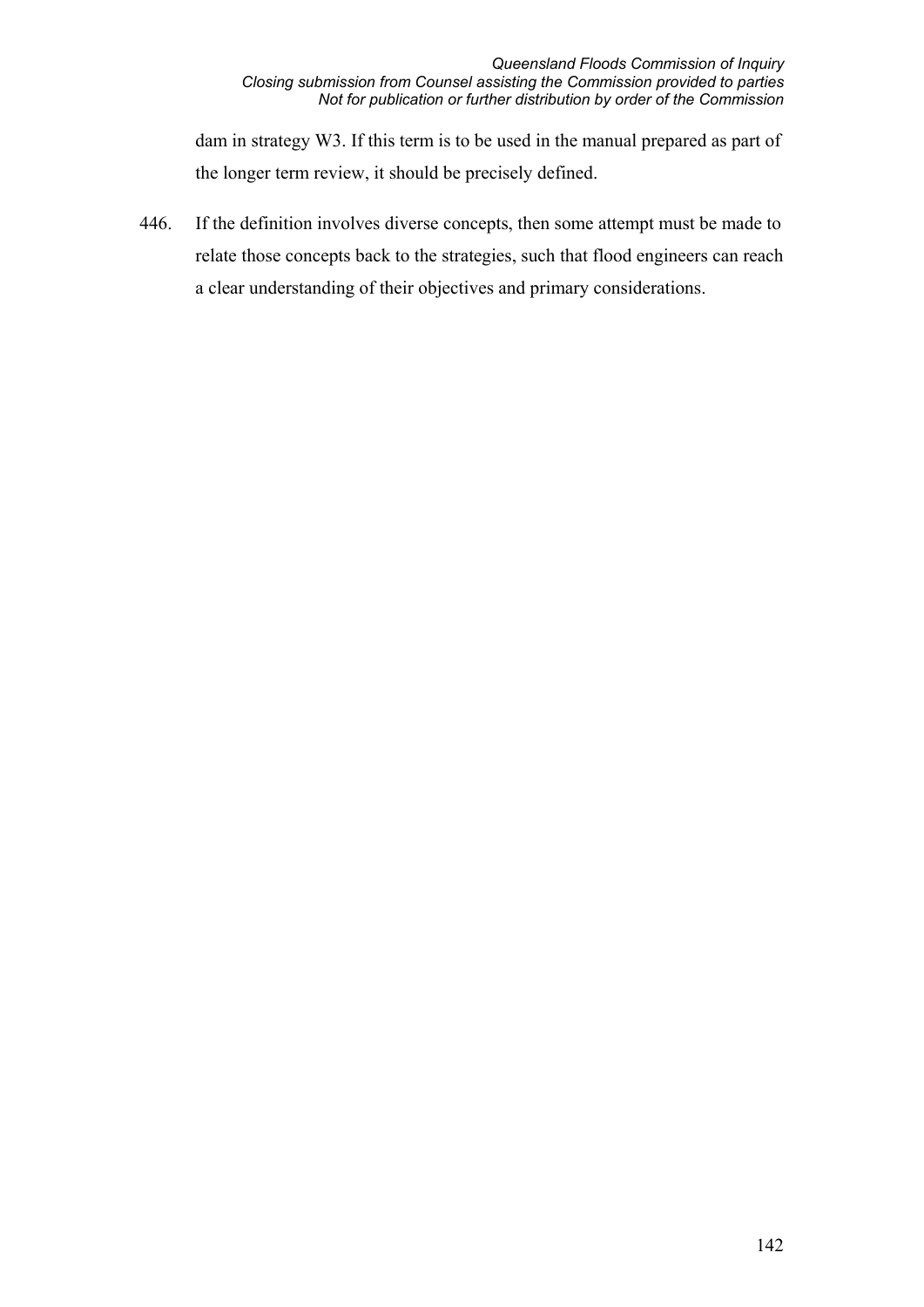# **10 Significance of failure to comply with this aspect of the manual**

- 447. These hearings have been concerned with whether there was non-compliance with part of the Wivenhoe manual, but not any part of the manual which set gate release strategy. The part of the Wivenhoe manual with which the Commission has been concerned is that which demands the selection of an overall strategy. Each strategy contains a "primary consideration" and sets an upper limit for the amount of water that may be released while that strategy is in place. The primary consideration informs the considerable discretion which reposes in the flood engineers in choosing the amount of water to be released from the dams.<sup>1</sup> The exercise of that discretion will involve judgment calls.<sup>2</sup>
- 448. Last year, the Commission received a report from Mr Babister of WMAwater modelling the effects of a number of different gate opening scenarios to show the effect such scenarios would have on maximum river heights in the Brisbane River relative to the strategy used in January  $2011$ .<sup>3</sup> That July  $2011$ report was provided to the parties last year, and submissions were received in relation to it.
- 449. In February 2012, the Commission received a further report from WMAwater. This further report<sup>4</sup> expands upon one of the model scenarios the subject of Mr Babister's July 2011 report, and reports on the results of two new model scenarios. This report models the outer limit to which such scenarios can run.<sup>5</sup>
- 450. The new scenarios model increased releases from 8.00 am on 8 January 2011. The first models releases of 4 000 cubic metres per second and the second models releases increased so as to cause the flow at Moggill to be 4 000 cubic metres per second.
- 451. As may be expected, both of those scenarios show some decrease in flood heights downstream. However, as also may be expected with outer limit scenarios, neither scenario is realistic.<sup>6</sup> The new scenarios rely on releasing water from the dam and substantially raising flood levels long before it was known that there was going to be a serious flood.<sup>7</sup> Between 11.00 am on 8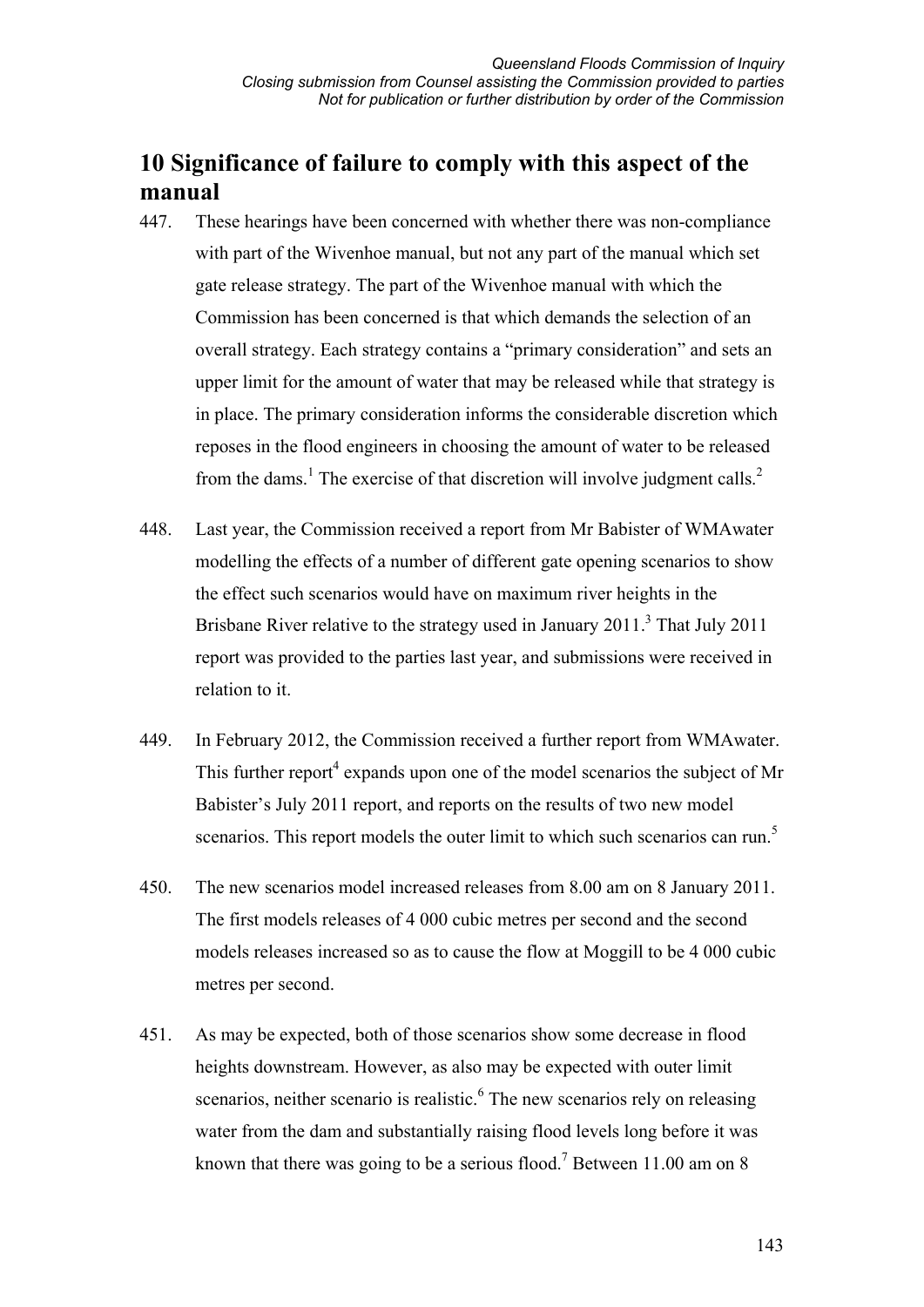January 2011 and 1.00 pm on 9 January 2011, both of these strategies would have involved dam outflows that are almost double the peak dam inflow observed until that point. That would have the effect of the dam operating as a flood amplification dam rather than a flood mitigation dam.<sup>8</sup> Mr Babister concluded that these scenarios are not practical and are highly risky.<sup>9</sup> If, for example, the rest of the rainfall did not eventuate, the early release of such large quantities of water would have made the flooding significantly worse.

- 452. In considering the significance of the failure to comply with the Wivenhoe manual, these model results must be weighed against three salient points.
- 453. Firstly, the model results have limitations:
	- a. They are only illustrative. In his evidence Mr Babister acknowledged that "models do have some uncertainty in them".<sup>10</sup>
	- b. They do not demonstrate the outcomes for the infinite range of possibilities that exist. $11$
- 454. Secondly, while the increase of releases at 8.00 am on 8 January 2011 to the maximum permissible under strategy W3 may have been impractical, had the flood engineers appreciated, at that time, that they were in strategy W3, it is possible they may have exercised their discretion with respect to releases differently.
- 455. As was acknowledged by Mr Roads:
	- a. when operating the dam, the flood engineer has to appreciate what strategy he is  $in^{12}$
	- b. the big difference between strategies W1 and W3 is the maximum releases – the flood engineer is capable of increasing discharges to 3500 m<sup>3</sup>/s, rather than limiting outflows to 1900 m<sup>3</sup>/s<sup>13</sup>
	- c. while on Sunday morning, 9 January 2011, the flood engineers were "pretty much releasing what they should have been", by Sunday afternoon "maybe we should have taken down the bridges a bit earlier".<sup>14</sup>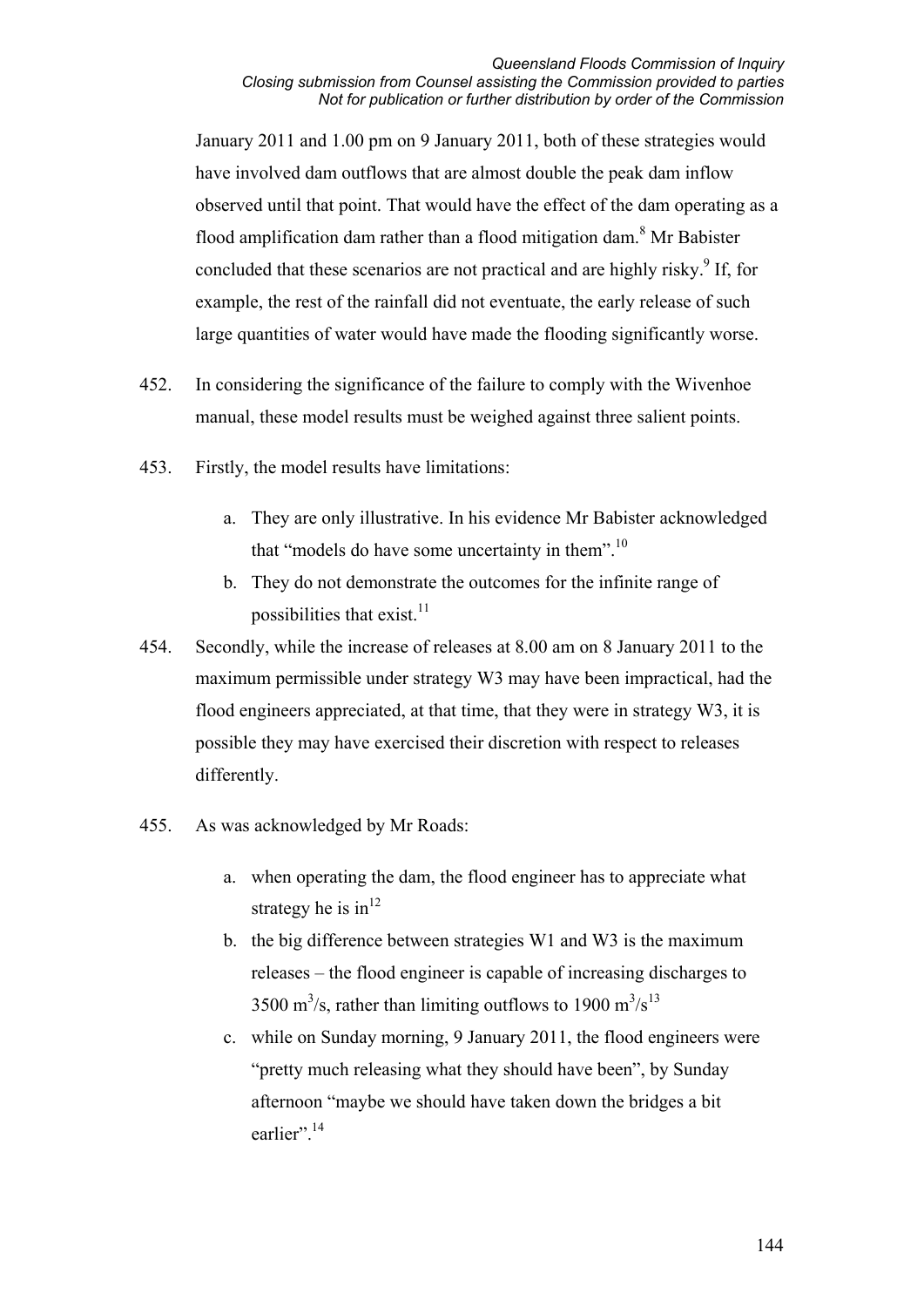- 456. Mr Babister also acknowledged that it was practical to have higher releases on the afternoon of 9 January 2011 than that which occurred.<sup>15</sup>
- 457. Mr Tibaldi volunteered in evidence that, had greater releases been made at an earlier time, the extent of the flooding which ultimately occurred might have been reduced;<sup>16</sup> as much was also acknowledged by Mr Babister.<sup>17</sup>
- 458. Regardless of whether the flood engineers would have ultimately exercised their discretion to make greater releases at an earlier time, they were not acting in accordance with the manual if they were operating under a false constraint about the maximum level of flows that could be achieved.
- 459. Thirdly, the non-compliance of the kind disclosed by the evidence has significance to the issue of public confidence. It is necessary, in order to maintain public confidence in the systems which operate during floods, to ensure that any report on the manner in which a dam is operated during a flood is accurate.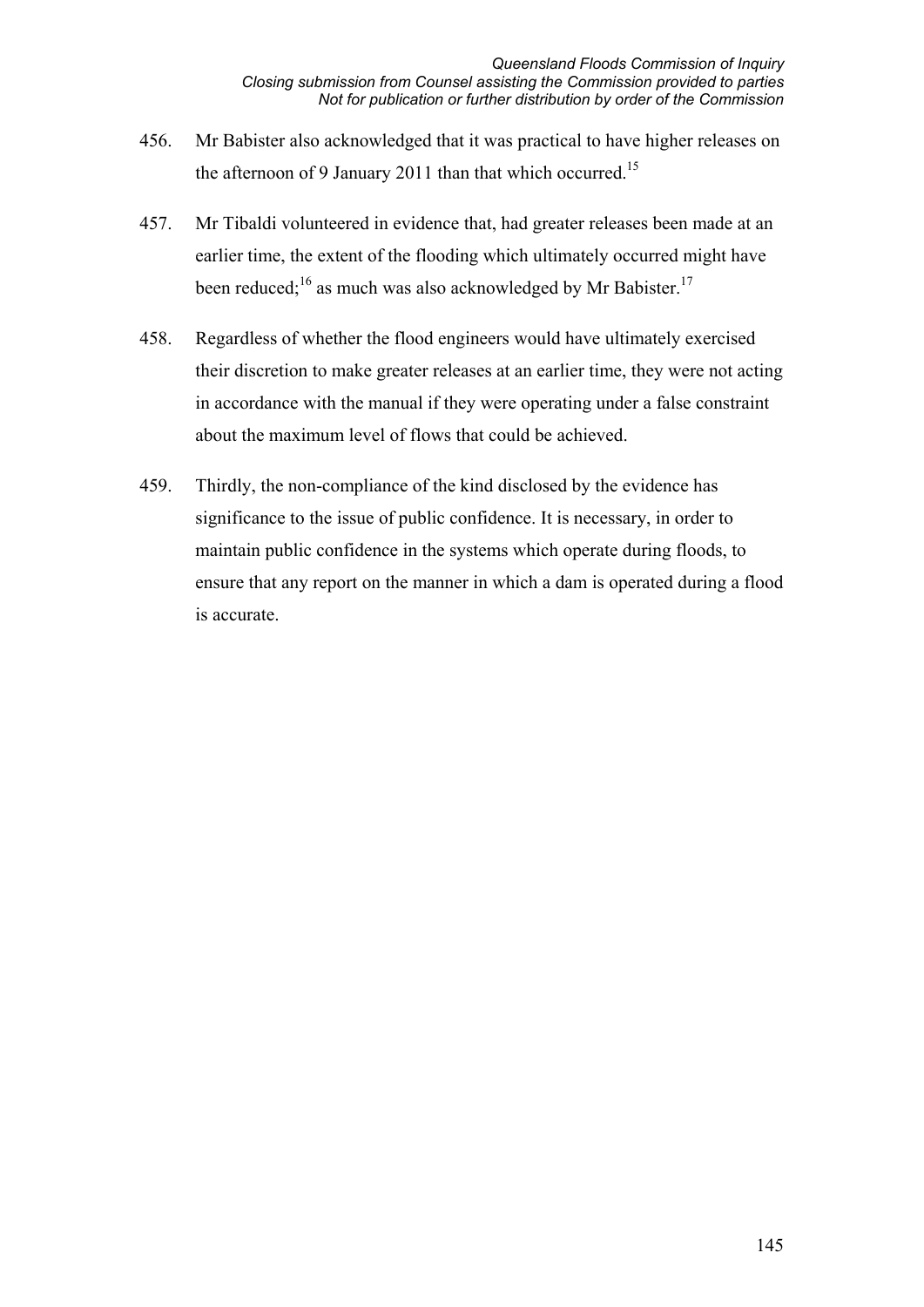## **11 Concluding comments**

- 460. There are no systems or protocols in place regarding when it is appropriate for the Seqwater chief executive officer to contact the flood operations centre.
- 461. There is no system to determine when information on the work of the flood operations centre should be provided by the chief executive officer to the board of Seqwater.
- 462. Mr Ayre did not, at 8.00 am on 8 January 2011, consciously engage with the requirements of the manual insofar as they related to adoption of strategies.
- 463. On 8 January and for at least part of 9 January 2011, there had been no conscious engagement of strategy W3.
- 464. To the extent that it is possible now to work out whether any, and if so which strategies were engaged, it would seem, on the evidence, that as at 5.53 pm on 8 January 2011, Mr Ayre was operating the dam in strategy W1.
- 465. There is nothing to suggest that any change to this strategy was made prior to 3.30 pm on Sunday 9 January.
- 466. A clear appreciation of the fact that W3 was applicable on 9 January may have promoted a more aggressive approach to releases that day.
- 467. It is not possible, now, to reach any clear and settled conclusion about the engineers' states of mind as regards strategies prior to the adoption of W4. But all indications are that the engineers were just getting on with the management of the dam, without reference to the manual and without recognising they would need to later explain their actions by reference to the manual.
- 468. The failure to engage strategies as required was a breach of the Manual.
- 469. It was apparent to all flood engineers that:
	- a. there was no record of strategies kept during the event
	- b. no coherent account of strategies existed in the period  $15 17$  January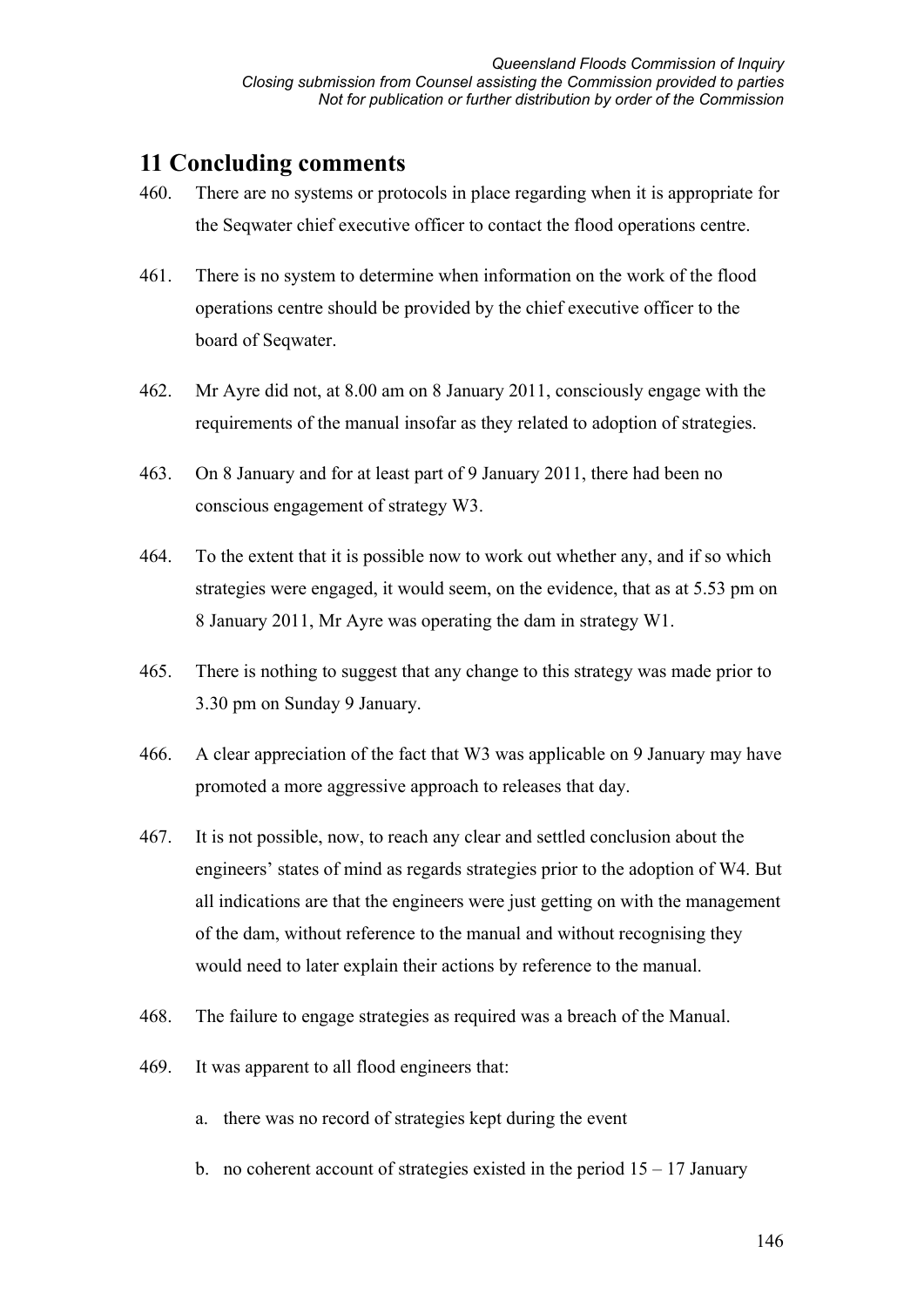- c. there was a need for such an account to be created in order to represent compliance with the manual and to meet the expectations of others
- 470. By 17 January 2011, Mr Malone understood W2 to have been engaged.
- 471. By 17 January, Mr Tibaldi understood W2 to have been engaged.
- 472. By 17 January, Mr Ayre was aware of the existence of the strategy summary log, Mr Malone's summary of the manual, and the Minister's brief. He must have been aware of the content of those documents and that they positively contradicted any move to W3 at 8.00 am on 8 January 2011. He expressed no dissent and took no steps to correct this.



474. All engineers were aware of the method adopted by Mr Tibaldi in writing the report.

| <u> Maria Alemania de Santa C</u> |
|-----------------------------------|
|                                   |
|                                   |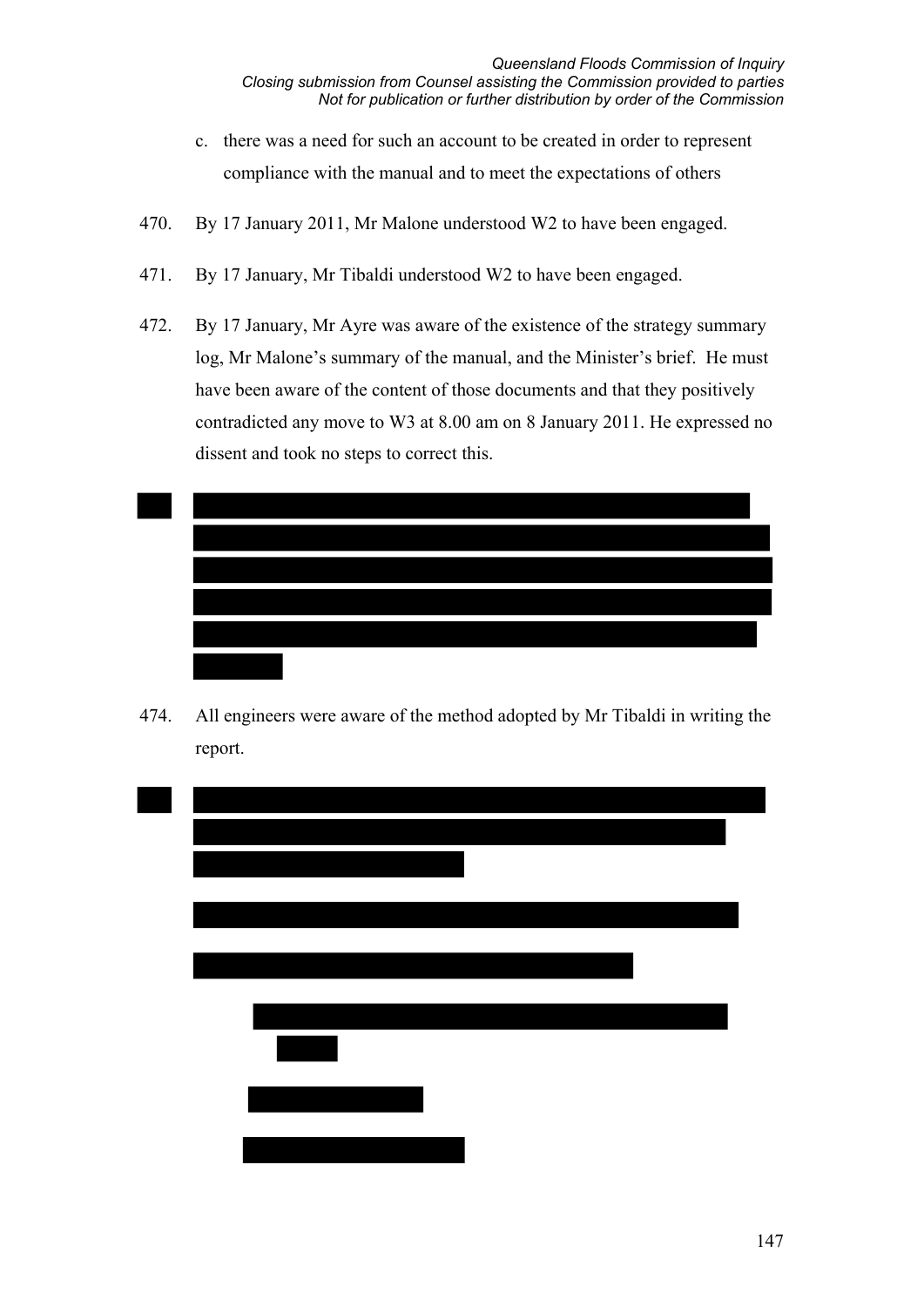*Queensland Floods Commission of Inquiry Closing submission from Counsel assisting the Commission provided to parties Not for publication or further distribution by order of the Commission* 



- 477. Mr Ayre, in particular, knew that the Report was misleading because he was present at 8 am on 8 January, and if he had any state of mind at all about Strategies, he still believed W1 was applicable at 5.53 pm that day. If that is not so then, at best, he did not appreciate whether he was applying W2 or W3, since his perception was that he had no particular reason to choose between them.
- 478. The presentation of the March report was, prima facie, a dishonest dealing with information. At the very least, it represented that strategy W3 had been adopted for use at 8.00 am on 8 January 2011, when it had not. It purported to be an actual and accurate record of strategy adoption; it was not.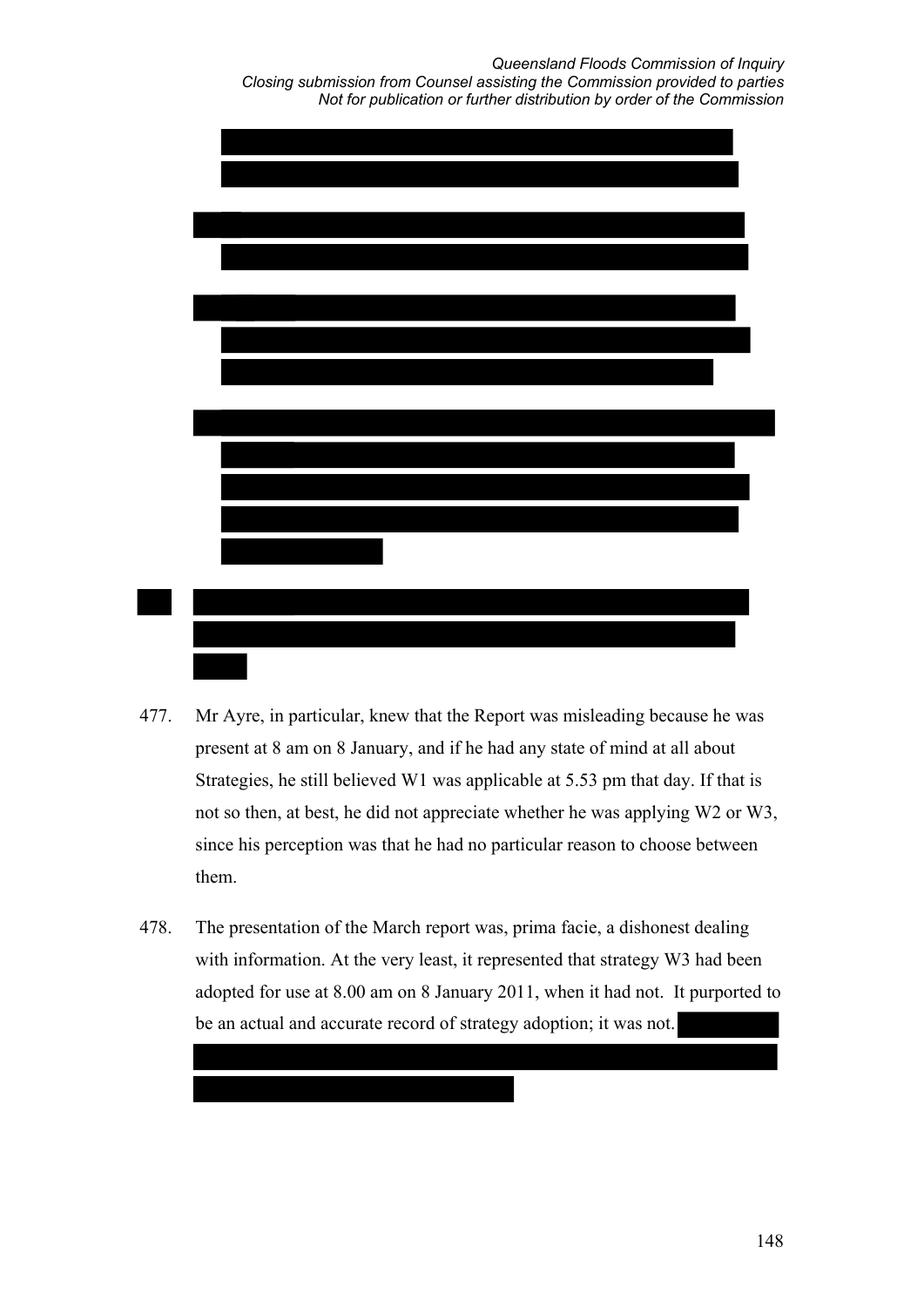*Queensland Floods Commission of Inquiry Closing submission from Counsel assisting the Commission provided to parties Not for publication or further distribution by order of the Commission* 



481. The degree of suspicion is sufficient to warrant the continued investigation of this matter by a law enforcement agency which has at its disposal investigative techniques to which the Commission does not have access. Given that the relevant parties were public officials at the time of the events, the Crime and Misconduct Commission would be the appropriate agency to which the matters should be referred. That agency should consider the matters identified in Part 6 *Evidence to the Commission*.

## **Suggestions for the making of recommendations by the Commission**

- 482. Building on the Interim Report, it is essential that contemporaneous records are kept of choice of strategy. Those records should also record the reasons why a strategy is chosen.
- 483. The process by which flood event reports are written needs to be overhauled, so as to ensure:
	- a. sufficient resources are dedicated to the task
	- b. sufficient time is permitted for undertaking the task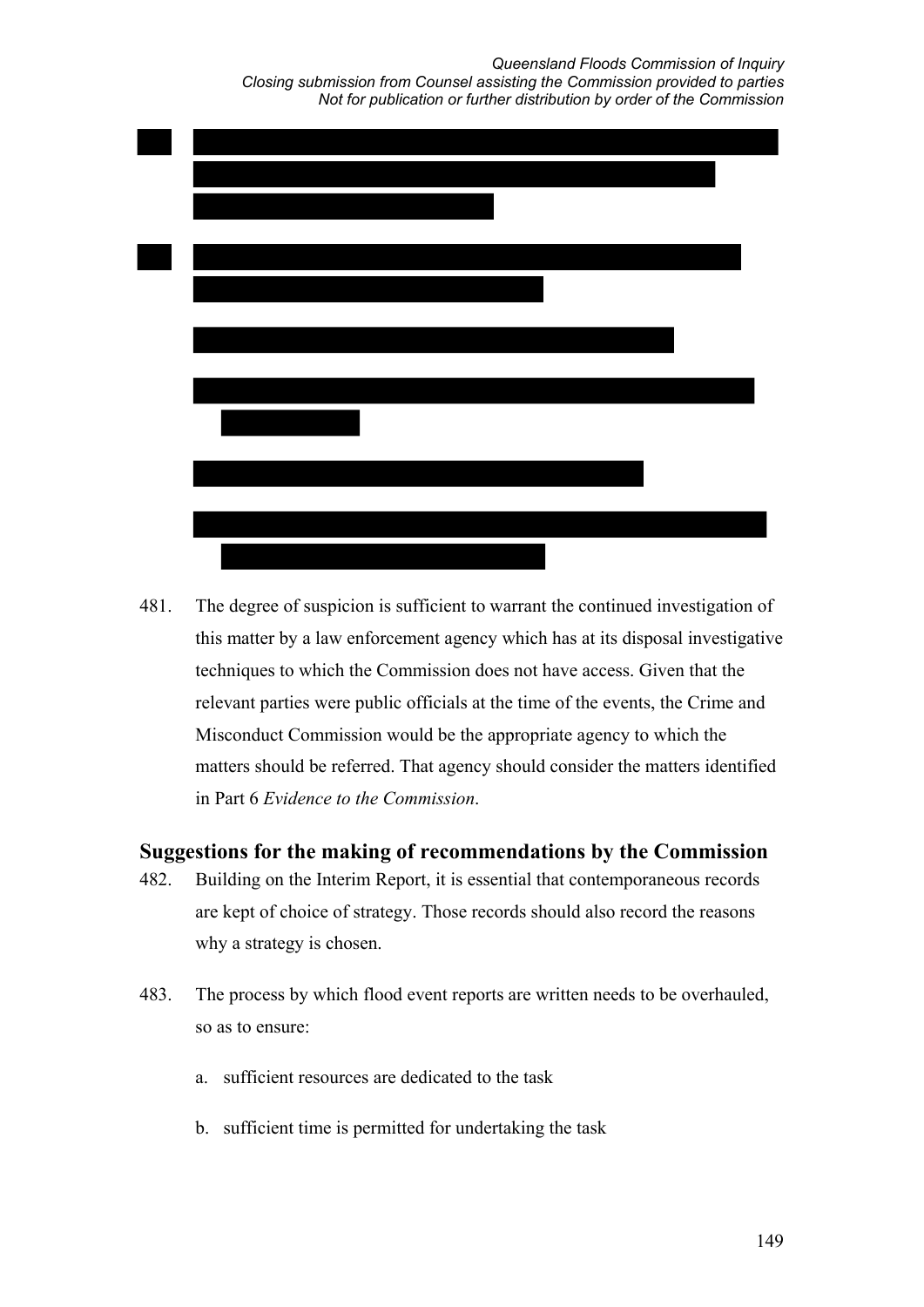- c. the reports are prepared by someone who played no role in the operation of the dam during the flood event
- d. the peer review process is undertaken by ensuring:
	- i. all relevant information is provided to the peer reviewer
	- ii. sufficient time is permitted for the peer review to take place
	- iii. independence of the peer reviewers.
- 484. Seqwater should ensure that proper support and oversight mechanisms are put in place around both the substantive and procedural aspects of drafting flood event reports. Seqwater should consider engaging consultants with expertise in the production of reports following significant events to advise on these mechanisms. Measures to be considered should include:
	- e. ensuring appropriate systems are in place to ensure the recollections of flood engineers and other parties are recorded immediately after the event, perhaps by engaging an external party to interview the flood engineers and other parties
	- f. ensuring that a methodology for writing the report is set out clearly in advance, in writing, and that the final report includes a statement of that methodology
	- g. putting in place systems to ensure that members of senior management have sufficient understanding of both the methodology and process by which the report is prepared to allow themselves to be satisfied that these are appropriate.
- 485. The Commission should recommend that, in the longer term review of the Manual of Operational Procedures for Flood Mitigation at Wivenhoe Dam and Somerset Dam, Seqwater should ensure that: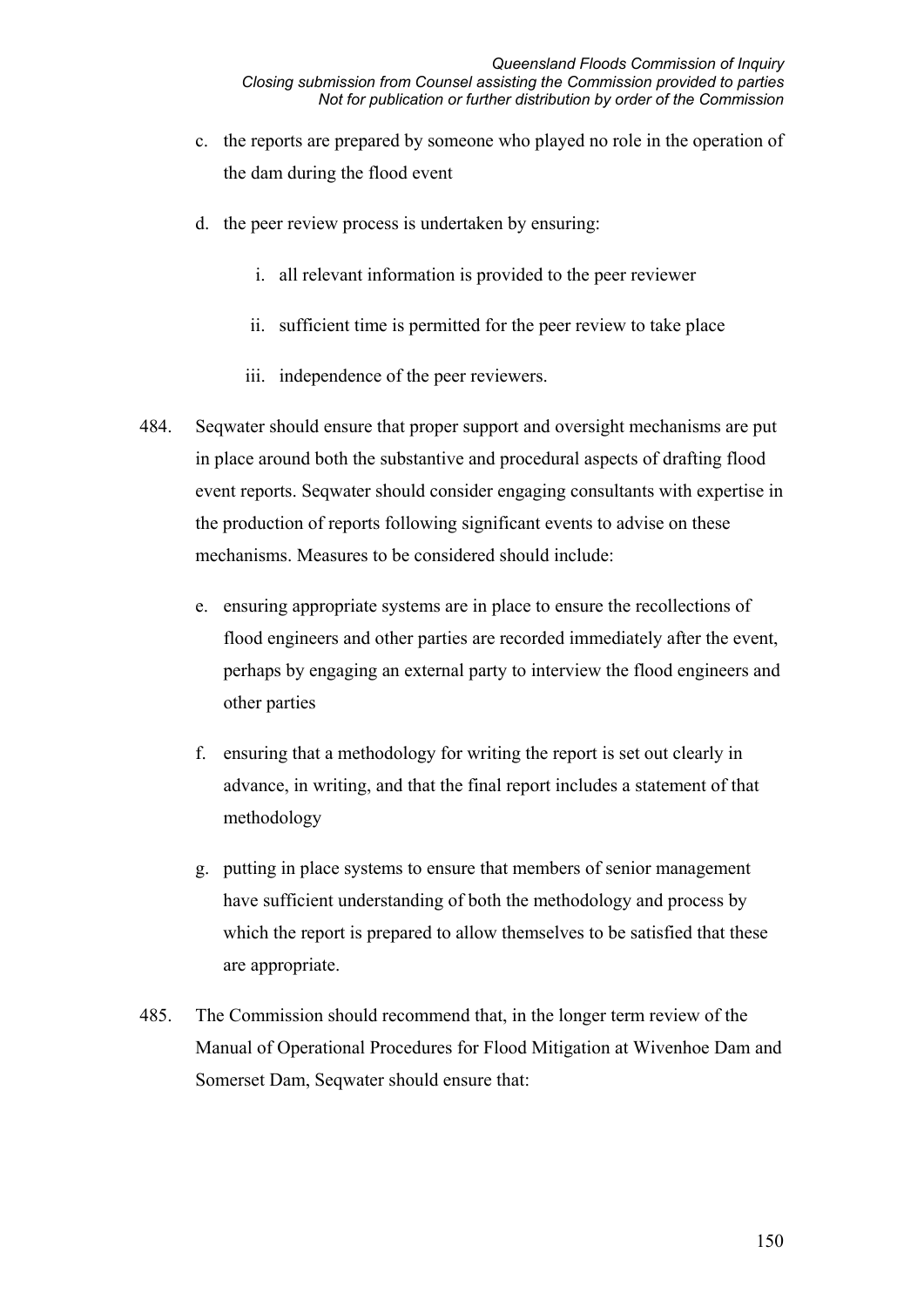- a. if strategies of the form of strategy W2 and W3 in Revision 7 are included in the revised manual, when and how they should be implemented are clearly described
- b. if the concept of 'urban inundation' is relevant to the operation of the dam, it should be defined. If the definition involves diverse concepts, then those concepts should be related back to the strategies, such that flood engineers can reach a clear understanding of their objectives and primary considerations.
- 486. DERM should ensure that a sufficiently independent and appropriately qualified person immediately starts the task of reviewing the March report to ensure that the review is completed before the 2012/2013 wet season.
- 487. The Crime and Misconduct Commission investigate whether the conduct of Mr Tibaldi, Mr Ayre, Mr Malone relating to:
	- a. preparation of documents surrounding the January 2011 flood event, including the 17 January 2011 report to the Minister, the 2 March 2011 flood event report, statements provided to the Commission
	- b. oral testimony given to the Commission

evidences offence/s against Chapter 16 of the Criminal Code, and/or official misconduct under the *Crime and Misconduct Act 2001* committed by any, or all, of the named persons.

- 488. Seqwater should ensure that accurate information/briefings are provided to the Queensland Government. If Seqwater becomes aware that any information provided to the Queensland Government is inaccurate, it must advise the Queensland Government of the error as soon as possible and provide the corrected information in a timely and meaningful way.
- 489. Seqwater should establish a protocol for communications between Seqwater management and the flood operations centre during a flood event, including a